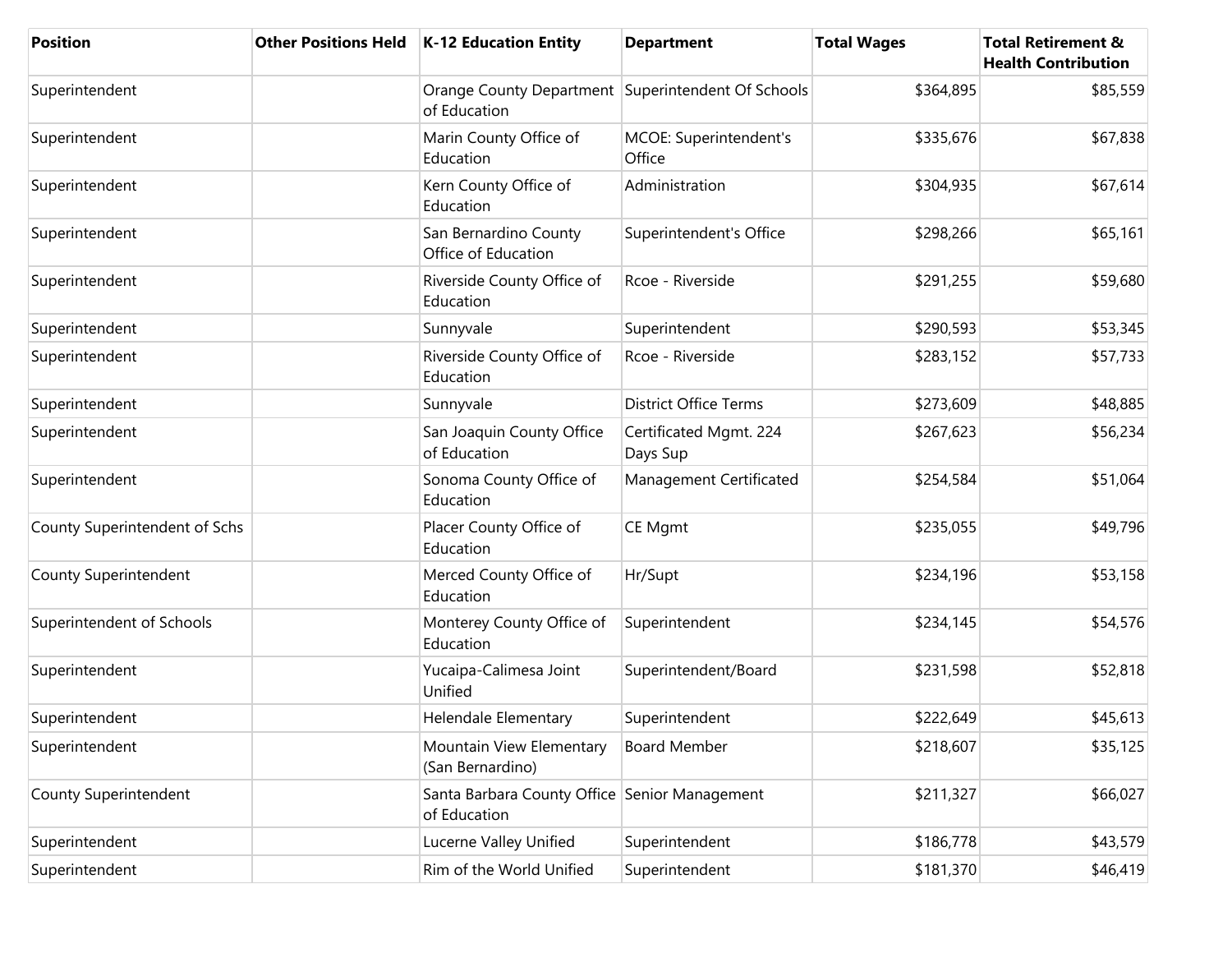| County Superintendent            |                         | Sutter County Office of<br>Education                                 | County Superintendent              | \$180,748 | \$33,643 |
|----------------------------------|-------------------------|----------------------------------------------------------------------|------------------------------------|-----------|----------|
| Superintendent                   |                         | Kings County Office of<br>Education                                  | Superintendent                     | \$179,061 | \$40,992 |
| Superintendent                   |                         | Modesto City Schools                                                 | Superintendent & Board             | \$178,800 | \$86,490 |
| Superintendent                   |                         | Tehama County Department Administrators Certificated<br>of Education |                                    | \$178,393 | \$41,236 |
| Superintendent                   |                         | Inyo County Office of<br>Education                                   | Admin                              | \$175,000 | \$61,723 |
| County Superintendent            |                         | Trinity County Office of<br>Education                                | <b>Certificated Administration</b> | \$154,225 | \$36,281 |
| Superintendent                   |                         | Nevada County Office of<br>Education                                 | Certificated Admin                 | \$153,412 | \$42,258 |
| County Superintendent            |                         | Mono County Office of<br>Education                                   | Administration                     | \$151,665 | \$56,015 |
| County Superintendent            |                         | Calaveras County Office of<br>Education                              | Certificated Admin                 | \$144,143 | \$29,283 |
| <b>Board Member</b>              |                         | Visalia Unified                                                      | DO - Board Of Education            | \$133,410 | \$8,428  |
| <b>Board of Education Member</b> |                         | Los Angeles Unified                                                  | Board of Education                 | \$131,000 | \$23,886 |
| <b>Board of Education Member</b> |                         | Los Angeles Unified                                                  | Board of Education                 | \$130,724 | \$5,837  |
| <b>Board of Education Member</b> |                         | Los Angeles Unified                                                  | Board of Education                 | \$128,000 | \$1,161  |
| <b>Board of Education Member</b> |                         | Los Angeles Unified                                                  | <b>Board of Education</b>          | \$126,962 | \$18,901 |
| <b>Board of Education Member</b> |                         | Los Angeles Unified                                                  | Board of Education                 | \$126,707 | \$4,687  |
| <b>Board of Education Member</b> |                         | Los Angeles Unified                                                  | Board of Education                 | \$125,605 | \$14,122 |
| <b>Board of Education Member</b> |                         | Los Angeles Unified                                                  | Board of Education                 | \$125,593 | \$18,809 |
| <b>Board Member</b>              |                         | <b>Beaumont Unified</b>                                              | Boardroom                          | \$121,324 | \$37,593 |
| <b>Rvcs Board Member</b>         | <b>School Counselor</b> | River Valley Charter                                                 | River Valley High School           | \$87,306  | \$31,665 |
| President                        |                         | Hope Elementary (Santa<br>Barbara)                                   | <b>Board Member</b>                | \$86,371  | \$0      |
| <b>Board Member</b>              |                         | Castaic Union                                                        | Castaic Union School<br>District   | \$77,148  | \$17,129 |
| <b>Rvcs Board Member</b>         | Teacher - Charter       | River Valley Charter                                                 | River Valley High School           | \$67,148  | \$17,824 |
| Sierra House Teacher             |                         | Lake Tahoe Unified                                                   | Multiple Locations                 | \$61,896  | \$17,534 |
| Exec Asst To The Supt            |                         | Modesto City Schools                                                 | Superintendent & Board             | \$58,538  | \$38,994 |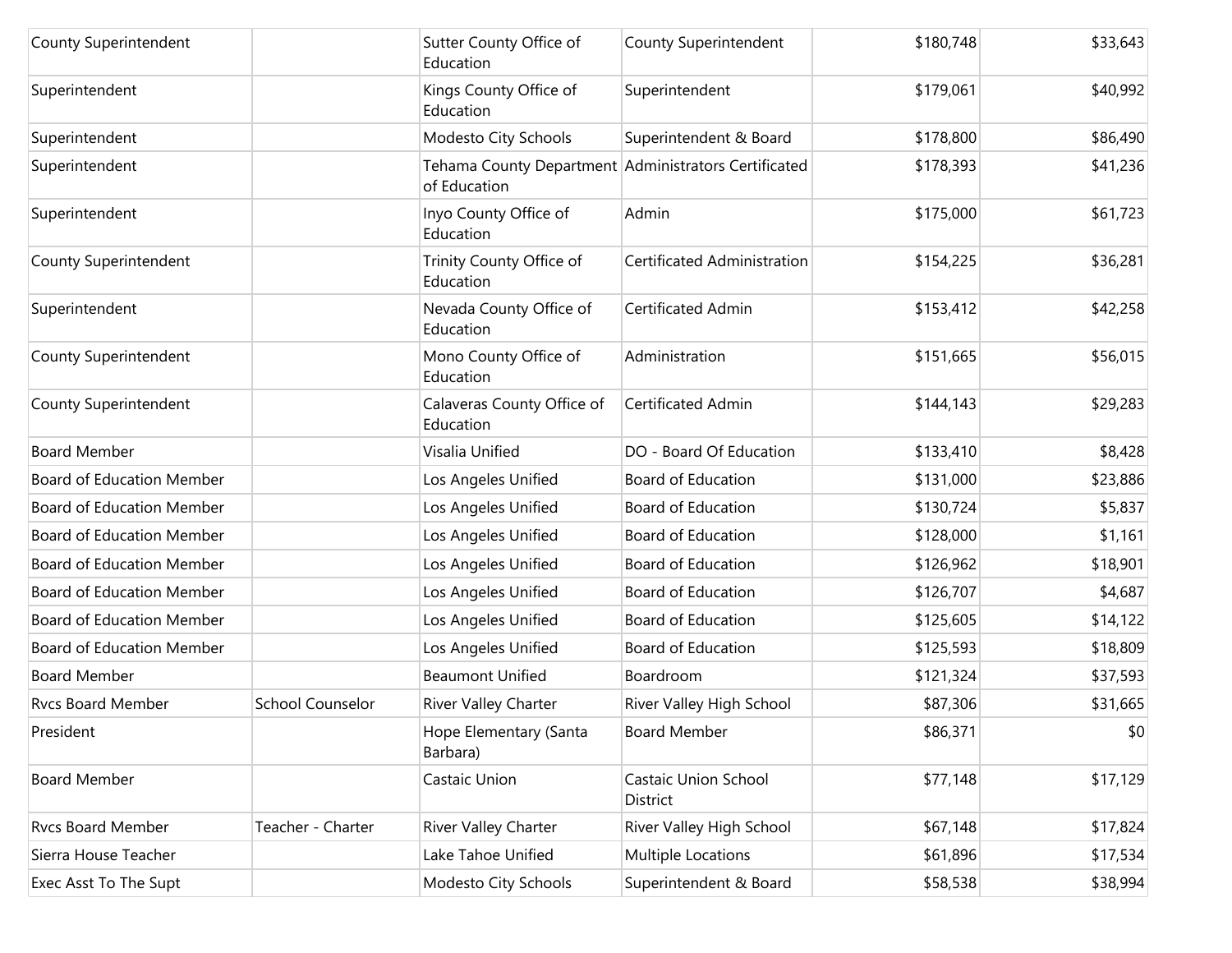| Associate Superintendent Ed<br>Services |                                   | Modesto City Schools  | Superintendent & Board    | \$56,646 | \$21,715 |
|-----------------------------------------|-----------------------------------|-----------------------|---------------------------|----------|----------|
| <b>Board Member</b>                     |                                   | Visalia Unified       | DO - Board Of Education   | \$52,639 | \$9,744  |
| Exec Secretary To Board Of Ed           |                                   | Modesto City Schools  | Superintendent & Board    | \$52,376 | \$40,245 |
| <b>Board Member</b>                     |                                   | <b>Gilroy Unified</b> | Superintendent & Board    | \$33,889 | \$15,097 |
| Rvcs Board Member                       | Site Records<br>Coordinator /Assi | River Valley Charter  | River Valley High School  | \$31,241 | \$6,022  |
| Member, Board                           |                                   | Fresno Unified        | <b>Board Of Education</b> | \$19,373 | \$19,876 |
| Member, Board                           |                                   | Fresno Unified        | <b>Board Of Education</b> | \$19,373 | \$19,876 |
| Member, Board                           |                                   | Fresno Unified        | <b>Board Of Education</b> | \$19,373 | \$19,876 |
| Member, Board                           |                                   | Fresno Unified        | <b>Board Of Education</b> | \$19,373 | \$19,348 |
| Member, Board                           |                                   | Fresno Unified        | <b>Board Of Education</b> | \$19,373 | \$16,006 |
| Member, Board                           |                                   | Fresno Unified        | <b>Board Of Education</b> | \$19,373 | \$0      |
| Member, Board                           |                                   | Fresno Unified        | <b>Board Of Education</b> | \$18,848 | \$514    |
| <b>Board Member</b>                     |                                   | Long Beach Unified    | <b>Elected Official</b>   | \$18,000 | \$27,176 |
| <b>Board Member</b>                     |                                   | Long Beach Unified    | <b>Elected Official</b>   | \$18,000 | \$21,882 |
| <b>Board Member</b>                     |                                   | Long Beach Unified    | <b>Elected Official</b>   | \$18,000 | \$12,362 |
| <b>Board Member</b>                     |                                   | Long Beach Unified    | <b>Elected Official</b>   | \$18,000 | \$8,092  |
| <b>Board Member</b>                     |                                   | Long Beach Unified    | <b>Elected Official</b>   | \$18,000 | \$0      |
| <b>Boe Member</b>                       |                                   | San Diego Unified     | Board Of Education        | \$18,000 | \$22,109 |
| <b>Boe Member</b>                       |                                   | San Diego Unified     | Board Of Education        | \$18,000 | \$11,244 |
| <b>Boe Member</b>                       |                                   | San Diego Unified     | Board Of Education        | \$18,000 | \$8,597  |
| <b>Boe Member</b>                       |                                   | San Diego Unified     | <b>Board Of Education</b> | \$18,000 | \$1,013  |
| <b>Boe Member</b>                       |                                   | San Diego Unified     | <b>Board Of Education</b> | \$17,625 | \$23,206 |
| <b>Board Member</b>                     |                                   | Riverside Unified     | Superintendent's Office   | \$13,252 | \$12,489 |
| <b>Board Of Trustees</b>                |                                   | Compton Unified       | <b>Board Members</b>      | \$12,974 | \$6,887  |
| <b>Board Of Trustees</b>                |                                   | Compton Unified       | <b>Board Members</b>      | \$12,974 | \$0      |
| <b>Board Of Trustees</b>                |                                   | Compton Unified       | <b>Board Members</b>      | \$12,974 | \$0      |
| <b>Board Of Trustees</b>                |                                   | Compton Unified       | <b>Board Members</b>      | \$12,974 | \$0      |
| <b>Board Of Trustees</b>                |                                   | Compton Unified       | <b>Board Members</b>      | \$12,974 | \$0      |
| <b>Board Of Trustees</b>                |                                   | Compton Unified       | <b>Board Members</b>      | \$12,974 | \$0      |
| Board Of Trustees                       |                                   | Compton Unified       | <b>Board Members</b>      | \$12,974 | \$0      |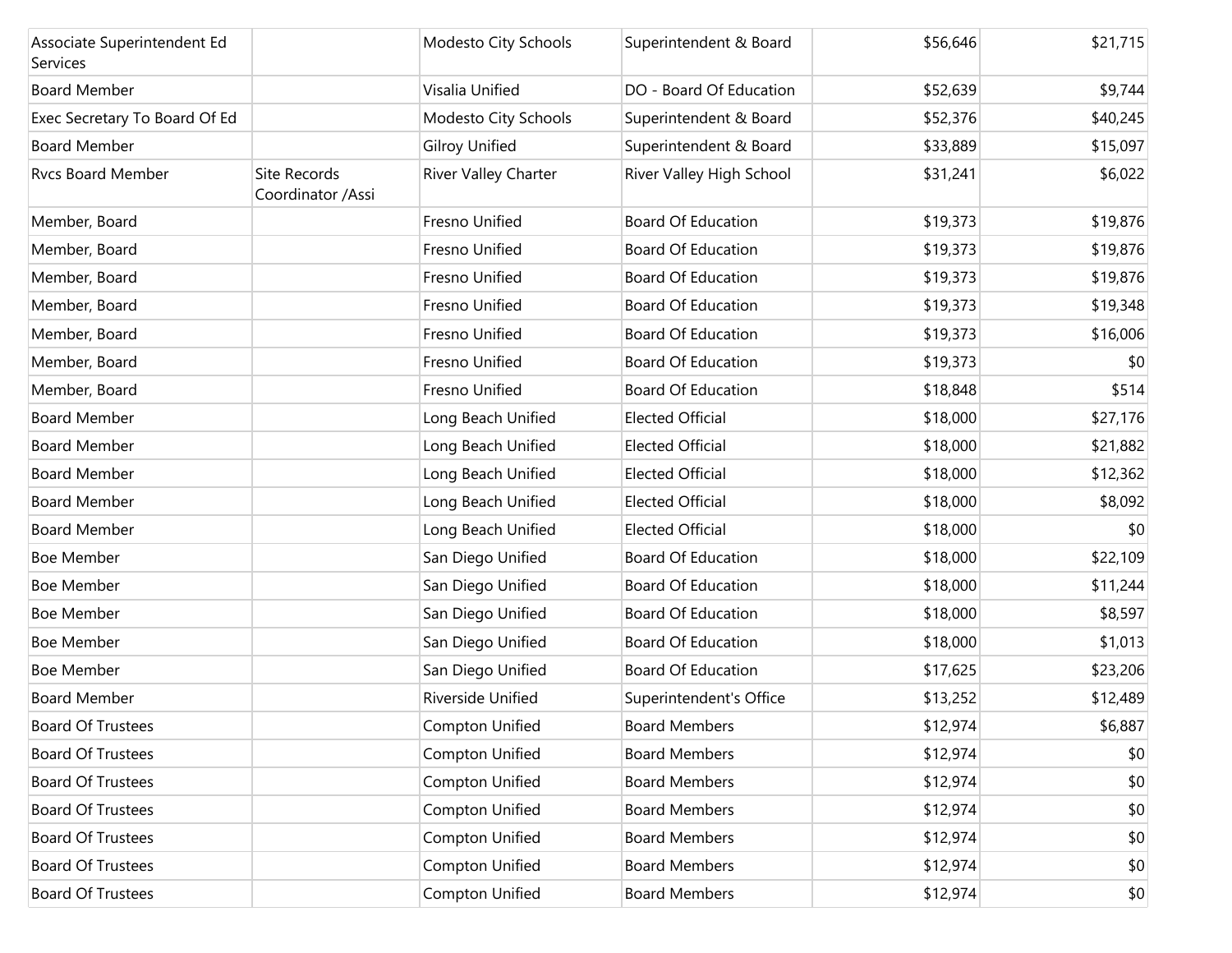| <b>Board Member</b> |                  | Riverside Unified                | Superintendent's Office         | \$12,081 | \$309    |
|---------------------|------------------|----------------------------------|---------------------------------|----------|----------|
| <b>Board Member</b> |                  | Riverside Unified                | Superintendent's Office         | \$11,508 | \$13,327 |
| <b>Board Member</b> |                  | Riverside Unified                | Superintendent's Office         | \$11,496 | \$13,327 |
| 2910 Board Member   | 7010 Ret Over 65 | Antioch Unified                  | <b>Board Of Education</b>       | \$11,320 | \$1,741  |
| <b>Board Member</b> |                  | Riverside Unified                | Superintendent's Office         | \$11,108 | \$13,444 |
| <b>Board Member</b> |                  | Anaheim Union High               | <b>Board Of Trustees</b>        | \$10,773 | \$17,426 |
| <b>Board Member</b> |                  | Anaheim Union High               | <b>Board Of Trustees</b>        | \$10,773 | \$17,071 |
| <b>Board Member</b> |                  | Anaheim Union High               | <b>Board Of Trustees</b>        | \$10,773 | \$17,071 |
| <b>Board Member</b> |                  | Anaheim Union High               | <b>Board Of Trustees</b>        | \$10,773 | \$16,763 |
| <b>Board Member</b> |                  | Anaheim Union High               | <b>Board Of Trustees</b>        | \$10,773 | \$100    |
| <b>Board Member</b> |                  | West Contra Costa Unified        | <b>Executive Administration</b> | \$10,710 | \$20,772 |
| <b>Board Member</b> |                  | San Bernardino City Unified      | Non-Classified                  | \$10,593 | \$8,000  |
| <b>Board Member</b> |                  | San Bernardino City Unified      | Non-Classified                  | \$10,593 | \$7,961  |
| <b>Board Member</b> |                  | Garden Grove Unified             | Miscellaneous                   | \$10,473 | \$20,603 |
| <b>Board Member</b> |                  | Garden Grove Unified             | Miscellaneous                   | \$10,473 | \$19,603 |
| <b>Board Member</b> |                  | Garden Grove Unified             | Miscellaneous                   | \$10,473 | \$19,603 |
| <b>Board Member</b> |                  | Hacienda La Puente Unified       | <b>Board Member</b>             | \$10,419 | \$10,565 |
| <b>Board Member</b> |                  | Hacienda La Puente Unified       | <b>Board Member</b>             | \$10,419 | \$10,565 |
| <b>Board Member</b> |                  | Hacienda La Puente Unified       | <b>Board Member</b>             | \$10,419 | \$2,106  |
| <b>Board Member</b> |                  | Hacienda La Puente Unified       | <b>Board Member</b>             | \$10,419 | \$0      |
| <b>Board Member</b> |                  | Hacienda La Puente Unified       | <b>Board Member</b>             | \$10,419 | \$0      |
| <b>Board Member</b> |                  | Lake Tahoe Unified               | Multiple Locations              | \$10,275 | \$4,977  |
| <b>Board Member</b> |                  | West Contra Costa Unified        | <b>Executive Administration</b> | \$10,147 | \$20,772 |
| <b>Board Member</b> |                  | West Contra Costa Unified        | <b>Executive Administration</b> | \$10,147 | \$156    |
| <b>Board Member</b> |                  | Placentia-Yorba Linda<br>Unified | Superintendent                  | \$10,145 | \$27,174 |
| <b>Board Member</b> |                  | Placentia-Yorba Linda<br>Unified | Superintendent                  | \$10,145 | \$24,047 |
| <b>Board Member</b> |                  | Placentia-Yorba Linda<br>Unified | Superintendent                  | \$10,145 | \$13,257 |
| <b>Board Member</b> |                  | Placentia-Yorba Linda<br>Unified | Superintendent                  | \$10,145 | \$2,099  |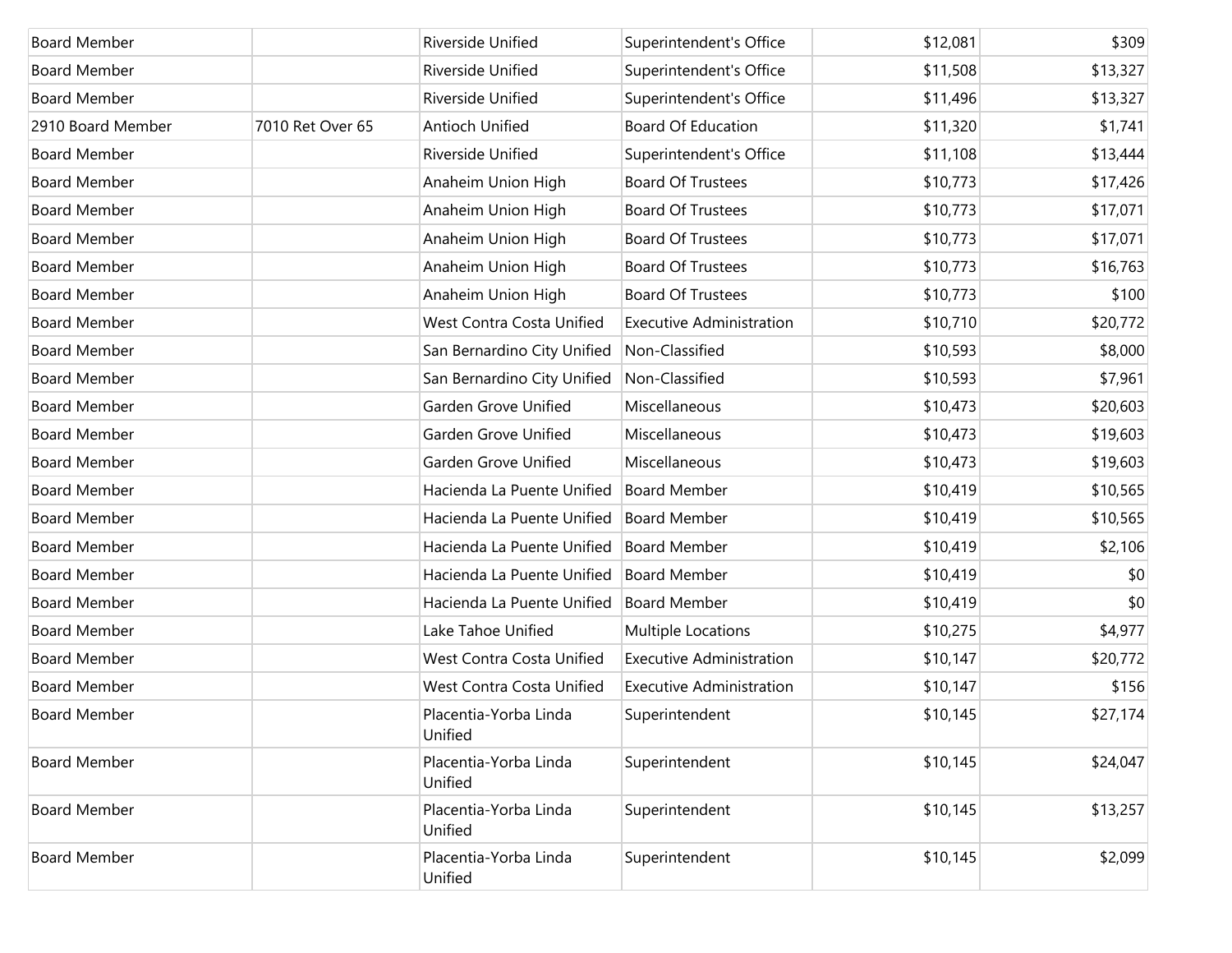| <b>Board Member</b> | Placentia-Yorba Linda<br>Unified           | Superintendent                  | \$10,145 | \$1,474  |
|---------------------|--------------------------------------------|---------------------------------|----------|----------|
| <b>Board Member</b> | Garden Grove Unified                       | Miscellaneous                   | \$10,037 | \$20,103 |
| <b>Board Member</b> | Garden Grove Unified                       | Miscellaneous                   | \$10,037 | \$19,603 |
| <b>Board Member</b> | Clovis Unified                             | Board                           | \$10,030 | \$14,614 |
| <b>Board Member</b> | Chino Valley Unified                       | <b>Board Member</b>             | \$10,014 | \$8,198  |
| <b>Board Member</b> | Chino Valley Unified                       | <b>Board Member</b>             | \$10,014 | \$8,136  |
| <b>Board Member</b> | Chino Valley Unified                       | <b>Board Member</b>             | \$10,014 | \$1,756  |
| <b>Board Member</b> | Chino Valley Unified                       | <b>Board Member</b>             | \$10,014 | \$0      |
| <b>Board Member</b> | Temecula Valley Unified                    | <b>Board Of Education</b>       | \$9,971  | \$0      |
| <b>Board Member</b> | West Contra Costa Unified                  | <b>Executive Administration</b> | \$9,818  | \$14,916 |
| <b>Board Member</b> | Clovis Unified                             | Board                           | \$9,762  | \$14,614 |
| <b>Board Member</b> | Clovis Unified                             | Board                           | \$9,762  | \$14,614 |
| <b>Board Member</b> | San Bernardino City Unified                | Non-Classified                  | \$9,753  | \$15,496 |
| <b>Board Member</b> | <b>Desert Sands Unified</b>                | Superintendent's Office         | \$9,732  | \$24,872 |
| <b>Board Member</b> | <b>Desert Sands Unified</b>                | Superintendent's Office         | \$9,615  | \$16,554 |
| <b>Board Member</b> | San Bernardino City Unified                | Non-Classified                  | \$9,615  | \$20,742 |
| <b>Board Member</b> | <b>Desert Sands Unified</b>                | Superintendent's Office         | \$9,533  | \$16,554 |
| <b>Board Member</b> | <b>Desert Sands Unified</b>                | Superintendent's Office         | \$9,533  | \$16,554 |
| <b>Board Member</b> | San Bernardino City Unified                | Non-Classified                  | \$9,495  | \$1,035  |
| <b>Board Member</b> | San Bernardino City Unified                | Non-Classified                  | \$9,495  | \$94     |
| <b>Board Member</b> | Santa Ana Unified                          | <b>Board Of Education</b>       | \$9,450  | \$12,369 |
| <b>Board Member</b> | Santa Ana Unified                          | <b>Board Of Education</b>       | \$9,450  | \$11,824 |
| <b>Board Member</b> | Santa Ana Unified                          | <b>Board Of Education</b>       | \$9,450  | \$6,208  |
| <b>Board Member</b> | Santa Ana Unified                          | <b>Board Of Education</b>       | \$9,450  | \$0      |
| <b>Board Member</b> | San Bernardino City Unified Non-Classified |                                 | \$9,417  | \$20,648 |
| <b>Board Member</b> | Clovis Unified                             | Board                           | \$9,258  | \$14,614 |
| <b>Board Member</b> | Clovis Unified                             | Board                           | \$9,258  | \$14,375 |
| <b>Board Member</b> | <b>Bellflower Unified</b>                  | <b>Board Of Education</b>       | \$9,165  | \$0      |
| <b>Board Member</b> | Clovis Unified                             | Board                           | \$9,138  | \$14,614 |
| <b>Board Member</b> | Clovis Unified                             | Board                           | \$9,090  | \$14,614 |
| <b>Board Member</b> | Mt. Diablo Unified                         | Supt                            | \$9,073  | \$21,315 |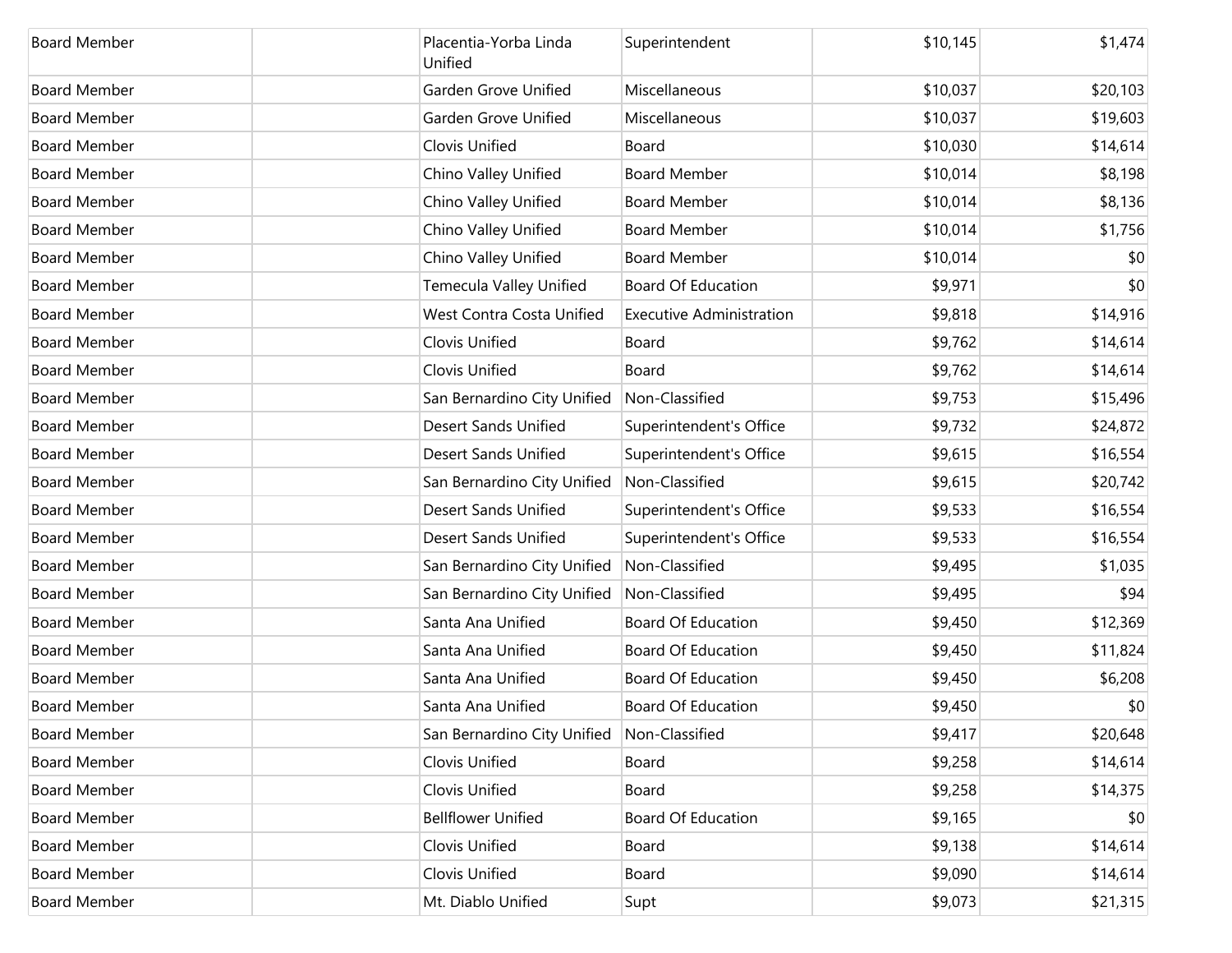| <b>Board Member</b>              | Mt. Diablo Unified     | Supt                      | \$9,073 | \$16,146 |
|----------------------------------|------------------------|---------------------------|---------|----------|
| <b>Board Member</b>              | Mt. Diablo Unified     | Supt                      | \$9,073 | \$11,853 |
| <b>Board Member</b>              | Mt. Diablo Unified     | Supt                      | \$9,073 | \$1,318  |
| <b>Board Member</b>              | <b>ABC Unified</b>     | <b>Board Of Education</b> | \$9,000 | \$19,955 |
| <b>Board Member</b>              | <b>ABC Unified</b>     | <b>Board Of Education</b> | \$9,000 | \$19,955 |
| <b>Board Member</b>              | <b>ABC Unified</b>     | <b>Board Of Education</b> | \$9,000 | \$19,955 |
| <b>Board Member</b>              | <b>ABC Unified</b>     | <b>Board Of Education</b> | \$9,000 | \$14,102 |
| <b>Board Member</b>              | <b>ABC Unified</b>     | <b>Board Of Education</b> | \$9,000 | \$14,102 |
| <b>Board Member</b>              | <b>ABC Unified</b>     | <b>Board Of Education</b> | \$9,000 | \$7,051  |
| <b>Board Member</b>              | <b>ABC Unified</b>     | <b>Board Of Education</b> | \$9,000 | \$0      |
| <b>Board Member</b>              | Capistrano Unified     | <b>Board Members</b>      | \$9,000 | \$15,180 |
| <b>Board Member</b>              | Capistrano Unified     | <b>Board Members</b>      | \$9,000 | \$5,620  |
| <b>Board Member</b>              | Capistrano Unified     | <b>Board Members</b>      | \$9,000 | \$1,515  |
| <b>Board Member</b>              | Capistrano Unified     | <b>Board Members</b>      | \$9,000 | \$1,515  |
| <b>Board Member</b>              | Capistrano Unified     | <b>Board Members</b>      | \$9,000 | \$0      |
| <b>Board Member</b>              | Capistrano Unified     | <b>Board Members</b>      | \$9,000 | \$0      |
| <b>Board Member</b>              | Capistrano Unified     | <b>Board Members</b>      | \$9,000 | \$0      |
| <b>Board Member</b>              | Chula Vista Elementary | Superintendent            | \$9,000 | \$9,107  |
| <b>Board Member</b>              | Chula Vista Elementary | Superintendent            | \$9,000 | \$8,246  |
| <b>Board Member</b>              | Chula Vista Elementary | Superintendent            | \$9,000 | \$8,197  |
| <b>Board Member</b>              | Chula Vista Elementary | Superintendent            | \$9,000 | \$7,546  |
| <b>Board Member</b>              | Chula Vista Elementary | Superintendent            | \$9,000 | \$782    |
| <b>Board Of Education Member</b> | Poway Unified          | Board of Education        | \$9,000 | \$19,886 |
| <b>Board Of Education Member</b> | Poway Unified          | Board of Education        | \$9,000 | \$19,886 |
| <b>Board Of Education Member</b> | Poway Unified          | <b>Board of Education</b> | \$9,000 | \$19,886 |
| <b>Board Of Education Member</b> | Poway Unified          | Board of Education        | \$9,000 | \$19,886 |
| <b>Board Of Education Member</b> | Poway Unified          | Board of Education        | \$9,000 | \$8,537  |
| Trustee - Area 1                 | Twin Rivers Unified    | Supt/Governing Board      | \$9,000 | \$1,547  |
| Trustee - Area 4                 | Twin Rivers Unified    | Supt/Governing Board      | \$9,000 | \$1,788  |
| Trustee - Area 7                 | Twin Rivers Unified    | Supt/Governing Board      | \$9,000 | \$814    |
| <b>Board Member</b>              | Visalia Unified        | DO - Board Of Education   | \$8,956 | \$13,320 |
| <b>Board Member</b>              | Magnolia Elementary    | <b>Board Member</b>       | \$8,524 | \$11,630 |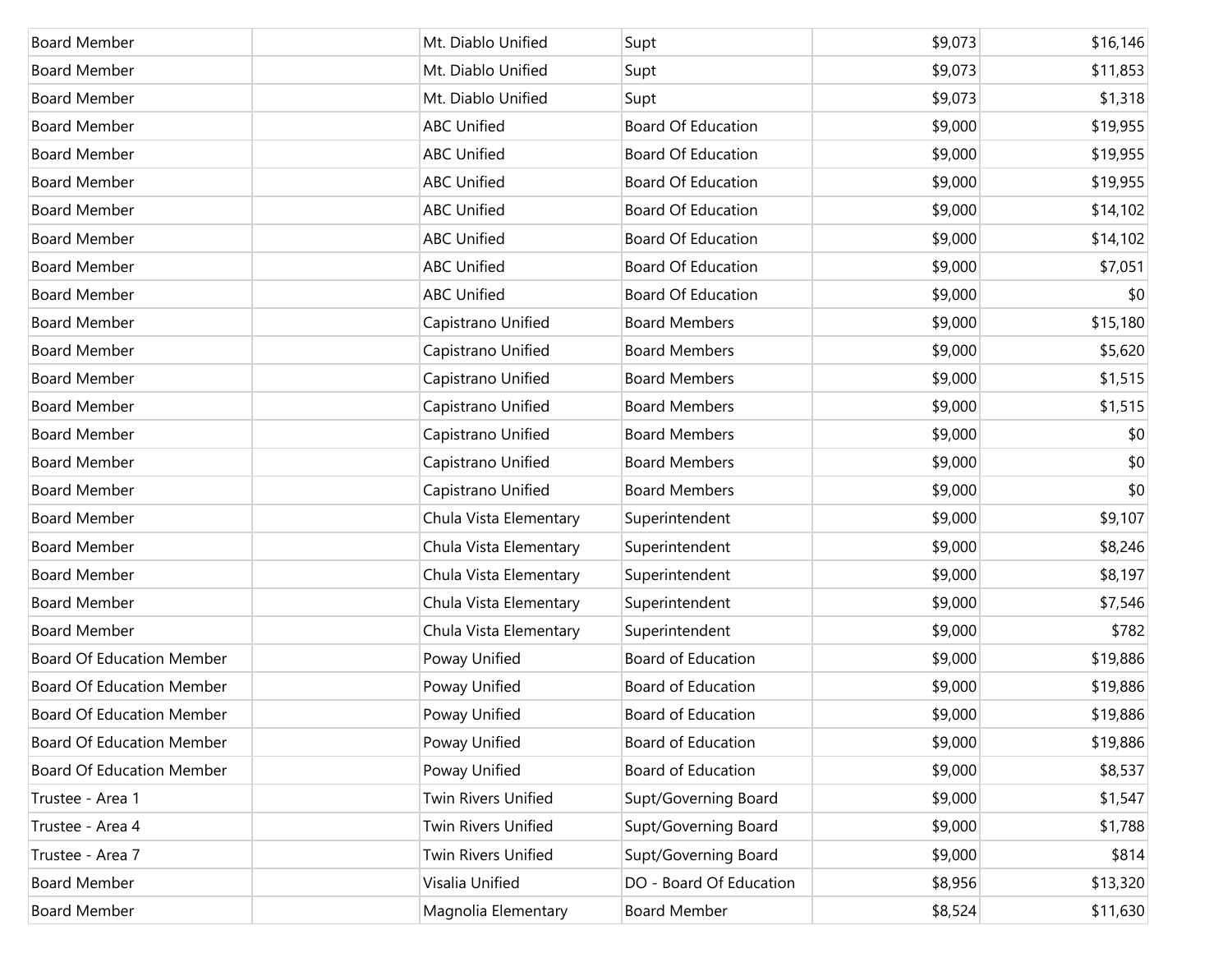| <b>Board Member</b> | Visalia Unified           | DO - Board Of Education              | \$8,516 | \$13,320 |
|---------------------|---------------------------|--------------------------------------|---------|----------|
| <b>Board Member</b> | Visalia Unified           | DO - Board Of Education              | \$8,472 | \$13,320 |
| <b>Board Member</b> | Visalia Unified           | DO - Board Of Education              | \$8,472 | \$13,320 |
| <b>Board Member</b> | Oxnard Union High         | <b>Other Classified</b>              | \$8,046 | \$0      |
| <b>Board Member</b> | Oxnard Union High         | <b>Other Classified</b>              | \$8,046 | \$0      |
| <b>Board Member</b> | Oxnard Union High         | <b>Other Classified</b>              | \$8,046 | \$0      |
| <b>Board Member</b> | Oxnard Union High         | <b>Other Classified</b>              | \$8,046 | \$0      |
| <b>Board Member</b> | Oxnard Union High         | <b>Other Classified</b>              | \$8,046 | \$0      |
| <b>Board Member</b> | <b>Bellflower Unified</b> | <b>Board Of Education</b>            | \$8,045 | \$4,767  |
| <b>Board Member</b> | Visalia Unified           | DO - Board Of Education              | \$7,766 | \$11,931 |
| <b>Board Member</b> | Visalia Unified           | DO - Board Of Education              | \$7,766 | \$11,931 |
| <b>Board Member</b> | Visalia Unified           | DO - Board Of Education              | \$7,766 | \$11,931 |
| <b>Board Member</b> | <b>Tustin Unified</b>     | Roving                               | \$7,765 | \$14,620 |
| <b>Board Member</b> | <b>Tustin Unified</b>     | Roving                               | \$7,765 | \$6,946  |
| <b>Board Member</b> | <b>Tustin Unified</b>     | Roving                               | \$7,765 | \$6,729  |
| <b>Board Member</b> | <b>Tustin Unified</b>     | Roving                               | \$7,765 | \$101    |
| <b>Board Member</b> | <b>Tustin Unified</b>     | Roving                               | \$7,765 | \$101    |
| <b>Board Member</b> | <b>Alisal Union</b>       | Alisal Union School<br>District      | \$7,736 | \$9,150  |
| <b>Board Member</b> | San Diego Virtual         | <b>Board Of Directors</b>            | \$7,600 | \$0      |
| <b>Board Member</b> | San Diego Virtual         | <b>Board Of Directors</b>            | \$7,600 | \$0      |
| <b>Board Member</b> | <b>Alisal Union</b>       | Alisal Union School<br>District      | \$7,263 | \$6,163  |
| <b>Board Member</b> | Hesperia Unified          | Administration                       | \$7,089 | \$33,853 |
| <b>Board Member</b> | Hesperia Unified          | Administration                       | \$7,089 | \$33,853 |
| Board Member        | Hesperia Unified          | Administration                       | \$7,089 | \$24,702 |
| <b>Board Member</b> | Hesperia Unified          | Administration                       | \$7,089 | \$18,852 |
| <b>Board Member</b> | Hesperia Unified          | <b>Board Member</b>                  | \$7,089 | \$13,078 |
| <b>Board Member</b> | Vacaville Unified         | Vacaville Unified School<br>District | \$6,840 | \$1,343  |
| <b>Board Member</b> | Vacaville Unified         | Vacaville Unified School<br>District | \$6,840 | \$1,343  |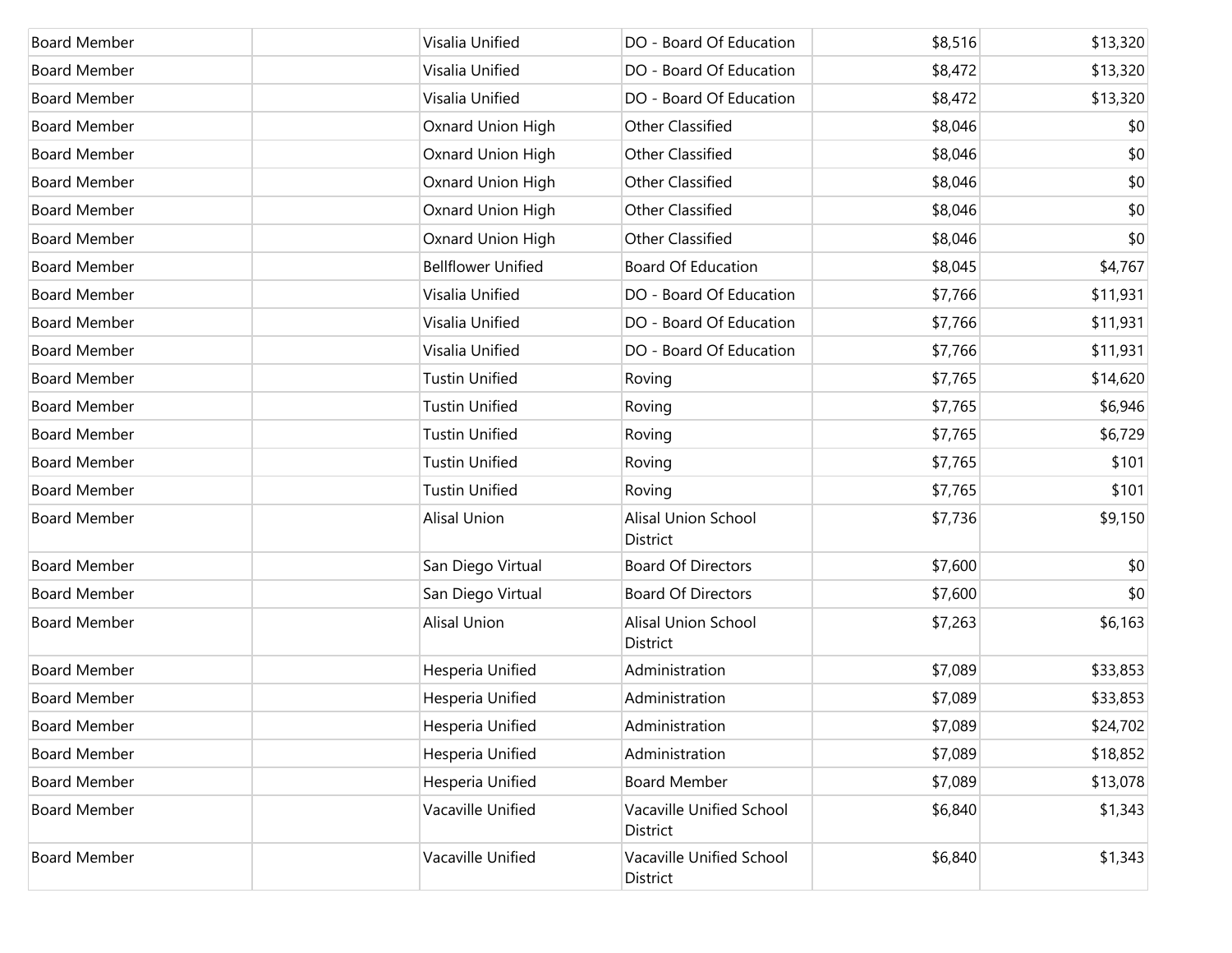| <b>Board Of Education Member</b> | San Diego County Office of Administration - Board Of<br>Education | Educ                              | \$6,753 | \$17,238 |
|----------------------------------|-------------------------------------------------------------------|-----------------------------------|---------|----------|
| <b>Board Of Education Member</b> | San Diego County Office of<br>Education                           | Administration - Board Of<br>Educ | \$6,753 | \$16,525 |
| <b>Board Of Education Member</b> | San Diego County Office of<br>Education                           | Administration - Board Of<br>Educ | \$6,753 | \$818    |
| <b>Board Of Education Member</b> | San Diego County Office of<br>Education                           | Administration - Board Of<br>Educ | \$6,753 | \$818    |
| <b>Board Of Education Member</b> | San Diego County Office of<br>Education                           | Administration - Board Of<br>Educ | \$6,753 | \$818    |
| Board Member Deputy Supt         | Orange County Department Board Members<br>of Education            |                                   | \$6,751 | \$37,202 |
| Board Member Deputy Supt         | Orange County Department Board Members<br>of Education            |                                   | \$6,751 | \$24,859 |
| Board Member Deputy Supt         | Orange County Department Board Members<br>of Education            |                                   | \$6,751 | \$24,859 |
| Board Member Deputy Supt         | Orange County Department   Board Members<br>of Education          |                                   | \$6,751 | \$24,859 |
| <b>Board Member</b>              | Downey Unified                                                    | Superintendent's Office           | \$6,710 | \$28,844 |
| <b>Board Member</b>              | Downey Unified                                                    | Superintendent's Office           | \$6,710 | \$28,521 |
| <b>Board Member</b>              | Downey Unified                                                    | Superintendent's Office           | \$6,710 | \$20,366 |
| <b>Board Member</b>              | Downey Unified                                                    | Superintendent's Office           | \$6,710 | \$14,882 |
| <b>Board Member</b>              | Downey Unified                                                    | Superintendent's Office           | \$6,710 | \$10,173 |
| <b>Board Member</b>              | Downey Unified                                                    | Superintendent's Office           | \$6,710 | \$1,234  |
| Trustee - Area 6                 | <b>Twin Rivers Unified</b>                                        | Supt/Governing Board              | \$6,660 | \$941    |
| <b>Board Member</b>              | Huntington Beach Union<br>High                                    | <b>District Office</b>            | \$6,577 | \$23,444 |
| <b>Board Member</b>              | Huntington Beach Union<br>High                                    | <b>District Office</b>            | \$6,577 | \$18,328 |
| <b>Board Member</b>              | Huntington Beach Union<br>High                                    | <b>District Office</b>            | \$6,577 | \$11,656 |
| <b>Board Member</b>              | Huntington Beach Union<br>High                                    | <b>District Office</b>            | \$6,577 | \$11,656 |
| <b>Board Member</b>              | Huntington Beach Union<br>High                                    | District Office                   | \$6,577 | \$1,852  |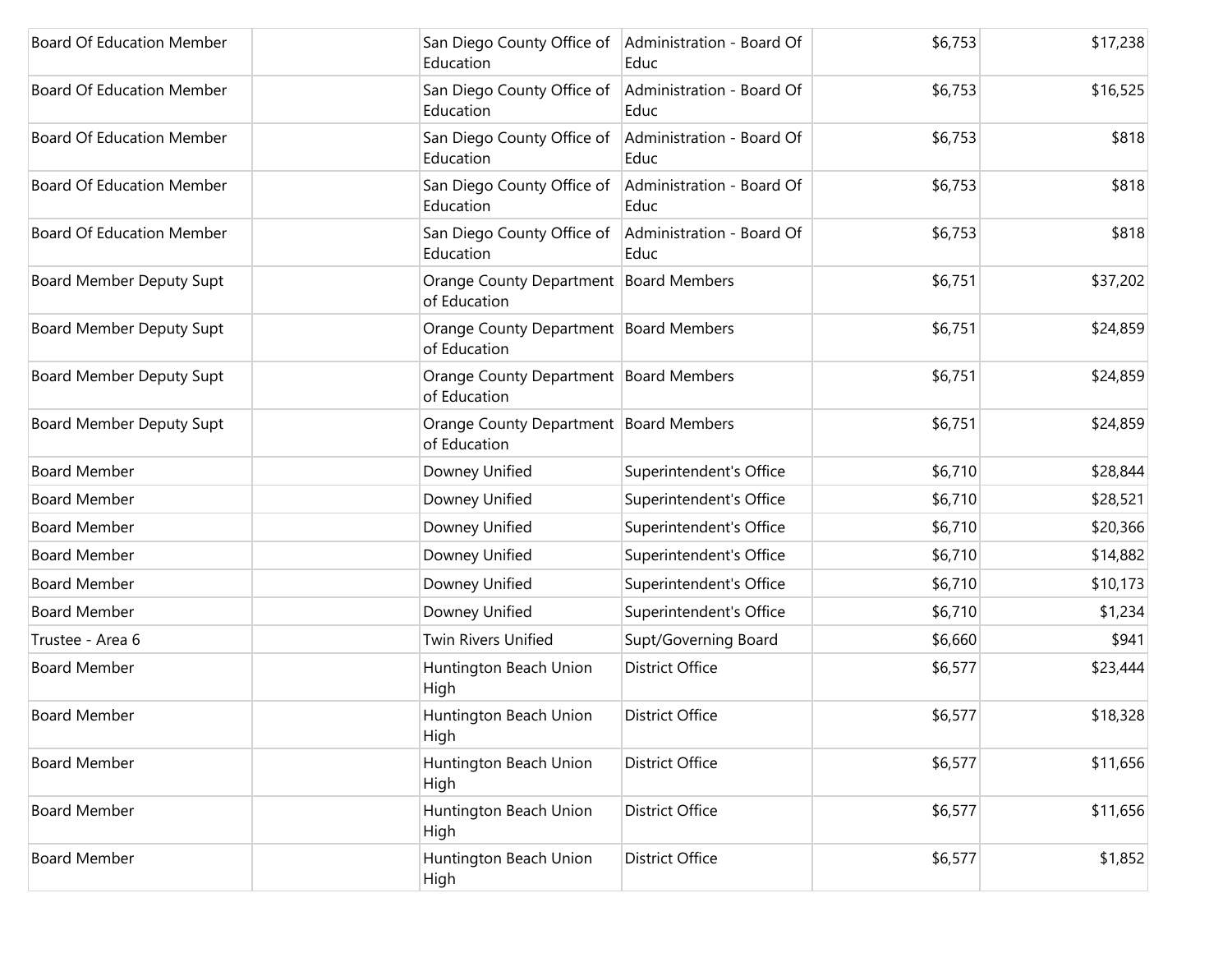| <b>Board Of Education Member</b> | Riverside County Office of<br>Education | Rcoe - Riverside                            | \$6,564 | \$2,161  |
|----------------------------------|-----------------------------------------|---------------------------------------------|---------|----------|
| <b>Board Of Education Member</b> | Riverside County Office of<br>Education | Rcoe - Riverside                            | \$6,564 | \$1,322  |
| <b>Board Of Education Member</b> | Riverside County Office of<br>Education | Rcoe - Riverside                            | \$6,564 | \$45     |
| <b>Board Member</b>              | Perris Union High                       | <b>Board Of Education</b>                   | \$6,548 | \$1,013  |
| <b>Board Of Education Member</b> | Riverside County Office of<br>Education | Rcoe - Riverside                            | \$6,463 | \$10,495 |
| <b>Board Of Education Member</b> | Riverside County Office of<br>Education | Rcoe - Riverside                            | \$6,440 | \$6,830  |
| <b>Board Member</b>              | <b>Excelsior Charter</b>                | Board                                       | \$6,400 | \$0      |
| <b>Board Member</b>              | <b>Excelsior Charter</b>                | Board                                       | \$6,400 | \$0      |
| <b>Board Member</b>              | <b>Excelsior Charter</b>                | Board                                       | \$6,400 | \$0      |
| <b>Board Member</b>              | Cajon Valley Union                      | District Wide                               | \$6,390 | \$16,411 |
| <b>Board Member</b>              | Cajon Valley Union                      | District Wide                               | \$6,390 | \$14,818 |
| <b>Board Member</b>              | Cajon Valley Union                      | District Wide                               | \$6,390 | \$11,918 |
| <b>Board Member</b>              | Cajon Valley Union                      | District Wide                               | \$6,390 | \$11,918 |
| <b>Board Member</b>              | Cajon Valley Union                      | District Wide                               | \$6,390 | \$1,318  |
| <b>Board Member</b>              | Modesto City Schools                    | Superintendent & Board                      | \$6,348 | \$1,186  |
| <b>Board Member</b>              | Palm Springs Unified                    | Superintendent                              | \$6,325 | \$1,164  |
| <b>Board Member</b>              | Vacaville Unified                       | Vacaville Unified School<br><b>District</b> | \$6,270 | \$1,233  |
| <b>Board Member</b>              | Vacaville Unified                       | Vacaville Unified School<br>District        | \$6,270 | \$1,233  |
| <b>Board Member</b>              | Vacaville Unified                       | Vacaville Unified School<br>District        | \$6,270 | \$1,233  |
| <b>Board Member</b>              | Palm Springs Unified                    | Superintendent                              | \$6,200 | \$14,959 |
| <b>Board Member</b>              | Apple Valley Unified                    | Board                                       | \$6,160 | \$27,481 |
| Class Supv & Admin               | Monterey County Office of<br>Education  | Monterey County Office of<br>Education      | \$6,148 | \$10,281 |
| <b>Board Member</b>              | Modesto City Schools                    | Superintendent & Board                      | \$6,120 | \$1,176  |
| <b>Board Member</b>              | Modesto City Schools                    | Superintendent & Board                      | \$6,120 | \$1,176  |
| <b>Board Member</b>              | Modesto City Schools                    | Superintendent & Board                      | \$6,120 | \$1,112  |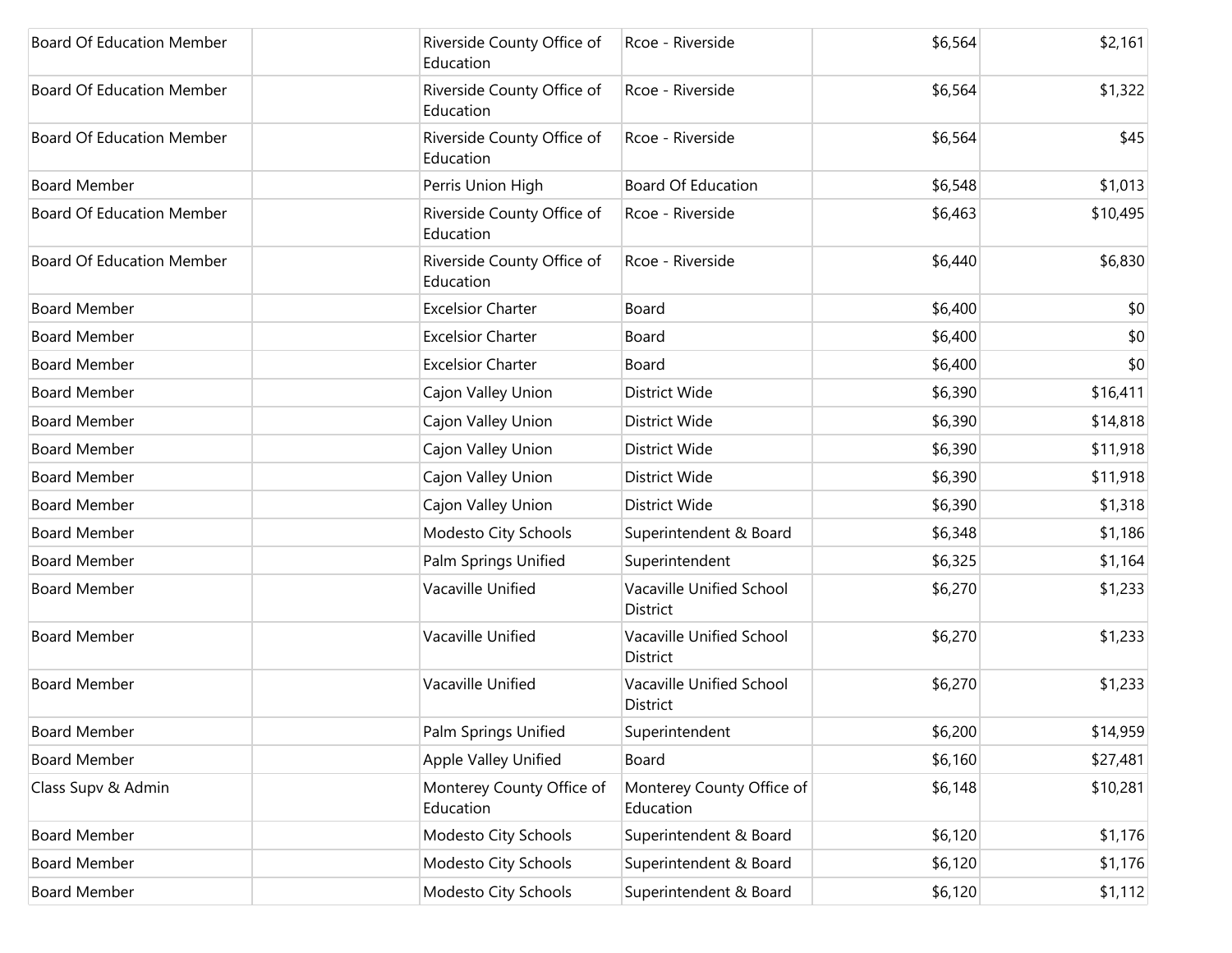| <b>Board Member</b>              | Modesto City Schools                    | Superintendent & Board    | \$6,120 | \$1,112  |
|----------------------------------|-----------------------------------------|---------------------------|---------|----------|
| <b>Board Member</b>              | Ontario-Montclair                       | <b>Board Member</b>       | \$6,100 | \$229    |
| <b>Board Member</b>              | <b>Desert Sands Unified</b>             | Superintendent's Office   | \$6,099 | \$16,554 |
| <b>Board Member</b>              | Rowland Unified                         | <b>Board Of Education</b> | \$6,096 | \$8,776  |
| <b>Board Member</b>              | Rowland Unified                         | <b>Board Of Education</b> | \$6,096 | \$8,776  |
| <b>Board Member</b>              | Rowland Unified                         | <b>Board Of Education</b> | \$6,096 | \$8,123  |
| <b>Board Member</b>              | Rowland Unified                         | <b>Board Of Education</b> | \$6,096 | \$1,426  |
| <b>Board Member</b>              | Rowland Unified                         | <b>Board Of Education</b> | \$6,096 | \$858    |
| <b>Board Member</b>              | <b>Bellflower Unified</b>               | <b>Board Of Education</b> | \$6,085 | \$20,584 |
| <b>Board Member</b>              | <b>Bellflower Unified</b>               | <b>Board Of Education</b> | \$6,085 | \$9,593  |
| <b>Board Member</b>              | <b>Burbank Unified</b>                  | Superintendent's Office   | \$6,084 | \$12,208 |
| <b>Board Member</b>              | <b>Burbank Unified</b>                  | Superintendent's Office   | \$6,084 | \$8,851  |
| <b>Board Member</b>              | <b>Burbank Unified</b>                  | Superintendent's Office   | \$6,084 | \$8,851  |
| <b>Board Member</b>              | <b>Burbank Unified</b>                  | Superintendent's Office   | \$6,084 | \$23     |
| <b>Board Member</b>              | <b>Burbank Unified</b>                  | Superintendent's Office   | \$6,084 | \$23     |
| <b>Board Of Education Member</b> | Riverside County Office of<br>Education | Rcoe - Riverside          | \$6,077 | \$12,440 |
| <b>Board Member</b>              | Newport-Mesa Unified                    | Superintendent            | \$6,075 | \$36,527 |
| <b>Board Member</b>              | Newport-Mesa Unified                    | Superintendent            | \$6,075 | \$35,304 |
| <b>Board Member</b>              | Newport-Mesa Unified                    | Superintendent            | \$6,075 | \$30,618 |
| <b>Board Member</b>              | Newport-Mesa Unified                    | Superintendent            | \$6,075 | \$24,374 |
| <b>Board Member</b>              | Newport-Mesa Unified                    | Superintendent            | \$6,075 | \$11,863 |
| <b>Board Member</b>              | Newport-Mesa Unified                    | Superintendent            | \$6,075 | \$11,863 |
| <b>Board Member</b>              | Newport-Mesa Unified                    | Superintendent            | \$6,075 | \$8,938  |
| <b>Board Member</b>              | Palm Springs Unified                    | Superintendent            | \$6,042 | \$13,713 |
| <b>Board Member</b>              | Apple Valley Unified                    | Board                     | \$6,036 | \$24,458 |
| <b>Board Member</b>              | Apple Valley Unified                    | Board                     | \$6,036 | \$1,727  |
| <b>Board Member</b>              | Oro Grande                              | <b>Board Member</b>       | \$6,024 | \$1,590  |
| <b>Board Member</b>              | Oro Grande                              | <b>Board Member</b>       | \$6,024 | \$935    |
| <b>Board Member</b>              | <b>Excelsior Charter</b>                | Board                     | \$6,000 | \$0      |
| <b>Board Member</b>              | Santa Monica-Malibu<br>Unified          | Boe/Superintendent        | \$5,865 | \$25,356 |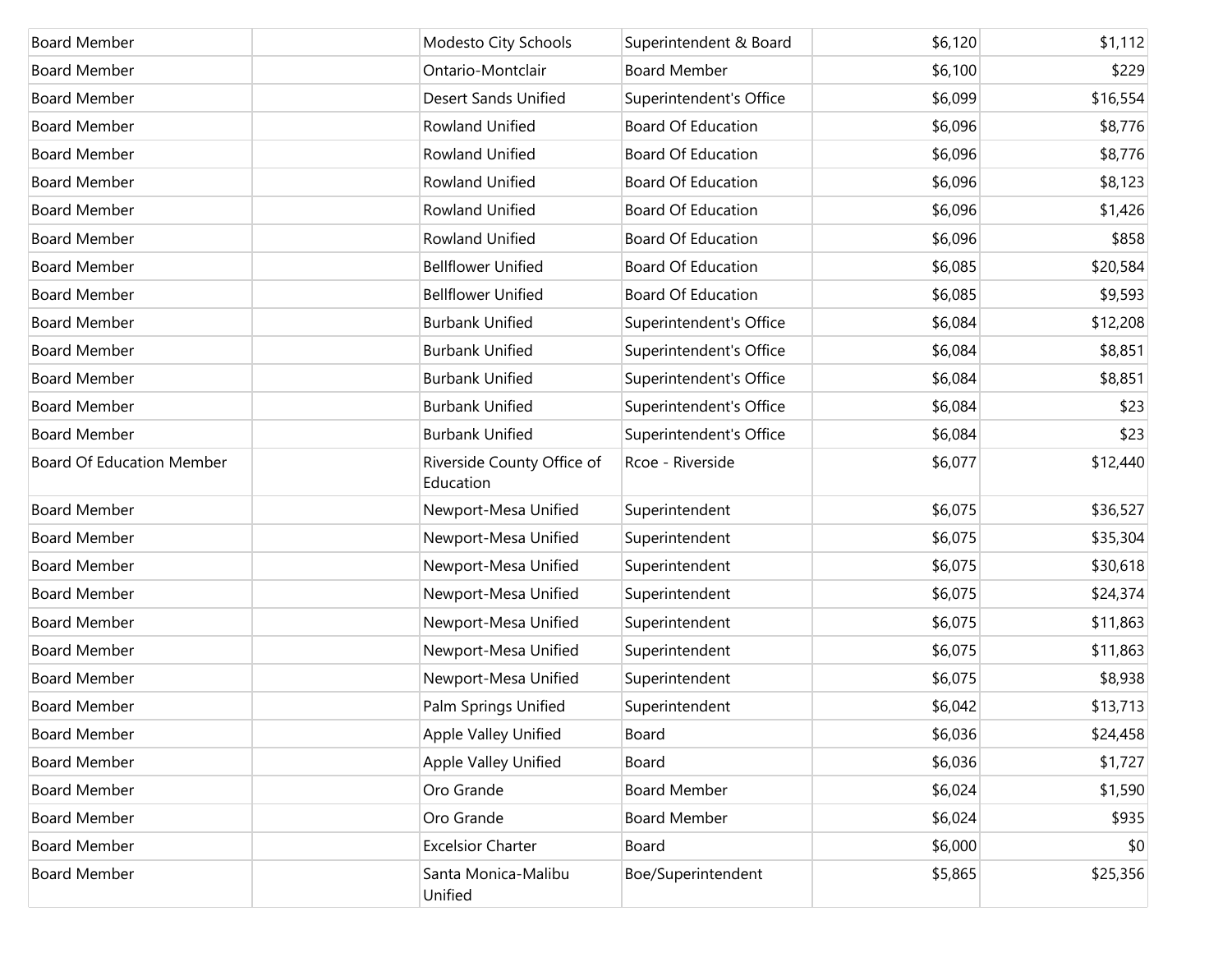| <b>Board Member</b> | Santa Monica-Malibu<br>Unified | Boe/Superintendent                   | \$5,865 | \$19,372 |
|---------------------|--------------------------------|--------------------------------------|---------|----------|
| <b>Board Member</b> | Santa Monica-Malibu<br>Unified | Boe/Superintendent                   | \$5,865 | \$0      |
| <b>Board Member</b> | Santa Monica-Malibu<br>Unified | Boe/Superintendent                   | \$5,865 | \$0      |
| <b>Board Member</b> | Perris Union High              | <b>Board Of Education</b>            | \$5,842 | \$1,013  |
| <b>Board Member</b> | Chino Valley Unified           | <b>Board Member</b>                  | \$5,841 | \$0      |
| <b>Board Member</b> | Alhambra Unified               | Superintendent's Office              | \$5,832 | \$13,533 |
| <b>Board Member</b> | Alhambra Unified               | Superintendent's Office              | \$5,832 | \$12,762 |
| <b>Board Member</b> | Fullerton Joint Union High     | Superintendent Office                | \$5,826 | \$26,423 |
| <b>Board Member</b> | Fullerton Joint Union High     | Superintendent Office                | \$5,826 | \$18,955 |
| <b>Board Member</b> | Fullerton Joint Union High     | Superintendent Office                | \$5,826 | \$18,949 |
| <b>Board Member</b> | Fullerton Joint Union High     | Superintendent Office                | \$5,826 | \$10,823 |
| <b>Board Member</b> | Fullerton Joint Union High     | Superintendent Office                | \$5,826 | \$9,889  |
| <b>Board Member</b> | Del Norte County Unified       | <b>Board Member</b>                  | \$5,640 | \$0      |
| <b>Board Member</b> | Vacaville Unified              | Vacaville Unified School<br>District | \$5,640 | \$1,233  |
| <b>Board Member</b> | <b>Excelsior Charter</b>       | Board                                | \$5,600 | \$0      |
| <b>Board Member</b> | Adelanto Elementary            | <b>District Office</b>               | \$5,575 | \$17,056 |
| <b>Board Member</b> | Apple Valley Unified           | Board                                | \$5,562 | \$11,957 |
| <b>Board Member</b> | Antelope Valley Union High     | <b>District Office</b>               | \$5,557 | \$15,257 |
| <b>Board Member</b> | <b>Walnut Valley Unified</b>   | Superintendent                       | \$5,520 | \$19,860 |
| <b>Board Member</b> | <b>Walnut Valley Unified</b>   | Superintendent                       | \$5,520 | \$0      |
| <b>Board Member</b> | <b>Walnut Valley Unified</b>   | Superintendent                       | \$5,520 | \$0      |
| <b>Board Member</b> | <b>Walnut Valley Unified</b>   | Superintendent                       | \$5,520 | \$0      |
| <b>Board Member</b> | <b>Walnut Valley Unified</b>   | Superintendent                       | \$5,520 | \$0      |
| <b>Board Member</b> | Santa Barbara Unified          | Unassigned                           | \$5,435 | \$0      |
| <b>Board Member</b> | Santa Monica-Malibu<br>Unified | Boe/Superintendent                   | \$5,402 | \$23,123 |
| <b>Board Member</b> | Santa Monica-Malibu<br>Unified | Boe/Superintendent                   | \$5,402 | \$23,123 |
| <b>Board Member</b> | Santa Monica-Malibu<br>Unified | Boe/Superintendent                   | \$5,402 | \$23,004 |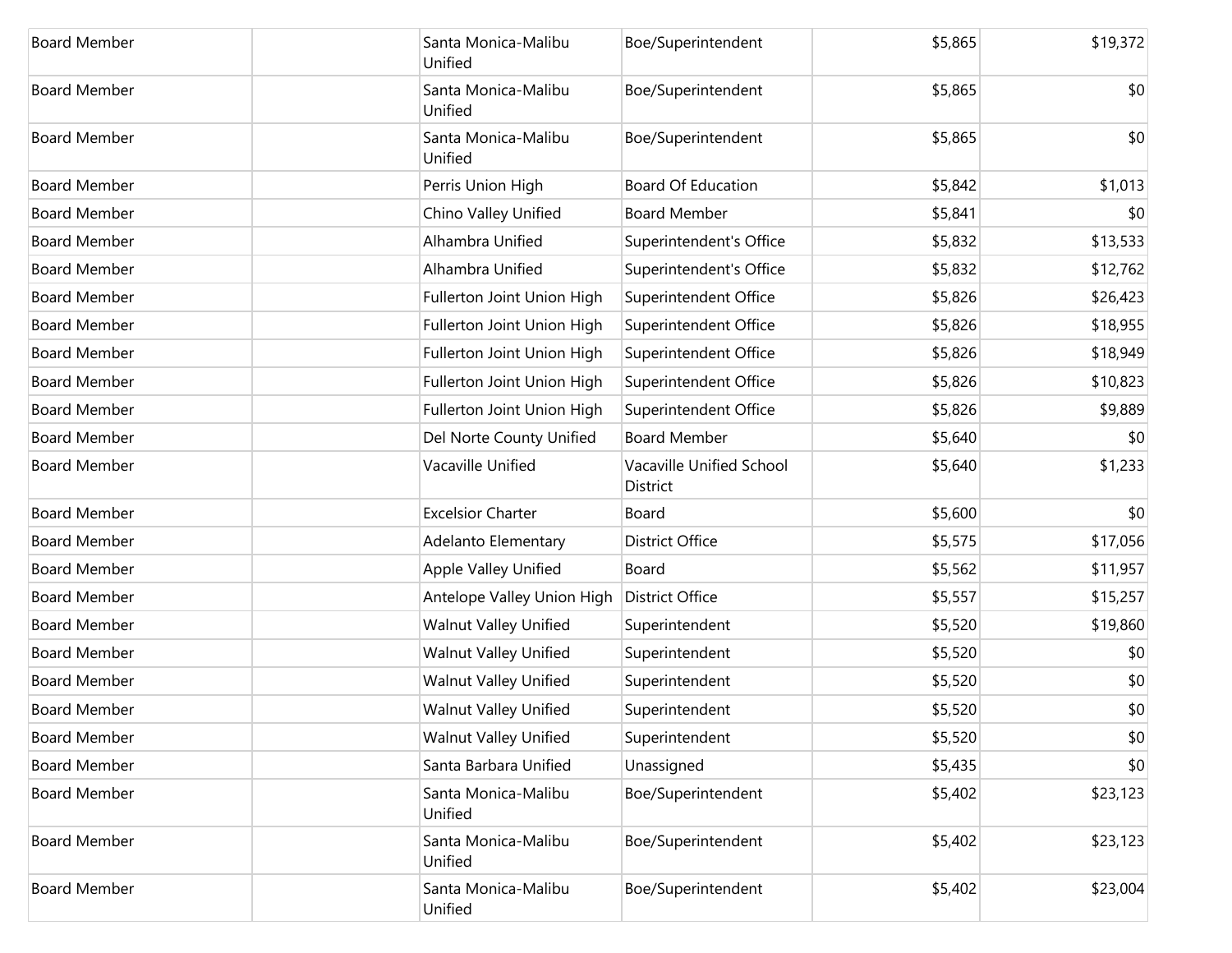| <b>Board Member</b> | Alhambra Unified                             | Superintendent's Office   | \$5,346 | \$0      |
|---------------------|----------------------------------------------|---------------------------|---------|----------|
| <b>Board Member</b> | Alhambra Unified                             | Superintendent's Office   | \$5,346 | \$0      |
| <b>Board Member</b> | Antelope Valley Union High                   | <b>District Office</b>    | \$5,325 | \$0      |
| <b>Board Member</b> | Del Norte County Unified                     | <b>Board Member</b>       | \$5,292 | \$0      |
| <b>Board Member</b> | Victor Elementary                            | <b>Board Member</b>       | \$5,292 | \$28,097 |
| <b>Board Member</b> | Victor Elementary                            | <b>Board Member</b>       | \$5,292 | \$28,097 |
| <b>Board Member</b> | Victor Elementary                            | <b>Board Member</b>       | \$5,292 | \$28,097 |
| <b>Board Member</b> | Victor Elementary                            | <b>Board Member</b>       | \$5,292 | \$28,097 |
| <b>Board Member</b> | Victor Elementary                            | <b>Board Member</b>       | \$5,292 | \$23,913 |
| <b>Board Member</b> | Apple Valley Unified                         | Board                     | \$5,236 | \$17,019 |
| <b>Board Member</b> | <b>Gilroy Unified</b>                        | Superintendent & Board    | \$5,200 | \$1,897  |
| <b>Board Member</b> | <b>Gilroy Unified</b>                        | Superintendent & Board    | \$5,200 | \$629    |
| <b>Board Member</b> | Savanna Elementary                           | <b>Board Of Trustees</b>  | \$5,180 | \$12,043 |
| <b>Board Member</b> | Savanna Elementary                           | <b>Board Of Trustees</b>  | \$5,180 | \$6,543  |
| <b>Board Member</b> | San Bernardino County<br>Office of Education | Other                     | \$5,173 | \$8,796  |
| <b>Board Member</b> | Perris Union High                            | <b>Board Of Education</b> | \$5,144 | \$1,013  |
| <b>Board Member</b> | Del Norte County Unified                     | <b>Board Member</b>       | \$5,072 | \$0      |
| <b>Board Member</b> | <b>Colton Joint Unified</b>                  | Superintendent            | \$5,040 | \$18,438 |
| <b>Board Member</b> | <b>Colton Joint Unified</b>                  | Superintendent            | \$5,040 | \$18,438 |
| <b>Board Member</b> | <b>Colton Joint Unified</b>                  | Superintendent            | \$5,040 | \$17,482 |
| <b>Board Member</b> | <b>Colton Joint Unified</b>                  | Superintendent            | \$5,040 | \$15,714 |
| <b>Board Member</b> | <b>Colton Joint Unified</b>                  | Superintendent            | \$5,040 | \$15,714 |
| <b>Board Member</b> | <b>Colton Joint Unified</b>                  | Superintendent            | \$5,040 | \$1,475  |
| <b>Board Member</b> | <b>Colton Joint Unified</b>                  | Superintendent            | \$5,040 | \$114    |
| <b>Board Member</b> | Jurupa Unified                               | Jurupa District Office    | \$5,040 | \$1,663  |
| <b>Board Member</b> | Jurupa Unified                               | Jurupa District Office    | \$5,040 | \$0      |
| <b>Board Member</b> | Jurupa Unified                               | Jurupa District Office    | \$5,040 | \$0      |
| <b>Board Member</b> | Lancaster Elementary                         | District Office           | \$5,040 | \$14,584 |
| <b>Board Member</b> | Lancaster Elementary                         | District Office           | \$5,040 | \$14,584 |
| <b>Board Member</b> | Lancaster Elementary                         | District Office           | \$5,040 | \$14,584 |
| <b>Board Member</b> | Lancaster Elementary                         | District Office           | \$5,040 | \$42     |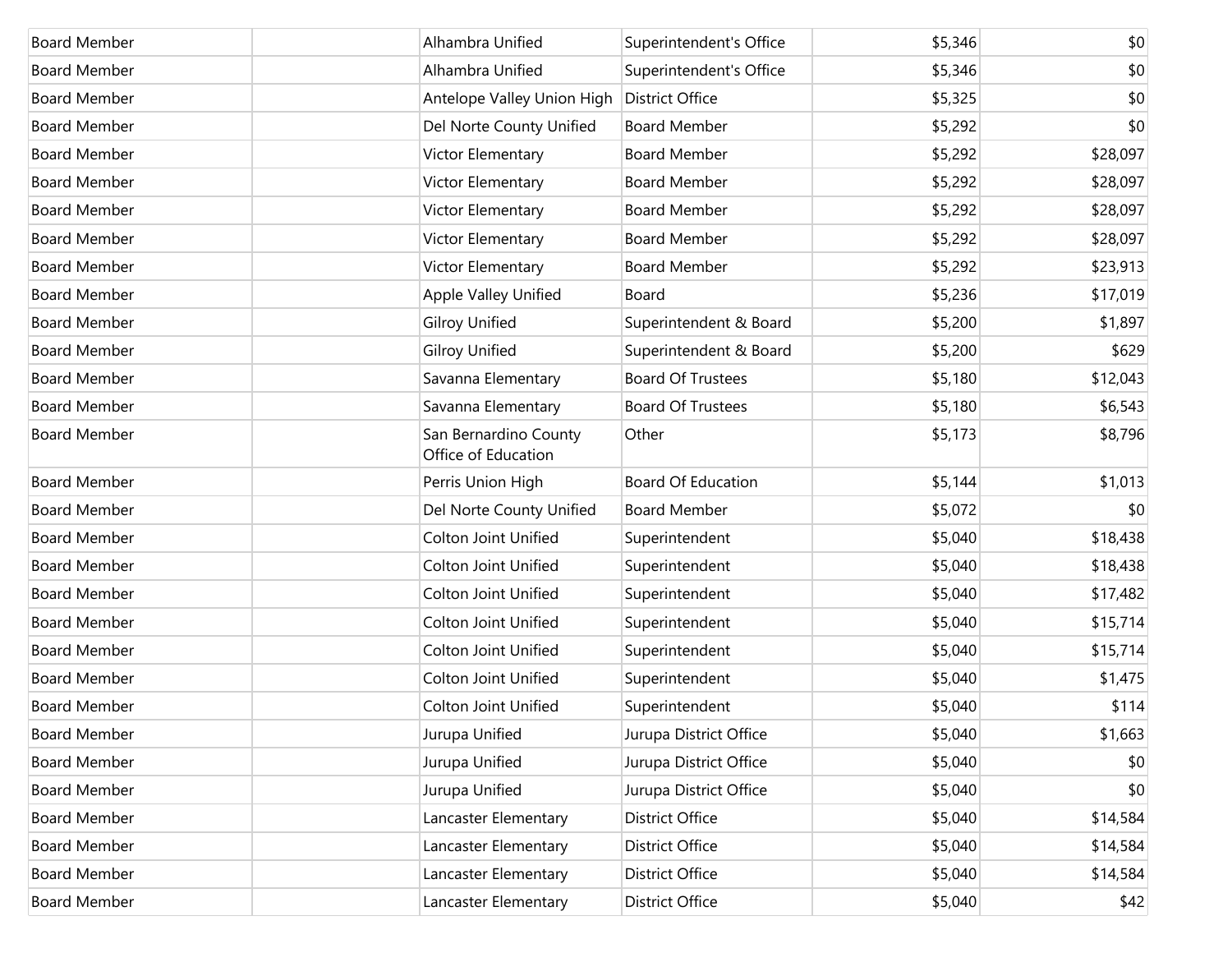| <b>Board Member</b>       | Lancaster Elementary                         | <b>District Office</b>                           | \$5,040 | \$42     |
|---------------------------|----------------------------------------------|--------------------------------------------------|---------|----------|
| <b>Board Member</b>       | Las Virgenes Unified                         | District Office                                  | \$5,040 | \$2,813  |
| <b>Board Member</b>       | Las Virgenes Unified                         | <b>District Office</b>                           | \$5,040 | \$142    |
| <b>Board Member</b>       | Las Virgenes Unified                         | District Office                                  | \$5,040 | \$0      |
| <b>Board Member</b>       | Vacaville Unified                            | Vacaville Unified School<br>District             | \$5,040 | \$1,343  |
| <b>Board Member</b>       | Perris Union High                            | <b>Board Of Education</b>                        | \$5,024 | \$761    |
| <b>Board Member</b>       | San Bernardino County<br>Office of Education | Other                                            | \$5,004 | \$16,335 |
| Class Suprv Extra Pay     | Chico Unified                                | <b>Chico Unified School</b><br><b>District</b>   | \$5,000 | \$0      |
| <b>Classified Hourly</b>  | <b>Redlands Unified</b>                      | Classified Hourly                                | \$4,986 | \$1,505  |
| <b>Board Member</b>       | Magnolia Elementary                          | <b>Board Member</b>                              | \$4,954 | \$11,630 |
| <b>Board of Education</b> | Los Angeles County Office<br>of Education    | Office of Superintendent -<br>Board of Education | \$4,950 | \$20,739 |
| <b>Board Member</b>       | Alhambra Unified                             | Superintendent's Office                          | \$4,941 | \$11,310 |
| <b>Board Member</b>       | Ontario-Montclair                            | <b>Board Member</b>                              | \$4,934 | \$8,618  |
| <b>Board Member</b>       | Pittsburg Unified                            | Superintendent And Board                         | \$4,933 | \$18,656 |
| <b>Board Member</b>       | Savanna Elementary                           | <b>Board Of Trustees</b>                         | \$4,933 | \$6,493  |
| <b>Board Member</b>       | Rosemead Elementary                          | <b>District Office</b>                           | \$4,906 | \$0      |
| <b>Board Member</b>       | Rosemead Elementary                          | <b>District Office</b>                           | \$4,906 | \$0      |
| <b>Board Member</b>       | Rosemead Elementary                          | <b>District Office</b>                           | \$4,906 | \$0      |
| <b>Board Member</b>       | Rosemead Elementary                          | <b>District Office</b>                           | \$4,906 | \$0      |
| <b>Board Member</b>       | Rosemead Elementary                          | <b>District Office</b>                           | \$4,906 | \$0      |
| <b>Board Member</b>       | San Bernardino County<br>Office of Education | Other                                            | \$4,904 | \$16,294 |
| <b>Classified Hourly</b>  | Redlands Unified                             | <b>Classified Hourly</b>                         | \$4,897 | \$5,531  |
| <b>Classified Hourly</b>  | Redlands Unified                             | Classified Hourly                                | \$4,885 | \$15,094 |
| <b>Board Member</b>       | Antelope Valley Union High                   | District Office                                  | \$4,862 | \$21,787 |
| <b>Classified Hourly</b>  | Redlands Unified                             | Classified Hourly                                | \$4,860 | \$1,505  |
| <b>Board Member</b>       | <b>Baldwin Park Unified</b>                  | Superintendent's Office                          | \$4,839 | \$9,599  |
| <b>Board Member</b>       | Magnolia Elementary                          | <b>Board Member</b>                              | \$4,816 | \$11,630 |
| <b>Board Member</b>       | Magnolia Elementary                          | <b>Board Member</b>                              | \$4,816 | \$9,304  |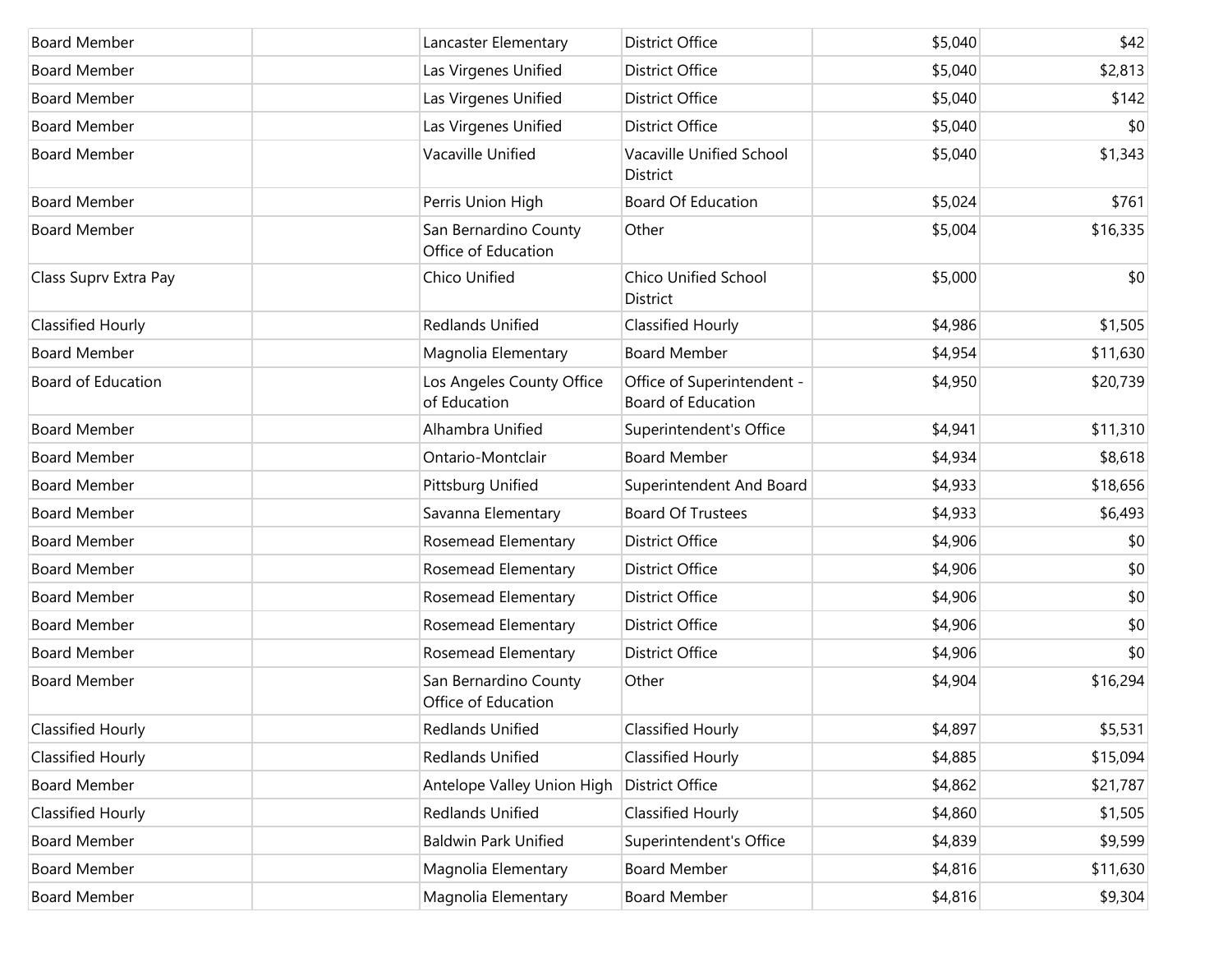| <b>Board Member</b> | Magnolia Elementary         | <b>Board Member</b>       | \$4,816 | \$9,304  |
|---------------------|-----------------------------|---------------------------|---------|----------|
|                     |                             |                           |         |          |
| 2910 Board Member   | <b>Antioch Unified</b>      | <b>Board Of Education</b> | \$4,800 | \$0      |
| Board               | Chaffey Joint Union High    | Board                     | \$4,800 | \$20,406 |
| Board               | Chaffey Joint Union High    | Board                     | \$4,800 | \$15,019 |
| Board               | Chaffey Joint Union High    | Board                     | \$4,800 | \$15,019 |
| Board               | Chaffey Joint Union High    | Board                     | \$4,800 | \$6,010  |
| Board               | Chaffey Joint Union High    | Board                     | \$4,800 | \$5,911  |
| <b>Board Member</b> | <b>Baldwin Park Unified</b> | Superintendent's Office   | \$4,800 | \$14,848 |
| <b>Board Member</b> | <b>Baldwin Park Unified</b> | Superintendent's Office   | \$4,800 | \$9,696  |
| <b>Board Member</b> | <b>Baldwin Park Unified</b> | Superintendent's Office   | \$4,800 | \$98     |
| <b>Board Member</b> | Etiwanda Elementary         | Classified                | \$4,800 | \$15,375 |
| <b>Board Member</b> | Etiwanda Elementary         | Classified                | \$4,800 | \$15,047 |
| <b>Board Member</b> | Etiwanda Elementary         | Classified                | \$4,800 | \$14,925 |
| <b>Board Member</b> | Etiwanda Elementary         | Classified                | \$4,800 | \$12,918 |
| <b>Board Member</b> | Etiwanda Elementary         | Classified                | \$4,800 | \$12,061 |
| <b>Board Member</b> | <b>Fullerton Elementary</b> | Governing Board           | \$4,800 | \$21,689 |
| <b>Board Member</b> | <b>Fullerton Elementary</b> | Governing Board           | \$4,800 | \$21,357 |
| <b>Board Member</b> | <b>Fullerton Elementary</b> | Governing Board           | \$4,800 | \$21,295 |
| <b>Board Member</b> | <b>Fullerton Elementary</b> | Governing Board           | \$4,800 | \$21,295 |
| <b>Board Member</b> | Gilroy Unified              | Superintendent & Board    | \$4,800 | \$16,582 |
| <b>Board Member</b> | Gilroy Unified              | Superintendent & Board    | \$4,800 | \$1,578  |
| <b>Board Member</b> | Gilroy Unified              | Superintendent & Board    | \$4,800 | \$803    |
| <b>Board Member</b> | Madera Unified              | <b>Board Members</b>      | \$4,800 | \$16,303 |
| <b>Board Member</b> | Madera Unified              | <b>Board Members</b>      | \$4,800 | \$16,303 |
| <b>Board Member</b> | Madera Unified              | <b>Board Members</b>      | \$4,800 | \$0      |
| <b>Board Member</b> | Madera Unified              | <b>Board Members</b>      | \$4,800 | \$0      |
| <b>Board Member</b> | Madera Unified              | <b>Board Members</b>      | \$4,800 | \$0      |
| <b>Board Member</b> | Madera Unified              | <b>Board Members</b>      | \$4,800 | \$0      |
| <b>Board Member</b> | Merced City Elementary      | <b>District Office</b>    | \$4,800 | \$13,979 |
| <b>Board Member</b> | Merced City Elementary      | <b>District Office</b>    | \$4,800 | \$0      |
| <b>Board Member</b> | Merced Union High           | <b>District Office</b>    | \$4,800 | \$12,725 |
| <b>Board Member</b> | Merced Union High           | <b>District Office</b>    | \$4,800 | \$12,725 |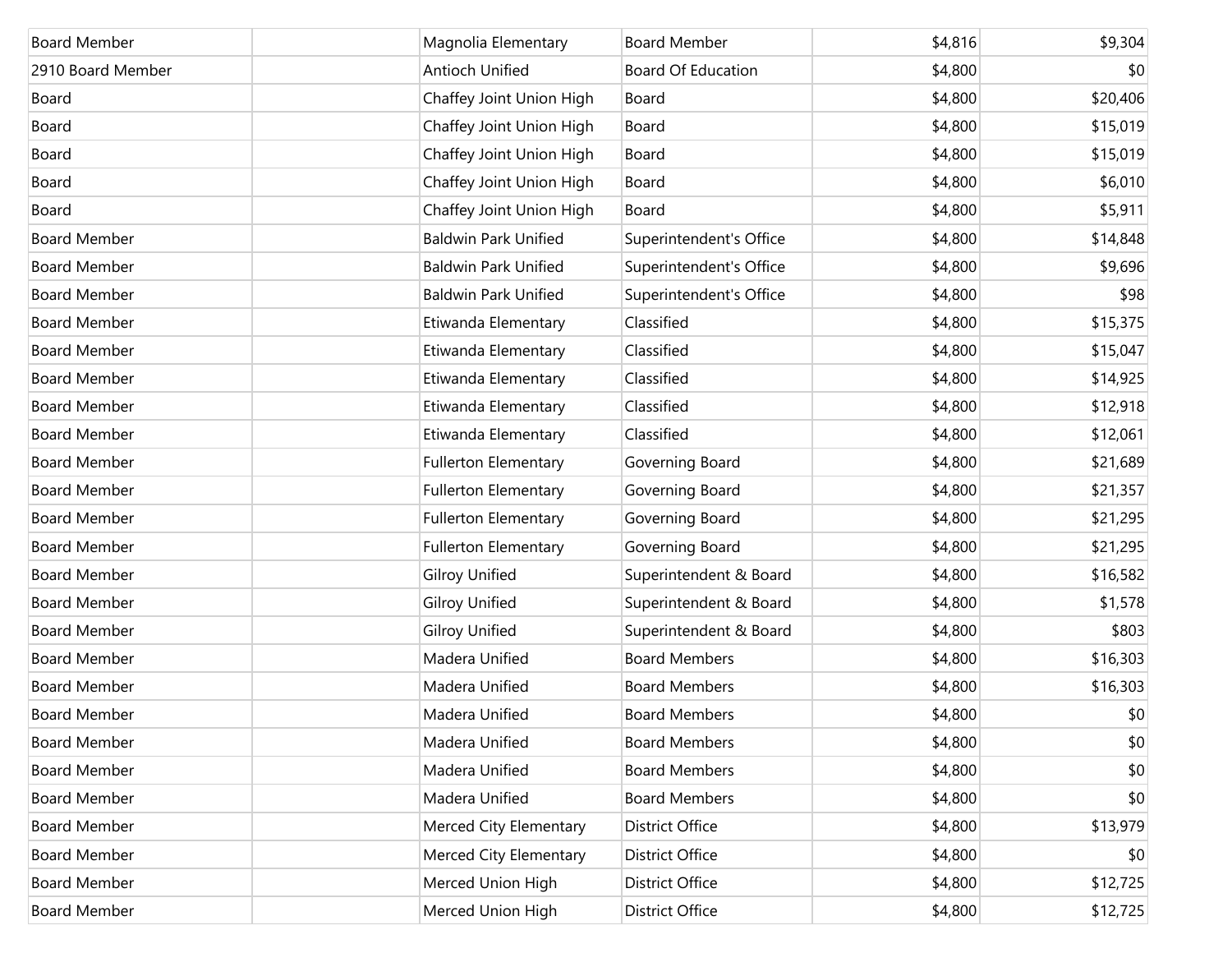| <b>Board Member</b> | Merced Union High                        | <b>District Office</b>   | \$4,800 | \$12,725 |
|---------------------|------------------------------------------|--------------------------|---------|----------|
| <b>Board Member</b> | Merced Union High                        | <b>District Office</b>   | \$4,800 | \$12,725 |
| <b>Board Member</b> | Ontario-Montclair                        | <b>Board Member</b>      | \$4,800 | \$4,945  |
| <b>Board Member</b> | Palmdale Elementary                      | <b>District Office</b>   | \$4,800 | \$0      |
| <b>Board Member</b> | Palmdale Elementary                      | District Office          | \$4,800 | \$0      |
| <b>Board Member</b> | Palmdale Elementary                      | <b>District Office</b>   | \$4,800 | \$0      |
| <b>Board Member</b> | Palmdale Elementary                      | <b>District Office</b>   | \$4,800 | \$0      |
| <b>Board Member</b> | Panama-Buena Vista Union                 | Board/Superintendent     | \$4,800 | \$18,565 |
| <b>Board Member</b> | Panama-Buena Vista Union                 | Board/Superintendent     | \$4,800 | \$18,565 |
| <b>Board Member</b> | Panama-Buena Vista Union                 | Board/Superintendent     | \$4,800 | \$16,995 |
| <b>Board Member</b> | Panama-Buena Vista Union                 | Board/Superintendent     | \$4,800 | \$16,995 |
| <b>Board Member</b> | Panama-Buena Vista Union                 | Board/Superintendent     | \$4,800 | \$0      |
| <b>Board Member</b> | Paramount Unified                        | Admin/Supt               | \$4,800 | \$15,178 |
| <b>Board Member</b> | Paramount Unified                        | Admin/Supt               | \$4,800 | \$6,184  |
| <b>Board Member</b> | Paramount Unified                        | Admin/Supt               | \$4,800 | \$6,184  |
| <b>Board Member</b> | Paramount Unified                        | Admin/Supt               | \$4,800 | \$0      |
| <b>Board Member</b> | Paramount Unified                        | Admin/Supt               | \$4,800 | \$0      |
| <b>Board Member</b> | Pittsburg Unified                        | Superintendent And Board | \$4,800 | \$9,981  |
| <b>Board Member</b> | Pittsburg Unified                        | Superintendent And Board | \$4,800 | \$1,413  |
| <b>Board Member</b> | Pittsburg Unified                        | Superintendent And Board | \$4,800 | \$0      |
| <b>Board Member</b> | Pittsburg Unified                        | Superintendent And Board | \$4,800 | \$0      |
| <b>Board Member</b> | Sacramento County Office<br>of Education | Administration           | \$4,800 | \$2,777  |
| <b>Board Member</b> | Sacramento County Office<br>of Education | Administration           | \$4,800 | \$2,777  |
| Board Member        | Sacramento County Office<br>of Education | Administration           | \$4,800 | \$1,979  |
| <b>Board Member</b> | Sacramento County Office<br>of Education | Administration           | \$4,800 | \$1,819  |
| <b>Board Member</b> | Sacramento County Office<br>of Education | Administration           | \$4,800 | \$957    |
| <b>Board Member</b> | Sacramento County Office<br>of Education | Administration           | \$4,800 | \$0      |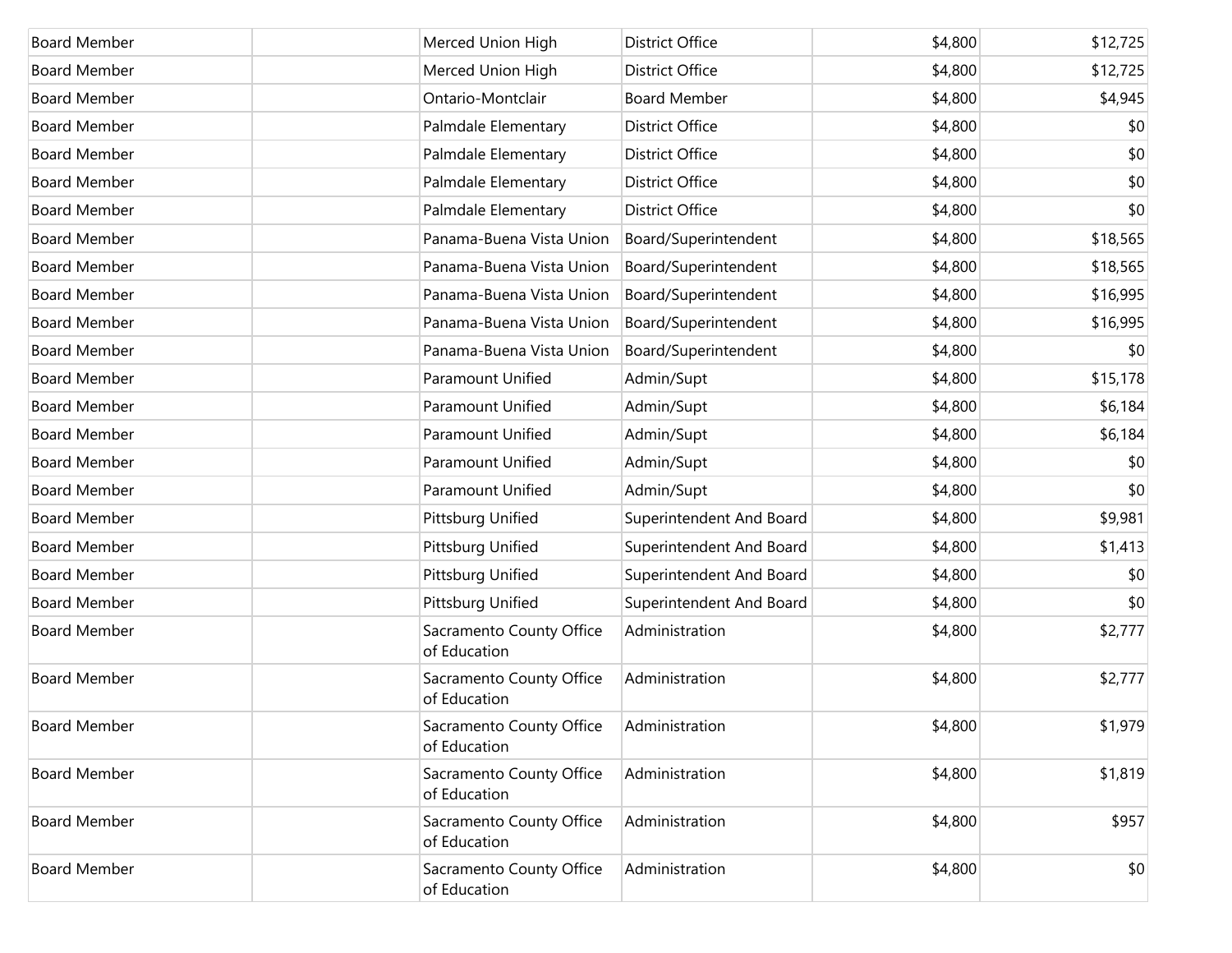| <b>Board Member</b>              | Santa Barbara Unified                     | Unassigned                                              | \$4,800 | \$5,074  |
|----------------------------------|-------------------------------------------|---------------------------------------------------------|---------|----------|
| <b>Board Member</b>              | Santa Barbara Unified                     | Unassigned                                              | \$4,800 | \$0      |
| <b>Board Member</b>              | Santa Barbara Unified                     | Unassigned                                              | \$4,800 | \$0      |
| <b>Board Member</b>              | <b>Tracy Joint Unified</b>                | <b>Board Member</b>                                     | \$4,800 | \$0      |
| <b>Board Member</b>              | <b>Tracy Joint Unified</b>                | <b>Board Member</b>                                     | \$4,800 | \$0      |
| <b>Board Member</b>              | <b>Upland Unified</b>                     | Superintendent                                          | \$4,800 | \$33,797 |
| <b>Board Member</b>              | <b>Upland Unified</b>                     | Superintendent                                          | \$4,800 | \$59     |
| <b>Board Member</b>              | Vista Unified                             | <b>Board Of Trustees</b>                                | \$4,800 | \$1,404  |
| <b>Board Member</b>              | Vista Unified                             | <b>Board Of Trustees</b>                                | \$4,800 | \$0      |
| <b>Board Member</b>              | Whittier Union High                       | Sierra Education Center                                 | \$4,800 | \$23,273 |
| <b>Board Member</b>              | Whittier Union High                       | Sierra Education Center                                 | \$4,800 | \$22,307 |
| <b>Board Member</b>              | Whittier Union High                       | Sierra Education Center                                 | \$4,800 | \$22,300 |
| <b>Board Member</b>              | Whittier Union High                       | Sierra Education Center                                 | \$4,800 | \$1,582  |
| <b>Board Member</b>              | Whittier Union High                       | Sierra Education Center                                 | \$4,800 | \$34     |
| <b>Board Member-Retired STRS</b> | Vista Unified                             | <b>Board Of Trustees</b>                                | \$4,800 | \$19,821 |
| <b>Board Member-Retired STRS</b> | Vista Unified                             | <b>Board Of Trustees</b>                                | \$4,800 | \$16,740 |
| <b>Board Member-Retired STRS</b> | Vista Unified                             | <b>Board Of Trustees</b>                                | \$4,800 | \$0      |
| <b>Board Members</b>             | Cupertino Union                           | Cupertino Union School<br>District                      | \$4,800 | \$9,812  |
| <b>Board Members</b>             | Cupertino Union                           | <b>Cupertino Union School</b><br>District               | \$4,800 | \$0      |
| <b>Board Members</b>             | Cupertino Union                           | Cupertino Union School<br>District                      | \$4,800 | \$0      |
| <b>Board Members</b>             | Cupertino Union                           | Cupertino Union School<br>District                      | \$4,800 | \$0      |
| <b>Board Members</b>             | Cupertino Union                           | Cupertino Union School<br>District                      | \$4,800 | \$0      |
| <b>Board of Education</b>        | Los Angeles County Office<br>of Education | Office of Superintendent -<br>Board of Education        | \$4,800 | \$0      |
| <b>Board of Education</b>        | Los Angeles County Office<br>of Education | Office of Superintendent -<br><b>Board of Education</b> | \$4,800 | \$0      |
| <b>Board Of Education Member</b> | <b>Torrance Unified</b>                   | Board Of Education<br>Member                            | \$4,800 | \$8,766  |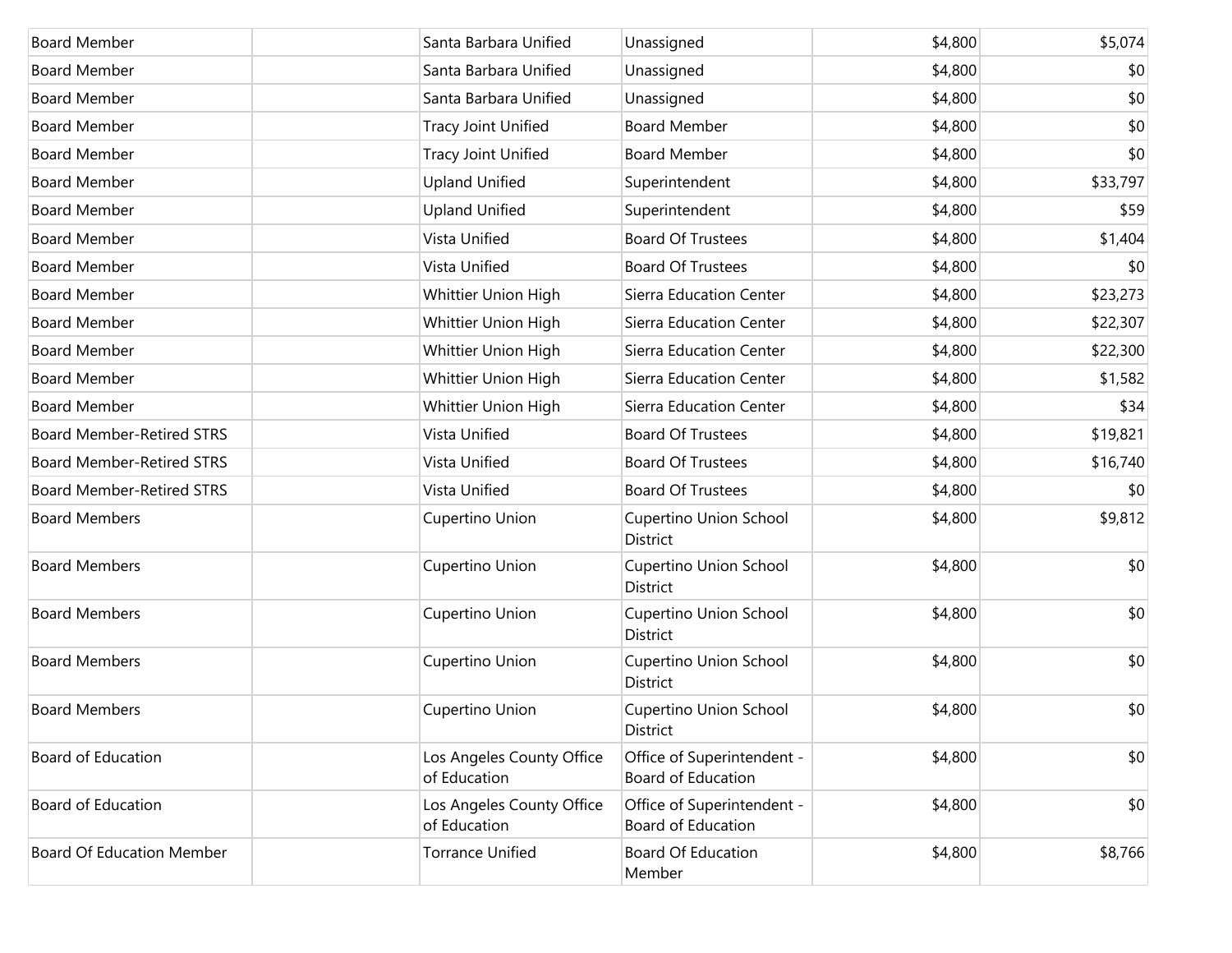| <b>Board Of Education Member</b> | <b>Torrance Unified</b>                           | <b>Board Of Education</b><br>Member              | \$4,800 | \$8,040  |
|----------------------------------|---------------------------------------------------|--------------------------------------------------|---------|----------|
| <b>Board Of Education Member</b> | <b>Torrance Unified</b>                           | <b>Board Of Education</b><br>Member              | \$4,800 | \$7,346  |
| <b>Board Of Education Member</b> | <b>Torrance Unified</b>                           | <b>Board Of Education</b><br>Member              | \$4,800 | \$7,346  |
| <b>Board Of Education Member</b> | <b>Torrance Unified</b>                           | <b>Board Of Education</b><br>Member              | \$4,800 | \$0      |
| Class Suprv Extra Pay            | Chico Unified                                     | Chico Unified School<br>District                 | \$4,800 | \$0      |
| Class Suprv Extra Pay            | Chico Unified                                     | Chico Unified School<br>District                 | \$4,800 | \$0      |
| Class Suprv Extra Pay            | Chico Unified                                     | <b>Chico Unified School</b><br>District          | \$4,800 | \$0      |
| Classified Hourly                | <b>Redlands Unified</b>                           | Classified Hourly                                | \$4,800 | \$11,762 |
| <b>School Board Member</b>       | Norwalk-La Mirada Unified                         | <b>Board Of Education</b>                        | \$4,800 | \$0      |
| <b>Board Member</b>              | Ontario-Montclair                                 | <b>Board Member</b>                              | \$4,779 | \$8,613  |
| <b>Board Member</b>              | Jurupa Unified                                    | Jurupa District Office                           | \$4,745 | \$4,241  |
| <b>Board Member</b>              | Palmdale Elementary                               | <b>District Office</b>                           | \$4,667 | \$0      |
| Board of Education               | Los Angeles County Office<br>of Education         | Office of Superintendent -<br>Board of Education | \$4,650 | \$0      |
| <b>Board Member</b>              | Jurupa Unified                                    | Jurupa District Office                           | \$4,620 | \$1,529  |
| <b>Board Member</b>              | Santa Barbara County Office Other<br>of Education |                                                  | \$4,620 | \$0      |
| <b>Board Member</b>              | Centralia Elementary                              | <b>Board Member</b>                              | \$4,602 | \$16,034 |
| <b>Board Member</b>              | Centralia Elementary                              | <b>Board Member</b>                              | \$4,602 | \$15,647 |
| <b>Board Member</b>              | Centralia Elementary                              | <b>Board Member</b>                              | \$4,602 | \$7,971  |
| Board Member                     | <b>Baldwin Park Unified</b>                       | Superintendent's Office                          | \$4,600 | \$11,518 |
| <b>Board Member</b>              | <b>Gilroy Unified</b>                             | Superintendent & Board                           | \$4,600 | \$9,793  |
| <b>Board Member</b>              | Sacramento County Office<br>of Education          | Administration                                   | \$4,600 | \$1,819  |
| <b>Board Member</b>              | <b>Tracy Joint Unified</b>                        | <b>Board Member</b>                              | \$4,600 | \$0      |
| <b>Board Member</b>              | Santa Barbara Unified                             | Unassigned                                       | \$4,594 | \$4,555  |
| <b>Board Member</b>              | Santa Barbara County Office Other<br>of Education |                                                  | \$4,540 | \$0      |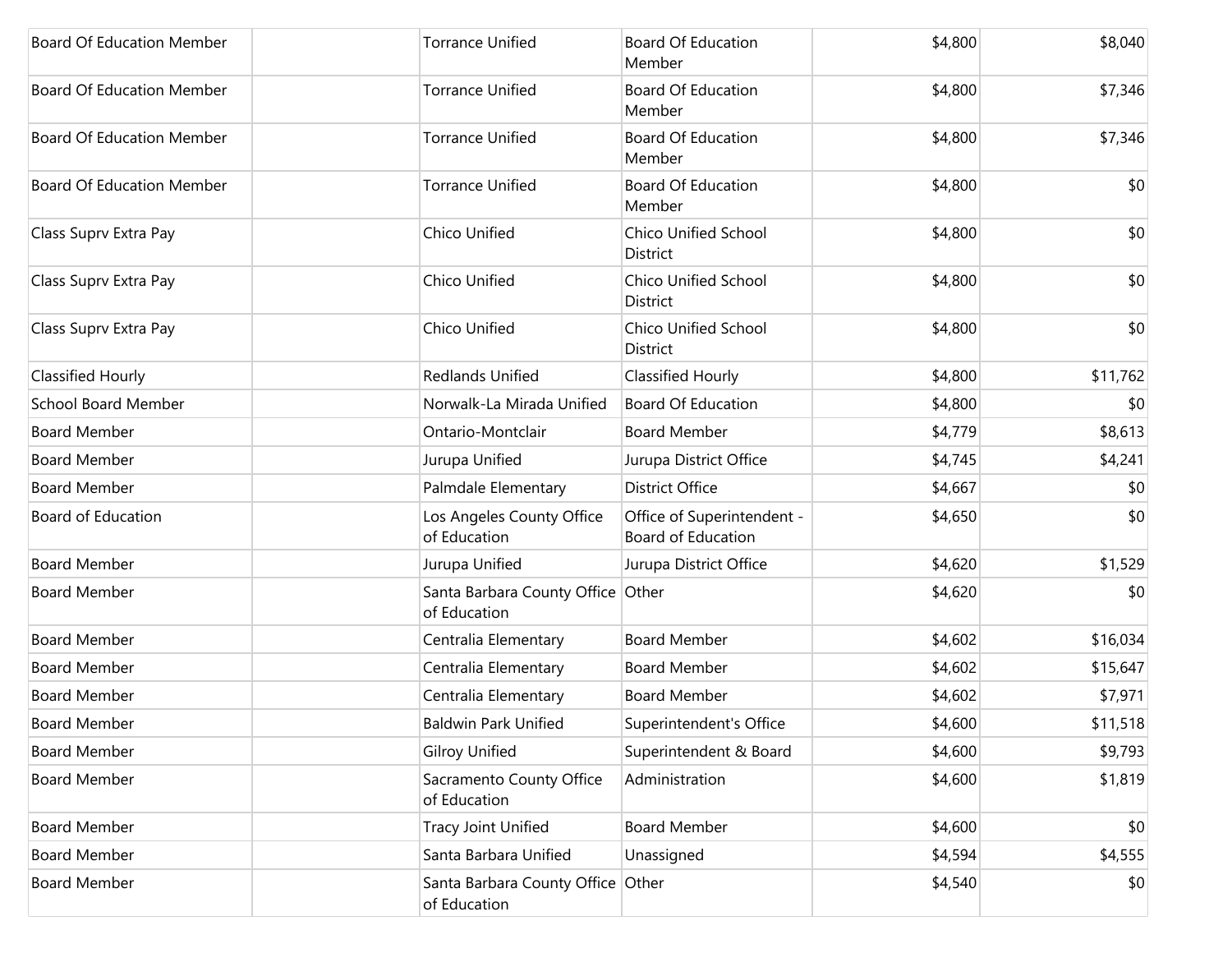| <b>Board of Education</b>  | Los Angeles County Office<br>of Education    | Office of Superintendent -<br><b>Board of Education</b> | \$4,500 | \$7,973  |
|----------------------------|----------------------------------------------|---------------------------------------------------------|---------|----------|
| Board of Education         | Los Angeles County Office<br>of Education    | Office of Superintendent -<br>Board of Education        | \$4,500 | \$7,973  |
| Trustee - Area 3           | Twin Rivers Unified                          | Supt/Governing Board                                    | \$4,500 | \$894    |
| <b>Board Member</b>        | Cucamonga Elementary                         | <b>Board Member</b>                                     | \$4,495 | \$25,156 |
| <b>Board Member</b>        | Cucamonga Elementary                         | <b>Board Member</b>                                     | \$4,495 | \$18,238 |
| <b>Board Member</b>        | Cucamonga Elementary                         | <b>Board Member</b>                                     | \$4,495 | \$17,952 |
| <b>Board Member</b>        | Cucamonga Elementary                         | <b>Board Member</b>                                     | \$4,495 | \$17,696 |
| <b>Board Member</b>        | Cucamonga Elementary                         | <b>Board Member</b>                                     | \$4,495 | \$14,199 |
| <b>Board Member</b>        | San Bernardino County<br>Office of Education | Other                                                   | \$4,416 | \$16,398 |
| <b>Board Member</b>        | Merced Union High                            | <b>District Office</b>                                  | \$4,400 | \$12,725 |
| <b>Board Member</b>        | Tracy Joint Unified                          | <b>Board Member</b>                                     | \$4,400 | \$0      |
| <b>Board Member</b>        | Tracy Joint Unified                          | <b>Board Member</b>                                     | \$4,400 | \$0      |
| <b>School Board Member</b> | Norwalk-La Mirada Unified                    | <b>Board Of Education</b>                               | \$4,400 | \$0      |
| <b>School Board Member</b> | Norwalk-La Mirada Unified                    | <b>Board Of Education</b>                               | \$4,400 | \$0      |
| <b>Board Member</b>        | Adelanto Elementary                          | <b>District Office</b>                                  | \$4,375 | \$18,158 |
| <b>Board Member</b>        | Adelanto Elementary                          | <b>District Office</b>                                  | \$4,375 | \$17,056 |
| <b>Board Member</b>        | Adelanto Elementary                          | <b>District Office</b>                                  | \$4,375 | \$17,056 |
| <b>Board Member</b>        | Adelanto Elementary                          | <b>District Office</b>                                  | \$4,375 | \$16,809 |
| <b>Board Member</b>        | Liberty Union High                           | <b>District Office</b>                                  | \$4,339 | \$0      |
| <b>Board Member</b>        | Liberty Union High                           | <b>District Office</b>                                  | \$4,339 | \$0      |
| <b>Board Member</b>        | Liberty Union High                           | <b>District Office</b>                                  | \$4,339 | \$0      |
| <b>Board Member</b>        | Liberty Union High                           | <b>District Office</b>                                  | \$4,339 | \$0      |
| <b>Board Member</b>        | Las Virgenes Unified                         | <b>District Office</b>                                  | \$4,268 | \$10,875 |
| <b>Board Member</b>        | Tracy Joint Unified                          | <b>Board Member</b>                                     | \$4,267 | \$0      |
| <b>Board Member</b>        | Tracy Joint Unified                          | <b>Board Member</b>                                     | \$4,266 | \$0      |
| Class Suprv Extra Pay      | Chico Unified                                | <b>Chico Unified School</b><br>District                 | \$4,230 | \$0      |
| <b>Board Member</b>        | Centralia Elementary                         | <b>Board Member</b>                                     | \$4,219 | \$9,316  |
| Class-Other - Board        | Sonoma County Office of<br>Education         | Sonoma County Office Of<br>Education                    | \$4,219 | \$9,419  |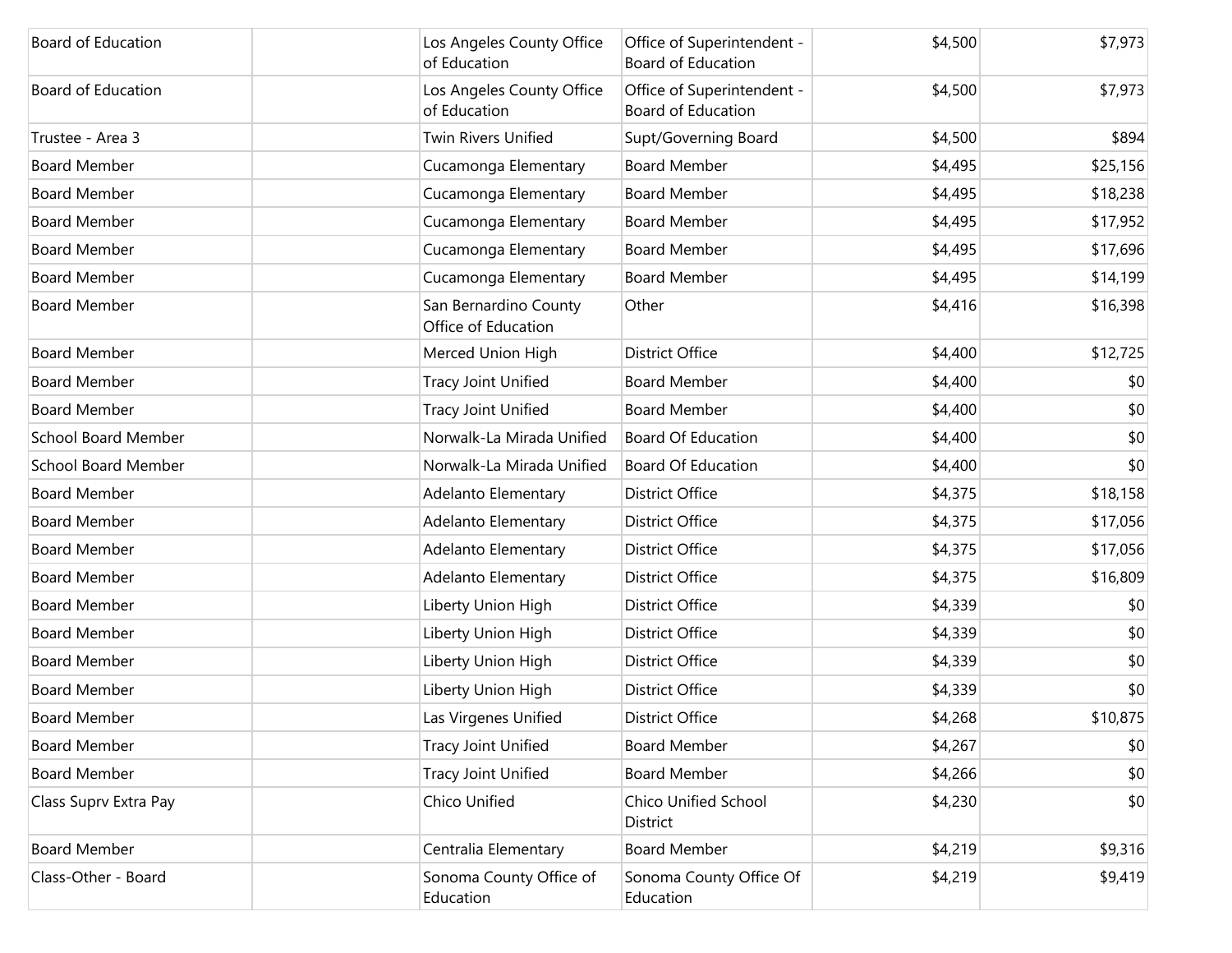| <b>Board Member</b>            | <b>Upland Unified</b>                | Superintendent                       | \$4,200 | \$16,142 |
|--------------------------------|--------------------------------------|--------------------------------------|---------|----------|
| <b>Board Member</b>            | <b>Upland Unified</b>                | Superintendent                       | \$4,200 | \$15,944 |
| <b>Board Members</b>           | Yuba City Unified                    | Yuba City Unified School<br>District | \$4,160 | \$7,224  |
| <b>Board Members</b>           | Yuba City Unified                    | Yuba City Unified School<br>District | \$4,160 | \$0      |
| <b>Board Member</b>            | El Centro Elementary                 | <b>Board Member</b>                  | \$4,109 | \$9,494  |
| <b>Board Member</b>            | El Centro Elementary                 | <b>Board Member</b>                  | \$4,109 | \$9,494  |
| <b>Board Member</b>            | El Centro Elementary                 | <b>Board Member</b>                  | \$4,109 | \$9,494  |
| <b>Board Member</b>            | El Centro Elementary                 | <b>Board Member</b>                  | \$4,109 | \$8,703  |
| <b>Board Member</b>            | El Centro Elementary                 | <b>Board Member</b>                  | \$4,109 | \$8,703  |
| <b>Board Members</b>           | Yuba City Unified                    | Yuba City Unified School<br>District | \$4,070 | \$9,753  |
| <b>Board Members</b>           | Yuba City Unified                    | Yuba City Unified School<br>District | \$4,070 | \$0      |
| <b>Board Members</b>           | Yuba City Unified                    | Yuba City Unified School<br>District | \$4,070 | \$0      |
| <b>Board Member</b>            | Mt. Diablo Unified                   | Supt                                 | \$4,067 | \$1,869  |
| <b>Board Member</b>            | Mt. Diablo Unified                   | Supt                                 | \$4,067 | \$1,209  |
| Class-Other - Board            | Sonoma County Office of<br>Education | Sonoma County Office Of<br>Education | \$4,051 | \$8,721  |
| Governing Board Members        | Newhall                              | <b>District Governing Board</b>      | \$4,040 | \$13,326 |
| <b>Governing Board Members</b> | Newhall                              | <b>District Governing Board</b>      | \$4,040 | \$11,529 |
| <b>Governing Board Members</b> | Newhall                              | <b>District Governing Board</b>      | \$4,040 | \$4,596  |
| <b>Governing Board Members</b> | Newhall                              | <b>District Governing Board</b>      | \$4,040 | \$0      |
| <b>Governing Board Members</b> | Newhall                              | <b>District Governing Board</b>      | \$4,040 | \$0      |
| <b>Board Member</b>            | <b>Barstow Unified</b>               | Other                                | \$4,029 | \$0      |
| <b>School Board Member</b>     | Norwalk-La Mirada Unified            | <b>Board Of Education</b>            | \$4,020 | \$809    |
| Class-Other - Board            | Sonoma County Office of<br>Education | Sonoma County Office Of<br>Education | \$4,000 | \$8,721  |
| Class-Other - Board            | Sonoma County Office of<br>Education | Sonoma County Office Of<br>Education | \$3,982 | \$17,355 |
| Class-Other - Board            | Sonoma County Office of<br>Education | Sonoma County Office Of<br>Education | \$3,982 | \$6,916  |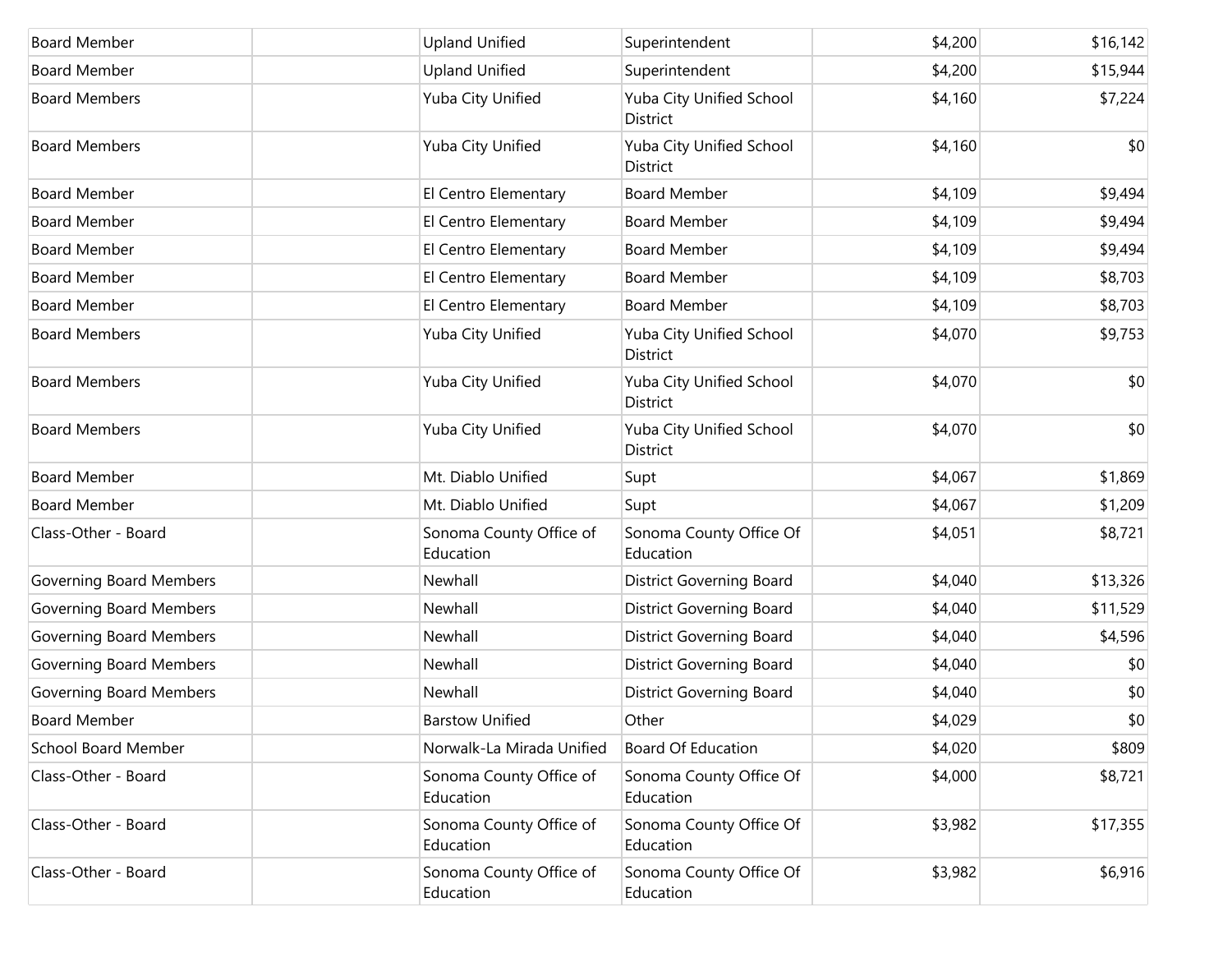| <b>Board Members</b>       | Yuba City Unified                                      | Yuba City Unified School<br>District             | \$3,980 | \$0      |
|----------------------------|--------------------------------------------------------|--------------------------------------------------|---------|----------|
| <b>Board Member</b>        | Liberty Union High                                     | <b>District Office</b>                           | \$3,978 | \$0      |
| Board Member Deputy Supt   | Orange County Department Board Members<br>of Education |                                                  | \$3,938 | \$8,162  |
| Member Board Of Trustees   | <b>Encinitas Union Elementary</b>                      | <b>Board Of Trustees</b>                         | \$3,918 | \$11,160 |
| Member Board Of Trustees   | <b>Encinitas Union Elementary</b>                      | <b>Board Of Trustees</b>                         | \$3,918 | \$7,733  |
| Member Board Of Trustees   | <b>Encinitas Union Elementary</b>                      | <b>Board Of Trustees</b>                         | \$3,918 | \$0      |
| Member Board Of Trustees   | <b>Encinitas Union Elementary</b>                      | <b>Board Of Trustees</b>                         | \$3,917 | \$11,160 |
| Member Board Of Trustees   | <b>Encinitas Union Elementary</b>                      | <b>Board Of Trustees</b>                         | \$3,917 | \$6,510  |
| <b>Board of Education</b>  | Los Angeles County Office<br>of Education              | Office of Superintendent -<br>Board of Education | \$3,900 | \$0      |
| <b>Board Members</b>       | Yuba City Unified                                      | Yuba City Unified School<br>District             | \$3,890 | \$0      |
| <b>Board Member</b>        | Alpine Union Elementary                                | <b>District Office</b>                           | \$3,880 | \$1,663  |
| <b>Board Member</b>        | Alpine Union Elementary                                | <b>District Office</b>                           | \$3,880 | \$765    |
| <b>Board Member</b>        | Alpine Union Elementary                                | <b>District Office</b>                           | \$3,880 | \$684    |
| <b>Board Member</b>        | Los Alamitos Unified                                   | <b>Board Of Education</b>                        | \$3,859 | \$13,509 |
| <b>Board Member</b>        | Los Alamitos Unified                                   | <b>Board Of Education</b>                        | \$3,859 | \$13,459 |
| <b>Board Member</b>        | Los Alamitos Unified                                   | <b>Board Of Education</b>                        | \$3,859 | \$13,459 |
| <b>Board Member</b>        | Los Alamitos Unified                                   | <b>Board Of Education</b>                        | \$3,859 | \$13,459 |
| <b>Board Member</b>        | Los Alamitos Unified                                   | <b>Board Of Education</b>                        | \$3,859 | \$13,459 |
| <b>Board Member</b>        | <b>Beaumont Unified</b>                                | Boardroom                                        | \$3,845 | \$14,578 |
| <b>Board Member</b>        | Perris Union High                                      | <b>Board Of Education</b>                        | \$3,816 | \$26,320 |
| Class Supv & Admin         | Monterey County Office of<br>Education                 | Monterey County Office of<br>Education           | \$3,804 | \$15,857 |
| <b>Board Member</b>        | Ontario-Montclair                                      | <b>Board Member</b>                              | \$3,781 | \$8,420  |
| <b>Board Member</b>        | <b>Beaumont Unified</b>                                | Boardroom                                        | \$3,745 | \$9,386  |
| <b>Board Member</b>        | <b>Beaumont Unified</b>                                | Boardroom                                        | \$3,745 | \$6,508  |
| <b>Board Member</b>        | <b>Beaumont Unified</b>                                | Boardroom                                        | \$3,745 | \$1,163  |
| <b>BOE Member</b>          | West Covina Unified                                    | Superintendent                                   | \$3,732 | \$0      |
| <b>Board Member</b>        | Morongo Unified                                        | <b>Board Member</b>                              | \$3,730 | \$638    |
| <b>School Board Member</b> | Sunnyvale                                              | <b>District Office Terms</b>                     | \$3,684 | \$284    |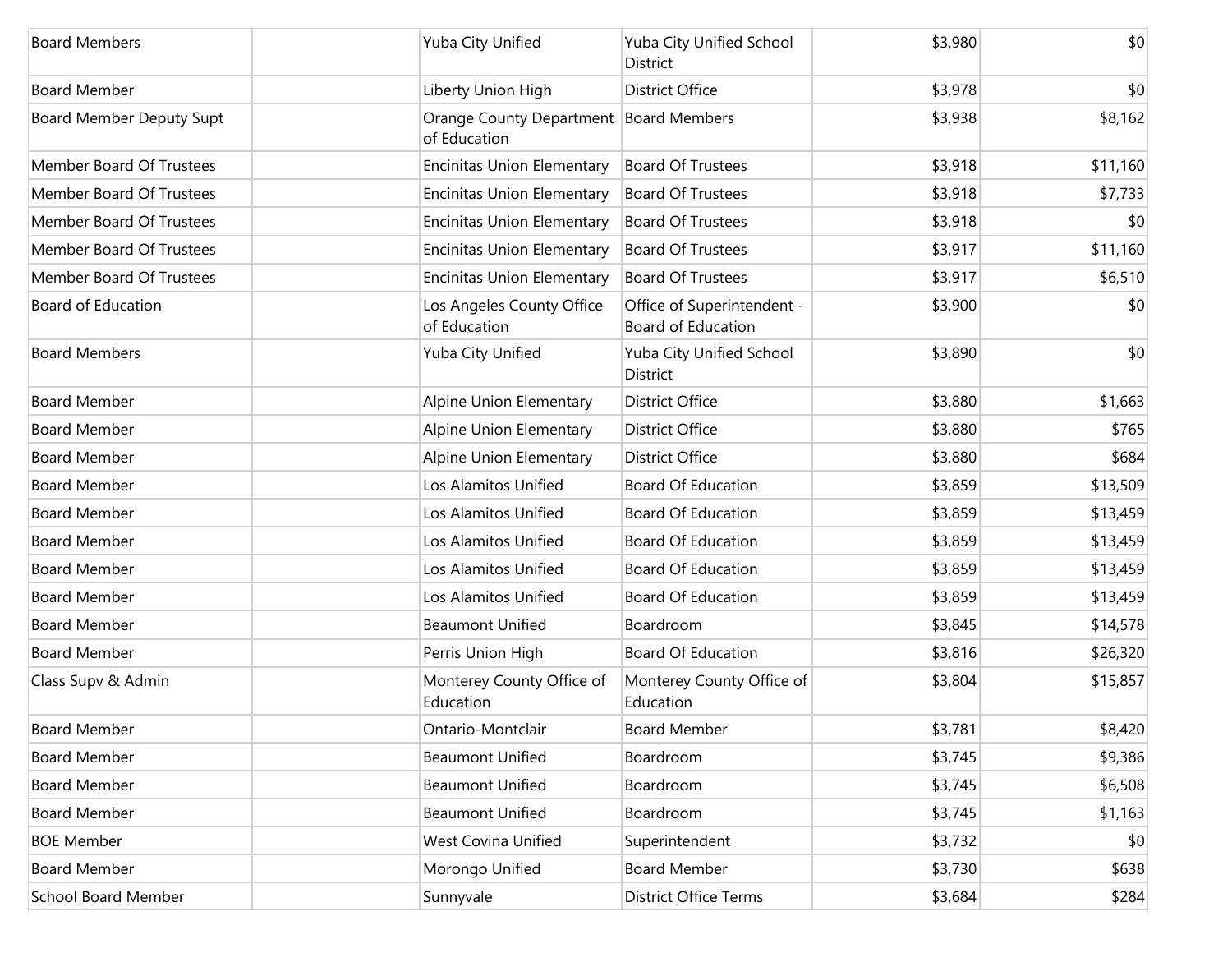| School Board Member          | Sunnyvale                                                  | Superintendent                                            | \$3,684 | \$284    |
|------------------------------|------------------------------------------------------------|-----------------------------------------------------------|---------|----------|
| <b>School Board Member</b>   | Sunnyvale                                                  | Superintendent                                            | \$3,684 | \$284    |
| <b>School Board Member</b>   | Sunnyvale                                                  | Superintendent                                            | \$3,684 | \$282    |
| <b>School Board Member</b>   | Sunnyvale                                                  | Superintendent                                            | \$3,684 | \$282    |
| <b>Board Member</b>          | Palm Springs Unified                                       | Superintendent                                            | \$3,682 | \$15,009 |
| <b>Board Member</b>          | <b>Barstow Unified</b>                                     | Other                                                     | \$3,654 | \$7,896  |
| <b>Board Member</b>          | <b>Barstow Unified</b>                                     | Other                                                     | \$3,631 | \$1,323  |
| <b>Board Member</b>          | <b>Excelsior Charter</b>                                   | Board                                                     | \$3,600 | \$0      |
| <b>Board Member</b>          | <b>Fullerton Elementary</b>                                | Governing Board                                           | \$3,600 | \$47     |
| <b>Board Member</b>          | San Joaquin County Office<br>of Education                  | San Joaquin County Office<br>Of Education Board<br>Member | \$3,600 | \$20,365 |
| <b>Board Member</b>          | San Joaquin County Office<br>of Education                  | San Joaquin County Office<br>Of Education Board<br>Member | \$3,600 | \$20,365 |
| <b>Board Member</b>          | San Joaquin County Office<br>of Education                  | San Joaquin County Office<br>Of Education Board<br>Member | \$3,600 | \$20,365 |
| <b>Board Member</b>          | San Joaquin County Office<br>of Education                  | San Joaquin County Office<br>Of Education Board<br>Member | \$3,600 | \$20,281 |
| <b>Board Member</b>          | San Joaquin County Office<br>of Education                  | San Joaquin County Office<br>Of Education Board<br>Member | \$3,600 | \$16,936 |
| <b>Board Member</b>          | Stanislaus County Office of<br>Education                   | Location Not On File                                      | \$3,600 | \$0      |
| <b>Board Member</b>          | Stanislaus County Office of<br>Education                   | Location Not On File                                      | \$3,600 | \$0      |
| <b>Board Member</b>          | Stanislaus County Office of   District Office<br>Education |                                                           | \$3,600 | \$0      |
| <b>Board Member</b>          | Stanislaus County Office of<br>Education                   | <b>District Office</b>                                    | \$3,600 | \$0      |
| <b>Board Member</b>          | Stanislaus County Office of<br>Education                   | <b>District Office</b>                                    | \$3,600 | \$0      |
| <b>Other Class. Salaries</b> | Placer County Office of<br>Education                       | Placer County Office of<br>Education                      | \$3,600 | \$8,673  |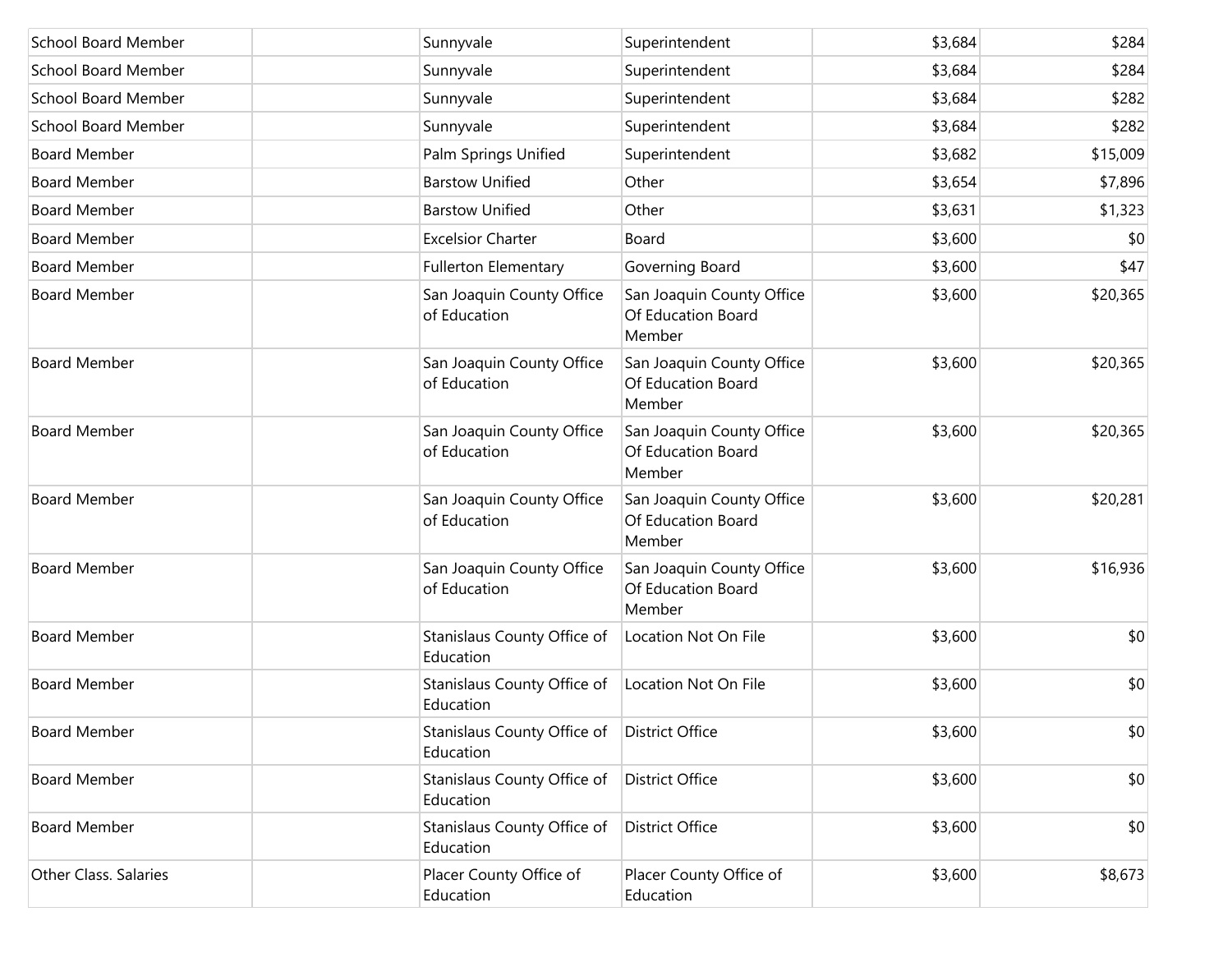| <b>Board Member</b>        | <b>Beaumont Unified</b>             | Boardroom                       | \$3,589 | \$0      |
|----------------------------|-------------------------------------|---------------------------------|---------|----------|
| <b>Board Member</b>        | Mojave Unified                      | Mail Locally                    | \$3,538 | \$14,466 |
| <b>Board Member</b>        | Mojave Unified                      | Mail Locally                    | \$3,538 | \$11,214 |
| <b>Board Member</b>        | Mojave Unified                      | Mail Locally                    | \$3,538 | \$7,006  |
| <b>Board Member</b>        | Mojave Unified                      | Mail Locally                    | \$3,538 | \$6,799  |
| <b>Board Member</b>        | Mojave Unified                      | Mail Locally                    | \$3,538 | \$0      |
| <b>School Board Member</b> | Norwalk-La Mirada Unified           | <b>Board Of Education</b>       | \$3,517 | \$7,978  |
| <b>Board Member</b>        | Santa Paula Unified                 | Other Classified Staff          | \$3,501 | \$12,180 |
| <b>Board Member</b>        | Santa Paula Unified                 | Other Classified Staff          | \$3,501 | \$12,180 |
| <b>Board Member</b>        | Santa Paula Unified                 | Other Classified Staff          | \$3,501 | \$0      |
| <b>Board Member</b>        | Santa Paula Unified                 | Other Classified Staff          | \$3,501 | \$0      |
| <b>Board Member</b>        | <b>Culver City Unified</b>          | District Office                 | \$3,488 | \$13,641 |
| <b>Board Member</b>        | <b>Culver City Unified</b>          | District Office                 | \$3,488 | \$0      |
| <b>Board Member</b>        | <b>Culver City Unified</b>          | District Office                 | \$3,488 | \$0      |
| <b>Board Member</b>        | <b>Culver City Unified</b>          | District Office                 | \$3,488 | \$0      |
| <b>Board Member</b>        | <b>Culver City Unified</b>          | District Office                 | \$3,488 | \$0      |
| <b>Board Of Education</b>  | Brea-Olinda Unified                 | <b>Board Of Education</b>       | \$3,456 | \$23,657 |
| Board Of Education         | Brea-Olinda Unified                 | <b>Board Of Education</b>       | \$3,456 | \$16,956 |
| <b>Board Of Education</b>  | Brea-Olinda Unified                 | <b>Board Of Education</b>       | \$3,456 | \$15,335 |
| Board Of Education         | Brea-Olinda Unified                 | <b>Board Of Education</b>       | \$3,456 | \$22     |
| <b>Board Of Education</b>  | Brea-Olinda Unified                 | <b>Board Of Education</b>       | \$3,456 | \$22     |
| <b>Board Member</b>        | Centralia Elementary                | <b>Board Member</b>             | \$3,452 | \$5,911  |
| <b>Board Member</b>        | Santa Paula Unified                 | Other Classified Staff          | \$3,426 | \$0      |
| <b>Board Member</b>        | <b>Alisal Union</b>                 | Alisal Union School<br>District | \$3,378 | \$9,150  |
| <b>Board Member</b>        | Dos Palos Oro Loma Joint<br>Unified | District                        | \$3,360 | \$0      |
| <b>Board Member</b>        | Dos Palos Oro Loma Joint<br>Unified | District                        | \$3,360 | \$0      |
| <b>Board Member</b>        | Dos Palos Oro Loma Joint<br>Unified | District                        | \$3,360 | \$0      |
| <b>Board Member</b>        | Dos Palos Oro Loma Joint<br>Unified | District                        | \$3,360 | \$0      |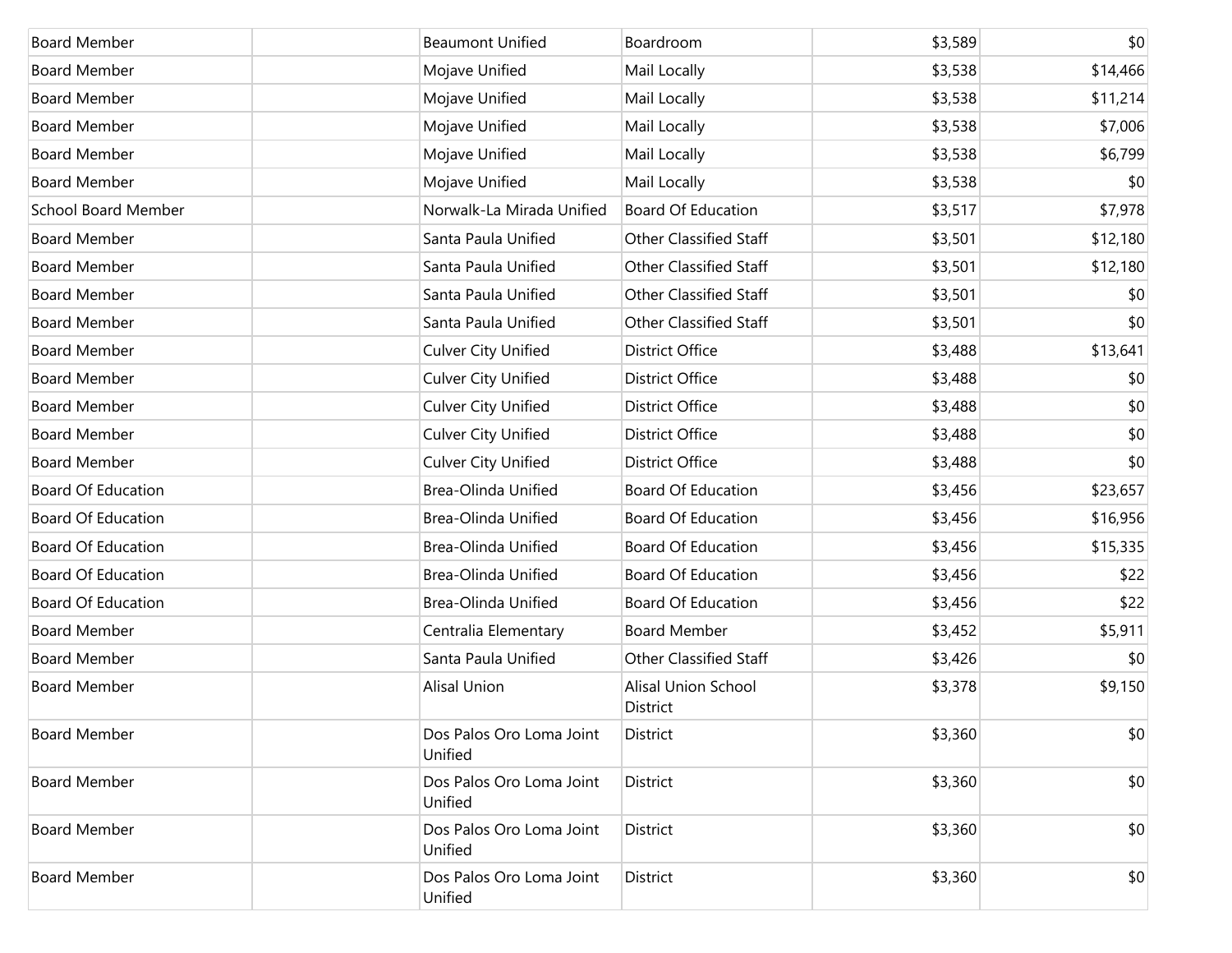| <b>Board Of Education Member</b> | Riverside County Office of<br>Education | Rcoe - Riverside              | \$3,349 | \$4,658  |
|----------------------------------|-----------------------------------------|-------------------------------|---------|----------|
| Board Of Trustee                 | Fountain Valley Elementary              | <b>Board Of Trustees</b>      | \$3,336 | \$10,000 |
| Board Of Trustee                 | Fountain Valley Elementary              | <b>Board Of Trustees</b>      | \$3,336 | \$10,000 |
| <b>Board Of Trustee</b>          | Fountain Valley Elementary              | <b>Board Of Trustees</b>      | \$3,336 | \$10,000 |
| Board Of Trustee                 | Fountain Valley Elementary              | <b>Board Of Trustees</b>      | \$3,336 | \$10,000 |
| <b>Board Of Trustee</b>          | Fountain Valley Elementary              | <b>Board Of Trustees</b>      | \$3,336 | \$10,000 |
| <b>Board Member</b>              | Little Lake City Elementary             | <b>District Offices</b>       | \$3,334 | \$25,127 |
| <b>Board Member</b>              | Little Lake City Elementary             | <b>District Offices</b>       | \$3,334 | \$20,790 |
| <b>Board Member</b>              | Little Lake City Elementary             | <b>District Offices</b>       | \$3,334 | \$19,376 |
| <b>Board Member</b>              | Little Lake City Elementary             | <b>District Offices</b>       | \$3,334 | \$16,040 |
| <b>Board Member</b>              | Little Lake City Elementary             | <b>District Offices</b>       | \$3,334 | \$9,790  |
| <b>Board Member</b>              | Savanna Elementary                      | <b>Board Of Trustees</b>      | \$3,334 | \$614    |
| <b>Board Members</b>             | El Monte Union High                     | <b>District</b>               | \$3,308 | \$19,996 |
| <b>Board Members</b>             | El Monte Union High                     | District                      | \$3,308 | \$256    |
| <b>Board Members</b>             | El Monte Union High                     | District                      | \$3,308 | \$0      |
| <b>Board Member</b>              | Hanford Elementary                      | <b>General Administration</b> | \$3,289 | \$13,575 |
| <b>Board Member</b>              | Mountain View Whisman                   | Substitutes                   | \$3,276 | \$1,226  |
| <b>Board Member</b>              | Mountain View Whisman                   | Substitutes                   | \$3,276 | \$0      |
| <b>Board Member</b>              | Mountain View Whisman                   | Substitutes                   | \$3,276 | \$0      |
| <b>Board Member</b>              | Mountain View Whisman                   | Substitutes                   | \$3,276 | \$0      |
| <b>DUSD School Board Member</b>  | Duarte Unified                          | <b>Education Center</b>       | \$3,276 | \$7,500  |
| DUSD School Board Member         | Duarte Unified                          | <b>Education Center</b>       | \$3,276 | \$7,500  |
| <b>DUSD School Board Member</b>  | Duarte Unified                          | <b>Education Center</b>       | \$3,276 | \$7,424  |
| <b>DUSD School Board Member</b>  | Duarte Unified                          | <b>Education Center</b>       | \$3,276 | \$7,011  |
| <b>School Board Member</b>       | Norwalk-La Mirada Unified               | <b>Board Of Education</b>     | \$3,236 | \$9,780  |
| <b>Board Member</b>              | Lawndale Elementary                     | Superintendent's Office       | \$3,203 | \$12,452 |
| <b>Board Member</b>              | Lawndale Elementary                     | Superintendent's Office       | \$3,203 | \$12,181 |
| <b>Board Member</b>              | Lawndale Elementary                     | Superintendent's Office       | \$3,203 | \$11,489 |
| <b>Board Member</b>              | Lawndale Elementary                     | Superintendent's Office       | \$3,203 | \$11,489 |
| <b>Board Member</b>              | Lawndale Elementary                     | Superintendent's Office       | \$3,203 | \$8,562  |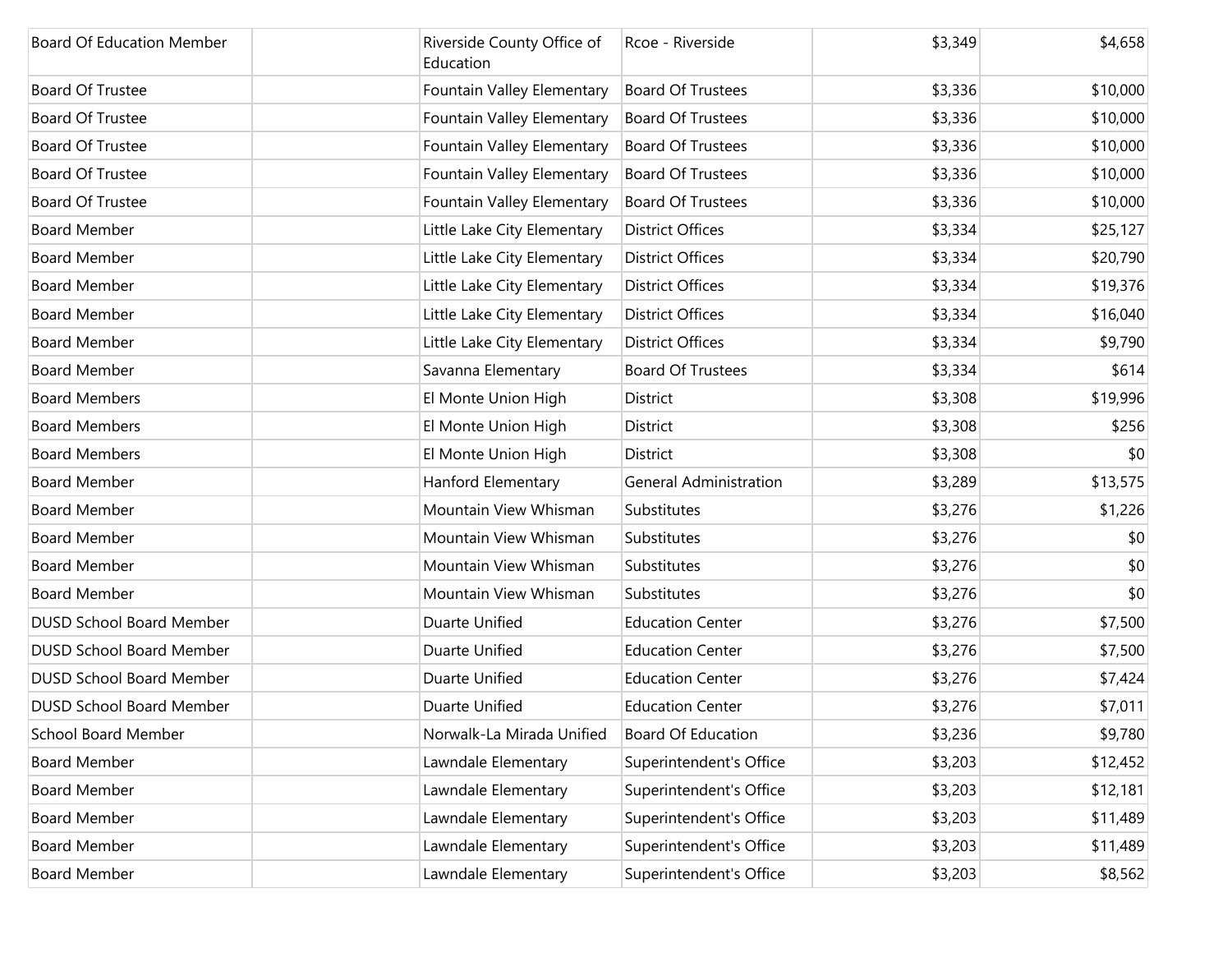| <b>Board Member</b>        | <b>Excelsior Charter School</b>                 | Board                                  | \$3,200 | \$0      |
|----------------------------|-------------------------------------------------|----------------------------------------|---------|----------|
|                            | Corona-Norco                                    |                                        |         |          |
| <b>Board Member</b>        | <b>Excelsior Charter School</b><br>Corona-Norco | Board                                  | \$3,200 | \$0      |
| <b>Board Member</b>        | <b>Excelsior Charter School</b><br>Corona-Norco | Board                                  | \$3,200 | \$0      |
| <b>Classified Hourly</b>   | Adelanto Elementary                             | Classified Hourly                      | \$3,190 | \$120    |
| <b>Board Member</b>        | Rim of the World Unified                        | <b>Board Member</b>                    | \$3,180 | \$21,005 |
| <b>Board Member</b>        | Rim of the World Unified                        | <b>Board Member</b>                    | \$3,180 | \$19,982 |
| <b>Board Member</b>        | Rim of the World Unified                        | <b>Board Member</b>                    | \$3,180 | \$17,264 |
| <b>Board Member</b>        | Rim of the World Unified                        | <b>Board Member</b>                    | \$3,180 | \$16,118 |
| <b>Board Member</b>        | Rim of the World Unified                        | <b>Board Member</b>                    | \$3,180 | \$0      |
| <b>School Board Member</b> | Galt Joint Union Elementary                     | School Board                           | \$3,180 | \$1,473  |
| <b>School Board Member</b> | Galt Joint Union Elementary School Board        |                                        | \$3,180 | \$1,473  |
| <b>School Board Member</b> | Galt Joint Union Elementary School Board        |                                        | \$3,180 | \$1,473  |
| <b>School Board Member</b> | Galt Joint Union Elementary School Board        |                                        | \$3,180 | \$0      |
| <b>Board Member</b>        | Parlier Unified                                 | <b>School Site</b>                     | \$3,175 | \$24,928 |
| Governing Board Member     | National Elementary                             | Superintendent                         | \$3,175 | \$15,739 |
| Governing Board Member     | National Elementary                             | Superintendent                         | \$3,175 | \$14,385 |
| Governing Board Member     | National Elementary                             | Superintendent                         | \$3,175 | \$10,882 |
| Trustee                    | <b>Weaver Union</b>                             | <b>Weaver Union School</b><br>District | \$3,175 | \$0      |
| Trustee                    | <b>Weaver Union</b>                             | Weaver Union School<br><b>District</b> | \$3,175 | \$0      |
| Trustee                    | <b>Weaver Union</b>                             | <b>Weaver Union School</b><br>District | \$3,175 | \$0      |
| Board Of Education Member  | Riverside County Office of<br>Education         | Rcoe - Riverside                       | \$3,153 | \$1,094  |
| <b>Board Member</b>        | San Bernardino County<br>Office of Education    | Other                                  | \$3,139 | \$15,847 |
| <b>Board Member</b>        | Delano Union Elementary                         | District Office                        | \$3,120 | \$16,761 |
| <b>Board Member</b>        | Delano Union Elementary                         | District Office                        | \$3,120 | \$16,761 |
| <b>Board Member</b>        | Delano Union Elementary                         | District Office                        | \$3,120 | \$16,715 |
| <b>Board Member</b>        | Delano Union Elementary                         | <b>District Office</b>                 | \$3,120 | \$16,715 |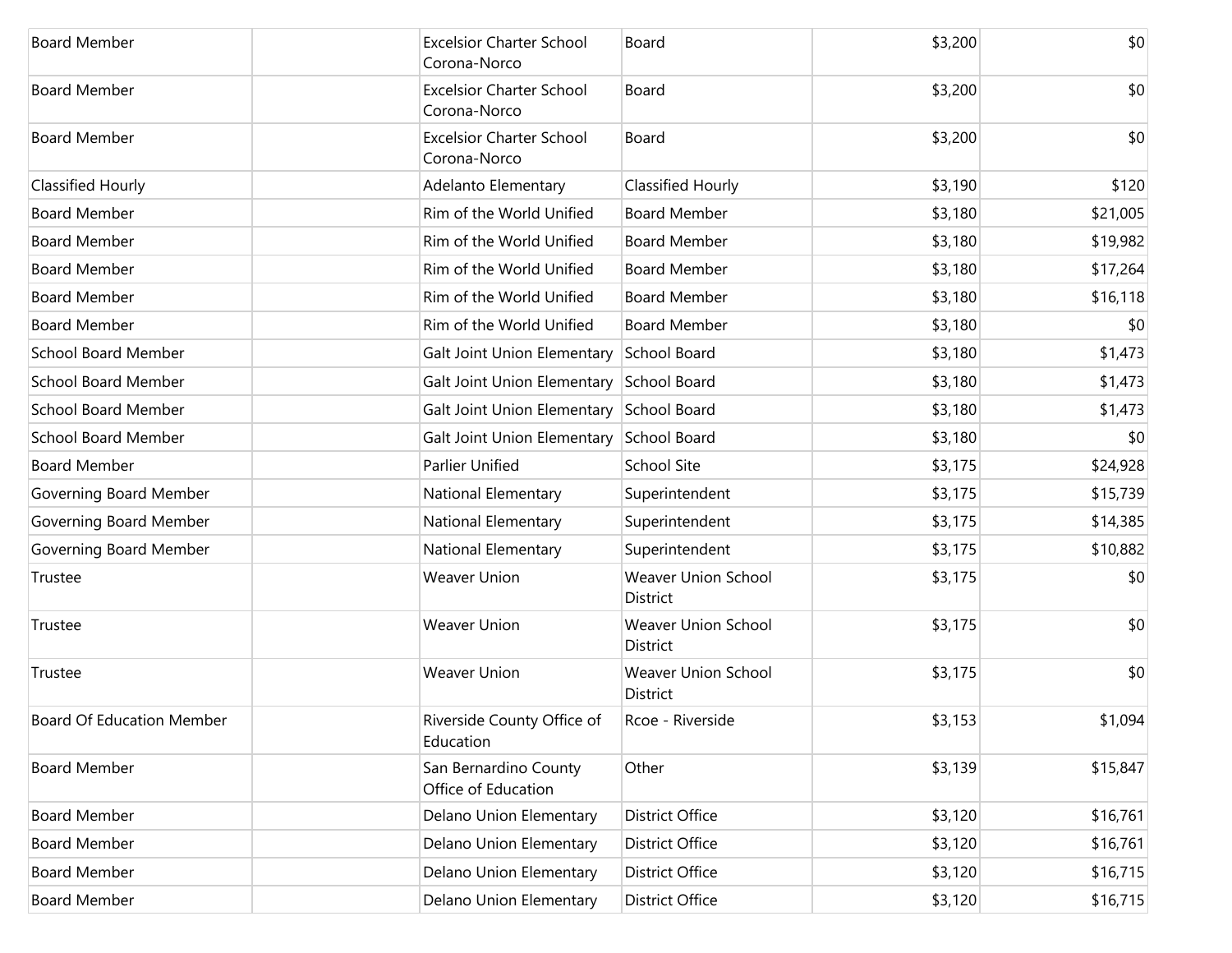| <b>Board Member</b>    | Delano Union Elementary                      | <b>District Office</b>                   | \$3,120 | \$16,655 |
|------------------------|----------------------------------------------|------------------------------------------|---------|----------|
| <b>Board Member</b>    | John Swett Unified                           | <b>District Office</b>                   | \$3,120 | \$0      |
| <b>Board Member</b>    | John Swett Unified                           | <b>District Office</b>                   | \$3,120 | \$0      |
| <b>Board Member</b>    | John Swett Unified                           | <b>District Office</b>                   | \$3,120 | \$0      |
| <b>Board Member</b>    | John Swett Unified                           | <b>District Office</b>                   | \$3,120 | \$0      |
| Class Supv & Admin     | Monterey County Office of<br>Education       | Monterey County Office of<br>Education   | \$3,115 | \$21,321 |
| <b>BOE Member</b>      | <b>West Covina Unified</b>                   | Superintendent                           | \$3,108 | \$0      |
| <b>Board Member</b>    | Del Norte County Unified                     | <b>Board Member</b>                      | \$3,087 | \$0      |
| <b>Board Member</b>    | Parlier Unified                              | <b>School Site</b>                       | \$3,087 | \$25,260 |
| Governing Board Member | National Elementary                          | Superintendent                           | \$3,087 | \$8,078  |
| <b>Board Member</b>    | Hanford Elementary                           | <b>General Administration</b>            | \$3,060 | \$13,575 |
| <b>Board Member</b>    | Modesto City Schools                         | Superintendent & Board                   | \$3,060 | \$442    |
| <b>Board Member</b>    | Modesto City Schools                         | Superintendent & Board                   | \$3,060 | \$410    |
| <b>Board Member</b>    | Parlier Unified                              | <b>School Site</b>                       | \$3,043 | \$24,449 |
| <b>Board Member</b>    | Centinela Valley Union High District Offices |                                          | \$3,025 | \$11,087 |
| <b>Board Member</b>    | Centinela Valley Union High District Offices |                                          | \$3,025 | \$11,069 |
| <b>Board Member</b>    | Centinela Valley Union High District Offices |                                          | \$3,025 | \$10,841 |
| <b>Board Member</b>    | Centinela Valley Union High District Offices |                                          | \$3,025 | \$9,586  |
| <b>Board Member</b>    | Centinela Valley Union High District Offices |                                          | \$3,025 | \$7,918  |
| <b>Board Member</b>    | <b>Bassett Unified</b>                       | <b>District Administration</b><br>Office | \$3,024 | \$19,340 |
| <b>Board Member</b>    | <b>Bassett Unified</b>                       | <b>District Administration</b><br>Office | \$3,024 | \$8,346  |
| <b>Board Member</b>    | <b>Bassett Unified</b>                       | <b>District Administration</b><br>Office | \$3,024 | \$7,502  |
| <b>Board Member</b>    | <b>Bassett Unified</b>                       | <b>District Administration</b><br>Office | \$3,024 | \$7,502  |
| <b>Board Member</b>    | <b>Bassett Unified</b>                       | <b>District Administration</b><br>Office | \$3,024 | \$446    |
| <b>Board Member</b>    | <b>Buena Park Elementary</b>                 | <b>Board Member</b>                      | \$3,024 | \$18,240 |
| <b>Board Member</b>    | <b>Buena Park Elementary</b>                 | <b>Board Member</b>                      | \$3,024 | \$9,226  |
| <b>Board Member</b>    | <b>Buena Park Elementary</b>                 | <b>Board Member</b>                      | \$3,024 | \$1,638  |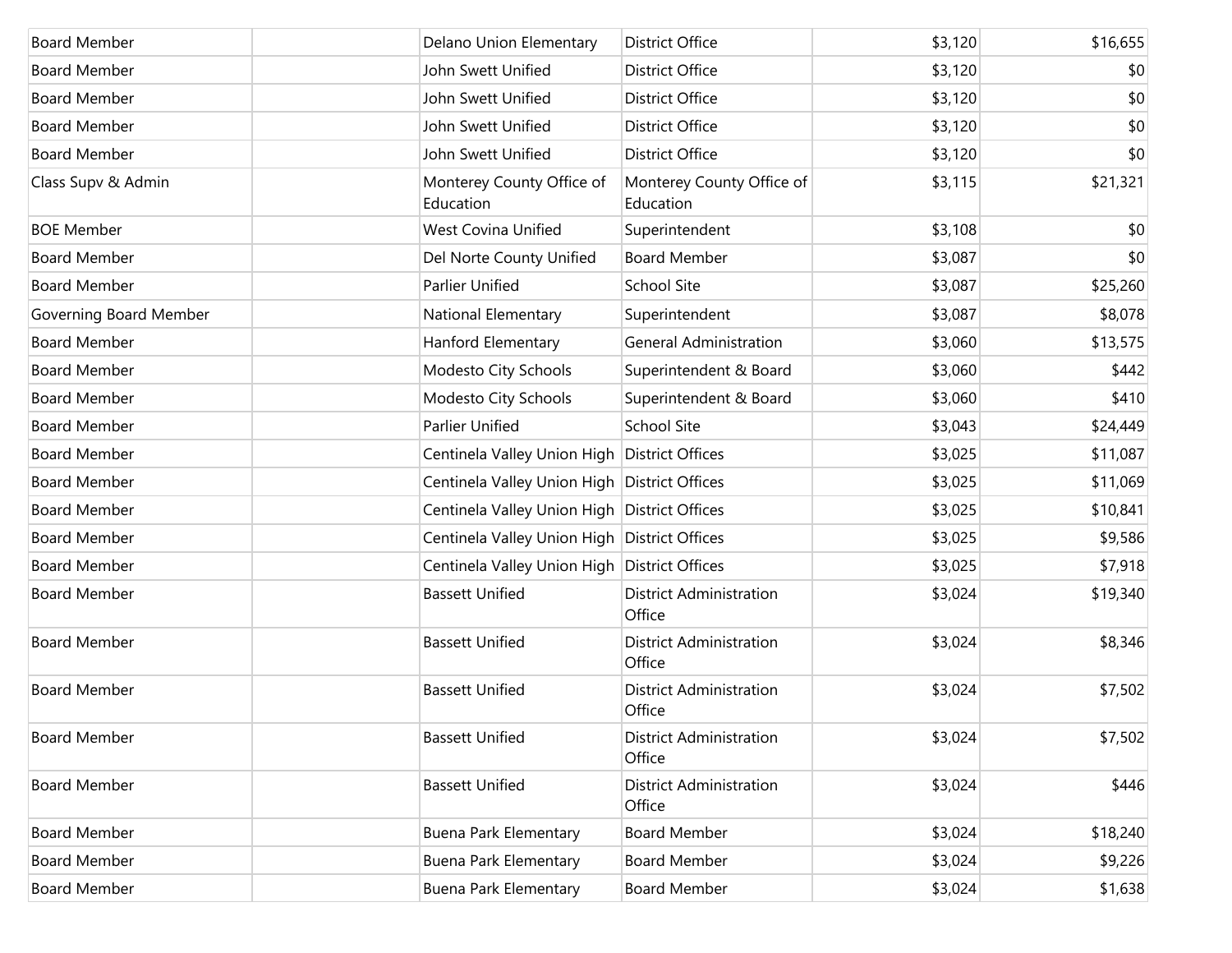| <b>Board Member</b>         | Mountain View Elementary<br>(San Bernardino) | <b>Board Member</b>                 | \$3,024 | \$7,506  |
|-----------------------------|----------------------------------------------|-------------------------------------|---------|----------|
| <b>Board Member</b>         | Mountain View Elementary<br>(San Bernardino) | <b>Board Member</b>                 | \$3,024 | \$0      |
| <b>Board Member</b>         | Ocean View (Orange)                          | Board                               | \$3,024 | \$9,650  |
| <b>Board Member</b>         | Ocean View (Orange)                          | Board                               | \$3,024 | \$8,900  |
| <b>Board Member</b>         | Ocean View (Orange)                          | Board                               | \$3,024 | \$8,900  |
| <b>Board Member</b>         | Ocean View (Orange)                          | Board                               | \$3,024 | \$8,900  |
| <b>Board Member</b>         | Oro Grande                                   | <b>Board Member</b>                 | \$3,024 | \$22,926 |
| <b>Board Member</b>         | Oro Grande                                   | <b>Board Member</b>                 | \$3,024 | \$22,907 |
| <b>Board Member</b>         | Oro Grande                                   | <b>Board Member</b>                 | \$3,024 | \$22,907 |
| <b>Board Member</b>         | Oro Grande                                   | <b>Board Member</b>                 | \$3,024 | \$16,491 |
| <b>Board Member</b>         | Pleasant Valley                              | Other Classified                    | \$3,024 | \$0      |
| <b>Board Member</b>         | Pleasant Valley                              | Other Classified                    | \$3,024 | \$0      |
| <b>Board Member</b>         | Pleasant Valley                              | Other Classified                    | \$3,024 | \$0      |
| <b>Board Member</b>         | Savanna Elementary                           | <b>Board Of Trustees</b>            | \$3,024 | \$15,460 |
| <b>Board Member Stipend</b> | Franklin-McKinley<br>Elementary              | <b>Fiscal Services</b>              | \$3,024 | \$10,844 |
| <b>Board Member Stipend</b> | Franklin-McKinley<br>Elementary              | <b>Fiscal Services</b>              | \$3,024 | \$10,844 |
| <b>Board Member Stipend</b> | Franklin-McKinley<br>Elementary              | <b>Fiscal Services</b>              | \$3,024 | \$10,844 |
| <b>Board Member Stipend</b> | Franklin-McKinley<br>Elementary              | <b>Fiscal Services</b>              | \$3,024 | \$0      |
| <b>Board Member Stipend</b> | Franklin-McKinley<br>Elementary              | <b>Fiscal Services</b>              | \$3,024 | \$0      |
| <b>Board Member</b>         | Mountain View Whisman                        | Substitutes                         | \$3,003 | \$0      |
| <b>Board Members</b>        | El Monte Union High                          | District                            | \$3,000 | \$8,545  |
| <b>Board Members</b>        | El Monte Union High                          | District                            | \$3,000 | \$8,195  |
| Board Members / Stipend     | Moorpark Unified                             | Moorpark Unified School<br>District | \$3,000 | \$15,724 |
| Board Members / Stipend     | Moorpark Unified                             | Moorpark Unified School<br>District | \$3,000 | \$15,724 |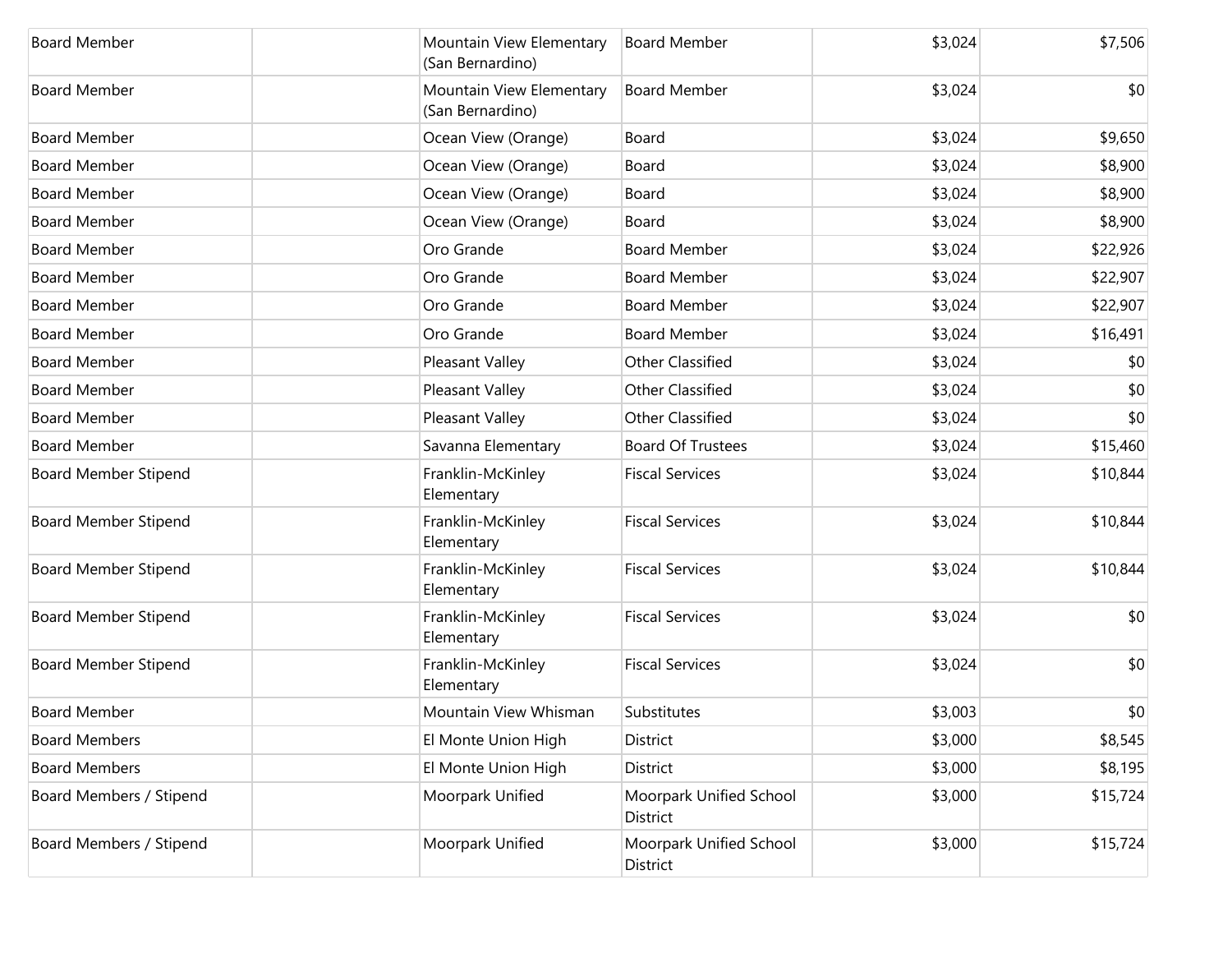| Board Members / Stipend          | Moorpark Unified                     | Moorpark Unified School<br>District    | \$3,000 | \$15,724 |
|----------------------------------|--------------------------------------|----------------------------------------|---------|----------|
| Board Members / Stipend          | Moorpark Unified                     | Moorpark Unified School<br>District    | \$3,000 | \$0      |
| Board Members / Stipend          | Moorpark Unified                     | Moorpark Unified School<br>District    | \$3,000 | \$0      |
| <b>Board Of Education Member</b> | South Bay Union                      | Superintendent                         | \$3,000 | \$18,022 |
| <b>Board Of Education Member</b> | South Bay Union                      | Superintendent                         | \$3,000 | \$9,894  |
| <b>Board Of Education Member</b> | South Bay Union                      | Superintendent                         | \$3,000 | \$8,819  |
| <b>Board Of Education Member</b> | South Bay Union                      | Superintendent                         | \$3,000 | \$8,108  |
| <b>Board Of Education Member</b> | South Bay Union                      | Superintendent                         | \$3,000 | \$1,189  |
| <b>Board Member</b>              | <b>Parlier Unified</b>               | <b>School Site</b>                     | \$2,955 | \$24,587 |
| Governing Board Member           | National Elementary                  | Superintendent                         | \$2,954 | \$8,136  |
| <b>Board Member</b>              | Ocean View (Orange)                  | Board                                  | \$2,940 | \$10,550 |
| <b>Board Member</b>              | <b>Parlier Unified</b>               | <b>School Site</b>                     | \$2,933 | \$26,705 |
| Classified Supervisors' and Ad   | Soledad Unified                      | Soledad Unified School<br>District     | \$2,925 | \$0      |
| <b>Board Member</b>              | <b>Barstow Unified</b>               | Other                                  | \$2,917 | \$15,396 |
| Classified Supervisors' and Ad   | Soledad Unified                      | Soledad Unified School<br>District     | \$2,910 | \$0      |
| Trustee                          | <b>Weaver Union</b>                  | <b>Weaver Union School</b><br>District | \$2,910 | \$0      |
| <b>Board Member</b>              | <b>Barstow Unified</b>               | Other                                  | \$2,903 | \$7,896  |
| Other Class. Salaries            | Placer County Office of<br>Education | Placer County Office of<br>Education   | \$2,900 | \$0      |
| <b>Board Member</b>              | Buena Park Elementary                | <b>Board Member</b>                    | \$2,898 | \$18,383 |
| <b>Board Member</b>              | Buena Park Elementary                | <b>Board Member</b>                    | \$2,898 | \$14,135 |
| 2399 Board Member                | <b>Brentwood Union</b><br>Elementary | <b>District Administration</b>         | \$2,880 | \$22,171 |
| 2399 Board Member                | <b>Brentwood Union</b><br>Elementary | <b>District Administration</b>         | \$2,880 | \$20,018 |
| 2399 Board Member                | <b>Brentwood Union</b><br>Elementary | <b>District Administration</b>         | \$2,880 | \$19,541 |
| 2399 Board Member                | <b>Brentwood Union</b><br>Elementary | <b>District Administration</b>         | \$2,880 | \$10,210 |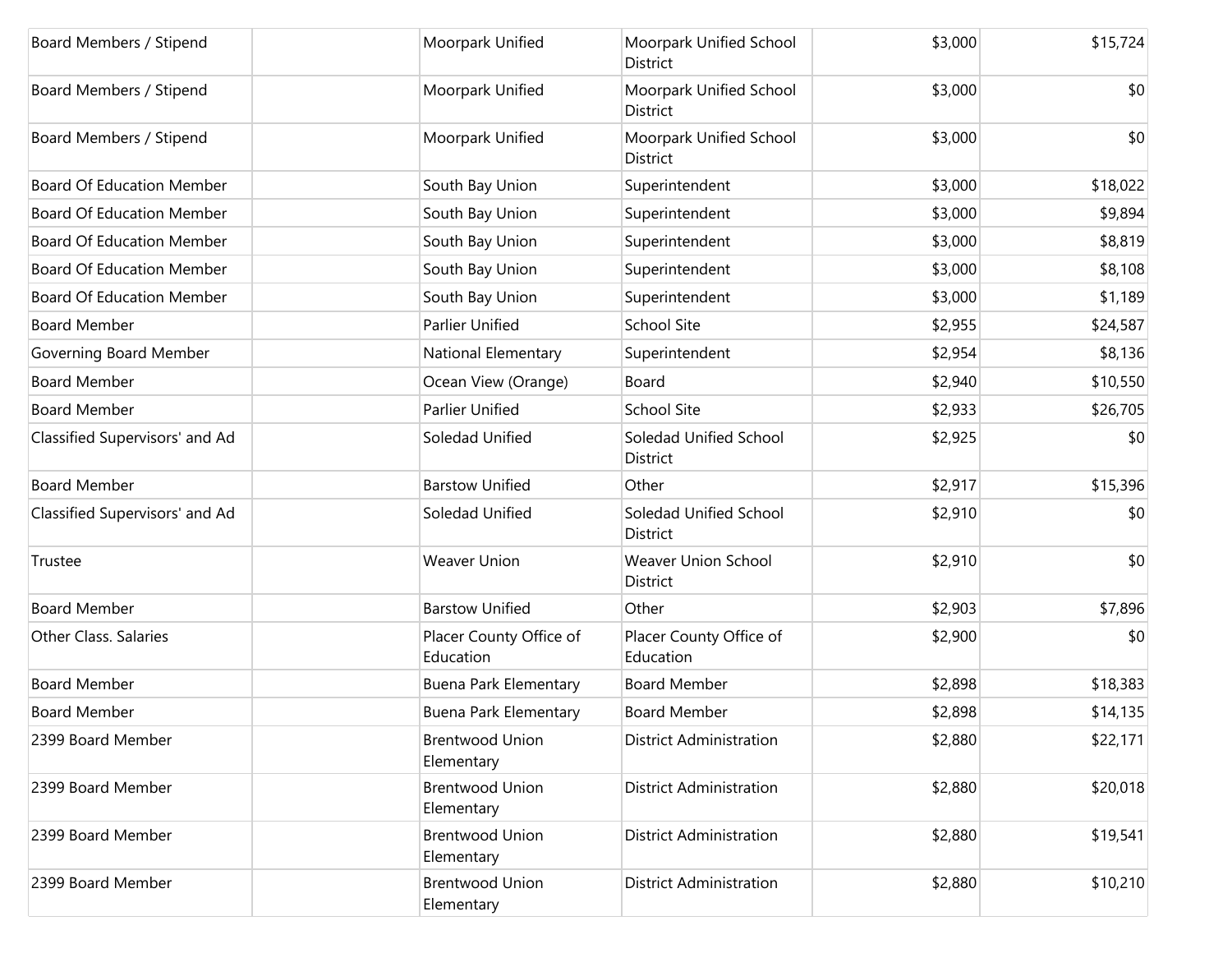| 2399 Board Member                      | <b>Brentwood Union</b><br>Elementary | <b>District Administration</b> | \$2,880 | \$0      |
|----------------------------------------|--------------------------------------|--------------------------------|---------|----------|
| 2990 Board Member                      | Martinez Unified                     | <b>District Office</b>         | \$2,880 | \$0      |
| 2990 Board Member                      | Martinez Unified                     | <b>District Office</b>         | \$2,880 | \$0      |
| 2990 Board Member                      | Martinez Unified                     | <b>District Office</b>         | \$2,880 | \$0      |
| 9000 Governing Board<br><b>Members</b> | <b>Walnut Creek Elementary</b>       | <b>District Office</b>         | \$2,880 | \$0      |
| 9000 Governing Board<br><b>Members</b> | <b>Walnut Creek Elementary</b>       | <b>District Office</b>         | \$2,880 | \$0      |
| 9000 Governing Board<br><b>Members</b> | <b>Walnut Creek Elementary</b>       | <b>District Office</b>         | \$2,880 | \$0      |
| Board                                  | Thermalito Union<br>Elementary       | <b>Board Member</b>            | \$2,880 | \$9,764  |
| Board                                  | Thermalito Union<br>Elementary       | <b>Board Member</b>            | \$2,880 | \$9,764  |
| Board                                  | Thermalito Union<br>Elementary       | <b>Board Member</b>            | \$2,880 | \$0      |
| Board                                  | Thermalito Union<br>Elementary       | <b>Board Member</b>            | \$2,880 | \$0      |
| Board                                  | Thermalito Union<br>Elementary       | <b>Board Member</b>            | \$2,880 | \$0      |
| Board                                  | Yucaipa-Calimesa Joint<br>Unified    | Board                          | \$2,880 | \$1,434  |
| Board                                  | Yucaipa-Calimesa Joint<br>Unified    | Board                          | \$2,880 | \$1,434  |
| <b>Board Member</b>                    | Alpine Union Elementary              | <b>District Office</b>         | \$2,880 | \$9,414  |
| <b>Board Member</b>                    | Alpine Union Elementary              | <b>District Office</b>         | \$2,880 | \$9,380  |
| <b>Board Member</b>                    | Alta Loma Elementary                 | Superintendent/Board           | \$2,880 | \$16,541 |
| <b>Board Member</b>                    | Alta Loma Elementary                 | Superintendent/Board           | \$2,880 | \$16,541 |
| <b>Board Member</b>                    | Alta Loma Elementary                 | Superintendent/Board           | \$2,880 | \$9,248  |
| <b>Board Member</b>                    | Alta Loma Elementary                 | Superintendent/Board           | \$2,880 | \$9,088  |
| <b>Board Member</b>                    | Alta Loma Elementary                 | Superintendent/Board           | \$2,880 | \$1,794  |
| <b>Board Member</b>                    | Arcadia Unified                      | Arcadia Education Center       | \$2,880 | \$0      |
| <b>Board Member</b>                    | Arcadia Unified                      | Arcadia Education Center       | \$2,880 | \$0      |
| <b>Board Member</b>                    | Arcadia Unified                      | Arcadia Education Center       | \$2,880 | \$0      |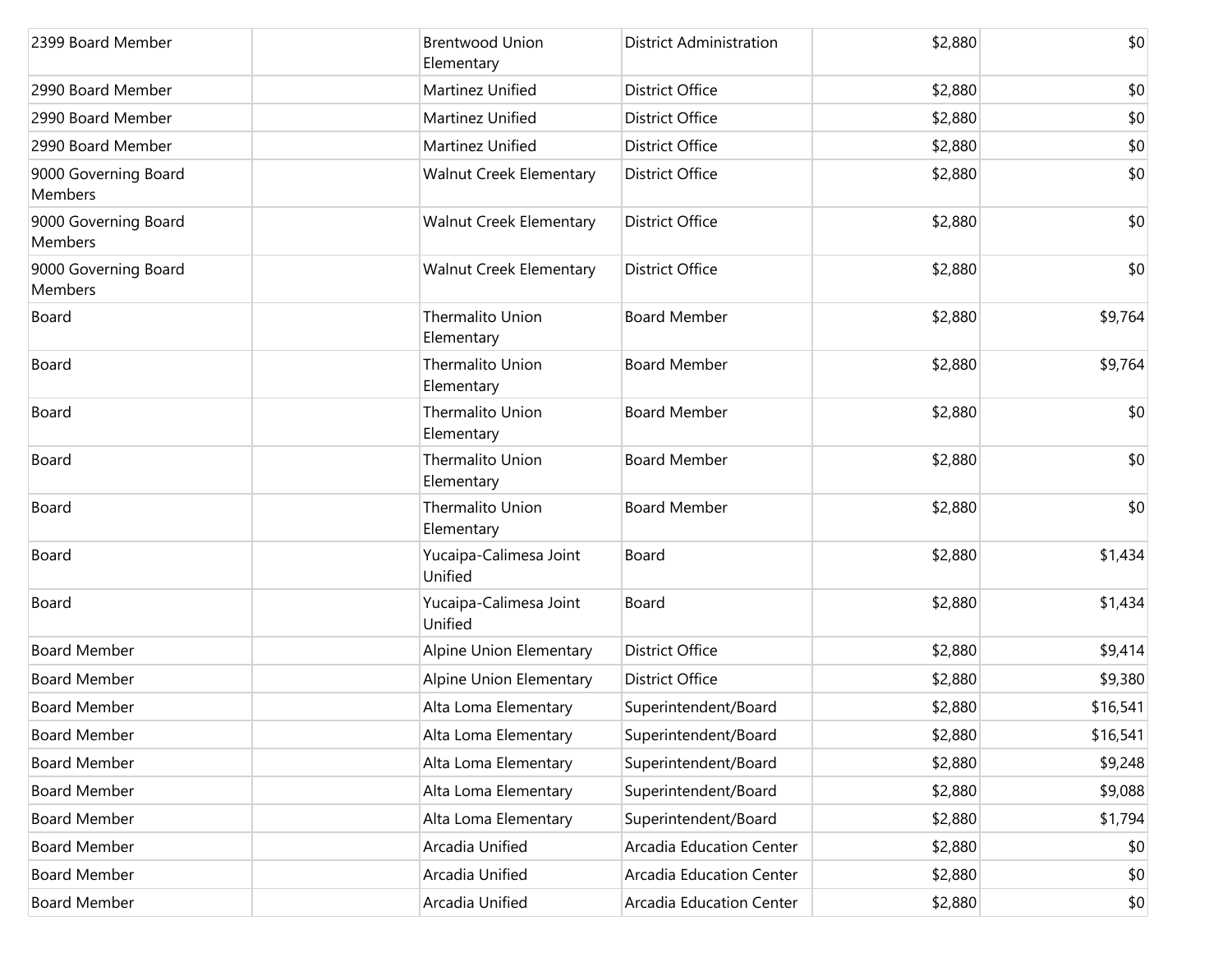| <b>Board Member</b> | Atwater Elementary         | <b>District Office</b>         | \$2,880 | \$0      |
|---------------------|----------------------------|--------------------------------|---------|----------|
| <b>Board Member</b> | Atwater Elementary         | <b>District Office</b>         | \$2,880 | \$0      |
| <b>Board Member</b> | Atwater Elementary         | <b>District Office</b>         | \$2,880 | \$0      |
| <b>Board Member</b> | Atwater Elementary         | <b>District Office</b>         | \$2,880 | \$0      |
| <b>Board Member</b> | Azusa Unified              | <b>Board Of Education</b>      | \$2,880 | \$10,407 |
| <b>Board Member</b> | <b>Bear Valley Unified</b> | Managers                       | \$2,880 | \$33,863 |
| <b>Board Member</b> | <b>Bear Valley Unified</b> | Managers                       | \$2,880 | \$33,863 |
| <b>Board Member</b> | <b>Bear Valley Unified</b> | Managers                       | \$2,880 | \$14,785 |
| <b>Board Member</b> | <b>Brawley Union High</b>  | School Board                   | \$2,880 | \$11,276 |
| <b>Board Member</b> | <b>Brawley Union High</b>  | School Board                   | \$2,880 | \$10,536 |
| <b>Board Member</b> | <b>Brawley Union High</b>  | School Board                   | \$2,880 | \$10,536 |
| <b>Board Member</b> | <b>Brawley Union High</b>  | School Board                   | \$2,880 | \$10,536 |
| <b>Board Member</b> | <b>Brawley Union High</b>  | School Board                   | \$2,880 | \$0      |
| <b>Board Member</b> | Calaveras Unified          | Board Of Trustee               | \$2,880 | \$10,236 |
| <b>Board Member</b> | Calaveras Unified          | <b>Board Of Trustee</b>        | \$2,880 | \$10,236 |
| <b>Board Member</b> | Calaveras Unified          | Board Of Trustee               | \$2,880 | \$9,408  |
| <b>Board Member</b> | Calaveras Unified          | <b>Board Of Trustee</b>        | \$2,880 | \$9,408  |
| <b>Board Member</b> | Calaveras Unified          | Board Of Trustee               | \$2,880 | \$108    |
| <b>Board Member</b> | Campbell Union             | Board/Superintendent<br>Office | \$2,880 | \$9,869  |
| <b>Board Member</b> | Campbell Union             | Board/Superintendent<br>Office | \$2,880 | \$9,258  |
| <b>Board Member</b> | Campbell Union             | Board/Superintendent<br>Office | \$2,880 | \$1,953  |
| <b>Board Member</b> | Campbell Union             | Board/Superintendent<br>Office | \$2,880 | \$0      |
| <b>Board Member</b> | Campbell Union             | Board/Superintendent<br>Office | \$2,880 | \$0      |
| <b>Board Member</b> | <b>Cypress Elementary</b>  | <b>Board Member</b>            | \$2,880 | \$19,371 |
| <b>Board Member</b> | <b>Cypress Elementary</b>  | <b>Board Member</b>            | \$2,880 | \$34     |
| <b>Board Member</b> | <b>Cypress Elementary</b>  | <b>Board Member</b>            | \$2,880 | \$34     |
| <b>Board Member</b> | <b>Cypress Elementary</b>  | <b>Board Member</b>            | \$2,880 | \$34     |
| <b>Board Member</b> | <b>Cypress Elementary</b>  | <b>Board Member</b>            | \$2,880 | \$0      |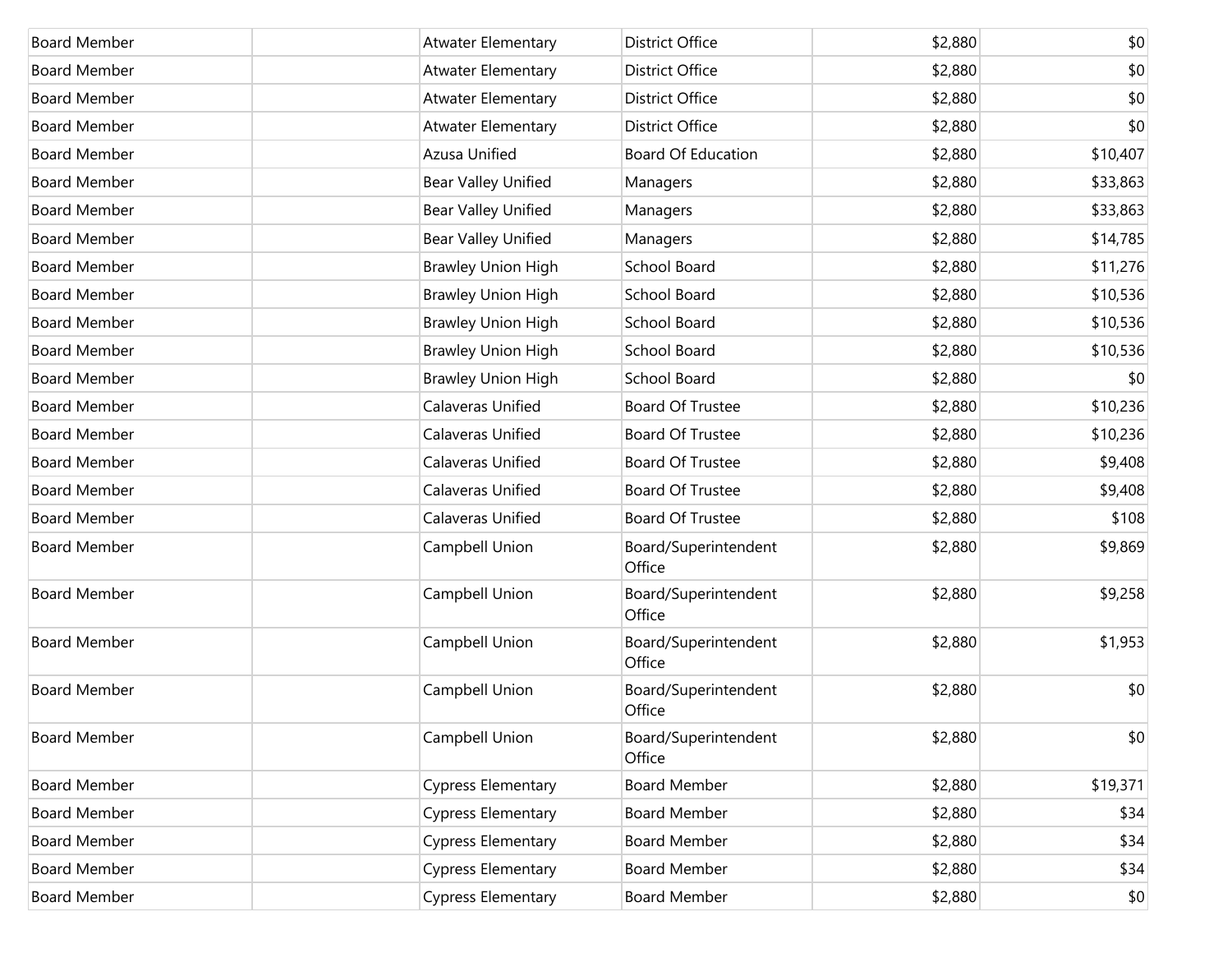| <b>Board Member</b> | Delano Joint Union High    | District                           | \$2,880 | \$20,345 |
|---------------------|----------------------------|------------------------------------|---------|----------|
| <b>Board Member</b> | Delano Joint Union High    | District                           | \$2,880 | \$17,356 |
| <b>Board Member</b> | Delano Joint Union High    | District                           | \$2,880 | \$6,180  |
| <b>Board Member</b> | Delano Joint Union High    | District                           | \$2,880 | \$0      |
| <b>Board Member</b> | Denair Unified             | <b>District Office</b>             | \$2,880 | \$1,879  |
| <b>Board Member</b> | Denair Unified             | District Office Mail               | \$2,880 | \$1,879  |
| <b>Board Member</b> | Denair Unified             | <b>District Office Mail</b>        | \$2,880 | \$1,879  |
| <b>Board Member</b> | Denair Unified             | <b>District Office</b>             | \$2,880 | \$614    |
| <b>Board Member</b> | Denair Unified             | <b>District Office</b>             | \$2,880 | \$0      |
| <b>Board Member</b> | Garvey Elementary          | <b>Board Of Education</b>          | \$2,880 | \$26,508 |
| <b>Board Member</b> | Garvey Elementary          | <b>Board Of Education</b>          | \$2,880 | \$12,039 |
| <b>Board Member</b> | Garvey Elementary          | <b>Board Of Education</b>          | \$2,880 | \$11,610 |
| <b>Board Member</b> | Hawthorne                  | District Office                    | \$2,880 | \$22,866 |
| <b>Board Member</b> | Hawthorne                  | District Office                    | \$2,880 | \$22,866 |
| <b>Board Member</b> | Hawthorne                  | District Office                    | \$2,880 | \$22,866 |
| <b>Board Member</b> | Hawthorne                  | District Office                    | \$2,880 | \$22,866 |
| <b>Board Member</b> | Hawthorne                  | District Office                    | \$2,880 | \$13,857 |
| <b>Board Member</b> | Hughson Unified            | <b>District Office</b>             | \$2,880 | \$5,505  |
| <b>Board Member</b> | Hughson Unified            | <b>District Office</b>             | \$2,880 | \$0      |
| <b>Board Member</b> | John Swett Unified         | <b>District Office</b>             | \$2,880 | \$0      |
| <b>Board Member</b> | Kings Canyon Joint Unified | <b>Board Member</b>                | \$2,880 | \$0      |
| <b>Board Member</b> | Kings Canyon Joint Unified | <b>Board Member</b>                | \$2,880 | \$0      |
| <b>Board Member</b> | Kings Canyon Joint Unified | <b>Board Member</b>                | \$2,880 | \$0      |
| <b>Board Member</b> | Morongo Unified            | <b>Board Member</b>                | \$2,880 | \$929    |
| <b>Board Member</b> | Old Adobe Union            | Old Adobe Union School<br>District | \$2,880 | \$0      |
| <b>Board Member</b> | Old Adobe Union            | Old Adobe Union School<br>District | \$2,880 | \$0      |
| <b>Board Member</b> | Old Adobe Union            | Old Adobe Union School<br>District | \$2,880 | \$0      |
| <b>Board Member</b> | Old Adobe Union            | Old Adobe Union School<br>District | \$2,880 | \$0      |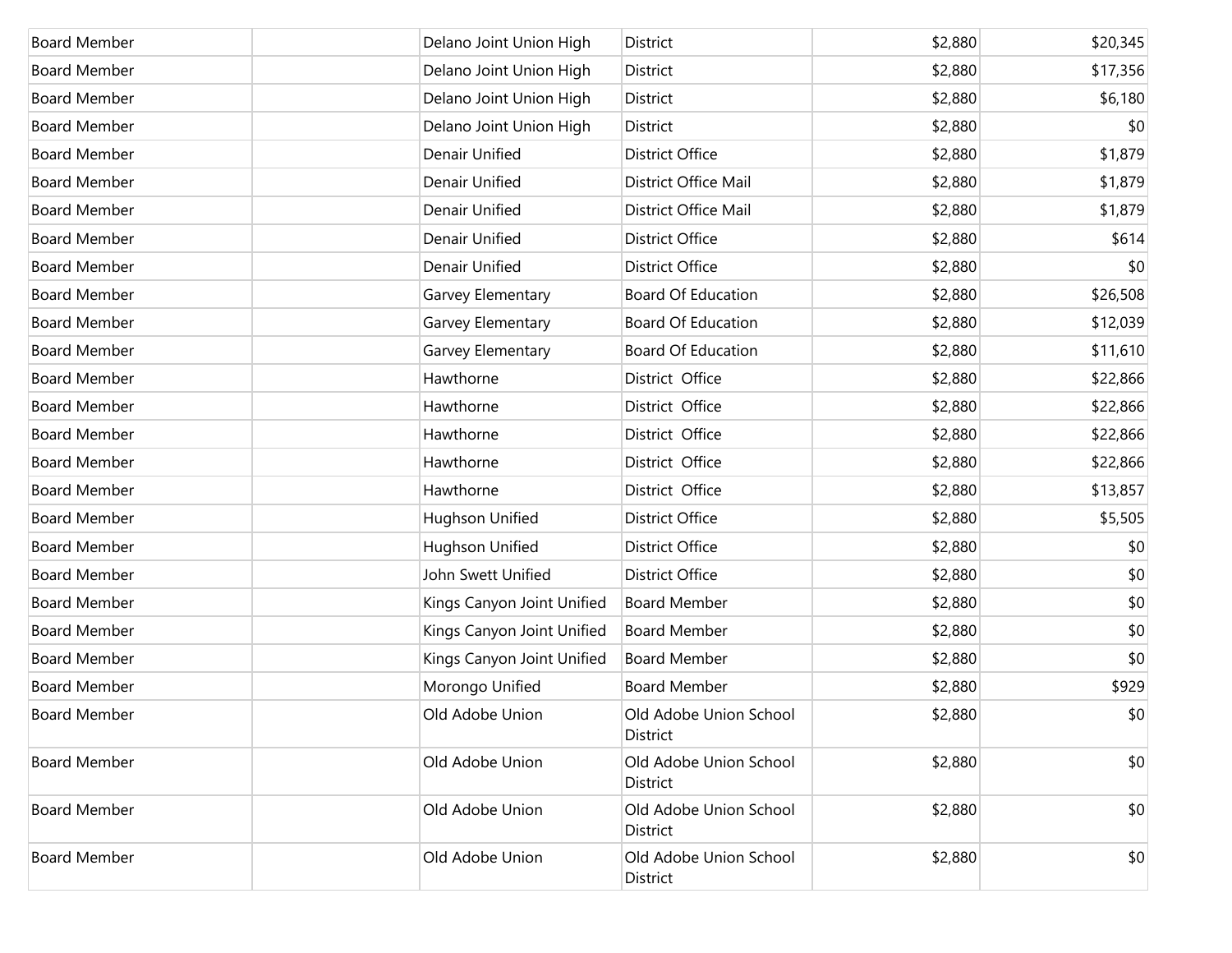| <b>Board Member</b> | Old Adobe Union              | Old Adobe Union School<br>District                 | \$2,880 | \$0      |
|---------------------|------------------------------|----------------------------------------------------|---------|----------|
| <b>Board Member</b> | Oroville City Elementary     | Oroville City Elementary<br><b>School District</b> | \$2,880 | \$0      |
| <b>Board Member</b> | Oroville City Elementary     | Oroville City Elementary<br><b>School District</b> | \$2,880 | \$0      |
| <b>Board Member</b> | Oroville City Elementary     | Oroville City Elementary<br><b>School District</b> | \$2,880 | \$0      |
| <b>Board Member</b> | Oroville City Elementary     | Oroville City Elementary<br><b>School District</b> | \$2,880 | \$0      |
| <b>Board Member</b> | Oroville City Elementary     | Oroville City Elementary<br><b>School District</b> | \$2,880 | \$0      |
| <b>Board Member</b> | Planada Elementary           | Governing Board                                    | \$2,880 | \$0      |
| <b>Board Member</b> | Planada Elementary           | Governing Board                                    | \$2,880 | \$0      |
| <b>Board Member</b> | South Pasadena Unified       | <b>District Office</b>                             | \$2,880 | \$0      |
| <b>Board Member</b> | South Pasadena Unified       | <b>District Office</b>                             | \$2,880 | \$0      |
| <b>Board Member</b> | South Pasadena Unified       | <b>District Office</b>                             | \$2,880 | \$0      |
| <b>Board Member</b> | South Pasadena Unified       | <b>District Office</b>                             | \$2,880 | \$0      |
| <b>Board Member</b> | South Whittier Elementary    | Board - District Office                            | \$2,880 | \$29,958 |
| <b>Board Member</b> | South Whittier Elementary    | Board - District Office                            | \$2,880 | \$23,504 |
| <b>Board Member</b> | South Whittier Elementary    | Board - District Office                            | \$2,880 | \$23,504 |
| <b>Board Member</b> | South Whittier Elementary    | Board - District Office                            | \$2,880 | \$23,504 |
| <b>Board Member</b> | South Whittier Elementary    | Board - District Office                            | \$2,880 | \$9,931  |
| <b>Board Member</b> | Southern Kern Unified        | <b>Board Member</b>                                | \$2,880 | \$0      |
| <b>Board Member</b> | Southern Kern Unified        | <b>Board Member</b>                                | \$2,880 | \$0      |
| <b>Board Member</b> | Southern Kern Unified        | <b>Board Member</b>                                | \$2,880 | \$0      |
| Board Member        | Sulphur Springs Union        | <b>District Office</b>                             | \$2,880 | \$19,266 |
| <b>Board Member</b> | <b>Sulphur Springs Union</b> | District Office                                    | \$2,880 | \$18,227 |
| <b>Board Member</b> | <b>Sulphur Springs Union</b> | District Office                                    | \$2,880 | \$17,285 |
| <b>Board Member</b> | <b>Sulphur Springs Union</b> | <b>District Office</b>                             | \$2,880 | \$0      |
| <b>Board Member</b> | Woodland Joint Unified       | Superintendent/Board                               | \$2,880 | \$7,440  |
| <b>Board Member</b> | Woodland Joint Unified       | Superintendent/Board                               | \$2,880 | \$7,440  |
| <b>Board Member</b> | Woodland Joint Unified       | Various                                            | \$2,880 | \$7,440  |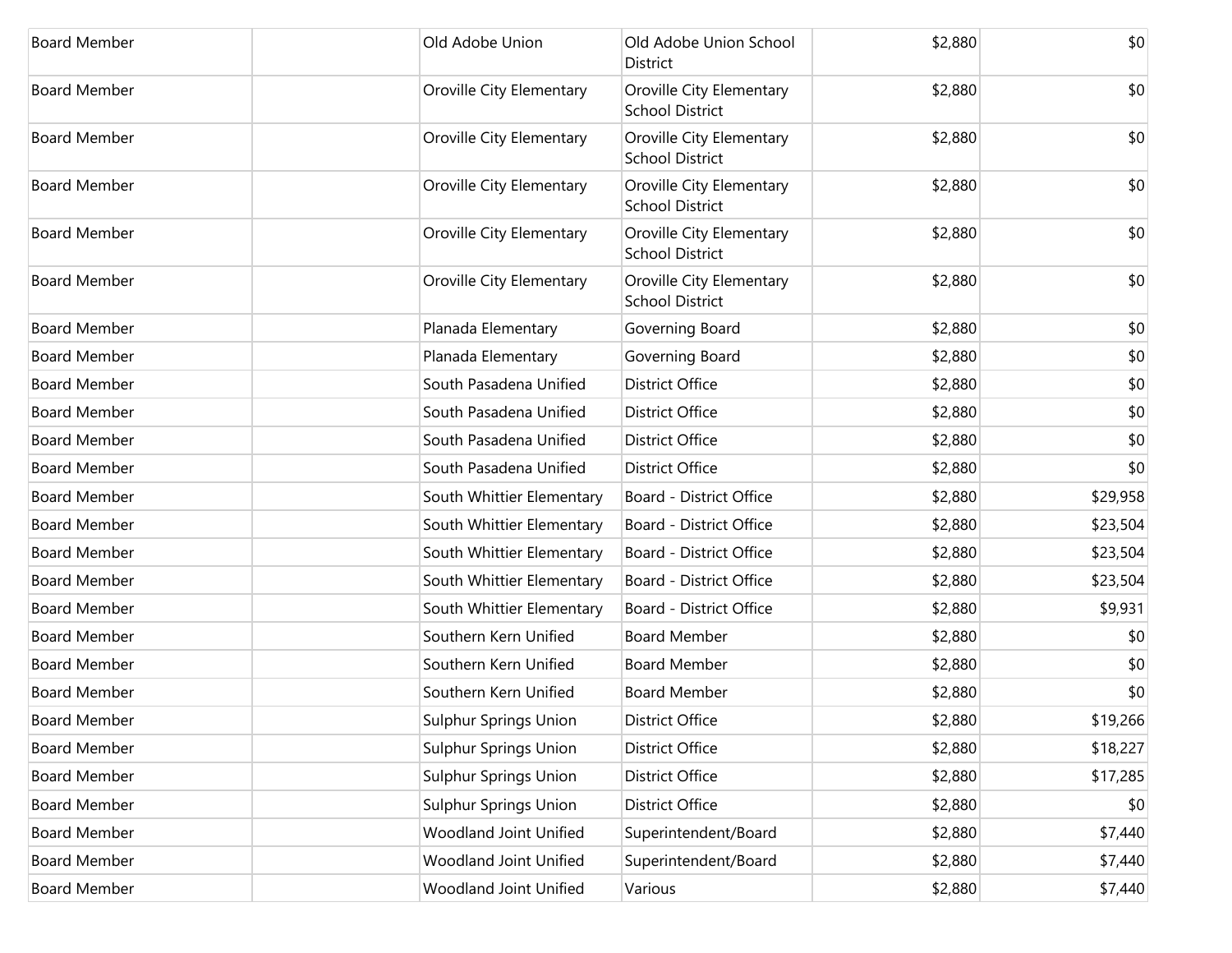| <b>Board Member</b>         | Woodland Joint Unified                   | Board/Superintendent                       | \$2,880 | \$7,440  |
|-----------------------------|------------------------------------------|--------------------------------------------|---------|----------|
| <b>Board Member</b>         | Woodland Joint Unified                   | Superintendent/Board                       | \$2,880 | \$7,440  |
| <b>Board Member</b>         | Woodland Joint Unified                   | Board/Superintendent                       | \$2,880 | \$7,440  |
| Board Member - Non Pers     | Nevada Joint Union High                  | Nevada Jt Union High<br><b>School Dist</b> | \$2,880 | \$0      |
| Board Member - Non Pers     | Nevada Joint Union High                  | Nevada Jt Union High<br><b>School Dist</b> | \$2,880 | \$0      |
| Board Member - Non Pers     | Nevada Joint Union High                  | Nevada Jt Union High<br><b>School Dist</b> | \$2,880 | \$0      |
| Board Member 1              | Lakeside Union Elementary<br>(San Diego) | <b>District</b>                            | \$2,880 | \$12,192 |
| Board Member 2              | Lakeside Union Elementary<br>(San Diego) | District                                   | \$2,880 | \$0      |
| Board Member 3              | Lakeside Union Elementary<br>(San Diego) | District                                   | \$2,880 | \$0      |
| Board Member 4              | Lakeside Union Elementary<br>(San Diego) | District                                   | \$2,880 | \$0      |
| Board Member 5              | Lakeside Union Elementary<br>(San Diego) | District                                   | \$2,880 | \$0      |
| <b>Board Member Board</b>   | Campbell Union High                      | <b>Board Members</b>                       | \$2,880 | \$28,871 |
| Board Member Board          | Campbell Union High                      | <b>Board Members</b>                       | \$2,880 | \$19,122 |
| <b>Board Member Board</b>   | Campbell Union High                      | <b>Board Members</b>                       | \$2,880 | \$12,217 |
| <b>Board Member Board</b>   | Campbell Union High                      | <b>Board Members</b>                       | \$2,880 | \$0      |
| Board Member Board          | Campbell Union High                      | <b>Board Members</b>                       | \$2,880 | \$0      |
| <b>Board Member Stipend</b> | Morgan Hill Unified                      | District Office Staff                      | \$2,880 | \$0      |
| <b>Board Member Stipend</b> | Morgan Hill Unified                      | District Office Staff                      | \$2,880 | \$0      |
| <b>Board Member Stipend</b> | Morgan Hill Unified                      | <b>District Office Staff</b>               | \$2,880 | \$0      |
| <b>Board Member Stipend</b> | Morgan Hill Unified                      | District Office Staff                      | \$2,880 | \$0      |
| Board Member, School        | Dinuba Unified                           | <b>District Office</b>                     | \$2,880 | \$0      |
| Board Member, School        | Dinuba Unified                           | <b>District Office</b>                     | \$2,880 | \$0      |
| Board Member, School        | Dinuba Unified                           | <b>District Office</b>                     | \$2,880 | \$0      |
| Board Member, School        | Dinuba Unified                           | <b>District Office</b>                     | \$2,880 | \$0      |
| Board Member, School        | Dinuba Unified                           | <b>District Office</b>                     | \$2,880 | \$0      |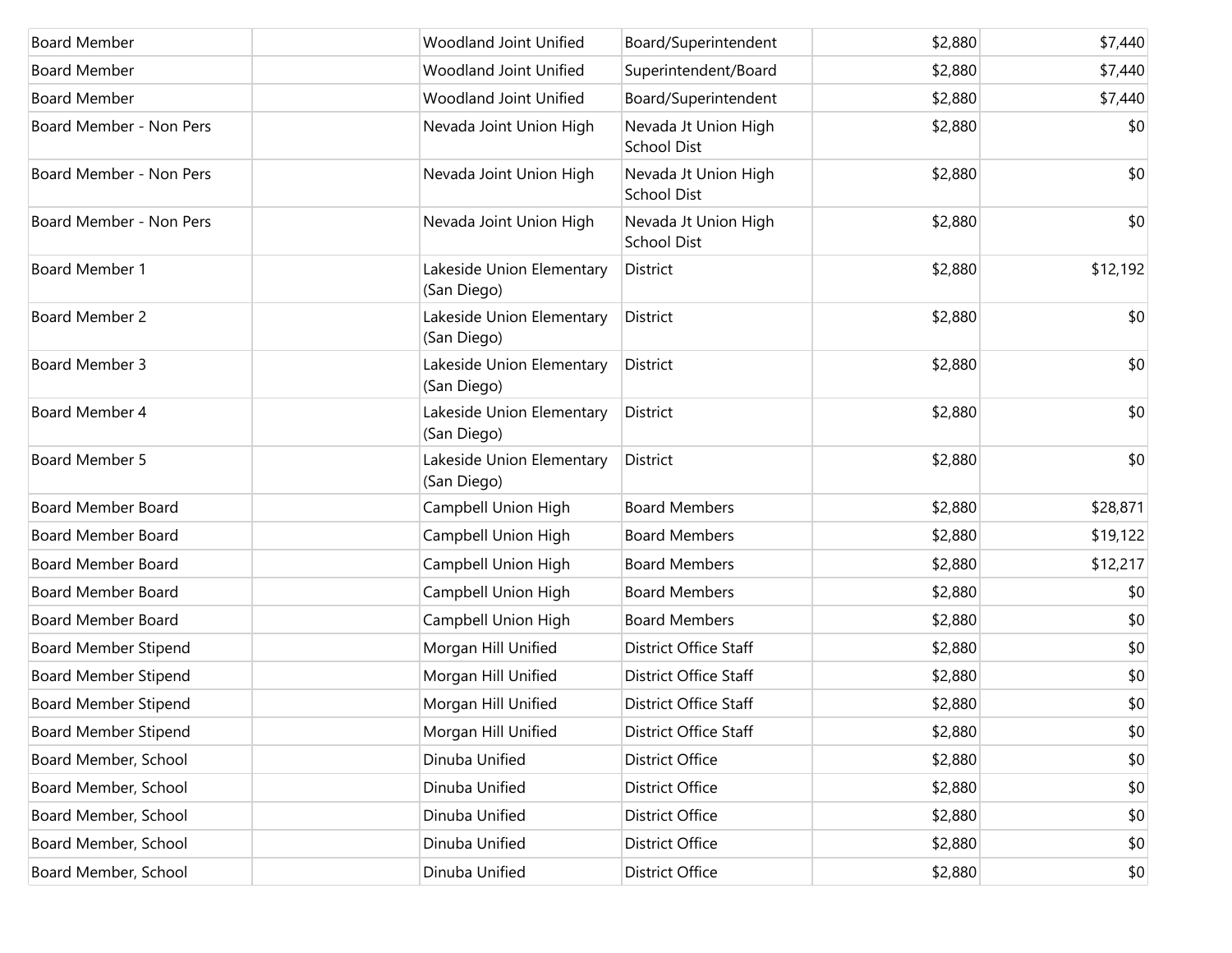| <b>Board Members</b>             | <b>Grass Valley Elementary</b> | <b>Grass Valley School</b><br>District             | \$2,880 | \$0      |
|----------------------------------|--------------------------------|----------------------------------------------------|---------|----------|
| <b>Board Members</b>             | <b>Grass Valley Elementary</b> | <b>Grass Valley School</b><br>District             | \$2,880 | \$0      |
| <b>Board Members</b>             | <b>Grass Valley Elementary</b> | <b>Grass Valley School</b><br>District             | \$2,880 | \$0      |
| <b>Board Members</b>             | <b>Grass Valley Elementary</b> | <b>Grass Valley School</b><br>District             | \$2,880 | \$0      |
| <b>Board Members</b>             | <b>Grass Valley Elementary</b> | <b>Grass Valley School</b><br><b>District</b>      | \$2,880 | \$0      |
| <b>Board Members</b>             | <b>Imperial Unified</b>        | <b>Board Member</b>                                | \$2,880 | \$8,575  |
| <b>Board Members</b>             | <b>Imperial Unified</b>        | <b>Board Member</b>                                | \$2,880 | \$8,575  |
| <b>Board Members</b>             | <b>Imperial Unified</b>        | <b>Board Member</b>                                | \$2,880 | \$8,575  |
| <b>Board Members</b>             | <b>Imperial Unified</b>        | <b>Board Member</b>                                | \$2,880 | \$8,575  |
| <b>Board Members</b>             | <b>Imperial Unified</b>        | <b>Board Member</b>                                | \$2,880 | \$7,966  |
| <b>Board Members Salaries</b>    | Marysville Joint Unified       | Marysville Joint Unified<br><b>School District</b> | \$2,880 | \$30,592 |
| <b>Board Members Salaries</b>    | Marysville Joint Unified       | Marysville Joint Unified<br><b>School District</b> | \$2,880 | \$30,592 |
| <b>Board Members Salaries</b>    | Marysville Joint Unified       | Marysville Joint Unified<br><b>School District</b> | \$2,880 | \$30,592 |
| <b>Board Members Salaries</b>    | Marysville Joint Unified       | Marysville Joint Unified<br><b>School District</b> | \$2,880 | \$30,592 |
| <b>Board Members Salaries</b>    | Marysville Joint Unified       | Marysville Joint Unified<br><b>School District</b> | \$2,880 | \$25,237 |
| <b>Board Of Education</b>        | Charter Oak Unified            | <b>District Office</b>                             | \$2,880 | \$26,461 |
| <b>Board Of Education</b>        | <b>Charter Oak Unified</b>     | <b>District Office</b>                             | \$2,880 | \$19,194 |
| <b>Board Of Education</b>        | <b>Charter Oak Unified</b>     | <b>District Office</b>                             | \$2,880 | \$0      |
| Board Of Education               | Lompoc Unified                 | Board Of Education                                 | \$2,880 | \$0      |
| <b>Board Of Education</b>        | Lompoc Unified                 | Board Of Education                                 | \$2,880 | \$0      |
| <b>Board Of Education</b>        | Lompoc Unified                 | Board Of Education                                 | \$2,880 | \$0      |
| <b>Board Of Education Member</b> | Temple City Unified            | Superintendent                                     | \$2,880 | \$16,085 |
| Board Of Education Member        | Temple City Unified            | Superintendent                                     | \$2,880 | \$0      |
| Board Of Education Member        | Temple City Unified            | Superintendent                                     | \$2,880 | \$0      |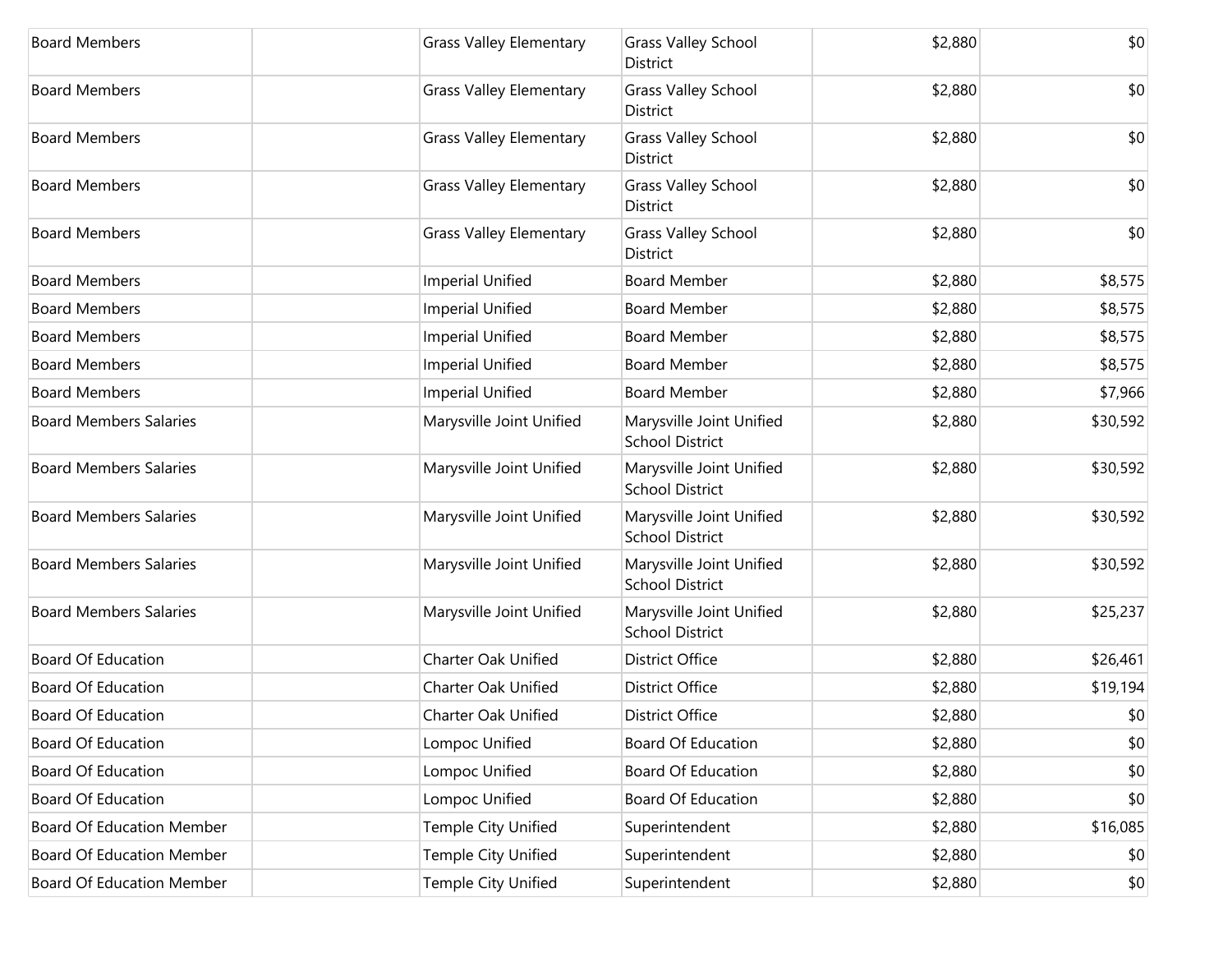| <b>Board Of Education Member</b>   | Temple City Unified            | Superintendent                             | \$2,880 | \$0      |
|------------------------------------|--------------------------------|--------------------------------------------|---------|----------|
| <b>Board Of Education Member</b>   | Temple City Unified            | Superintendent                             | \$2,880 | \$0      |
| <b>Board Of Trustee</b>            | Fallbrook Union Elementary     | Superintendent                             | \$2,880 | \$19,172 |
| <b>Board Of Trustee</b>            | Fallbrook Union Elementary     | Superintendent                             | \$2,880 | \$16,469 |
| Board Of Trustee                   | Fallbrook Union Elementary     | Superintendent                             | \$2,880 | \$7,572  |
| <b>Board Of Trustee</b>            | Fallbrook Union Elementary     | Superintendent                             | \$2,880 | \$1,750  |
| <b>Board Of Trustees</b>           | <b>Golden Valley Unified</b>   | <b>Board Of Trustees</b>                   | \$2,880 | \$11,575 |
| <b>Board Of Trustees</b>           | Golden Valley Unified          | <b>Board Of Trustees</b>                   | \$2,880 | \$0      |
| <b>BOE Member</b>                  | West Covina Unified            | Superintendent                             | \$2,880 | \$0      |
| <b>BOE Member</b>                  | <b>West Covina Unified</b>     | Superintendent                             | \$2,880 | \$0      |
| <b>BOE Member</b>                  | West Covina Unified            | Superintendent                             | \$2,880 | \$0      |
| Classified Supervisor and Admi     | Heber Elementary               | <b>Heber School District</b>               | \$2,880 | \$9,415  |
| Classified Supervisor and Admi     | Heber Elementary               | <b>Heber School District</b>               | \$2,880 | \$7,876  |
| Classified Supervisor and Admi     | Heber Elementary               | <b>Heber School District</b>               | \$2,880 | \$0      |
| Classified Supervisor and Admi     | Heber Elementary               | <b>Heber School District</b>               | \$2,880 | \$0      |
| Classified Supervisor and Admi     | Heber Elementary               | <b>Heber School District</b>               | \$2,880 | \$0      |
| <b>Classified Support Salaries</b> | Yosemite Unified               | Yosemite Unified School<br><b>District</b> | \$2,880 | \$10,520 |
| <b>Classified Support Salaries</b> | Yosemite Unified               | Yosemite Unified School<br><b>District</b> | \$2,880 | \$10,520 |
| <b>Classified Support Salaries</b> | Yosemite Unified               | Yosemite Unified School<br><b>District</b> | \$2,880 | \$10,520 |
| <b>Elected Board Member</b>        | <b>Windsor Unified</b>         | <b>Elected Board Member</b>                | \$2,880 | \$20,864 |
| <b>Elected Board Member</b>        | Windsor Unified                | <b>Elected Board Member</b>                | \$2,880 | \$20,864 |
| <b>Elected Board Member</b>        | <b>Windsor Unified</b>         | <b>Elected Board Member</b>                | \$2,880 | \$20,864 |
| <b>Elected Board Member</b>        | <b>Windsor Unified</b>         | <b>Elected Board Member</b>                | \$2,880 | \$4,396  |
| <b>Elected Board Member</b>        | <b>Windsor Unified</b>         | <b>Elected Board Member</b>                | \$2,880 | \$0      |
| Greenfield Board Member            | Greenfield Union<br>Elementary | Greenfield Board Member                    | \$2,880 | \$0      |
| Greenfield Board Member            | Greenfield Union<br>Elementary | Greenfield Board Member                    | \$2,880 | \$0      |
| Greenfield Board Member            | Greenfield Union<br>Elementary | Greenfield Board Member                    | \$2,880 | \$0      |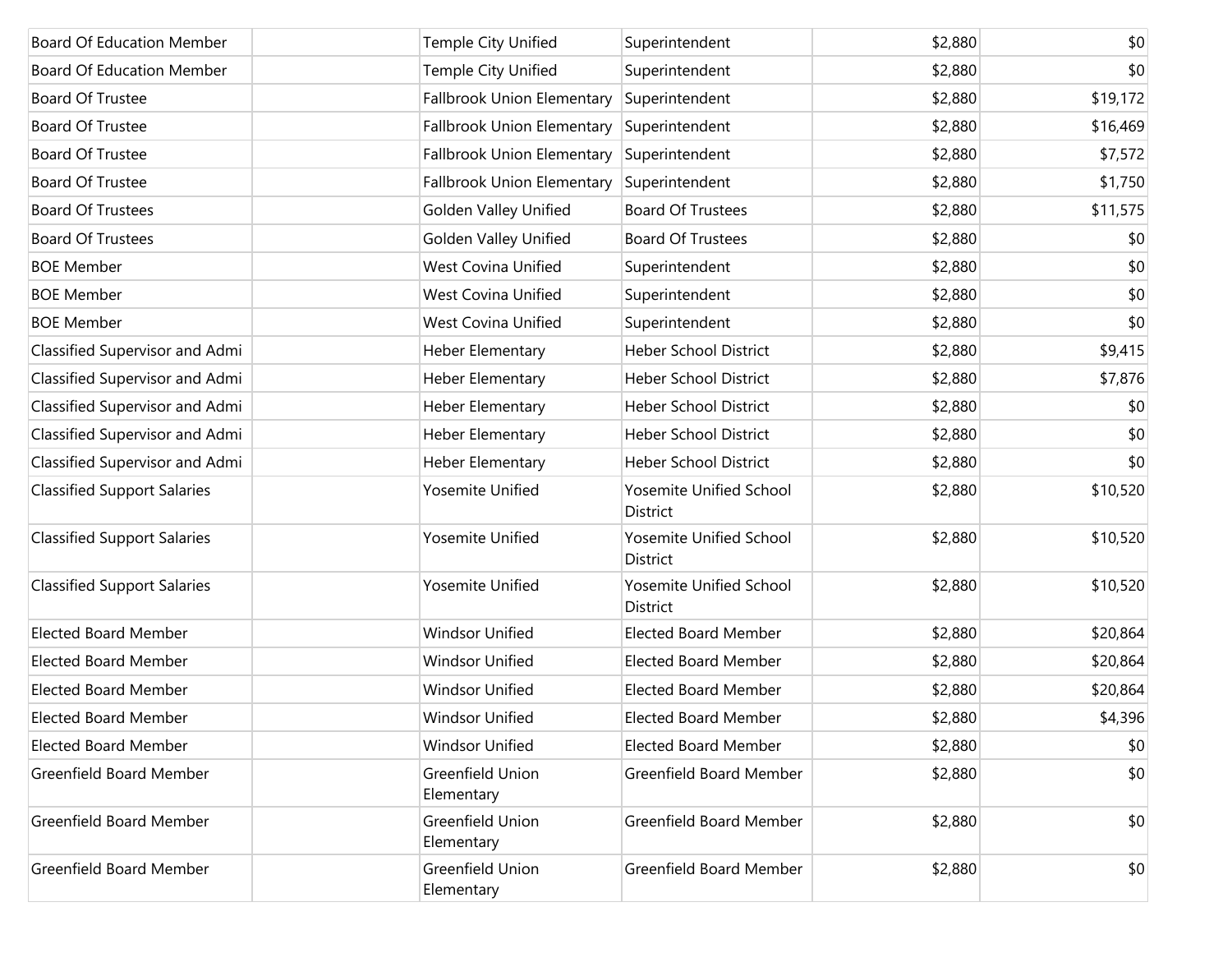| <b>Greenfield Board Member</b>   | Greenfield Union<br>Elementary                     | Greenfield Board Member                                   | \$2,880 | \$0      |
|----------------------------------|----------------------------------------------------|-----------------------------------------------------------|---------|----------|
| <b>Other Classified Salaries</b> | Alameda Unified                                    | Alameda Unified School<br>District                        | \$2,880 | \$0      |
| <b>Other Classified Salaries</b> | Alameda Unified                                    | Alameda Unified School<br>District                        | \$2,880 | \$0      |
| <b>Other Classified Salaries</b> | Alameda Unified                                    | Alameda Unified School<br>District                        | \$2,880 | \$0      |
| <b>Other Classified Salaries</b> | Alameda Unified                                    | Alameda Unified School<br>District                        | \$2,880 | \$0      |
| Other Classified-Board Stipend   | <b>Benicia Unified</b>                             | <b>Board Member</b>                                       | \$2,880 | \$0      |
| Other Classified-Board Stipend   | <b>Benicia Unified</b>                             | <b>Board Member</b>                                       | \$2,880 | \$0      |
| Other Classified-Board Stipend   | <b>Benicia Unified</b>                             | <b>Board Member</b>                                       | \$2,880 | \$0      |
| Other Classified-Board Stipend   | <b>Benicia Unified</b>                             | <b>Board Member</b>                                       | \$2,880 | \$0      |
| Other Classified-Board Stipend   | <b>Benicia Unified</b>                             | <b>Board Member</b>                                       | \$2,880 | \$0      |
| <b>School Board Member</b>       | Fall River Joint Unified                           | <b>Fall River Joint Unified</b><br><b>School District</b> | \$2,880 | \$0      |
| <b>School Board Member</b>       | <b>Fall River Joint Unified</b>                    | Fall River Joint Unified<br><b>School District</b>        | \$2,880 | \$0      |
| Stipend                          | Monterey Peninsula Unified                         | District Office/Central<br>Servic                         | \$2,880 | \$0      |
| Stipend                          | Monterey Peninsula Unified                         | District Office/Central<br>Servic                         | \$2,880 | \$0      |
| Stipend                          | Monterey Peninsula Unified                         | District Office/Central<br>Servic                         | \$2,880 | \$0      |
| Stipend                          | Monterey Peninsula Unified                         | Superintendent                                            | \$2,880 | \$0      |
| Stipend                          | Monterey Peninsula Unified Superintendent          |                                                           | \$2,880 | \$0      |
| Stipend                          | Monterey Peninsula Unified District Office/Central | Servic                                                    | \$2,880 | \$0      |
| Trustee                          | Hueneme Elementary                                 | <b>Board Of Trustees</b>                                  | \$2,880 | \$16,368 |
| Trustee                          | Hueneme Elementary                                 | <b>Board Of Trustees</b>                                  | \$2,880 | \$15,786 |
| Trustee                          | Hueneme Elementary                                 | <b>Board Of Trustees</b>                                  | \$2,880 | \$15,786 |
| Trustee                          | Hueneme Elementary                                 | <b>Board Of Trustees</b>                                  | \$2,880 | \$15,786 |
| <b>Other Class. Salaries</b>     | Placer County Office of<br>Education               | Placer County Office of<br>Education                      | \$2,850 | \$0      |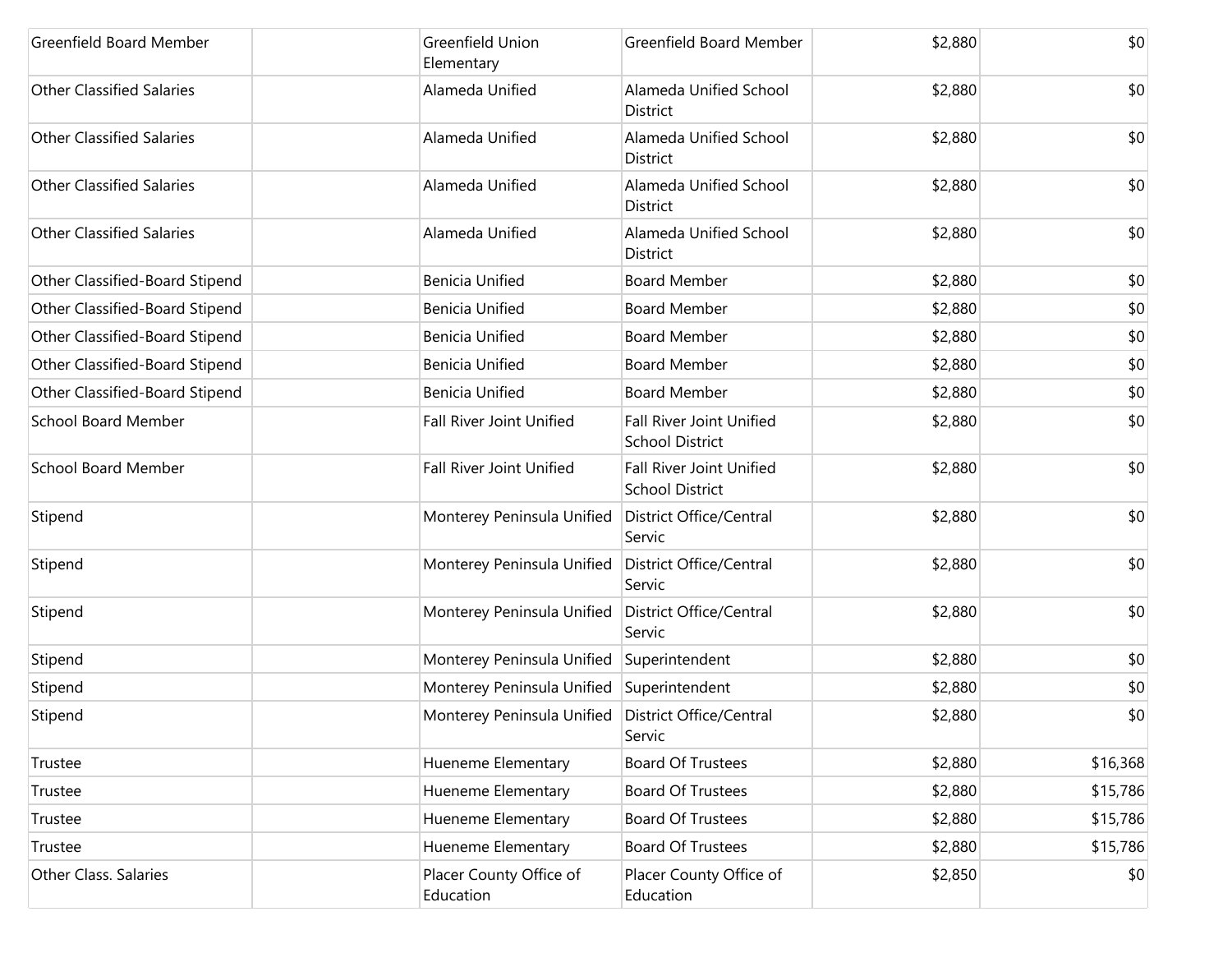| Classified Supervisors' and Ad   | Soledad Unified                                          | Soledad Unified School<br><b>District</b>          | \$2,829 | \$0      |
|----------------------------------|----------------------------------------------------------|----------------------------------------------------|---------|----------|
| <b>Board Member</b>              | Hanford Elementary                                       | <b>General Administration</b>                      | \$2,816 | \$8,313  |
| Board Member Deputy Supt         | Orange County Department   Board Members<br>of Education |                                                    | \$2,813 | \$14,307 |
| Classified Supervisors' and Ad   | Soledad Unified                                          | Soledad Unified School<br>District                 | \$2,805 | \$0      |
| <b>Board Member</b>              | <b>Excelsior Charter</b>                                 | Board                                              | \$2,800 | \$0      |
| <b>Board Member Stipend</b>      | Morgan Hill Unified                                      | District Office Staff                              | \$2,790 | \$0      |
| <b>Board Member</b>              | Garvey Elementary                                        | <b>Board Of Education</b>                          | \$2,783 | \$2,577  |
| <b>Board Member</b>              | Mountain View Elementary<br>(San Bernardino)             | <b>Board Member</b>                                | \$2,772 | \$6,866  |
| Board Member - Non Pers          | Nevada Joint Union High                                  | Nevada Jt Union High<br><b>School Dist</b>         | \$2,760 | \$0      |
| <b>Board Member Stipend</b>      | Morgan Hill Unified                                      | District Office Staff                              | \$2,760 | \$0      |
| <b>Board Of Education</b>        | <b>Charter Oak Unified</b>                               | <b>District Office</b>                             | \$2,760 | \$19,194 |
| <b>Board Of Education</b>        | <b>Charter Oak Unified</b>                               | District Office                                    | \$2,760 | \$0      |
| Governing Board Member           | Lammersville Joint Unified                               | Lammersville Unified<br><b>School District</b>     | \$2,760 | \$0      |
| <b>Other Classified Salaries</b> | Alameda Unified                                          | Alameda Unified School<br>District                 | \$2,760 | \$0      |
| <b>Board Member</b>              | <b>Bear Valley Unified</b>                               | Managers                                           | \$2,740 | \$2,019  |
| <b>Board Member</b>              | Whittier City Elementary                                 | <b>District Office</b>                             | \$2,736 | \$21,562 |
| <b>Board Member</b>              | Whittier City Elementary                                 | <b>District Office</b>                             | \$2,736 | \$21,087 |
| <b>Board Member</b>              | <b>Whittier City Elementary</b>                          | <b>District Office</b>                             | \$2,736 | \$19,968 |
| <b>Board Member</b>              | <b>Whittier City Elementary</b>                          | <b>District Office</b>                             | \$2,736 | \$0      |
| <b>Board Member</b>              | <b>Whittier City Elementary</b>                          | <b>District Office</b>                             | \$2,736 | \$0      |
| Class Supv & Admin               | Monterey County Office of<br>Education                   | Monterey County Office of<br>Education             | \$2,732 | \$15,991 |
| <b>DUSD School Board Member</b>  | Duarte Unified                                           | <b>Education Center</b>                            | \$2,730 | \$4,039  |
| <b>Board Members Salaries</b>    | Marysville Joint Unified                                 | Marysville Joint Unified<br><b>School District</b> | \$2,720 | \$30,592 |
| <b>Board Of Education</b>        | Lompoc Unified                                           | Board Of Education                                 | \$2,681 | \$0      |
| <b>Board Of Education</b>        | Lompoc Unified                                           | <b>Board Of Education</b>                          | \$2,681 | \$0      |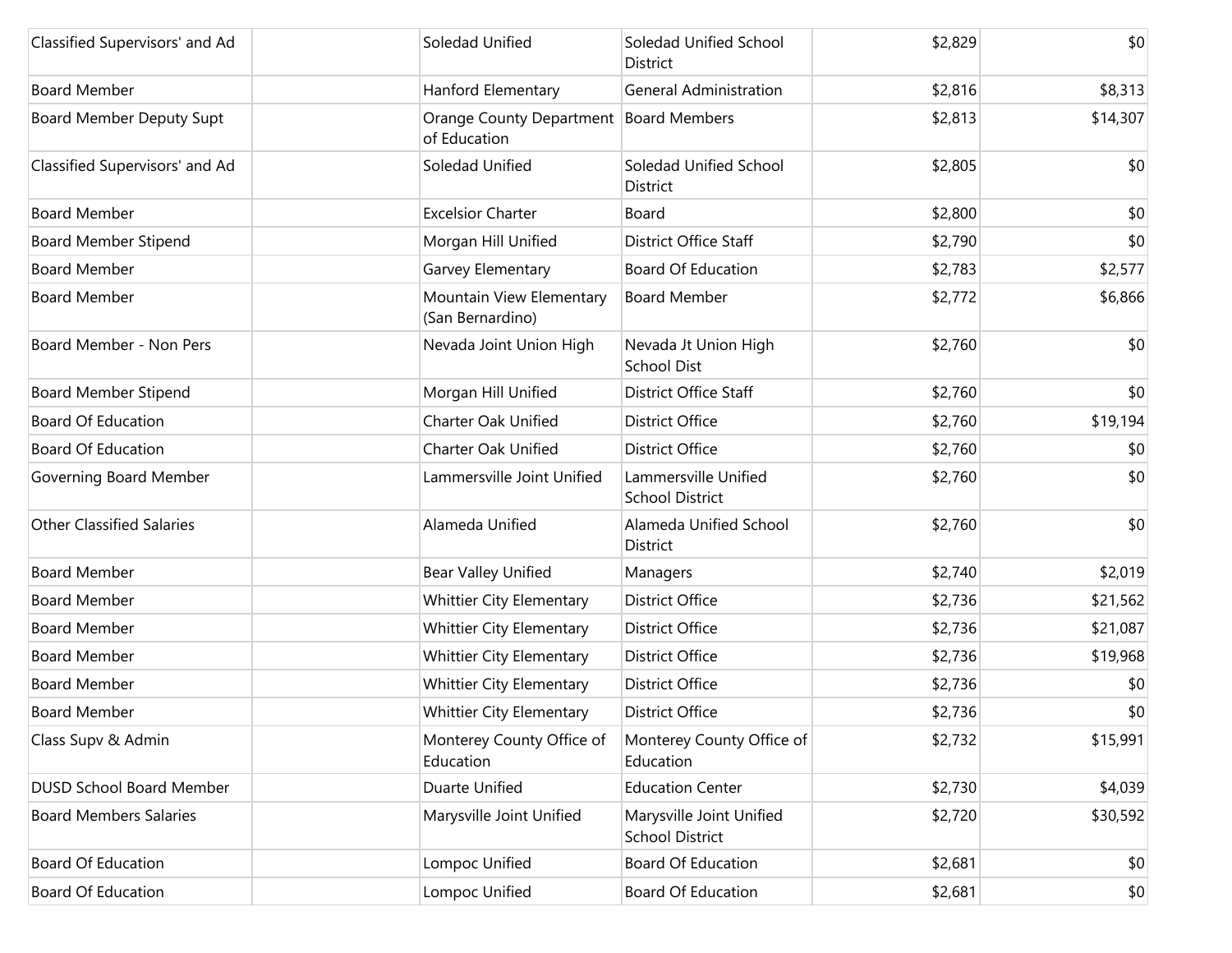| 9000 Governing Board<br>Members | <b>Walnut Creek Elementary</b>    | <b>District Office</b>                                    | \$2,660 | \$7,139  |
|---------------------------------|-----------------------------------|-----------------------------------------------------------|---------|----------|
| Trustee                         | <b>Weaver Union</b>               | <b>Weaver Union School</b><br>District                    | \$2,646 | \$0      |
| Board                           | Yucaipa-Calimesa Joint<br>Unified | Board                                                     | \$2,640 | \$0      |
| <b>Board Member</b>             | Azusa Unified                     | <b>Board Of Education</b>                                 | \$2,640 | \$4,753  |
| <b>Board Member</b>             | Azusa Unified                     | <b>Board Of Education</b>                                 | \$2,640 | \$999    |
| <b>Board Member</b>             | Azusa Unified                     | <b>Board Of Education</b>                                 | \$2,640 | \$0      |
| <b>Board Member</b>             | Azusa Unified                     | <b>Board Of Education</b>                                 | \$2,640 | \$0      |
| <b>Board Member</b>             | <b>Bear Valley Unified</b>        | <b>Board Members</b>                                      | \$2,640 | \$26,709 |
| <b>Board Member</b>             | Delano Joint Union High           | District                                                  | \$2,640 | \$15,890 |
| <b>Board Member</b>             | South Pasadena Unified            | <b>District Office</b>                                    | \$2,640 | \$0      |
| <b>Board Member</b>             | Western Placer Unified            | Administration                                            | \$2,640 | \$0      |
| <b>Board Member</b>             | Western Placer Unified            | Administration                                            | \$2,640 | \$0      |
| <b>Board Member</b>             | Western Placer Unified            | Administration                                            | \$2,640 | \$0      |
| <b>Board Member</b>             | Western Placer Unified            | Administration                                            | \$2,640 | \$0      |
| <b>Board Member</b>             | Western Placer Unified            | Administration                                            | \$2,640 | \$0      |
| Governing Board Member          | Lammersville Joint Unified        | Lammersville Unified<br><b>School District</b>            | \$2,640 | \$0      |
| <b>Greenfield Board Member</b>  | Greenfield Union<br>Elementary    | Greenfield Board Member                                   | \$2,640 | \$0      |
| <b>School Board Member</b>      | Fall River Joint Unified          | Fall River Joint Unified<br><b>School District</b>        | \$2,640 | \$0      |
| <b>School Board Member</b>      | <b>Fall River Joint Unified</b>   | <b>Fall River Joint Unified</b><br><b>School District</b> | \$2,640 | \$0      |
| Trustee                         | Hueneme Elementary                | <b>Board Of Trustees</b>                                  | \$2,640 | \$15,786 |
| Classified Supervisors' and Ad  | Soledad Unified                   | Soledad Unified School<br>District                        | \$2,565 | \$0      |
| <b>Board Member</b>             | <b>Alisal Union</b>               | <b>Alisal Union School</b><br>District                    | \$2,523 | \$9,150  |
| 2990 Board Member               | Martinez Unified                  | District Office                                           | \$2,520 | \$0      |
| Board Member - Non Pers         | Nevada Joint Union High           | Nevada Jt Union High<br><b>School Dist</b>                | \$2,520 | \$0      |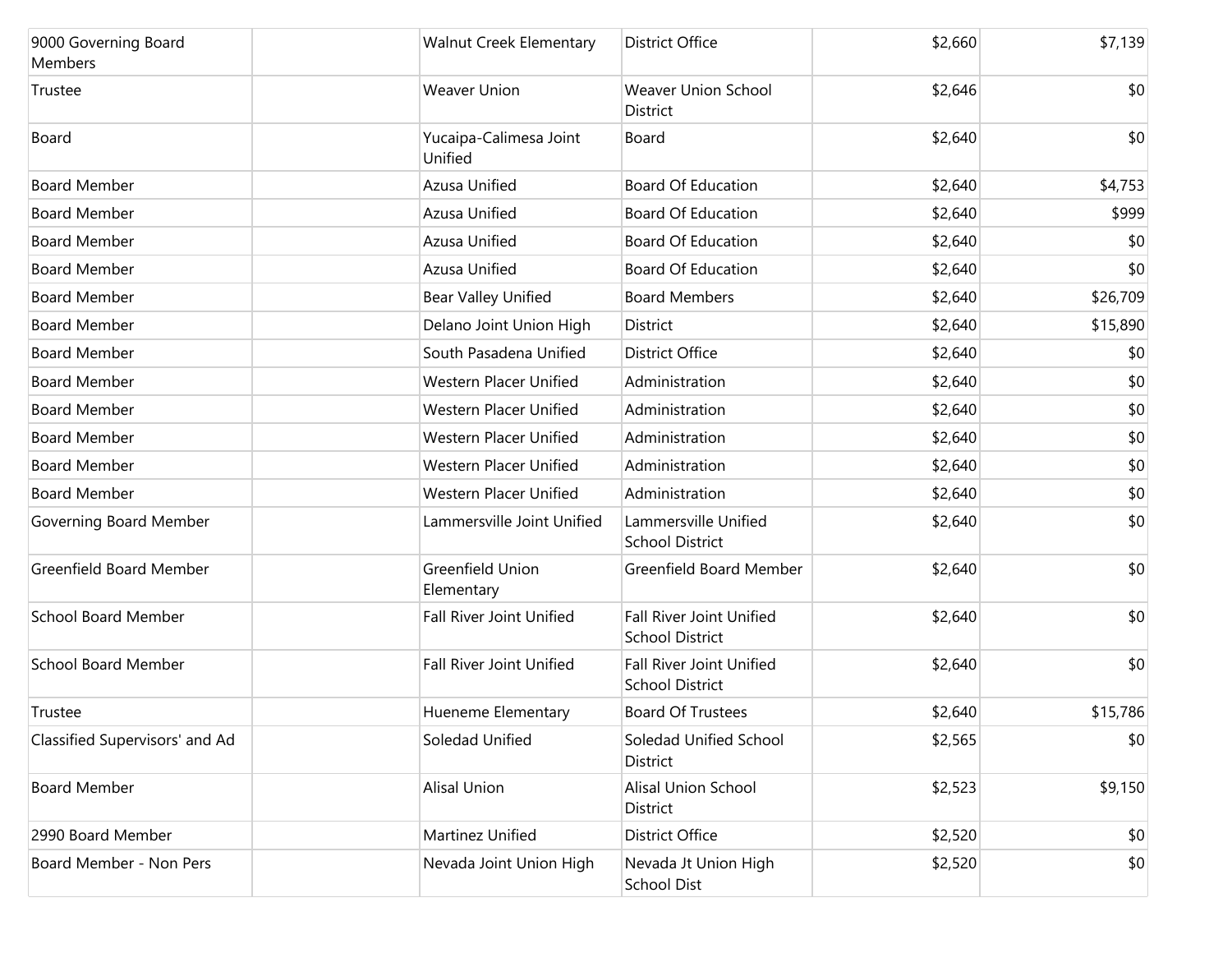| Governing Board Member                        |                                | Lammersville Joint Unified                   | Lammersville Unified<br><b>School District</b>     | \$2,520 | \$0      |
|-----------------------------------------------|--------------------------------|----------------------------------------------|----------------------------------------------------|---------|----------|
| Governing Board Member                        |                                | Lammersville Joint Unified                   | Lammersville Unified<br><b>School District</b>     | \$2,520 | \$0      |
| <b>Board Member</b>                           |                                | Morongo Unified                              | <b>Board Member</b>                                | \$2,514 | \$5,951  |
| <b>Board Member</b>                           |                                | Temecula Valley Unified                      | <b>Board Of Education</b>                          | \$2,495 | \$9,446  |
| <b>Board Member</b>                           |                                | Mountain View Elementary<br>(San Bernardino) | <b>Board Member</b>                                | \$2,430 | \$2,676  |
| 2910 Board Member                             |                                | Antioch Unified                              | <b>Board Of Education</b>                          | \$2,400 | \$0      |
| <b>Board Member</b>                           |                                | Marin County Office of<br>Education          | <b>MCOE</b>                                        | \$2,400 | \$15,688 |
| <b>Board Member</b>                           |                                | Marin County Office of<br>Education          | <b>MCOE</b>                                        | \$2,400 | \$5,766  |
| <b>Board Member</b>                           |                                | Marin County Office of<br>Education          | <b>MCOE</b>                                        | \$2,400 | \$930    |
| <b>Board Member</b>                           |                                | Morongo Unified                              | <b>Board Member</b>                                | \$2,400 | \$90     |
| <b>Board Members Salaries</b>                 | Retiree Benefits-<br>Certified | Marysville Joint Unified                     | Marysville Joint Unified<br><b>School District</b> | \$2,400 | \$27,439 |
| <b>Clss Supervisor Administrators</b><br>Slry |                                | Butte County Office of<br>Education          | <b>Butte County Office Of</b><br>Education         | \$2,400 | \$11,052 |
| <b>Clss Supervisor Administrators</b><br>Slry |                                | Butte County Office of<br>Education          | <b>Butte County Office Of</b><br>Education         | \$2,400 | \$11,016 |
| <b>Clss Supervisor Administrators</b><br>Slry |                                | Butte County Office of<br>Education          | <b>Butte County Office Of</b><br>Education         | \$2,400 | \$11,004 |
| <b>Clss Supervisor Administrators</b><br>Slry |                                | Butte County Office of<br>Education          | Butte County Office Of<br>Education                | \$2,400 | \$10,668 |
| <b>Clss Supervisor Administrators</b><br>Slry |                                | Butte County Office of<br>Education          | <b>Butte County Office Of</b><br>Education         | \$2,400 | \$0      |
| Governing Board Member                        |                                | Lammersville Joint Unified                   | Lammersville Unified<br><b>School District</b>     | \$2,400 | \$0      |
| <b>Board of Trustees</b>                      |                                | Placer Union High                            | Classified Other                                   | \$2,340 | \$16,000 |
| <b>Board of Trustees</b>                      |                                | Placer Union High                            | Classified Other                                   | \$2,340 | \$11,313 |
| <b>Board of Trustees</b>                      |                                | Placer Union High                            | Classified Other                                   | \$2,340 | \$7,692  |
| Board                                         |                                | Yucaipa-Calimesa Joint<br>Unified            | Board                                              | \$2,323 | \$6,434  |
| <b>Board Member</b>                           |                                | Saratoga Union Elementary                    | Board Member                                       | \$2,300 | \$177    |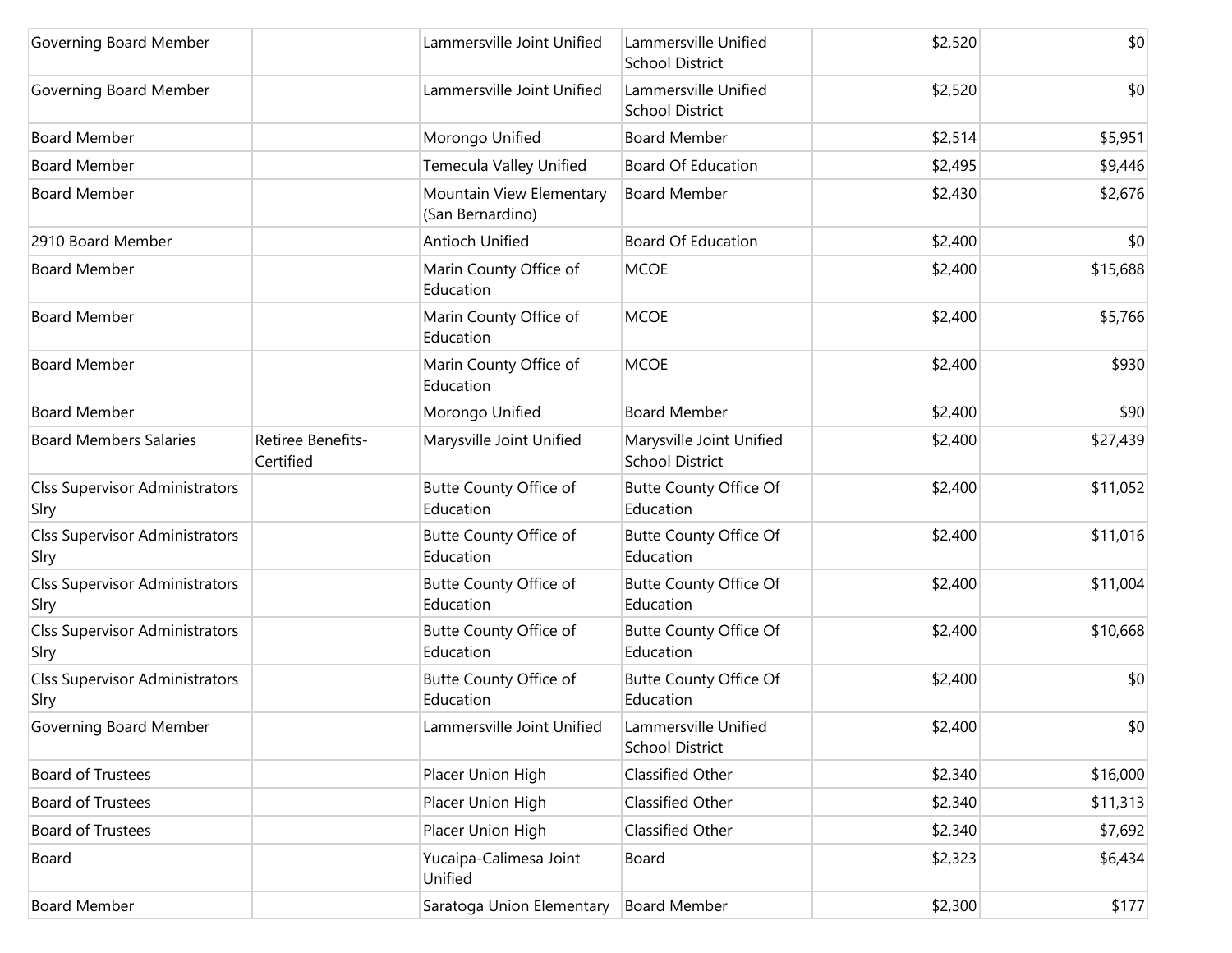| <b>Board Member</b>                           | Saratoga Union Elementary               | <b>Board Member</b>                        | \$2,300 | \$177    |
|-----------------------------------------------|-----------------------------------------|--------------------------------------------|---------|----------|
| <b>Board Member</b>                           | Saratoga Union Elementary               | <b>Board Member</b>                        | \$2,300 | \$177    |
| <b>Board Member</b>                           | Saratoga Union Elementary               | <b>Board Member</b>                        | \$2,300 | \$177    |
| <b>Board Member</b>                           | Saratoga Union Elementary               | <b>Board Member</b>                        | \$2,300 | \$177    |
| <b>Board Member</b>                           | Sebastopol Union<br>Elementary          | Board                                      | \$2,300 | \$0      |
| <b>Board of Trustees</b>                      | Placer Union High                       | Classified Other                           | \$2,280 | \$14,356 |
| <b>Board of Trustees</b>                      | Placer Union High                       | Classified Other                           | \$2,280 | \$0      |
| Stipend                                       | Monterey Peninsula Unified              | District Office/Central<br>Servic          | \$2,280 | \$0      |
| Board Member 1                                | Mono County Office of<br>Education      | Administration                             | \$2,250 | \$22,682 |
| Board Member 5                                | Mono County Office of<br>Education      | Administration                             | \$2,250 | \$22,725 |
| Board Member - Non PERS                       | Nevada County Office of<br>Education    | Nevada County Supt Of<br>Schools           | \$2,225 | \$0      |
| <b>Board Member</b>                           | Marin County Office of<br>Education     | <b>MCOE</b>                                | \$2,200 | \$11,310 |
| <b>Board Member</b>                           | Marin County Office of<br>Education     | <b>MCOE</b>                                | \$2,200 | \$930    |
| <b>Board Member</b>                           | Marin County Office of<br>Education     | <b>MCOE</b>                                | \$2,200 | \$0      |
| <b>Board Member</b>                           | Sebastopol Union<br>Elementary          | Board                                      | \$2,200 | \$0      |
| <b>Board Member</b>                           | Sebastopol Union<br>Elementary          | Board                                      | \$2,200 | \$0      |
| <b>Clss Supervisor Administrators</b><br>Slry | Butte County Office of<br>Education     | <b>Butte County Office Of</b><br>Education | \$2,200 | \$11,052 |
| <b>Clss Supervisor Administrators</b><br>Slry | Butte County Office of<br>Education     | <b>Butte County Office Of</b><br>Education | \$2,200 | \$0      |
| County Office Ed Board<br>Member              | El Dorado County Office of<br>Education | County Office of<br>Education              | \$2,178 | \$0      |
| <b>Board Member</b>                           | Dry Creek Joint Elementary              | <b>Classified Managment</b>                | \$2,160 | \$13,271 |
| <b>Board Member</b>                           | Dry Creek Joint Elementary              | <b>Classified Managment</b>                | \$2,160 | \$10,007 |
| <b>Board Member</b>                           | Dry Creek Joint Elementary              | <b>Classified Managment</b>                | \$2,160 | \$8,627  |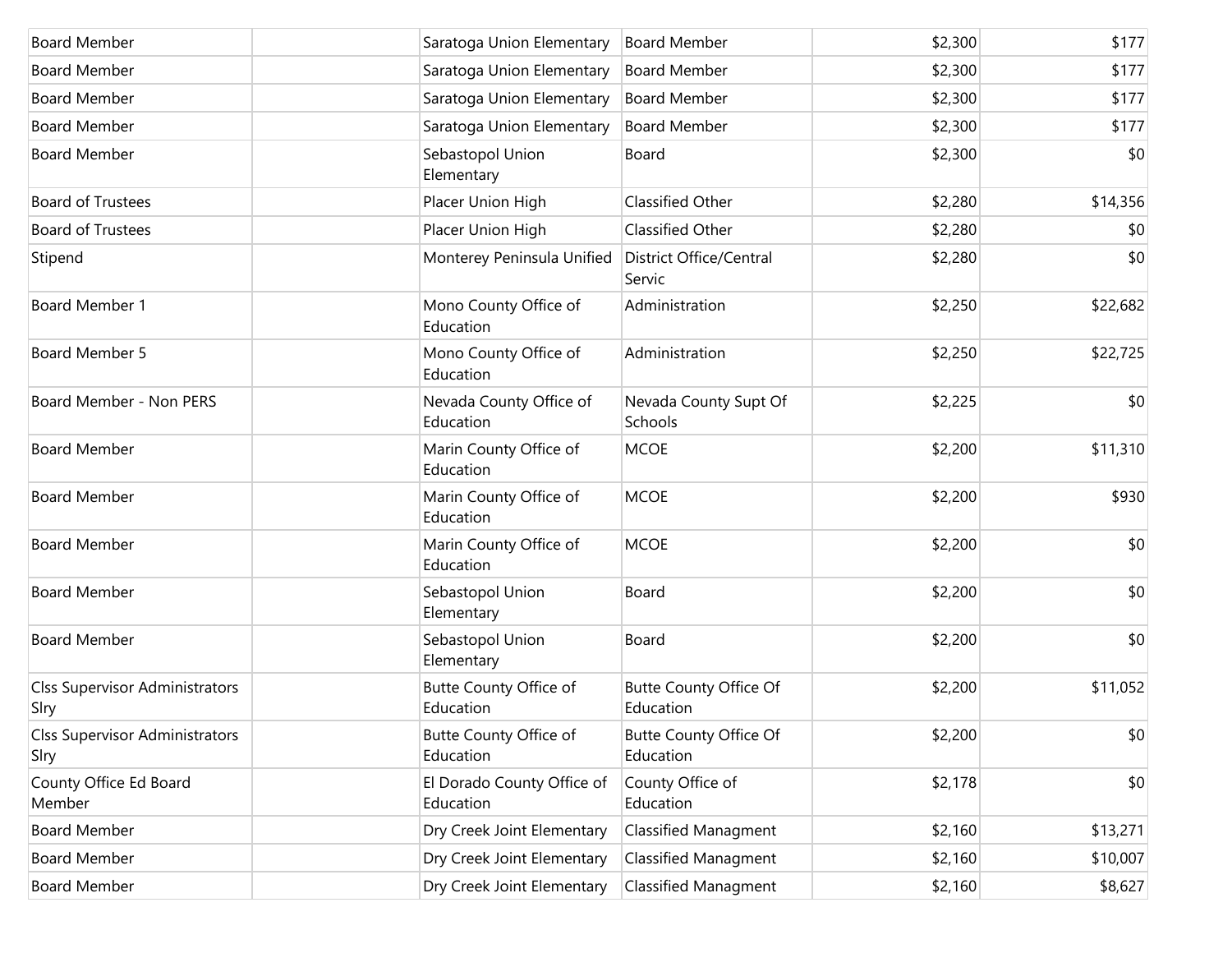| <b>Board Member</b>              | Dry Creek Joint Elementary                   | <b>Classified Managment</b>              | \$2,160 | \$8,355  |
|----------------------------------|----------------------------------------------|------------------------------------------|---------|----------|
| <b>School Board Member</b>       |                                              | Galt Joint Union Elementary School Board | \$2,160 | \$0      |
| <b>School Board Member</b>       | Galt Joint Union Elementary                  | School Board                             | \$2,160 | \$0      |
| <b>Board Member</b>              | Morongo Unified                              | <b>Board Member</b>                      | \$2,143 | \$14,501 |
| Board Member - Non PERS          | Nevada County Office of<br>Education         | Nevada County Supt Of<br>Schools         | \$2,136 | \$0      |
| Board Member - Non PERS          | Nevada County Office of<br>Education         | Nevada County Supt Of<br>Schools         | \$2,136 | \$0      |
| <b>Board Member</b>              | Yuba County Office of<br>Education           | Yuba County Office Of<br>Education       | \$2,080 | \$12,779 |
| <b>Board Member</b>              | Yuba County Office of<br>Education           | Yuba County Office Of<br>Education       | \$2,080 | \$0      |
| <b>Board Member</b>              | Dry Creek Joint Elementary                   | <b>Classified Managment</b>              | \$2,070 | \$0      |
| Board Member 3                   | Mono County Office of<br>Education           | Administration                           | \$2,070 | \$13,647 |
| <b>Board Member</b>              | Garvey Elementary                            | <b>Board Of Education</b>                | \$2,041 | \$337    |
| <b>Board Member</b>              | <b>Upland Unified</b>                        | Superintendent                           | \$2,040 | \$10,635 |
| <b>Board Member</b>              | Marin County Office of<br>Education          | <b>MCOE</b>                              | \$2,000 | \$11,310 |
| County Office Ed Board<br>Member | El Dorado County Office of<br>Education      | County Office of<br>Education            | \$1,996 | \$1,566  |
| Board Member - Non PERS          | Nevada County Office of<br>Education         | Nevada County Supt Of<br>Schools         | \$1,958 | \$0      |
| <b>Board Member</b>              | San Bernardino City Unified                  | Non-Classified                           | \$1,936 | \$1,560  |
| <b>Board Member</b>              | Kings County Office of<br>Education          | Superintendent                           | \$1,920 | \$13,763 |
| <b>Board Member</b>              | Yuba County Office of<br>Education           | Yuba County Office Of<br>Education       | \$1,920 | \$0      |
| <b>Board Member Stipend</b>      | Morgan Hill Unified                          | District Office Staff                    | \$1,920 | \$0      |
| Board Of Trustee                 | <b>Fallbrook Union Elementary</b>            | Superintendent                           | \$1,920 | \$1,050  |
| <b>Board Member</b>              | Mountain View Elementary<br>(San Bernardino) | <b>Board Member</b>                      | \$1,811 | \$8,340  |
| <b>Board Member</b>              | Castaic Union                                | Castaic Union School<br>District         | \$1,764 | \$4,860  |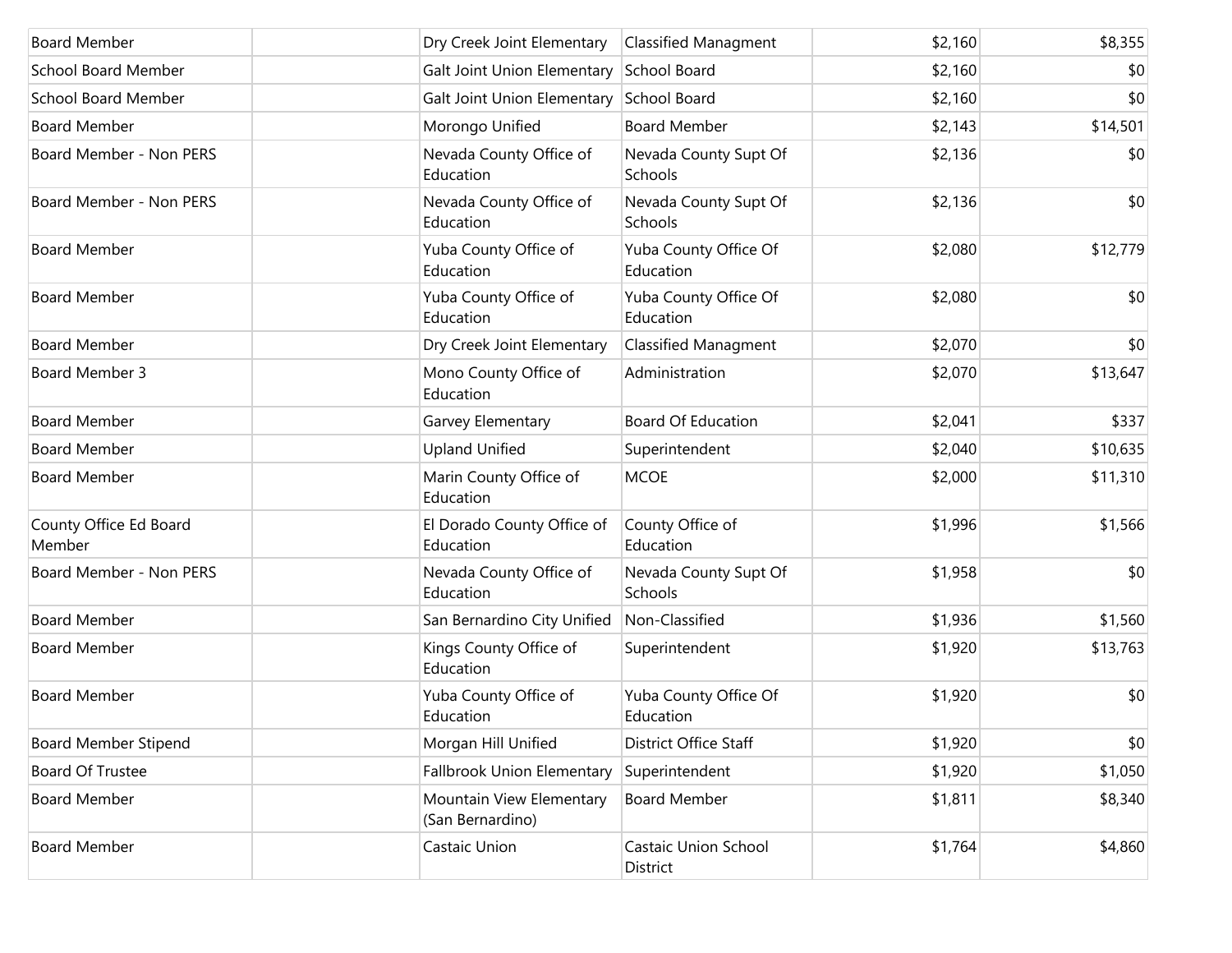| <b>Board Member</b>              | Castaic Union                           | <b>Castaic Union School</b><br>District       | \$1,764 | \$0      |
|----------------------------------|-----------------------------------------|-----------------------------------------------|---------|----------|
| <b>Board Member</b>              | Castaic Union                           | <b>Castaic Union School</b><br>District       | \$1,764 | \$0      |
| <b>Board Member</b>              | Castaic Union                           | <b>Castaic Union School</b><br>District       | \$1,764 | \$0      |
| <b>Board Member</b>              | Castaic Union                           | <b>Castaic Union School</b><br>District       | \$1,764 | \$0      |
| <b>Board Member</b>              | Lakeside Union Elementary<br>(Kings)    | <b>District Wide</b>                          | \$1,750 | \$0      |
| <b>Board Member</b>              | Mariposa County Unified                 | <b>District Office</b>                        | \$1,725 | \$13,359 |
| <b>Board Member</b>              | Mariposa County Unified                 | <b>District Office</b>                        | \$1,725 | \$13,359 |
| County Office Ed Board<br>Member | El Dorado County Office of<br>Education | County Office of<br>Education                 | \$1,702 | \$1,767  |
| <b>Board Member</b>              | Madera Unified                          | <b>Board Members</b>                          | \$1,697 | \$16,826 |
| <b>Board Member</b>              | Arcadia Unified                         | Arcadia Education Center                      | \$1,680 | \$0      |
| <b>Board Member</b>              | Arcadia Unified                         | <b>Arcadia Education Center</b>               | \$1,680 | \$0      |
| <b>Board Member</b>              | Merced County Office of<br>Education    | Mcoe/Superintendent                           | \$1,680 | \$0      |
| <b>Board Member</b>              | Merced County Office of<br>Education    | Mcoe/Superintendent                           | \$1,680 | \$0      |
| <b>Board Member</b>              | Mariposa County Unified                 | <b>District Office</b>                        | \$1,650 | \$13,359 |
| <b>Board Member</b>              | Mariposa County Unified                 | <b>District Office</b>                        | \$1,650 | \$0      |
| <b>Board Member</b>              | Lakeside Union Elementary<br>(Kings)    | District Wide                                 | \$1,604 | \$0      |
| <b>Board Member</b>              | Yuba County Office of<br>Education      | Yuba County Office Of<br>Education            | \$1,600 | \$0      |
| County Office Ed Board<br>Member | El Dorado County Office of<br>Education | County Office of<br>Education                 | \$1,600 | \$8,523  |
| County Office Ed Board<br>Member | El Dorado County Office of<br>Education | County Office of<br>Education                 | \$1,600 | \$1,767  |
| <b>Board Member</b>              | Lucerne Valley Unified                  | <b>Board Member</b>                           | \$1,560 | \$0      |
| <b>Board Members</b>             | Merced County Office of<br>Education    | <b>Multiple Locations</b>                     | \$1,540 | \$0      |
| <b>Board Member</b>              | New Hope Elementary                     | New Hope Elementary<br><b>School District</b> | \$1,512 | \$10,320 |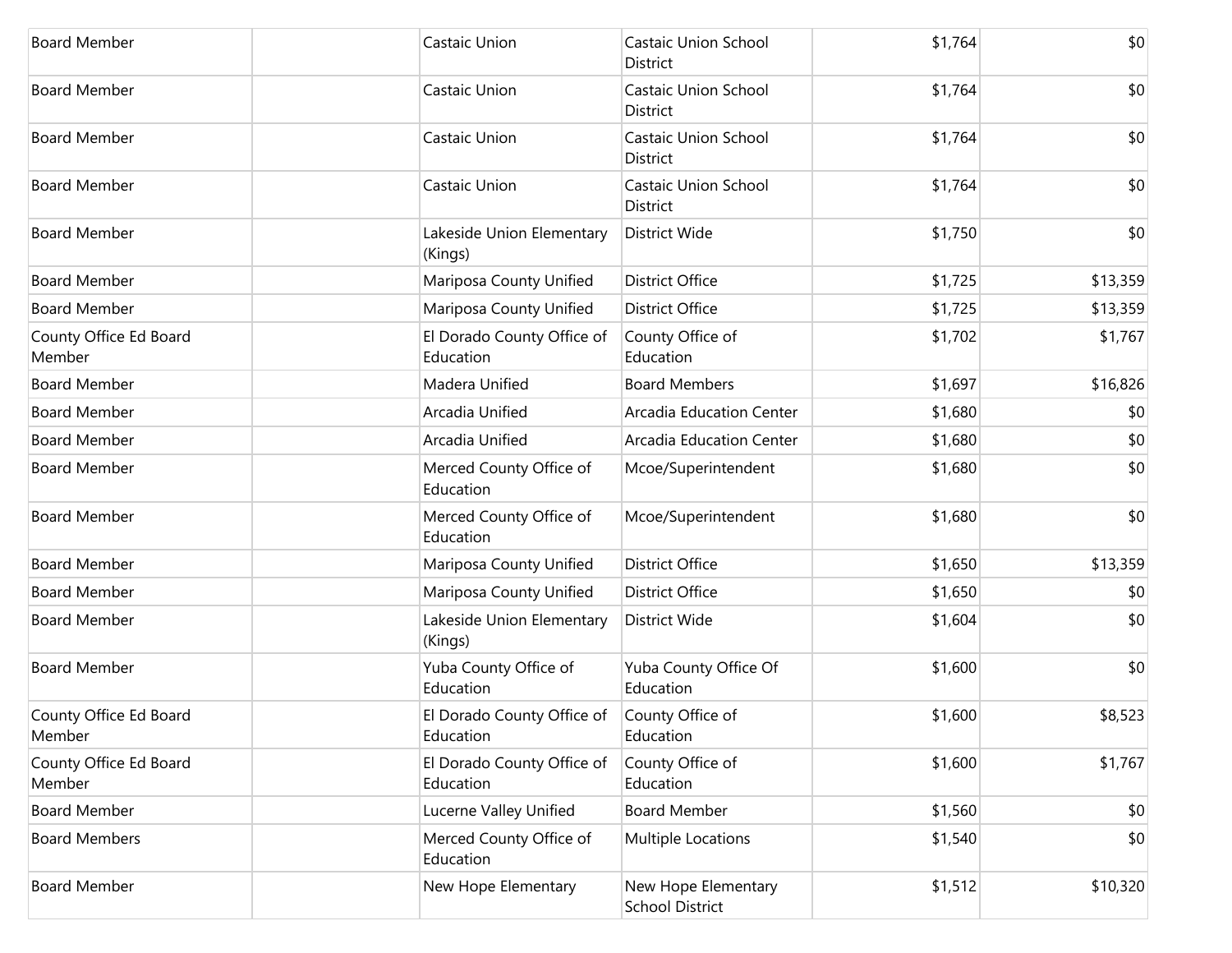| <b>Board Member</b>        | Mariposa County Unified        | <b>District Office</b>    | \$1,500 | \$13,359 |
|----------------------------|--------------------------------|---------------------------|---------|----------|
| <b>School Board Member</b> | Norwalk-La Mirada Unified      | <b>Board Of Education</b> | \$1,490 | \$9,312  |
| <b>Board Member</b>        | <b>Upper Lake Unified</b>      | Administration            | \$1,452 | \$0      |
| <b>Board Member</b>        | <b>Upper Lake Unified</b>      | Administration            | \$1,452 | \$0      |
| <b>Board Member</b>        | <b>Upper Lake Unified</b>      | Administration            | \$1,452 | \$0      |
| <b>Board Member</b>        | <b>Upper Lake Unified</b>      | Administration            | \$1,452 | \$0      |
| Board Member, School       | Tulare Joint Union High        | District                  | \$1,442 | \$15,228 |
| Board Member, School       | Tulare Joint Union High        | District                  | \$1,442 | \$15,228 |
| Board                      | Le Grand Union Elementary      | Le Grand Elementary       | \$1,440 | \$0      |
| Board                      | Le Grand Union Elementary      | Le Grand Elementary       | \$1,440 | \$0      |
| Board                      | Le Grand Union Elementary      | Le Grand Elementary       | \$1,440 | \$0      |
| Board                      | Le Grand Union Elementary      | Le Grand Elementary       | \$1,440 | \$0      |
| Board                      | Le Grand Union Elementary      | Le Grand Elementary       | \$1,440 | \$0      |
| <b>Board Member</b>        | Cardiff Elementary             | <b>District Office</b>    | \$1,440 | \$0      |
| <b>Board Member</b>        | Cardiff Elementary             | <b>District Office</b>    | \$1,440 | \$0      |
| <b>Board Member</b>        | Cardiff Elementary             | <b>District Office</b>    | \$1,440 | \$0      |
| <b>Board Member</b>        | Cardiff Elementary             | <b>District Office</b>    | \$1,440 | \$0      |
| <b>Board Member</b>        | Helendale Elementary           | <b>Board Member</b>       | \$1,440 | \$12,273 |
| <b>Board Member</b>        | Helendale Elementary           | <b>Board Member</b>       | \$1,440 | \$554    |
| <b>Board Member</b>        | Helendale Elementary           | <b>Board Member</b>       | \$1,440 | \$0      |
| <b>Board Member</b>        | Le Grand Union High            | Multiple Locations        | \$1,440 | \$0      |
| <b>Board Member</b>        | Le Grand Union High            | Multiple Locations        | \$1,440 | \$0      |
| <b>Board Member</b>        | Le Grand Union High            | Multiple Locations        | \$1,440 | \$0      |
| <b>Board Member</b>        | Le Grand Union High            | Multiple Locations        | \$1,440 | \$0      |
| <b>Board Member</b>        | Le Grand Union High            | Multiple Locations        | \$1,440 | \$0      |
| <b>Board Member</b>        | Lucerne Valley Unified         | <b>Board Member</b>       | \$1,440 | \$12,426 |
| <b>Board Member</b>        | Lucerne Valley Unified         | <b>Board Member</b>       | \$1,440 | \$10,395 |
| <b>Board Member</b>        | Lucerne Valley Unified         | <b>Board Member</b>       | \$1,440 | \$7,218  |
| <b>Board Member</b>        | Lucerne Valley Unified         | <b>Board Member</b>       | \$1,440 | \$4,758  |
| <b>Board Member</b>        | Meadows Union Elementary       | Board                     | \$1,440 | \$9,355  |
| <b>Board Member</b>        | Meadows Union Elementary Board |                           | \$1,440 | \$4,605  |
| <b>Board Member</b>        | Meadows Union Elementary Board |                           | \$1,440 | \$0      |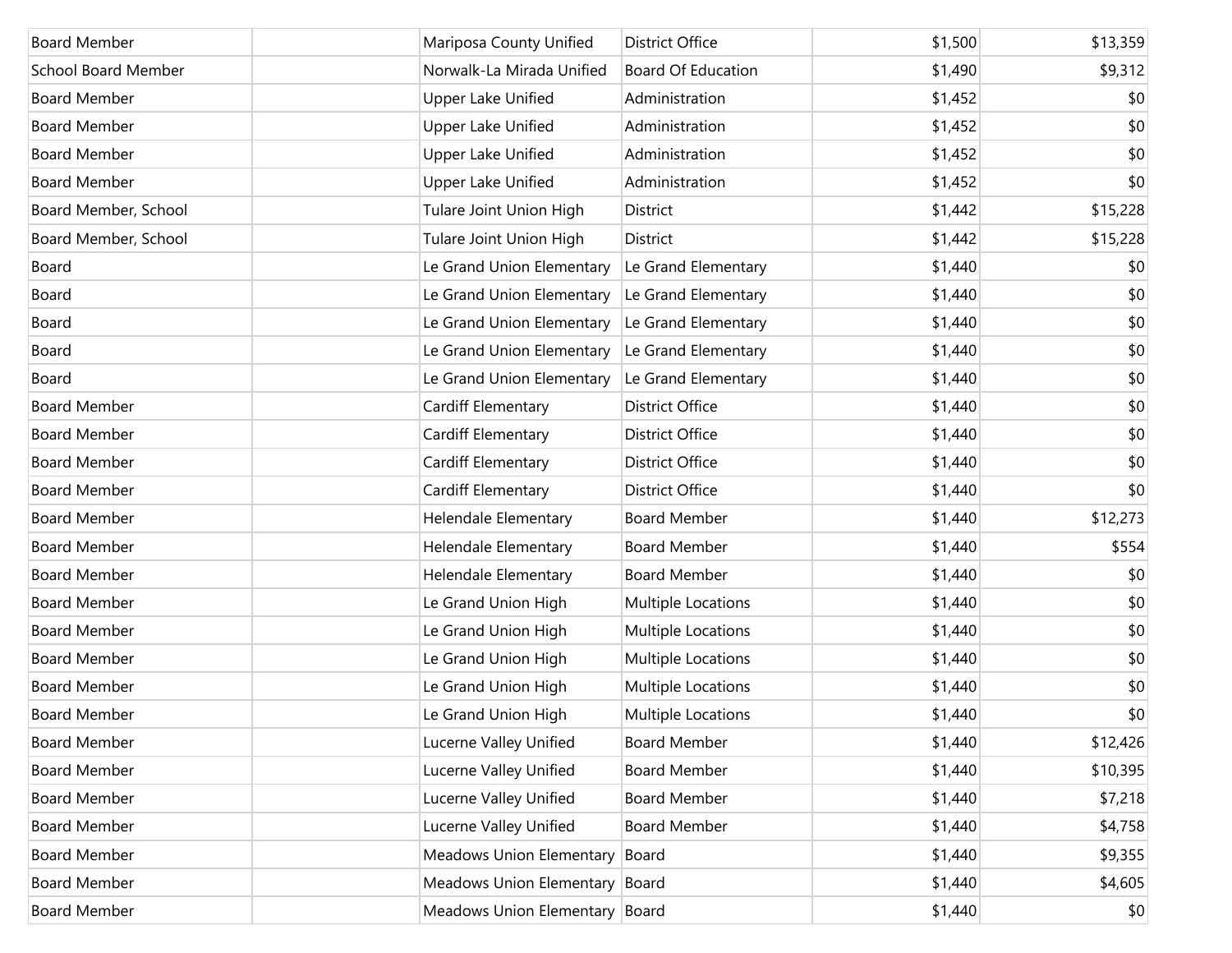| <b>Board Member</b>                   | <b>Twain Harte</b>                      | District                                      | \$1,440 | \$0      |
|---------------------------------------|-----------------------------------------|-----------------------------------------------|---------|----------|
| <b>Classified Business - Non-PERS</b> | Nevada City Elementary                  | Nevada City School<br>District                | \$1,440 | \$0      |
| <b>Classified Business - Non-PERS</b> | Nevada City Elementary                  | Nevada City School<br>District                | \$1,440 | \$0      |
| <b>Classified Business - Non-PERS</b> | Nevada City Elementary                  | Nevada City School<br>District                | \$1,440 | \$0      |
| <b>Board Member</b>                   | Merced County Office of<br>Education    | Mcoe/Superintendent                           | \$1,400 | \$0      |
| <b>Board Member</b>                   | New Hope Elementary                     | New Hope Elementary<br><b>School District</b> | \$1,386 | \$0      |
| Board Member, School                  | Tulare Joint Union High                 | District                                      | \$1,382 | \$15,228 |
| Trustee                               | El Tejon Unified                        | Board                                         | \$1,380 | \$0      |
| Trustee                               | El Tejon Unified                        | Board                                         | \$1,380 | \$0      |
| <b>Board Member</b>                   | <b>Sulphur Springs Union</b>            | District Office                               | \$1,366 | \$5,469  |
| <b>Board Member</b>                   | Helendale Elementary                    | <b>Board Member</b>                           | \$1,360 | \$0      |
| <b>Classified Business - Non-PERS</b> | Nevada City Elementary                  | Nevada City School<br><b>District</b>         | \$1,360 | \$0      |
| <b>Board Member</b>                   | Lake County Office of<br>Education      | Superintendent's Office                       | \$1,340 | \$0      |
| <b>Board Member</b>                   | Lake County Office of<br>Education      | Superintendent's Office                       | \$1,340 | \$0      |
| <b>Board Member</b>                   | Lake County Office of<br>Education      | Superintendent's Office                       | \$1,340 | \$0      |
| <b>Board Member</b>                   | Lake County Office of<br>Education      | Superintendent's Office                       | \$1,340 | \$0      |
| <b>Board Member</b>                   | Upper Lake Unified                      | Administration                                | \$1,332 | \$0      |
| <b>Board Member</b>                   | Cardiff Elementary                      | <b>District Office</b>                        | \$1,320 | \$0      |
| <b>Board Member</b>                   | <b>Gold Trail Union Elementary</b>      | Gold Trail Union Sch<br>District              | \$1,320 | \$0      |
| <b>Board Member</b>                   | Helendale Elementary                    | <b>Board Member</b>                           | \$1,320 | \$0      |
| <b>Board Member</b>                   | Calaveras County Office of<br>Education | Calaveras County Office Of<br>Education       | \$1,275 | \$3,405  |
| <b>Board Member</b>                   | Kings County Office of<br>Education     | Superintendent                                | \$1,261 | \$14,050 |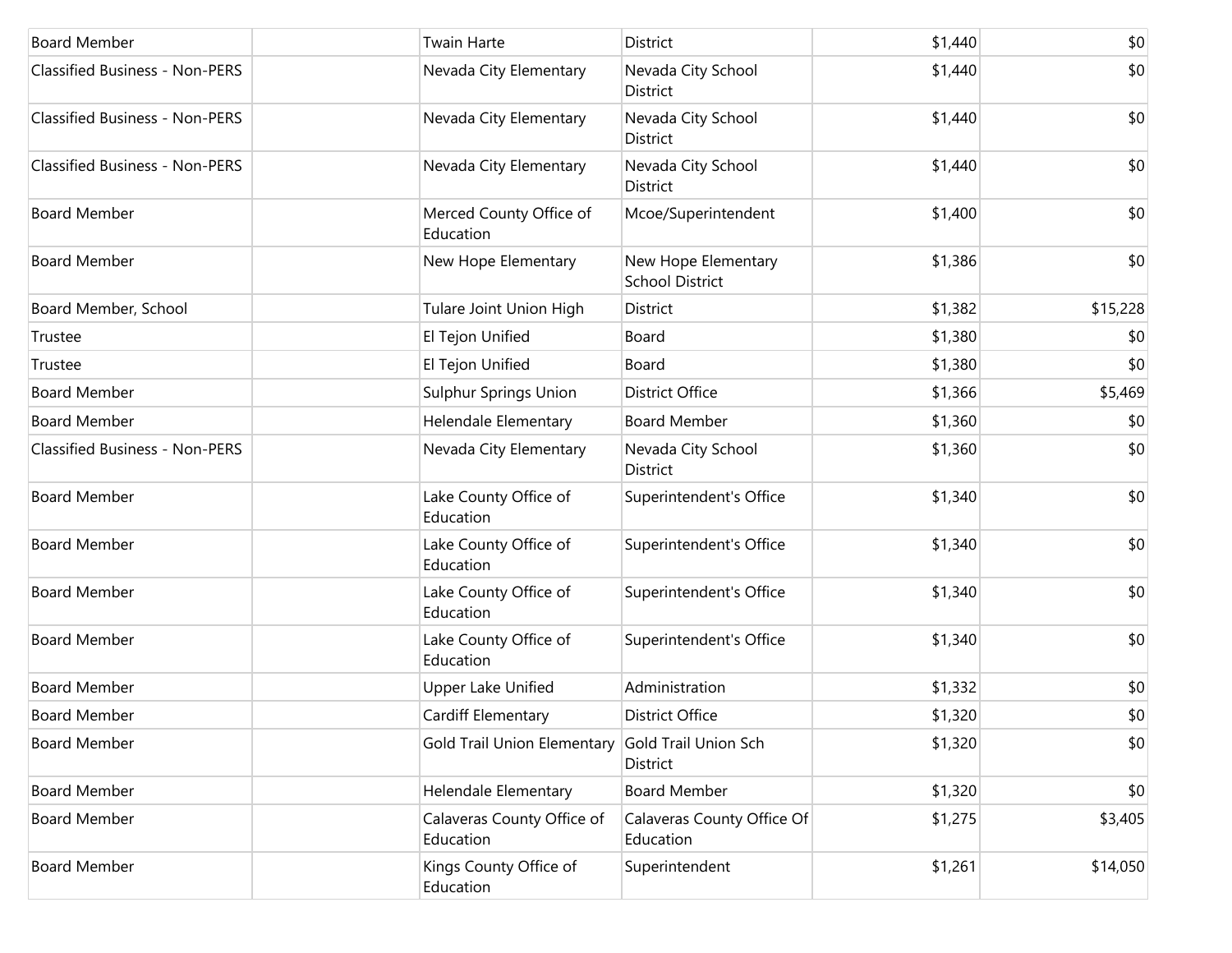| <b>Board Member</b>         |                              | New Hope Elementary                  | New Hope Elementary<br><b>School District</b> | \$1,260 | \$0      |
|-----------------------------|------------------------------|--------------------------------------|-----------------------------------------------|---------|----------|
| Trustee                     |                              | El Tejon Unified                     | Board                                         | \$1,260 | \$0      |
| Board Member - Non PERS     |                              | Nevada County Office of<br>Education | Nevada County Supt Of<br>Schools              | \$1,246 | \$0      |
| <b>School Board Member</b>  |                              | Norwalk-La Mirada Unified            | <b>Board Of Education</b>                     | \$1,238 | \$1,860  |
| <b>Board Member</b>         |                              | Palm Springs Unified                 | Superintendent                                | \$1,234 | \$15,009 |
| <b>B Board Member</b>       |                              | Gold Trail Union Elementary          | Gold Trail Union Sch<br>District              | \$1,200 | \$0      |
| Board                       |                              | Chawanakee Unified                   | Chawanakee Unified<br><b>School District</b>  | \$1,200 | \$0      |
| Board                       |                              | Chawanakee Unified                   | Chawanakee Unified<br><b>School District</b>  | \$1,200 | \$0      |
| Board                       |                              | Chawanakee Unified                   | Chawanakee Unified<br><b>School District</b>  | \$1,200 | \$0      |
| Board                       |                              | Chawanakee Unified                   | Chawanakee Unified<br><b>School District</b>  | \$1,200 | \$0      |
| <b>Board Member</b>         |                              | Arcadia Unified                      | Arcadia Education Center                      | \$1,200 | \$0      |
| <b>Board Member</b>         |                              | Arcadia Unified                      | Arcadia Education Center                      | \$1,200 | \$0      |
| <b>Board Member</b>         |                              | San Diego Virtual                    | <b>Board Of Directors</b>                     | \$1,200 | \$3,387  |
| <b>Board Member</b>         |                              | Sebastopol Union<br>Elementary       | Board                                         | \$1,200 | \$0      |
| <b>Board Member</b>         |                              | Sebastopol Union<br>Elementary       | Board                                         | \$1,200 | \$0      |
| <b>Board Member</b>         |                              | <b>Sulphur Springs Union</b>         | District Office                               | \$1,200 | \$7,699  |
| Class Board Stipends        | Certificated Sub Half<br>Day | Rocklin Unified                      | Rocklin Unified School<br>District            | \$1,198 | \$0      |
| <b>Board Member</b>         |                              | Kings County Office of<br>Education  | Superintendent                                | \$1,175 | \$14,050 |
| <b>Class Board Stipends</b> |                              | Rocklin Unified                      | Rocklin Unified School<br>District            | \$1,140 | \$0      |
| Class Board Stipends        |                              | Rocklin Unified                      | Rocklin Unified School<br>District            | \$1,140 | \$0      |
| Other Class. Salaries       |                              | Placer County Office of<br>Education | Placer County Office of<br>Education          | \$1,140 | \$9,000  |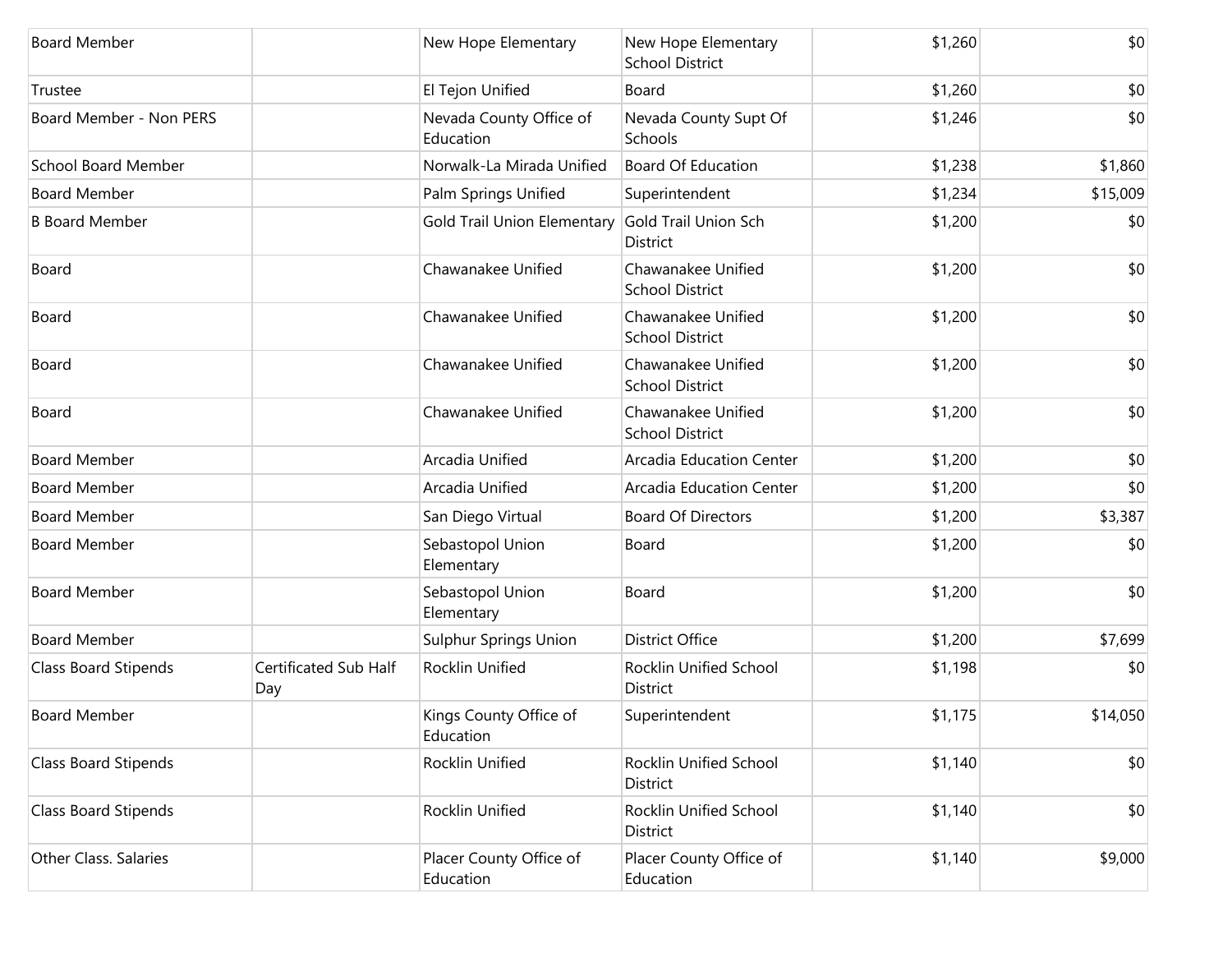| <b>Board Member</b>                         | Calaveras County Office of<br>Education | Calaveras County Office Of<br>Education | \$1,125 | \$10,162 |
|---------------------------------------------|-----------------------------------------|-----------------------------------------|---------|----------|
| <b>Classified Business - Non-PERS</b>       | Nevada City Elementary                  | Nevada City School<br>District          | \$1,120 | \$0      |
| <b>Board Member</b>                         | Lake County Office of<br>Education      | Superintendent's Office                 | \$1,080 | \$0      |
| <b>Board Member</b>                         | <b>Twain Harte</b>                      | District                                | \$1,080 | \$0      |
| Board Member 2                              | Mono County Office of<br>Education      | Administration                          | \$1,080 | \$29,199 |
| Board Member 4                              | Mono County Office of<br>Education      | Administration                          | \$1,080 | \$29,003 |
| Board Members Stipend W/<br>Hw 1            | Greenfield Union                        | <b>District Office</b>                  | \$1,080 | \$0      |
| Board Members Stipend W/<br>Hw <sub>2</sub> | Greenfield Union                        | <b>District Office</b>                  | \$1,080 | \$0      |
| Board Members Stipend W/<br>Hw <sub>3</sub> | Greenfield Union                        | <b>District Office</b>                  | \$1,080 | \$0      |
| Board Members Stipend W/<br>Hw 4            | Greenfield Union                        | <b>District Office</b>                  | \$1,080 | \$0      |
| Board Members Stipend W/Hw                  | Greenfield Union                        | <b>District Office</b>                  | \$1,080 | \$0      |
| <b>Board Member</b>                         | Death Valley Unified                    | Board                                   | \$1,055 | \$97     |
| <b>Board Member</b>                         | Death Valley Unified                    | Board                                   | \$1,055 | \$0      |
| <b>Board Member</b>                         | Death Valley Unified                    | Board                                   | \$1,055 | \$0      |
| <b>Board Member</b>                         | Calaveras County Office of<br>Education | Calaveras County Office Of<br>Education | \$1,050 | \$10,162 |
| <b>Board Member</b>                         | Las Virgenes Unified                    | <b>District Office</b>                  | \$1,049 | \$12,525 |
| <b>County Board Members</b>                 | Kern County Office of<br>Education      | County Board                            | \$1,040 | \$0      |
| <b>Class Board Stipends</b>                 | Rocklin Unified                         | Rocklin Unified School<br>District      | \$1,020 | \$0      |
| Class Board Stipends                        | Rocklin Unified                         | Rocklin Unified School<br>District      | \$1,020 | \$0      |
| <b>Board Member</b>                         | Riverside Unified                       | Superintendent's Office                 | \$1,019 | \$58     |
| <b>Board Member</b>                         | <b>Alisal Union</b>                     | Alisal Union School<br>District         | \$1,010 | \$9,150  |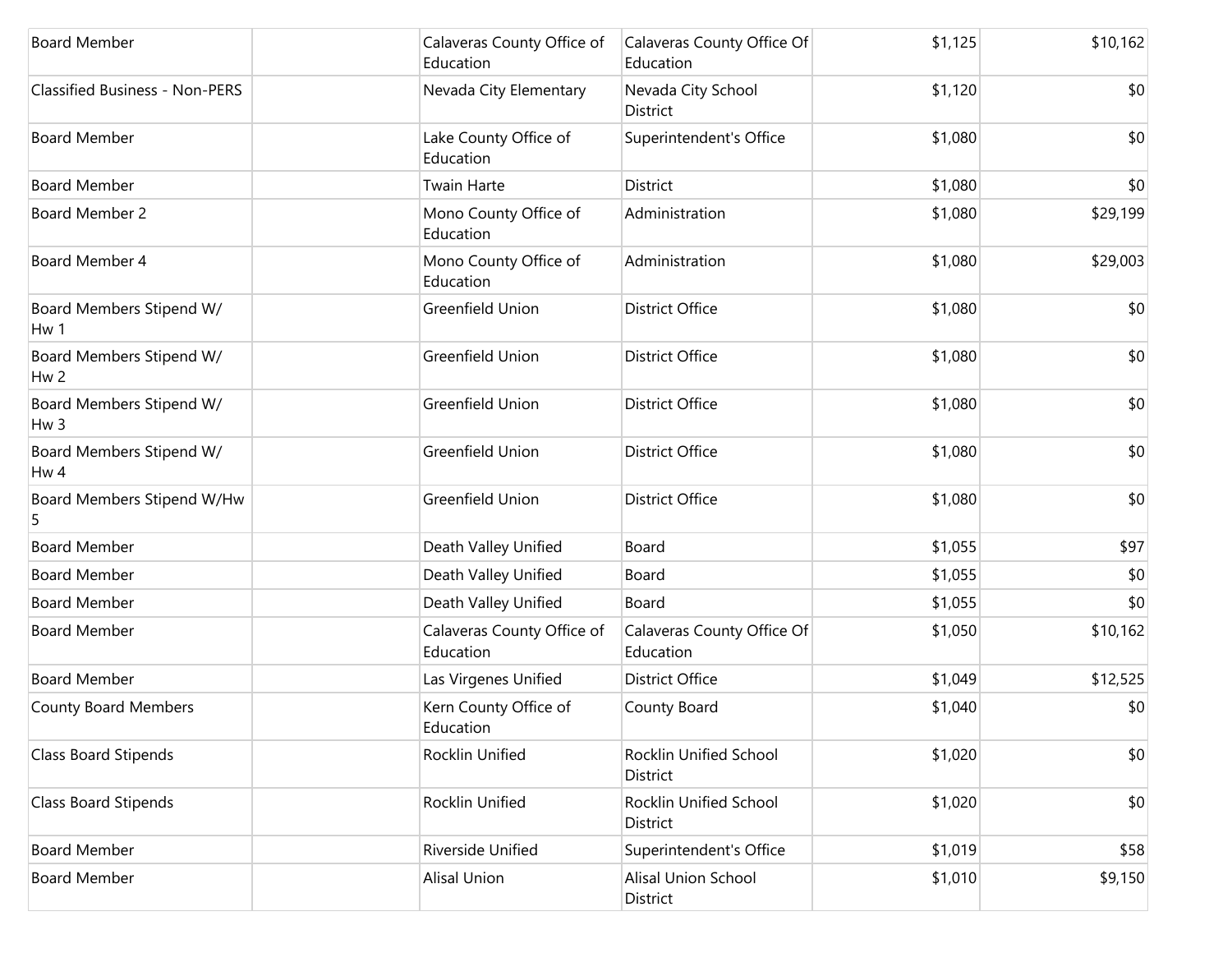| Class Supv & Admin          | Monterey County Office of<br>Education  | Monterey County Office of<br>Education  | \$1,005 | \$15,857 |
|-----------------------------|-----------------------------------------|-----------------------------------------|---------|----------|
| <b>Board Member</b>         | Temecula Valley Unified                 | <b>Board Of Education</b>               | \$1,004 | \$8,587  |
| <b>Board Member</b>         | Calaveras County Office of<br>Education | Calaveras County Office Of<br>Education | \$975   | \$10,356 |
| Other Class. Salaries       | Placer County Office of<br>Education    | Placer County Office of<br>Education    | \$975   | \$9,329  |
| County Board Members        | Kern County Office of<br>Education      | County Board                            | \$960   | \$0      |
| <b>County Board Members</b> | Kern County Office of<br>Education      | County Board                            | \$960   | \$0      |
| <b>Board Member</b>         | San Bernardino City Unified             | Non-Classified                          | \$958   | \$15,402 |
| <b>Board Member</b>         | San Bernardino City Unified             | Non-Classified                          | \$958   | \$7,968  |
| <b>Board Member</b>         | Temecula Valley Unified                 | <b>Board Of Education</b>               | \$943   | \$0      |
| <b>Board Member</b>         | Temecula Valley Unified                 | <b>Board Of Education</b>               | \$943   | \$0      |
| <b>Board Member</b>         | Temecula Valley Unified                 | <b>Board Of Education</b>               | \$943   | \$0      |
| <b>Board Member</b>         | Calaveras County Office of<br>Education | Calaveras County Office Of<br>Education | \$900   | \$0      |
| <b>Board Member</b>         | Delhi Unified                           | Delhi Unified School<br><b>District</b> | \$900   | \$0      |
| <b>Board Member</b>         | Delhi Unified                           | Delhi Unified School<br>District        | \$900   | \$0      |
| <b>Board Member</b>         | Delhi Unified                           | Delhi Unified School<br>District        | \$900   | \$0      |
| <b>Board Member</b>         | Delhi Unified                           | Delhi Unified School<br>District        | \$900   | \$0      |
| <b>Board Member</b>         | West Contra Costa Unified               | <b>Executive Administration</b>         | \$893   | \$0      |
| Board Member - Non PERS     | Nevada County Office of<br>Education    | Nevada County Supt Of<br>Schools        | \$890   | \$0      |
| <b>Board Member</b>         | Del Norte County Unified                | <b>Board Member</b>                     | \$882   | \$0      |
| County Board Member         | Kern County Office of<br>Education      | County Board                            | \$880   | \$0      |
| Class Supv & Admin          | Monterey County Office of<br>Education  | Monterey County Office of<br>Education  | \$876   | \$15,857 |
| <b>Board Member</b>         | Alpine County Unified                   | <b>Board Member</b>                     | \$875   | \$10,521 |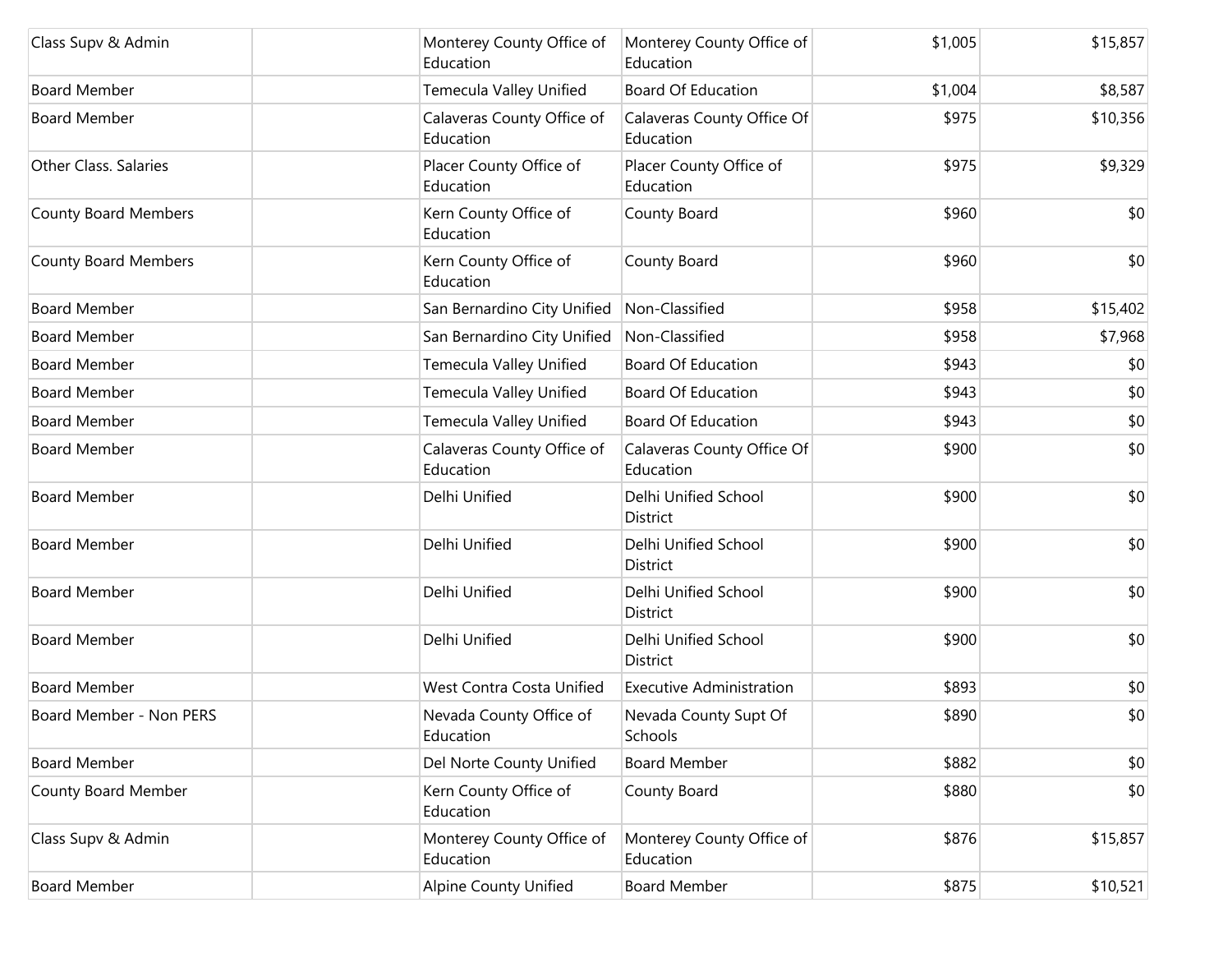| <b>Board Member</b>              |                             | <b>Alpine County Unified</b>                           | <b>Board Member</b>                  | \$875 | \$0      |
|----------------------------------|-----------------------------|--------------------------------------------------------|--------------------------------------|-------|----------|
| Other Class. Salaries            |                             | Placer County Office of<br>Education                   | Placer County Office of<br>Education | \$875 | \$9,329  |
| <b>Board Member</b>              |                             | <b>Twain Harte</b>                                     | <b>District</b>                      | \$840 | \$0      |
| Trustee                          |                             | El Tejon Unified                                       | Board                                | \$840 | \$0      |
| <b>Board Member</b>              |                             | Garvey Elementary                                      | <b>Board Of Education</b>            | \$839 | \$3,617  |
| <b>Board Member</b>              |                             | Garvey Elementary                                      | <b>Board Of Education</b>            | \$839 | \$428    |
| <b>Board Member</b>              |                             | Delhi Unified                                          | Delhi Unified School<br>District     | \$825 | \$0      |
| <b>Board Member</b>              |                             | Delhi Unified                                          | Delhi Unified School<br>District     | \$825 | \$0      |
| <b>Board Member</b>              |                             | Delhi Unified                                          | Delhi Unified School<br>District     | \$825 | \$0      |
| Board                            |                             | Yucaipa-Calimesa Joint<br>Unified                      | Board                                | \$805 | \$9,409  |
| <b>Board Member</b>              |                             | <b>Alpine County Unified</b>                           | <b>Board Member</b>                  | \$802 | \$0      |
| County Board Member              |                             | Kern County Office of<br>Education                     | County Board                         | \$800 | \$0      |
| <b>Board Member</b>              |                             | Clovis Unified                                         | Board                                | \$750 | \$28     |
| <b>Board Member</b>              |                             | Clovis Unified                                         | Board                                | \$750 | \$28     |
| Board Member, School             |                             | Tulare Joint Union High                                | District                             | \$750 | \$15,228 |
| <b>Board Member</b>              |                             | <b>Alpine County Unified</b>                           | <b>Board Member</b>                  | \$729 | \$0      |
| <b>Board Member</b>              |                             | Meadows Union Elementary                               | Board                                | \$720 | \$8,983  |
| Board Of Trustee                 |                             | Fallbrook Union Elementary                             | Superintendent                       | \$720 | \$0      |
| Board Member, School             |                             | Tulare Joint Union High                                | District                             | \$718 | \$15,228 |
| <b>Board Member</b>              |                             | Visalia Unified                                        | DO - Board Of Education              | \$706 | \$0      |
| <b>Board Member</b>              |                             | Chowchilla Elementary                                  | Classified                           | \$665 | \$19,648 |
| <b>Board Member</b>              |                             | Tehama County Department Tehama County<br>of Education | Department Of Education              | \$650 | \$0      |
| <b>Board Of Education Member</b> | Class. Commission<br>Member | <b>Torrance Unified</b>                                | <b>Board Of Education</b><br>Member  | \$650 | (477)    |
| <b>Board Member</b>              |                             | Chowchilla Elementary                                  | Classified                           | \$630 | \$19,675 |
| <b>Board Member</b>              |                             | Chowchilla Elementary                                  | Classified                           | \$630 | \$19,675 |
| <b>Board Of Trustees</b>         |                             | <b>Golden Plains Unified</b>                           | <b>Golden Plains Unified</b>         | \$630 | \$14,552 |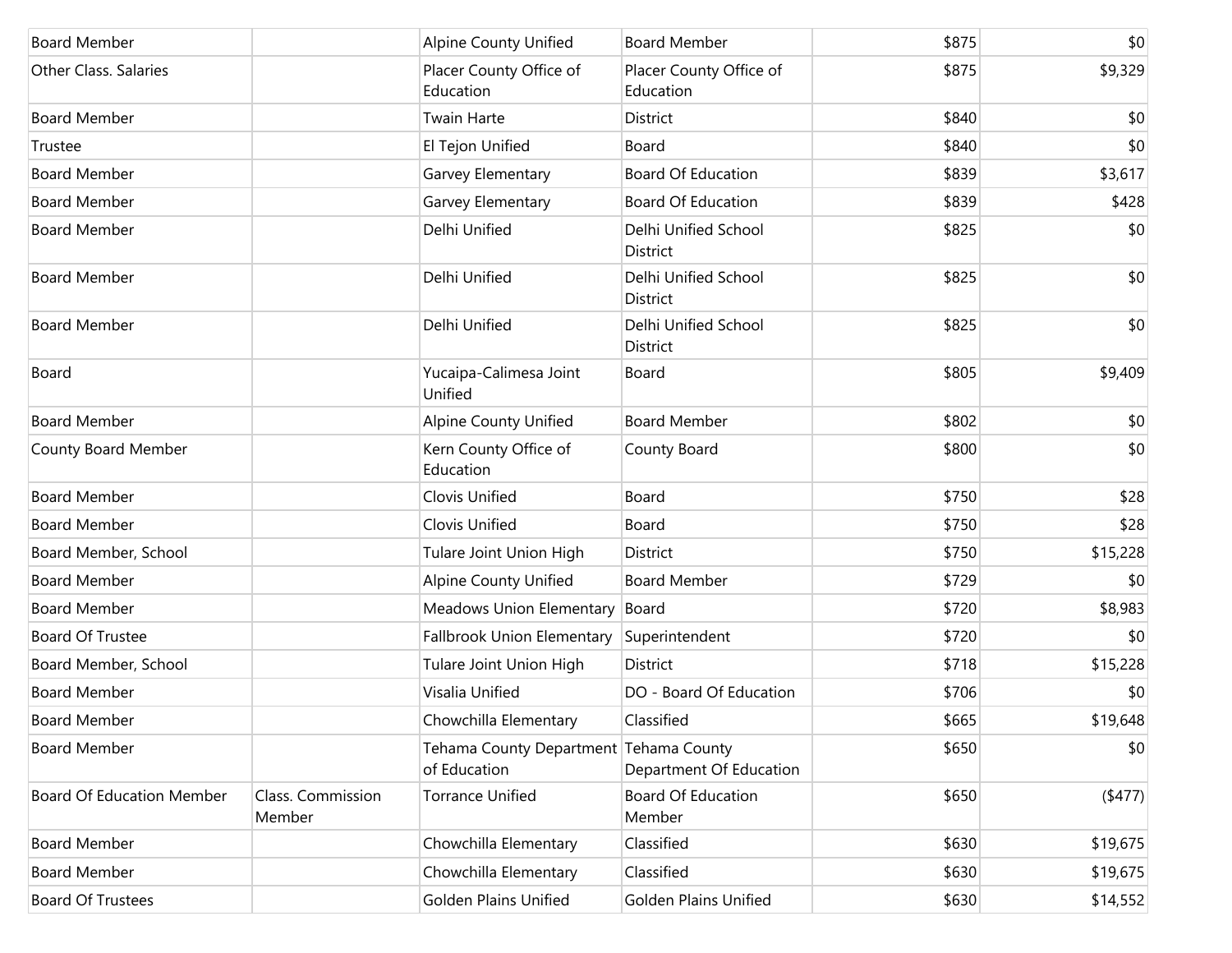| <b>Board Of Trustees</b>        | <b>Golden Plains Unified</b>                           | <b>Golden Plains Unified</b>  | \$630 | \$0      |
|---------------------------------|--------------------------------------------------------|-------------------------------|-------|----------|
| <b>Board Member</b>             | Armona Union Elementary                                | District                      | \$600 | \$17,770 |
| <b>Board Member</b>             | Armona Union Elementary                                | District                      | \$600 | \$17,770 |
| <b>Board Member</b>             | Armona Union Elementary                                | District                      | \$600 | \$17,770 |
| <b>Board Member</b>             | <b>Hilmar Unified</b>                                  | <b>Board Member</b>           | \$600 | \$0      |
| <b>Board Member</b>             | <b>Hilmar Unified</b>                                  | <b>Board Member</b>           | \$600 | \$0      |
| <b>Board Member</b>             | <b>Hilmar Unified</b>                                  | <b>Board Member</b>           | \$600 | \$0      |
| <b>Board Member</b>             | <b>Hilmar Unified</b>                                  | <b>Board Member</b>           | \$600 | \$0      |
| <b>Board Member</b>             | <b>Hilmar Unified</b>                                  | <b>Board Member</b>           | \$600 | \$0      |
| <b>Board Member</b>             | Hilmar Unified                                         | <b>Board Member</b>           | \$600 | \$0      |
| <b>Board Member</b>             | <b>Hilmar Unified</b>                                  | <b>Board Member</b>           | \$600 | \$0      |
| <b>Board Member</b>             | <b>Meadows Union Elementary</b>                        | Board                         | \$600 | \$7,514  |
| Personnel Commissioner          | <b>Bellflower Unified</b>                              | <b>Personnel Commission</b>   | \$600 | \$12,395 |
| <b>Board Member</b>             | Chowchilla Elementary                                  | Classified                    | \$595 | \$19,675 |
| <b>Board Member</b>             | Lake Tahoe Unified                                     | Multiple Locations            | \$580 | \$16,500 |
| <b>Board Member</b>             | Lake Tahoe Unified                                     | Multiple Locations            | \$580 | \$16,500 |
| <b>Board Member</b>             | Lake Tahoe Unified                                     | Multiple Locations            | \$580 | \$0      |
| <b>Board Of Trustees</b>        | <b>Golden Plains Unified</b>                           | <b>Golden Plains Unified</b>  | \$578 | \$0      |
| <b>Board Member</b>             | Chowchilla Elementary                                  | Classified                    | \$560 | \$19,648 |
| <b>Board Member</b>             | Santa Barbara County Office Other<br>of Education      |                               | \$560 | \$21,052 |
| County Board Members            | Kern County Office of<br>Education                     | County Board                  | \$560 | \$0      |
| <b>Board Member</b>             | Armona Union Elementary                                | District                      | \$550 | \$17,770 |
| <b>Board Member</b>             | Armona Union Elementary                                | District                      | \$550 | \$17,770 |
| Board Member                    | Tehama County Department Tehama County<br>of Education | Department Of Education       | \$550 | \$0      |
| <b>Board Member</b>             | Tehama County Department Tehama County<br>of Education | Department Of Education       | \$550 | \$0      |
| <b>Pers Commission Member</b>   | Santa Paula Unified                                    | Other Classified Staff        | \$550 | \$0      |
| Pers Commission Member          | Santa Paula Unified                                    | <b>Other Classified Staff</b> | \$550 | \$0      |
| <b>DUSD School Board Member</b> | Duarte Unified                                         | <b>Education Center</b>       | \$546 | \$0      |
| <b>Board Member</b>             | Waugh Elementary                                       | Waugh School District         | \$540 | \$0      |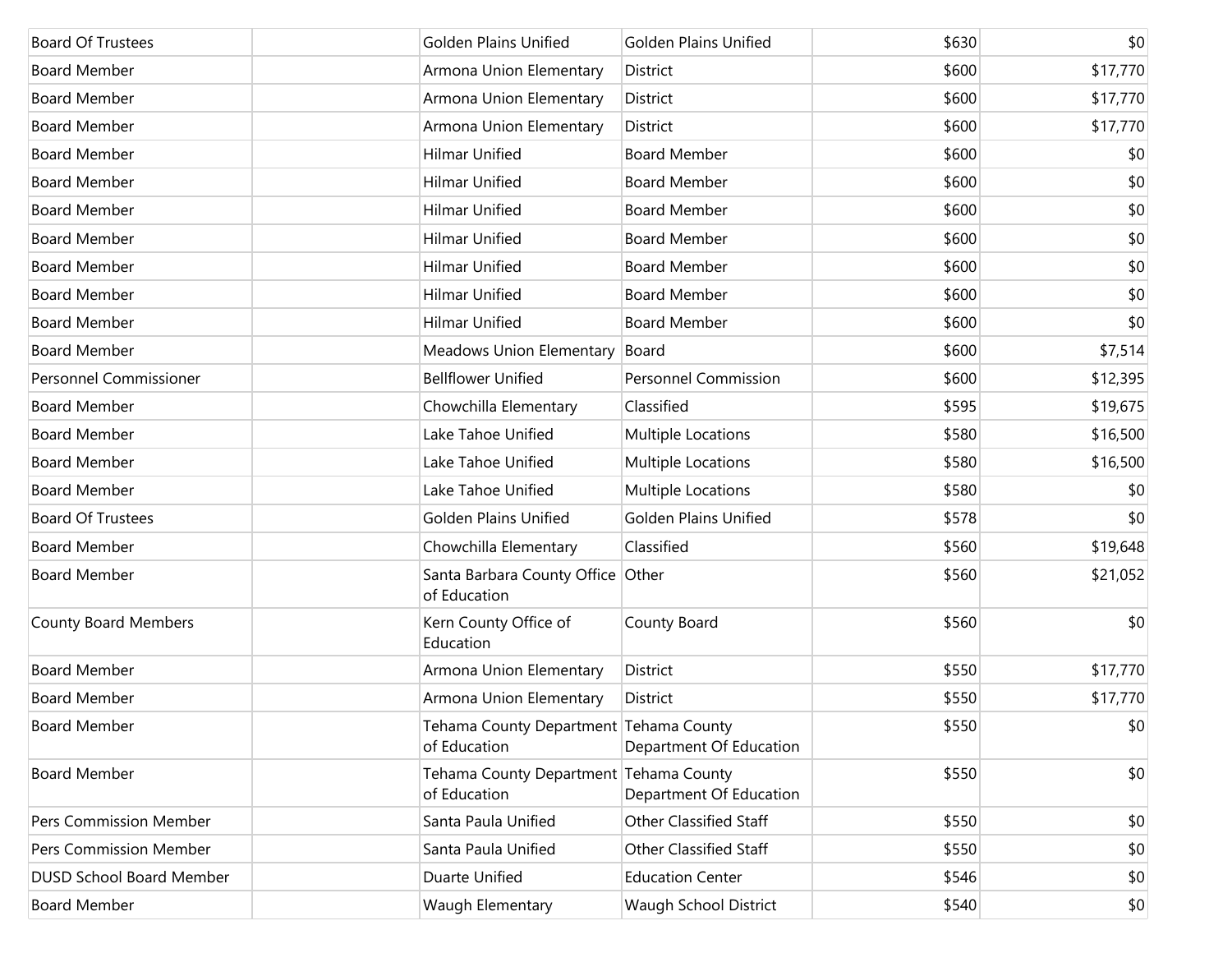| <b>Board Member</b>              | Waugh Elementary                                       | Waugh School District                                | \$540 | \$0      |
|----------------------------------|--------------------------------------------------------|------------------------------------------------------|-------|----------|
| <b>Board Member</b>              | Waugh Elementary                                       | Waugh School District                                | \$540 | \$0      |
| <b>Board Member</b>              | Waugh Elementary                                       | Waugh School District                                | \$540 | \$0      |
| <b>Board Member</b>              | Waugh Elementary                                       | Waugh School District                                | \$540 | \$0      |
| <b>Board Member Stipend</b>      | Roseville Joint Union High                             | Roseville Joint Union High<br><b>School District</b> | \$540 | \$8,574  |
| Board                            | Chowchilla Union High                                  | Chowchilla Union High<br><b>School District</b>      | \$525 | \$18,008 |
| Board                            | Chowchilla Union High                                  | Chowchilla Union High<br><b>School District</b>      | \$525 | \$13,506 |
| <b>Board Member</b>              | Santa Barbara County Office Other<br>of Education      |                                                      | \$520 | \$22,612 |
| <b>Board Member Stipend</b>      | Roseville Joint Union High                             | Roseville Joint Union High<br><b>School District</b> | \$520 | \$18,367 |
| <b>Board Member Stipend</b>      | Roseville Joint Union High                             | Roseville Joint Union High<br><b>School District</b> | \$520 | \$18,367 |
| <b>Board Member Stipend</b>      | Roseville Joint Union High                             | Roseville Joint Union High<br><b>School District</b> | \$520 | \$8,683  |
| <b>Other Classified Salaries</b> | Madera County<br>Superintendent of Schools             | Madera County<br>Superintendent Of Schools           | \$520 | \$0      |
| <b>Other Classified Salaries</b> | Madera County<br>Superintendent of Schools             | Madera County<br>Superintendent Of Schools           | \$520 | \$0      |
| <b>Board Member</b>              | Temecula Valley Unified                                | <b>Board Of Education</b>                            | \$519 | \$10,305 |
| <b>Board Member</b>              | Temecula Valley Unified                                | <b>Board Of Education</b>                            | \$519 | \$10,305 |
| <b>Board Member</b>              | Palm Springs Unified                                   | Superintendent                                       | \$516 | \$0      |
| <b>Board Member</b>              | <b>Alpine County Unified</b>                           | <b>Board Member</b>                                  | \$511 | \$0      |
| <b>Board Member</b>              | Tehama County Department Tehama County<br>of Education | Department Of Education                              | \$500 | \$0      |
| <b>Board Member</b>              | Tehama County Department Tehama County<br>of Education | Department Of Education                              | \$500 | \$0      |
| <b>Personnel Commissioner</b>    | <b>Bellflower Unified</b>                              | <b>Bellflower Hs</b>                                 | \$500 | \$12,315 |
| <b>Board Member</b>              | Alhambra Unified                                       | Superintendent's Office                              | \$486 | \$0      |
| <b>Board Member</b>              | Alhambra Unified                                       | Superintendent's Office                              | \$486 | \$0      |
| <b>Board Member</b>              | Alhambra Unified                                       | Superintendent's Office                              | \$486 | \$0      |
| <b>Board Member</b>              | Los Altos Elementary                                   | District Office                                      | \$480 | \$0      |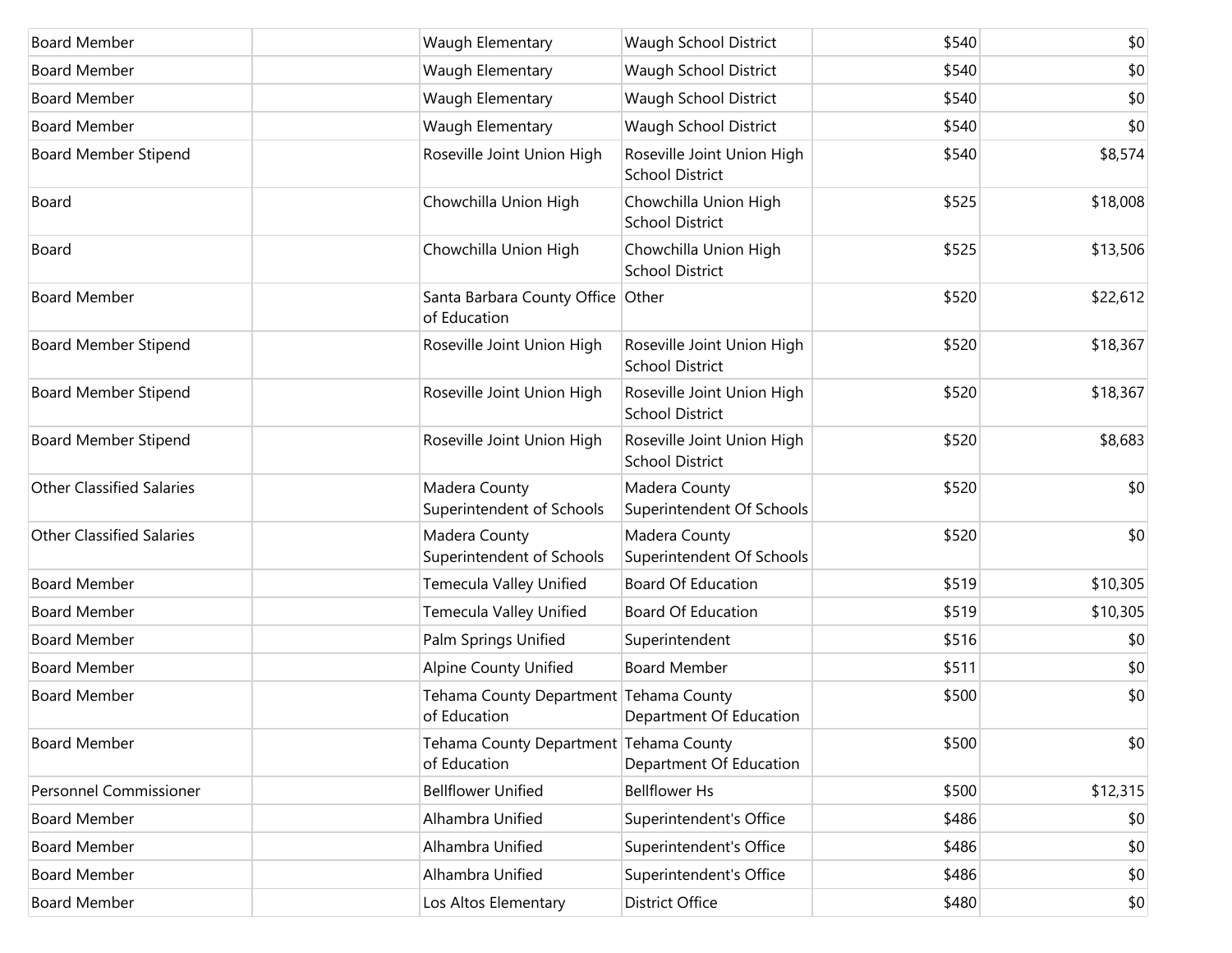| <b>Board Member</b>              | Los Altos Elementary                       | <b>District Office</b>                          | \$480 | \$0      |
|----------------------------------|--------------------------------------------|-------------------------------------------------|-------|----------|
| <b>Board Member</b>              | Los Altos Elementary                       | District Office                                 | \$480 | \$0      |
| <b>Board Member</b>              | Los Altos Elementary                       | District Office                                 | \$480 | \$0      |
| <b>Other Classified Salaries</b> | Madera County<br>Superintendent of Schools | Madera County<br>Superintendent Of Schools      | \$480 | \$0      |
| <b>Other Classified Salaries</b> | Madera County<br>Superintendent of Schools | Madera County<br>Superintendent Of Schools      | \$480 | \$0      |
| Board                            | Chowchilla Union High                      | Chowchilla Union High<br><b>School District</b> | \$475 | \$18,008 |
| <b>Board Of Trustees</b>         | <b>Golden Plains Unified</b>               | <b>Golden Plains Unified</b>                    | \$473 | \$0      |
| <b>Board Member</b>              | Antelope Valley Union High                 | District Office                                 | \$463 | \$16,034 |
| <b>Board Member</b>              | Kings County Office of<br>Education        | Superintendent                                  | \$441 | \$12,879 |
| <b>Board Member</b>              | Lake Tahoe Unified                         | Multiple Locations                              | \$440 | \$0      |
| <b>Other Classified Salaries</b> | Madera County<br>Superintendent of Schools | Madera County<br>Superintendent Of Schools      | \$440 | \$0      |
| <b>Other Classified Salaries</b> | Madera County<br>Superintendent of Schools | Madera County<br>Superintendent Of Schools      | \$440 | \$0      |
| <b>Board Member</b>              | Jurupa Unified                             | Jurupa District Office                          | \$420 | \$0      |
| <b>Board Member</b>              | Jurupa Unified                             | Jurupa District Office                          | \$420 | \$0      |
| <b>Board Member</b>              | Las Virgenes Unified                       | <b>District Office</b>                          | \$420 | \$0      |
| <b>Board Member</b>              | Tehachapi Unified                          | District Office                                 | \$420 | \$16,149 |
| <b>Board Member</b>              | Tehachapi Unified                          | District Office                                 | \$420 | \$13,041 |
| Board Member (Retired)           | Tehachapi Unified                          | District Office                                 | \$420 | \$14,749 |
| <b>Board Of Trustees</b>         | <b>Golden Plains Unified</b>               | <b>Golden Plains Unified</b>                    | \$420 | \$9,835  |
| <b>OtherClassifiedSalaries</b>   | Oroville Union High                        | Oroville Union High<br><b>School District</b>   | \$420 | \$18,420 |
| OtherClassifiedSalaries          | Oroville Union High                        | Oroville Union High<br><b>School District</b>   | \$420 | \$18,420 |
| OtherClassifiedSalaries          | Oroville Union High                        | Oroville Union High<br><b>School District</b>   | \$420 | \$17,928 |
| OtherClassifiedSalaries          | Oroville Union High                        | Oroville Union High<br><b>School District</b>   | \$420 | \$12,177 |
| OtherClassifiedSalaries          | Oroville Union High                        | Oroville Union High<br><b>School District</b>   | \$420 | \$1,524  |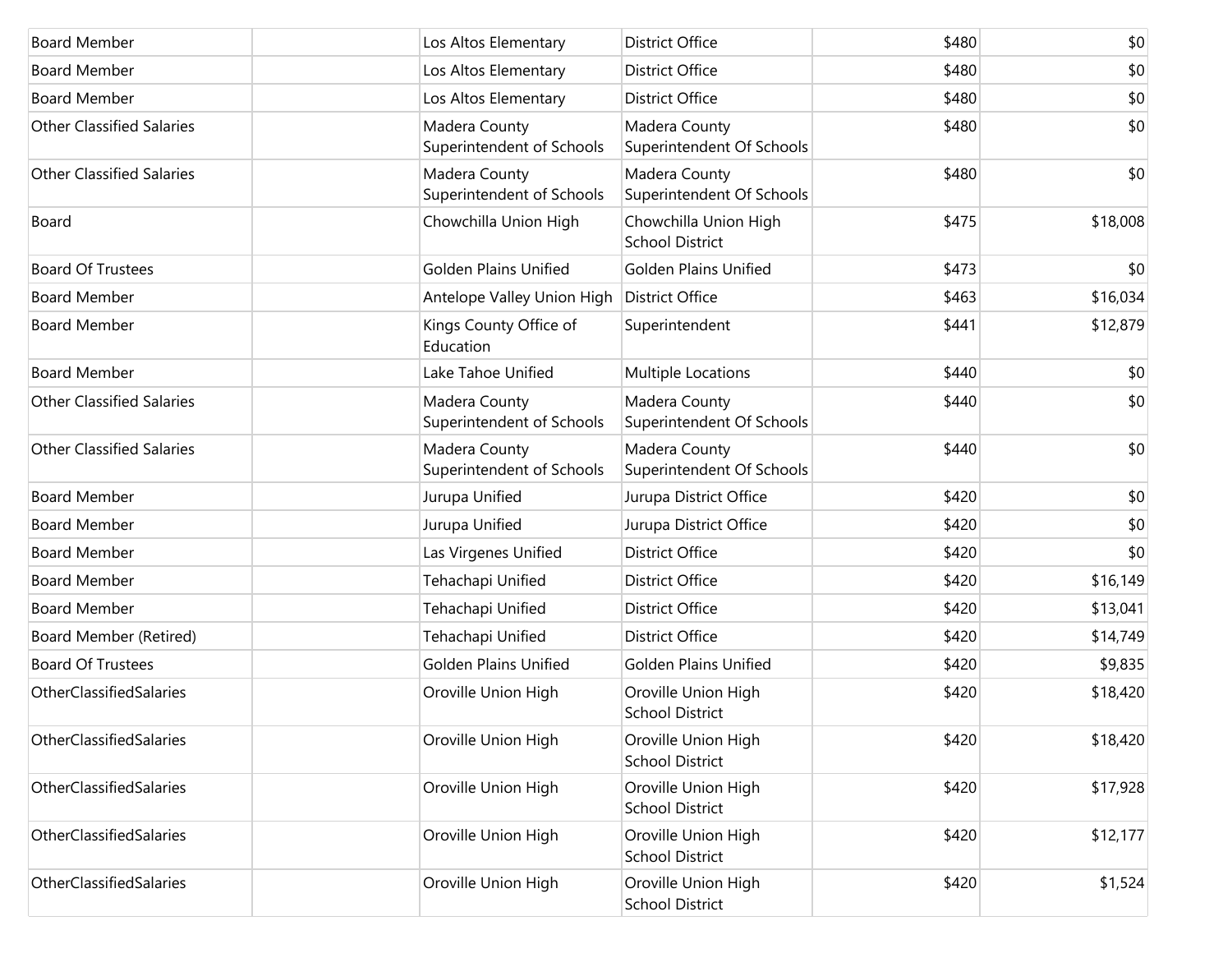| <b>Board Member</b>        |                                | Panama-Buena Vista Union                          | Board/Superintendent                              | \$400 | \$1,570  |
|----------------------------|--------------------------------|---------------------------------------------------|---------------------------------------------------|-------|----------|
| <b>Board Member</b>        |                                | Panama-Buena Vista Union                          | Board/Superintendent                              | \$400 | \$1,570  |
| <b>Board Member</b>        |                                | Pittsburg Unified                                 | Superintendent And Board                          | \$400 | \$0      |
| <b>Board Member</b>        |                                | Santa Barbara County Office Other<br>of Education |                                                   | \$400 | \$22,611 |
| <b>Board Member</b>        |                                | Santa Barbara Unified                             | Unassigned                                        | \$400 | \$0      |
| <b>Board Member</b>        |                                | <b>Tracy Joint Unified</b>                        | <b>Board Member</b>                               | \$400 | \$0      |
| <b>Board Member</b>        |                                | <b>Tracy Joint Unified</b>                        | <b>Board Member</b>                               | \$400 | \$0      |
| <b>Board Member</b>        |                                | <b>Tracy Joint Unified</b>                        | <b>Board Member</b>                               | \$400 | \$0      |
| <b>Board Member</b>        |                                | <b>Wasco Union Elementary</b>                     | Wasco Union School Dis.<br>Office                 | \$400 | \$0      |
| <b>Board Member</b>        |                                | <b>Wasco Union Elementary</b>                     | Wasco Union School Dis.<br>Office                 | \$400 | \$0      |
| <b>Board Member</b>        |                                | <b>Wasco Union Elementary</b>                     | Wasco Union School Dis.<br>Office                 | \$400 | \$0      |
| <b>School Board Member</b> |                                | Norwalk-La Mirada Unified                         | <b>Board Of Education</b>                         | \$400 | \$0      |
| <b>School Board Member</b> |                                | Norwalk-La Mirada Unified                         | <b>Board Of Education</b>                         | \$400 | \$0      |
| <b>Board Salaries</b>      | Health & Welfare<br>Classified | Sutter County Office of<br>Education              | <b>Sutter County</b><br>Superintendent Of Schools | \$375 | \$12,789 |
| <b>Board Salaries</b>      | Health & Welfare<br>Classified | Sutter County Office of<br>Education              | <b>Sutter County</b><br>Superintendent Of Schools | \$375 | \$9,468  |
| <b>Board Salaries</b>      | Health & Welfare<br>Classified | Sutter County Office of<br>Education              | <b>Sutter County</b><br>Superintendent Of Schools | \$375 | \$0      |
| <b>Boe Member</b>          |                                | San Diego Unified                                 | <b>Board Of Education</b>                         | \$375 | \$0      |
| <b>School Board Member</b> |                                | Galt Joint Union Elementary                       | School Board                                      | \$375 | \$0      |
| <b>Board Member</b>        |                                | <b>Wasco Union Elementary</b>                     | Wasco Union School Dis.<br>Office                 | \$367 | \$0      |
| <b>Board Member</b>        |                                | Liberty Union High                                | District Office                                   | \$362 | \$0      |
| <b>Board Member</b>        |                                | Kashia Elementary                                 | <b>Board Member</b>                               | \$360 | \$0      |
| <b>Board Member</b>        |                                | El Centro Elementary                              | <b>Board Member</b>                               | \$355 | \$791    |
| <b>Board Member</b>        |                                | El Centro Elementary                              | <b>Board Member</b>                               | \$355 | \$0      |
| <b>Board Salaries</b>      | Health & Welfare<br>Classified | Sutter County Office of<br>Education              | <b>Sutter County</b><br>Superintendent Of Schools | \$350 | \$0      |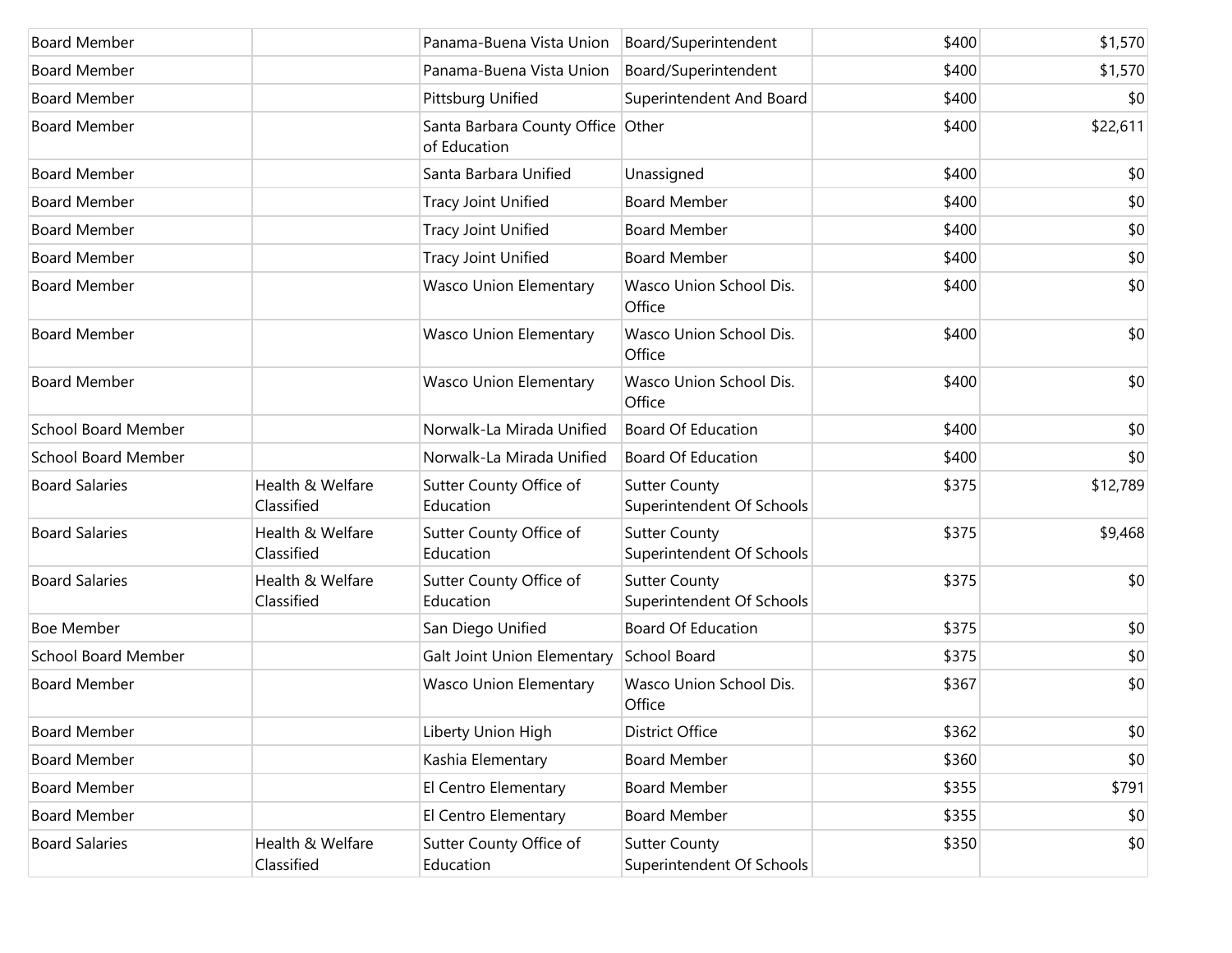| Other Class. Salaries           |                                | Placer County Office of<br>Education         | Placer County Office of<br>Education              | \$337 | \$9,329  |
|---------------------------------|--------------------------------|----------------------------------------------|---------------------------------------------------|-------|----------|
| <b>Board Member</b>             |                                | <b>Wasco Union Elementary</b>                | Wasco Union School Dis.<br>Office                 | \$333 | \$0      |
| <b>Board Member</b>             |                                | Kashia Elementary                            | <b>Board Member</b>                               | \$330 | \$0      |
| Member Board Of Trustees        |                                | <b>Encinitas Union Elementary</b>            | <b>Board Of Trustees</b>                          | \$326 | \$0      |
| <b>Board Salaries</b>           | Health & Welfare<br>Classified | Sutter County Office of<br>Education         | <b>Sutter County</b><br>Superintendent Of Schools | \$325 | \$34,521 |
| Governing Board Member          |                                | National Elementary                          | Superintendent                                    | \$325 | \$0      |
| Co. Board Member - Area 3       |                                | Lassen County Office of<br>Education         | <b>Bd Member</b>                                  | \$320 | \$9,675  |
| Co. School Board - Area 1       |                                | Lassen County Office of<br>Education         | <b>Bd Member</b>                                  | \$320 | \$9,557  |
| <b>Board Member</b>             |                                | Hanford Elementary                           | <b>General Administration</b>                     | \$318 | \$13,575 |
| <b>Board Member</b>             |                                | Lake Tahoe Unified                           | Multiple Locations                                | \$300 | \$5,500  |
| Pers Commission Member          |                                | Santa Paula Unified                          | <b>Other Classified Staff</b>                     | \$300 | \$0      |
| <b>Board Member</b>             |                                | Hanford Elementary                           | <b>General Administration</b>                     | \$289 | \$13,575 |
| <b>Board Member</b>             |                                | Trinity County Office of<br>Education        | Board                                             | \$275 | \$0      |
| <b>Board Member</b>             |                                | Mountain View Elementary<br>(San Bernardino) | <b>Board Member</b>                               | \$252 | \$0      |
| <b>Board Member</b>             |                                | Perris Union High                            | <b>Board Of Education</b>                         | \$252 | \$0      |
| <b>Board Member</b>             |                                | Trinity County Office of<br>Education        | Board                                             | \$250 | \$0      |
| Board Members / Stipend         |                                | Moorpark Unified                             | Moorpark Unified School<br>District               | \$250 | \$0      |
| 2399 Board Member               |                                | <b>Brentwood Union</b><br>Elementary         | <b>District Administration</b>                    | \$240 | \$0      |
| 2399 Board Member               |                                | <b>Brentwood Union</b><br>Elementary         | <b>District Administration</b>                    | \$240 | \$0      |
| 2990 Board Member               |                                | Martinez Unified                             | <b>District Office</b>                            | \$240 | \$0      |
| 9000 Governing Board<br>Members |                                | Walnut Creek Elementary                      | District Office                                   | \$240 | \$0      |
| <b>Board Member</b>             |                                | <b>Brawley Union High</b>                    | School Board                                      | \$240 | \$0      |
| <b>Board Member</b>             |                                | <b>Brawley Union High</b>                    | School Board                                      | \$240 | \$0      |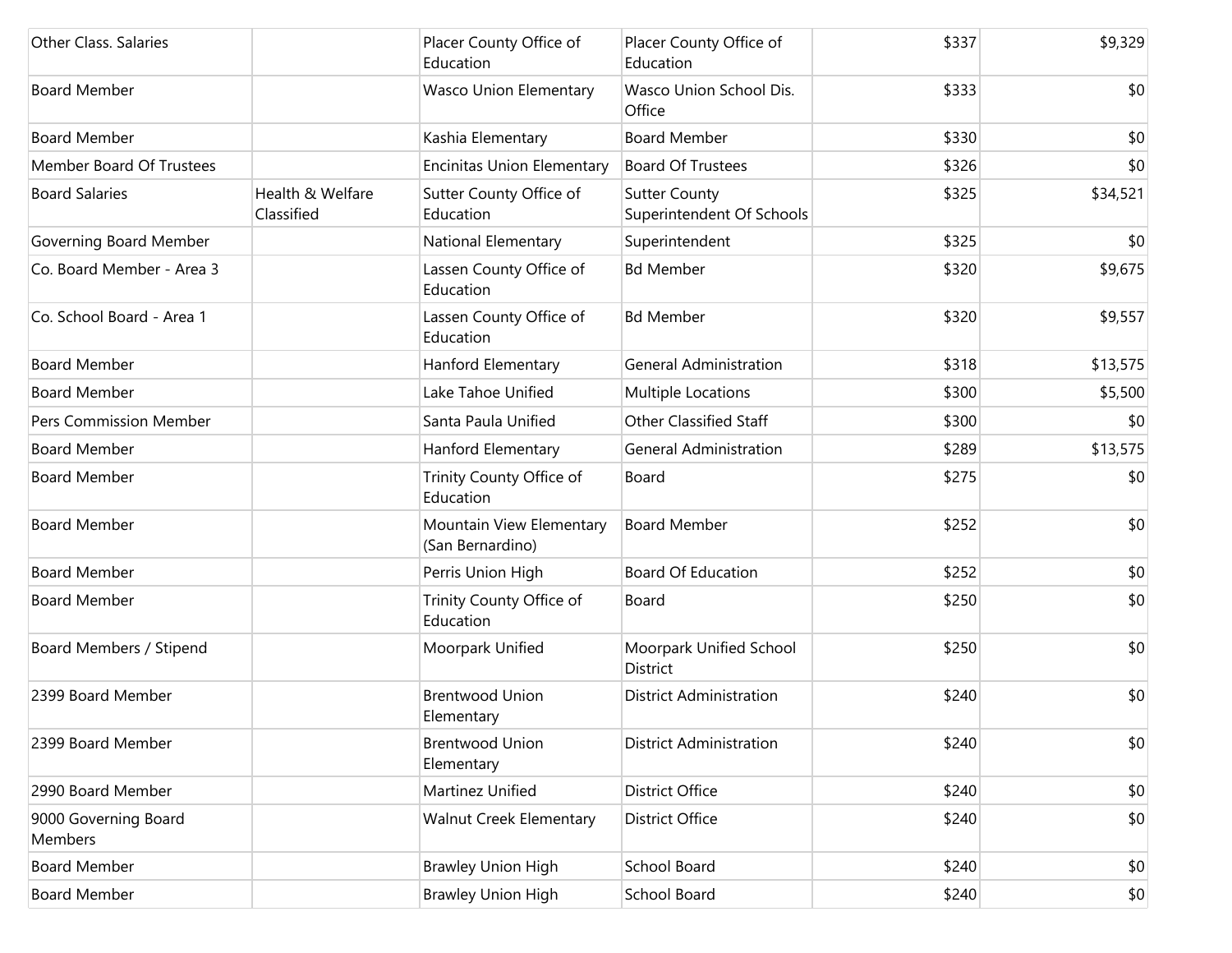| <b>Board Member</b>                | John Swett Unified                         | <b>District Office</b>                     | \$240 | \$0      |
|------------------------------------|--------------------------------------------|--------------------------------------------|-------|----------|
| <b>Board Member</b>                | John Swett Unified                         | District Office                            | \$240 | \$0      |
| <b>Board Member</b>                | Kings County Office of<br>Education        | Superintendent                             | \$240 | \$14,050 |
| <b>Board Member</b>                | Lake Tahoe Unified                         | Multiple Locations                         | \$240 | \$0      |
| <b>Board Member</b>                | Twain Harte                                | District                                   | \$240 | \$0      |
| <b>Board Member</b>                | Woodland Joint Unified                     | Superintendent/Board                       | \$240 | \$7,440  |
| <b>Board Member</b>                | Woodland Joint Unified                     | Various                                    | \$240 | \$7,440  |
| <b>Board Member</b>                | Woodland Joint Unified                     | Various                                    | \$240 | \$7,440  |
| Board Of Trustee                   | Fallbrook Union Elementary                 | Superintendent                             | \$240 | \$0      |
| Board Of Trustee                   | <b>Fallbrook Union Elementary</b>          | Superintendent                             | \$240 | \$0      |
| <b>Classified Support Salaries</b> | Yosemite Unified                           | <b>Yosemite Unified School</b><br>District | \$240 | \$0      |
| <b>Classified Support Salaries</b> | Yosemite Unified                           | Yosemite Unified School<br><b>District</b> | \$240 | \$0      |
| Co Board Member - Area 1           | Lassen County Office of<br>Education       | <b>Bd Member</b>                           | \$240 | \$9,675  |
| <b>Greenfield Board Member</b>     | Greenfield Union<br>Elementary             | Greenfield Board Member                    | \$240 | \$0      |
| <b>Other Classified Salaries</b>   | Madera County<br>Superintendent of Schools | Madera County<br>Superintendent Of Schools | \$240 | \$0      |
| Trustee - Area 2                   | <b>Twin Rivers Unified</b>                 | Supt/Governing Board                       | \$240 | \$15,930 |
| <b>Board Member</b>                | Trinity County Office of<br>Education      | Board                                      | \$225 | \$0      |
| <b>Board Member</b>                | Trinity County Office of<br>Education      | Board                                      | \$225 | \$0      |
| <b>Board Member</b>                | <b>Big Pine Unified</b>                    | Board                                      | \$210 | \$0      |
| Board Member                       | <b>Big Pine Unified</b>                    | Board                                      | \$210 | \$0      |
| <b>Board Member</b>                | Kashia Elementary                          | <b>Board Member</b>                        | \$210 | \$0      |
| Board Member                       | <b>Big Pine Unified</b>                    | Board                                      | \$195 | \$7      |
| Governing Board Member             | National Elementary                        | Superintendent                             | \$176 | \$0      |
| Pers Commission Member             | Santa Paula Unified                        | Other Classified Staff                     | \$172 | \$0      |
| <b>Board Member</b>                | <b>Big Pine Unified</b>                    | Board                                      | \$165 | \$0      |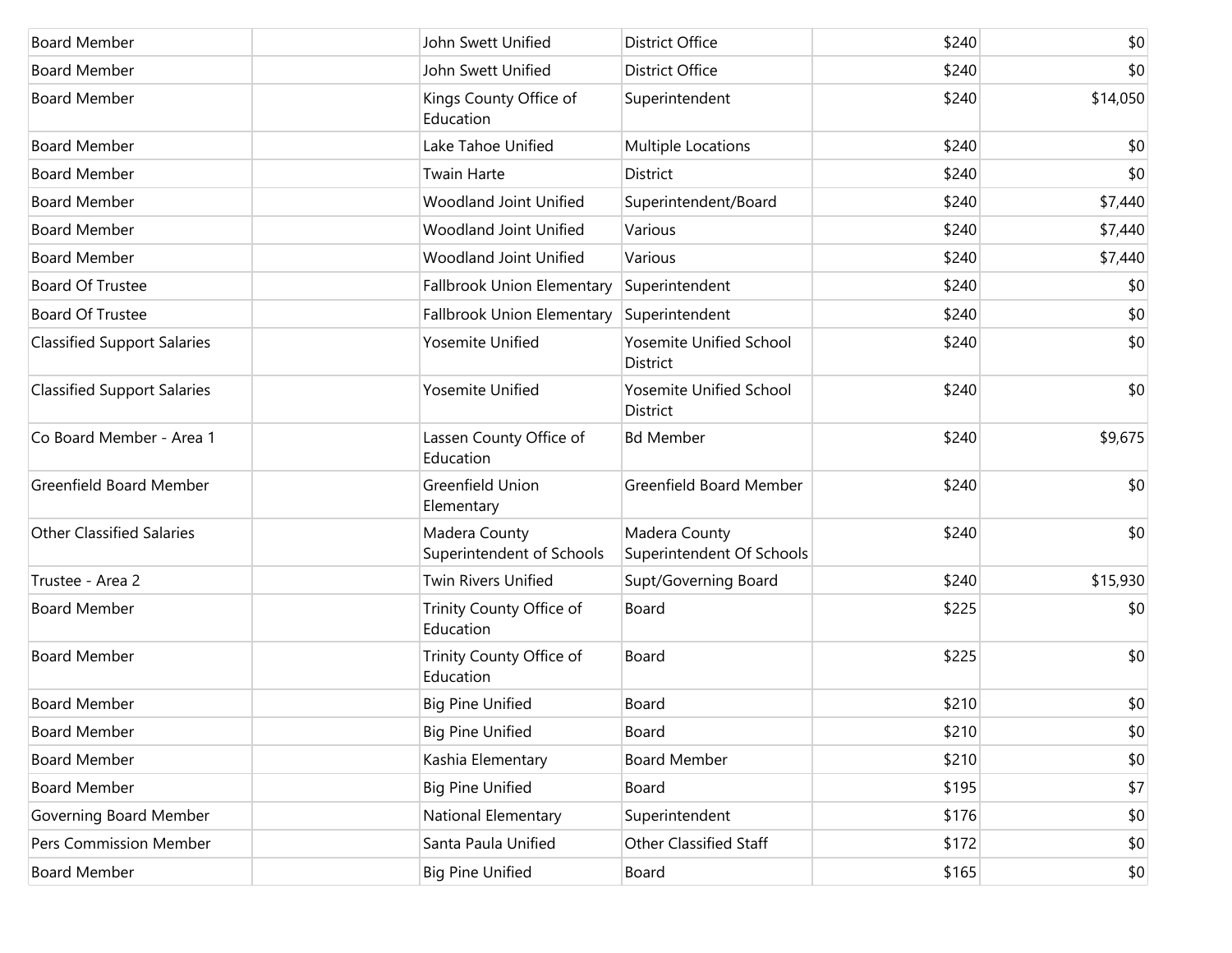| <b>Board Member</b>              | Kings County Office of<br>Education      | Superintendent                              | \$160 | \$1,162  |
|----------------------------------|------------------------------------------|---------------------------------------------|-------|----------|
| County Office Ed Board<br>Member | El Dorado County Office of<br>Education  | County Office of<br>Education               | \$160 | \$0      |
| Trustee - Area 5                 | <b>Twin Rivers Unified</b>               | Supt/Governing Board                        | \$156 | \$15,951 |
| <b>Board Member</b>              | Lakeside Union Elementary<br>(Kings)     | District Wide                               | \$146 | \$0      |
| <b>Board Member</b>              | <b>Big Pine Unified</b>                  | Board                                       | \$135 | \$0      |
| <b>Board Of Education</b>        | Lompoc Unified                           | <b>Board Of Education</b>                   | \$133 | \$18,621 |
| <b>Board Of Education</b>        | Lompoc Unified                           | <b>Board Of Education</b>                   | \$133 | \$0      |
| <b>Board Member</b>              | Trinity County Office of<br>Education    | Board                                       | \$125 | \$0      |
| <b>Board Member</b>              | Cardiff Elementary                       | <b>District Office</b>                      | \$120 | \$0      |
| <b>Elected Board Member</b>      | Gravenstein Union<br>Elementary          | Gravenstein Union School<br>District        | \$120 | \$0      |
| <b>Elected Board Member</b>      | Gravenstein Union<br>Elementary          | Gravenstein Union School<br><b>District</b> | \$120 | \$0      |
| <b>Elected Board Member</b>      | Gravenstein Union<br>Elementary          | Gravenstein Union School<br>District        | \$120 | \$0      |
| <b>Elected Board Member</b>      | Gravenstein Union<br>Elementary          | Gravenstein Union School<br>District        | \$120 | \$0      |
| <b>Elected Board Member</b>      | Gravenstein Union<br>Elementary          | Gravenstein Union School<br>District        | \$120 | \$0      |
| Trustee                          | Dunsmuir Joint Union High                | <b>Board Member</b>                         | \$120 | \$2,592  |
| <b>Board Member</b>              | Death Valley Unified                     | Board                                       | \$114 | \$0      |
| <b>Board Member</b>              | Morongo Unified                          | <b>Board Member</b>                         | \$110 | \$0      |
| <b>Board Of Trustees</b>         | Golden Plains Unified                    | <b>Golden Plains Unified</b>                | \$105 | \$0      |
| Trustee                          | Dunsmuir Joint Union High   Board Member |                                             | \$100 | \$1,602  |
| <b>Board Member</b>              | Kashia Elementary                        | <b>Board Member</b>                         | \$90  | \$0      |
| Trustee                          | Dunsmuir Joint Union High                | <b>Board Member</b>                         | \$90  | \$1,602  |
| <b>Board Member</b>              | Bear Valley Unified                      | Managers                                    | \$80  | \$0      |
| <b>Board Member</b>              | Delhi Unified                            | Delhi Unified School<br>District            | \$75  | \$0      |
| <b>Board Member</b>              | Delhi Unified                            | Delhi Unified School<br>District            | \$75  | \$0      |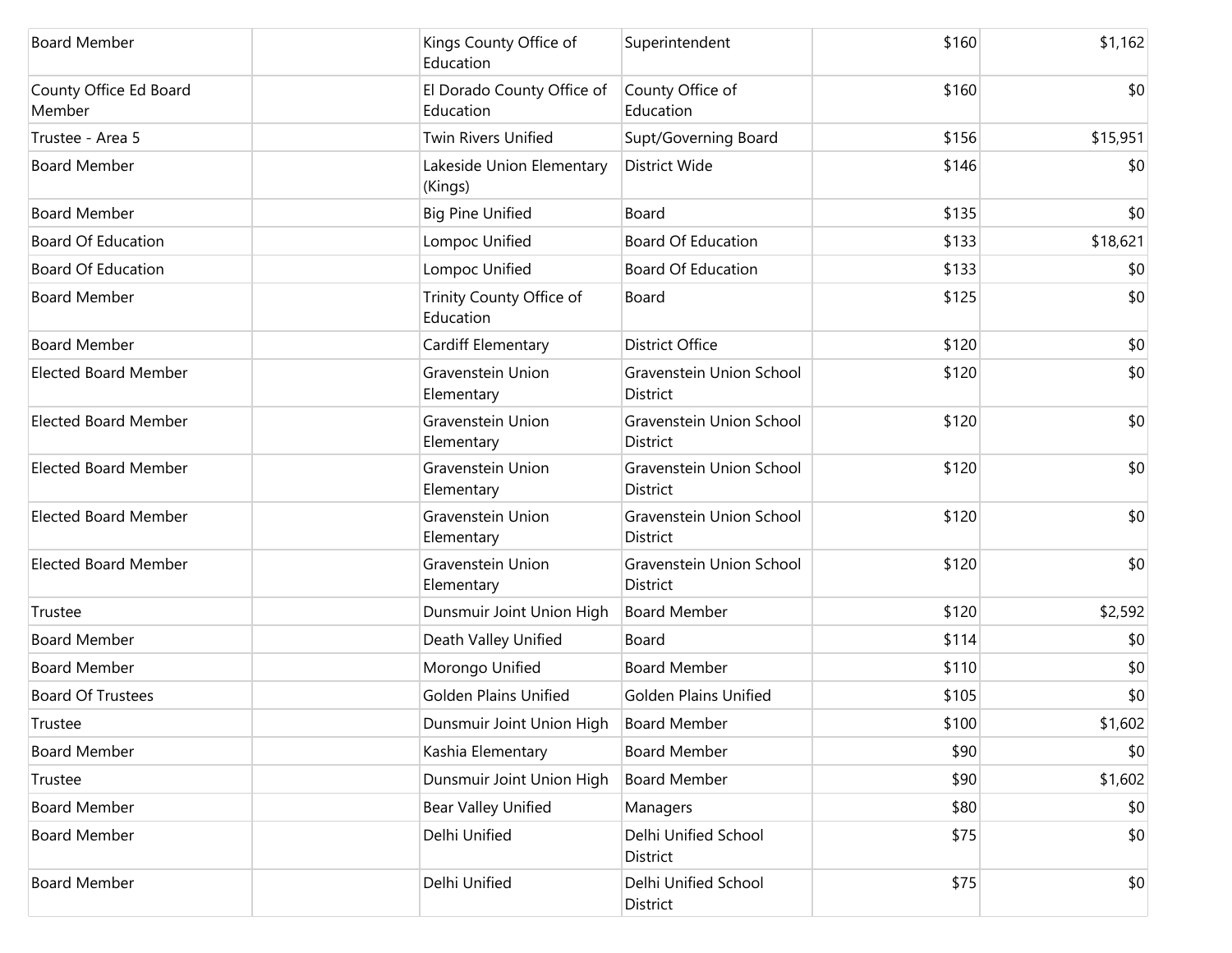| <b>Board Member</b>            | <b>Alpine County Unified</b>                      | <b>Board Member</b>                             | \$73 | \$0      |
|--------------------------------|---------------------------------------------------|-------------------------------------------------|------|----------|
| Class Supv & Admin             | Monterey County Office of<br>Education            | Monterey County Office of<br>Education          | \$54 | \$15,857 |
| <b>Board Member</b>            | Sacramento County Office<br>of Education          | Administration                                  | \$50 | \$79     |
| <b>Board Member</b>            | Santa Barbara County Office Other<br>of Education |                                                 | \$40 | \$0      |
| <b>Board Member</b>            | Merced City Elementary                            | <b>District Office</b>                          | \$31 | \$15,326 |
| Trustee                        | Dunsmuir Joint Union High                         | <b>Board Member</b>                             | \$30 | \$864    |
| Board                          | Chowchilla Union High                             | Chowchilla Union High<br><b>School District</b> | \$25 | \$1,510  |
| Board                          | Chowchilla Union High                             | Chowchilla Union High<br><b>School District</b> | \$25 | \$1,510  |
| <b>Board Member</b>            | Pleasant Valley                                   | Other Classified                                | \$24 | \$14,360 |
| <b>Board Member</b>            | Pleasant Valley                                   | Other Classified                                | \$24 | \$14,300 |
| Board Member, School           | Monson-Sultana Joint<br>Union Elementary          | District Wide                                   | \$12 | \$16,184 |
| Board Member, School           | Monson-Sultana Joint<br>Union Elementary          | District Wide                                   | \$12 | \$16,184 |
| Board Member, School           | Monson-Sultana Joint<br>Union Elementary          | District Wide                                   | \$12 | \$16,184 |
| Board Member, School           | Monson-Sultana Joint<br>Union Elementary          | District Wide                                   | \$12 | \$16,184 |
| Board Member, School           | Monson-Sultana Joint<br>Union Elementary          | District Wide                                   | \$12 | \$16,184 |
| <b>Board Member</b>            | Yuba County Office of<br>Education                | Classified                                      | \$8  | \$16,091 |
| <b>B Board Member (vacant)</b> | Gold Trail Union Elementary Gold Trail Union Sch  | District                                        | \$0  | \$0      |
| Board                          | Chawanakee Unified                                | Chawanakee Unified<br><b>School District</b>    | \$0  | \$0      |
| Board                          | Chawanakee Unified                                | Chawanakee Unified<br><b>School District</b>    | \$0  | \$0      |
| Board                          | Chowchilla Union High                             | Chowchilla Union High<br><b>School District</b> | \$0  | \$6,776  |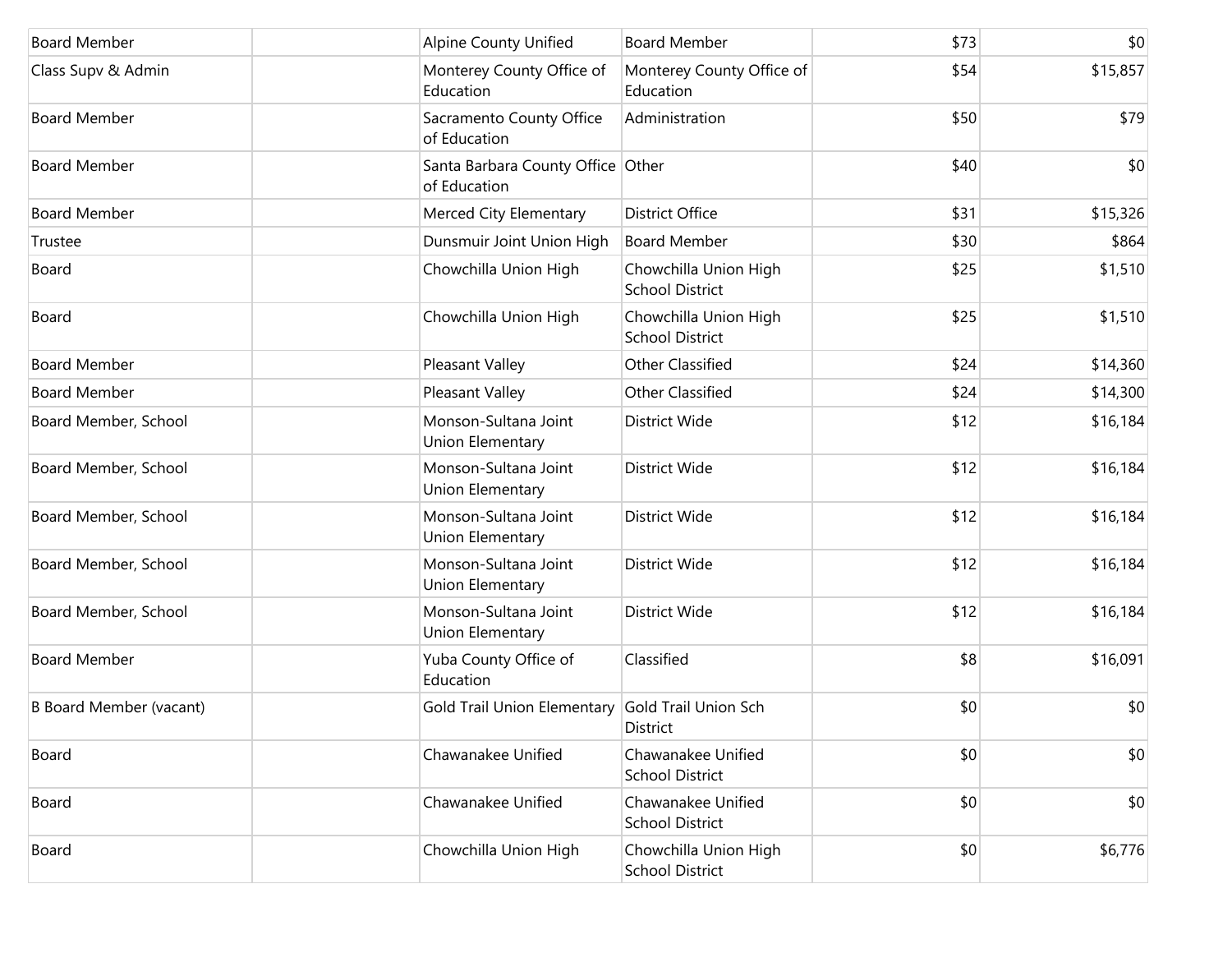| Board               | Chowchilla Union High                | Chowchilla Union High<br><b>School District</b> | \$0 | \$6,776  |
|---------------------|--------------------------------------|-------------------------------------------------|-----|----------|
| Board               | Chowchilla Union High                | Chowchilla Union High<br><b>School District</b> | \$0 | \$0      |
| <b>Board Clerk</b>  | <b>Acalanes Union High</b>           | <b>District Office</b>                          | \$0 | \$0      |
| <b>Board Clerk</b>  | Camptonville Elementary              | Board                                           | \$0 | \$0      |
| <b>Board Clerk</b>  | Canyon Elementary                    | Canyon Elementary                               | \$0 | \$0      |
| <b>Board Clerk</b>  | Miller Creek Elementary              | <b>Board Member</b>                             | \$0 | \$0      |
| <b>Board Clerk</b>  | Peninsula Union                      | <b>Board Of Trustees</b>                        | \$0 | \$14,780 |
| <b>Board Clerk</b>  | Semitropic Elementary                | School Board                                    | \$0 | \$0      |
| <b>Board Member</b> | Academy for Academic<br>Excellence   | Lcer-Board                                      | \$0 | \$0      |
| <b>Board Member</b> | Academy for Academic<br>Excellence   | Lcer-Board                                      | \$0 | \$0      |
| <b>Board Member</b> | Academy for Academic<br>Excellence   | Lcer-Board                                      | \$0 | \$0      |
| <b>Board Member</b> | Academy for Academic<br>Excellence   | Lcer-Board                                      | \$0 | \$0      |
| <b>Board Member</b> | Academy for Academic<br>Excellence   | Lcer-Board                                      | \$0 | \$0      |
| <b>Board Member</b> | Acalanes Union High                  | <b>District Office</b>                          | \$0 | \$0      |
| <b>Board Member</b> | <b>Acalanes Union High</b>           | <b>District Office</b>                          | \$0 | \$0      |
| <b>Board Member</b> | <b>Acalanes Union High</b>           | <b>District Office</b>                          | \$0 | \$0      |
| <b>Board Member</b> | Ackerman Charter                     | Governing Board                                 | \$0 | \$0      |
| <b>Board Member</b> | Ackerman Charter                     | Governing Board                                 | \$0 | \$0      |
| <b>Board Member</b> | Ackerman Charter                     | Governing Board                                 | \$0 | \$0      |
| <b>Board Member</b> | Ackerman Charter                     | Governing Board                                 | \$0 | \$0      |
| <b>Board Member</b> | Ackerman Charter                     | Governing Board                                 | \$0 | \$0      |
| <b>Board Member</b> | Alexander Valley Union<br>Elementary | <b>Board Member</b>                             | \$0 | \$0      |
| <b>Board Member</b> | Alexander Valley Union<br>Elementary | <b>Board Member</b>                             | \$0 | \$0      |
| <b>Board Member</b> | Alexander Valley Union<br>Elementary | <b>Board Member</b>                             | \$0 | \$0      |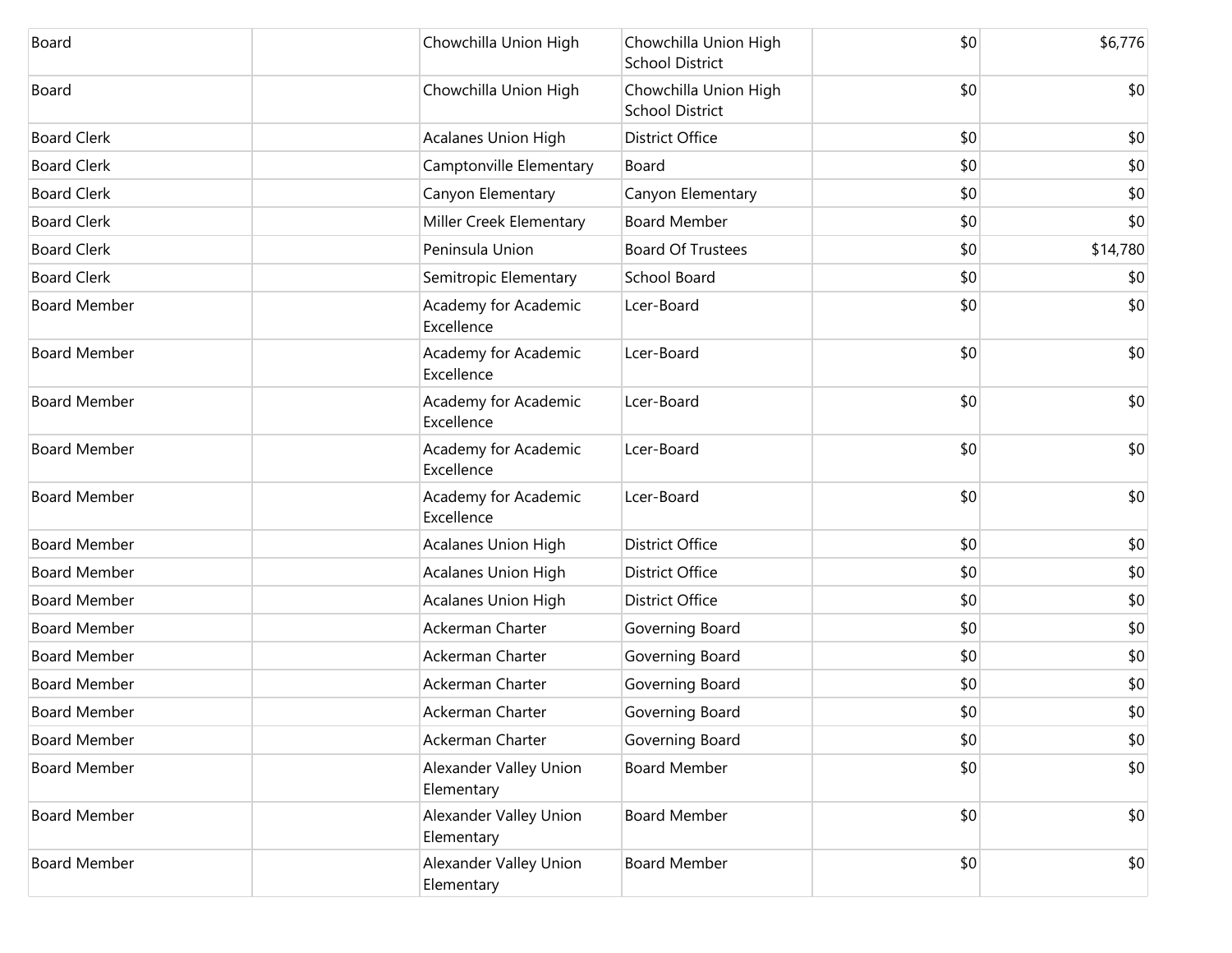| <b>Board Member</b> | Alexander Valley Union<br>Elementary                              | <b>Board Member</b>       | \$0 | \$0      |
|---------------------|-------------------------------------------------------------------|---------------------------|-----|----------|
| <b>Board Member</b> | Alexander Valley Union<br>Elementary                              | <b>Board Member</b>       | \$0 | \$0      |
| <b>Board Member</b> | Alview-Dairyland Union<br>Elementary                              | Governing Board           | \$0 | \$13,500 |
| <b>Board Member</b> | Alview-Dairyland Union<br>Elementary                              | Governing Board           | \$0 | \$13,500 |
| <b>Board Member</b> | Alview-Dairyland Union<br>Elementary                              | Governing Board           | \$0 | \$13,500 |
| <b>Board Member</b> | Alview-Dairyland Union<br>Elementary                              | Governing Board           | \$0 | \$13,500 |
| <b>Board Member</b> | Alview-Dairyland Union<br>Elementary                              | Governing Board           | \$0 | \$13,500 |
| <b>Board Member</b> | Antelope Elementary                                               | <b>Board Member</b>       | \$0 | \$0      |
| <b>Board Member</b> | Antelope Elementary                                               | <b>Board Member</b>       | \$0 | \$0      |
| <b>Board Member</b> | Antelope Elementary                                               | <b>Board Member</b>       | \$0 | \$0      |
| <b>Board Member</b> | Antelope Elementary                                               | <b>Board Member</b>       | \$0 | \$0      |
| <b>Board Member</b> | Antelope Elementary                                               | <b>Board Member</b>       | \$0 | \$0      |
| <b>Board Member</b> | Antelope Valley Union High                                        | <b>District Office</b>    | \$0 | \$21,503 |
| <b>Board Member</b> | Antelope Valley Union High                                        | <b>District Office</b>    | \$0 | \$15,001 |
| <b>Board Member</b> | Architecture, Construction<br>& Engineering Charter High<br>(ACE) | <b>Board Of Directors</b> | \$0 | \$0      |
| <b>Board Member</b> | Architecture, Construction<br>& Engineering Charter High<br>(ACE) | <b>Board Of Directors</b> | \$0 | \$0      |
| <b>Board Member</b> | Architecture, Construction<br>& Engineering Charter High<br>(ACE) | <b>Board Of Directors</b> | \$0 | \$0      |
| <b>Board Member</b> | Architecture, Construction<br>& Engineering Charter High<br>(ACE) | <b>Board Of Directors</b> | \$0 | \$0      |
| <b>Board Member</b> | Architecture, Construction<br>& Engineering Charter High<br>(ACE) | <b>Board Of Directors</b> | \$0 | \$0      |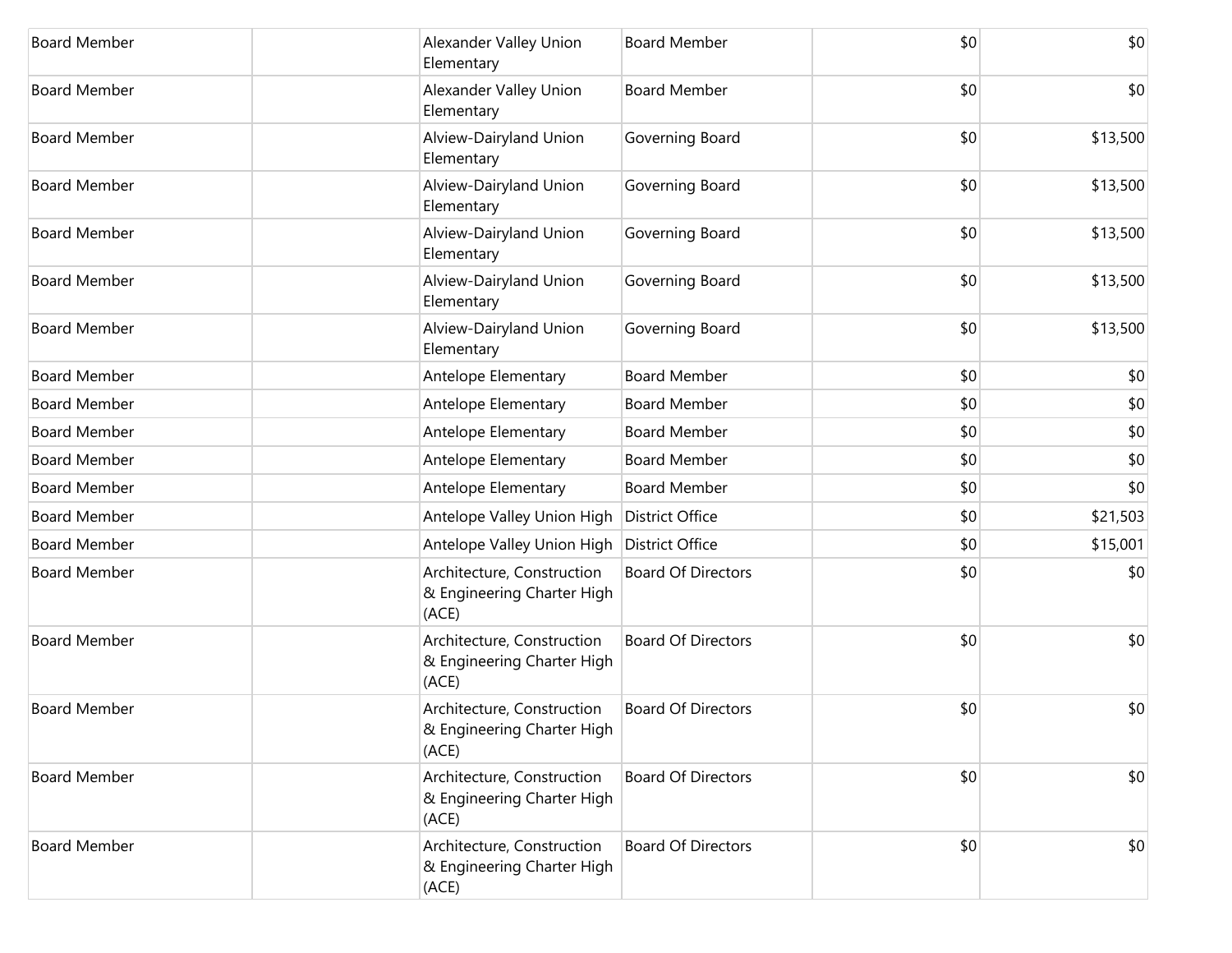| <b>Board Member</b> | Architecture, Construction<br>& Engineering Charter High<br>(ACE) | <b>Board Of Directors</b>              | \$0 | \$0 |
|---------------------|-------------------------------------------------------------------|----------------------------------------|-----|-----|
| <b>Board Member</b> | Architecture, Construction<br>& Engineering Charter High<br>(ACE) | <b>Board Of Directors</b>              | \$0 | \$0 |
| <b>Board Member</b> | Architecture, Construction<br>& Engineering Charter High<br>(ACE) | <b>Board Of Directors</b>              | \$0 | \$0 |
| <b>Board Member</b> | <b>Ballico-Cressey Elementary</b>                                 | Governing Board                        | \$0 | \$0 |
| <b>Board Member</b> | <b>Ballico-Cressey Elementary</b>                                 | Governing Board                        | \$0 | \$0 |
| <b>Board Member</b> | <b>Ballico-Cressey Elementary</b>                                 | Governing Board                        | \$0 | \$0 |
| <b>Board Member</b> | <b>Ballico-Cressey Elementary</b>                                 | Governing Board                        | \$0 | \$0 |
| <b>Board Member</b> | <b>Ballico-Cressey Elementary</b>                                 | Governing Board                        | \$0 | \$0 |
| <b>Board Member</b> | <b>Bert Corona Charter</b>                                        | Administrative                         | \$0 | \$0 |
| <b>Board Member</b> | Bert Corona Charter                                               | Administrative                         | \$0 | \$0 |
| <b>Board Member</b> | Bert Corona Charter                                               | Administrative                         | \$0 | \$0 |
| <b>Board Member</b> | Bert Corona Charter                                               | Administrative                         | \$0 | \$0 |
| <b>Board Member</b> | Bert Corona Charter                                               | Administrative                         | \$0 | \$0 |
| <b>Board Member</b> | <b>Bert Corona Charter</b>                                        | Administrative                         | \$0 | \$0 |
| <b>Board Member</b> | Bert Corona Charter High                                          | Administrative                         | \$0 | \$0 |
| <b>Board Member</b> | Bert Corona Charter High                                          | Administrative                         | \$0 | \$0 |
| <b>Board Member</b> | Bert Corona Charter High                                          | Administrative                         | \$0 | \$0 |
| <b>Board Member</b> | Bert Corona Charter High                                          | Administrative                         | \$0 | \$0 |
| <b>Board Member</b> | Bert Corona Charter High                                          | Administrative                         | \$0 | \$0 |
| <b>Board Member</b> | Bert Corona Charter High                                          | Administrative                         | \$0 | \$0 |
| Board Member        | <b>Big Valley Joint Unified</b>                                   | Administration                         | \$0 | \$0 |
| <b>Board Member</b> | <b>Big Valley Joint Unified</b>                                   | Administration                         | \$0 | \$0 |
| <b>Board Member</b> | <b>Big Valley Joint Unified</b>                                   | Administration                         | \$0 | \$0 |
| <b>Board Member</b> | <b>Big Valley Joint Unified</b>                                   | Administration                         | \$0 | \$0 |
| <b>Board Member</b> | <b>Big Valley Joint Unified</b>                                   | Administration                         | \$0 | \$0 |
| <b>Board Member</b> |                                                                   | Blochman Union Elementary Board Member | \$0 | \$0 |
| <b>Board Member</b> |                                                                   | Blochman Union Elementary Board Member | \$0 | \$0 |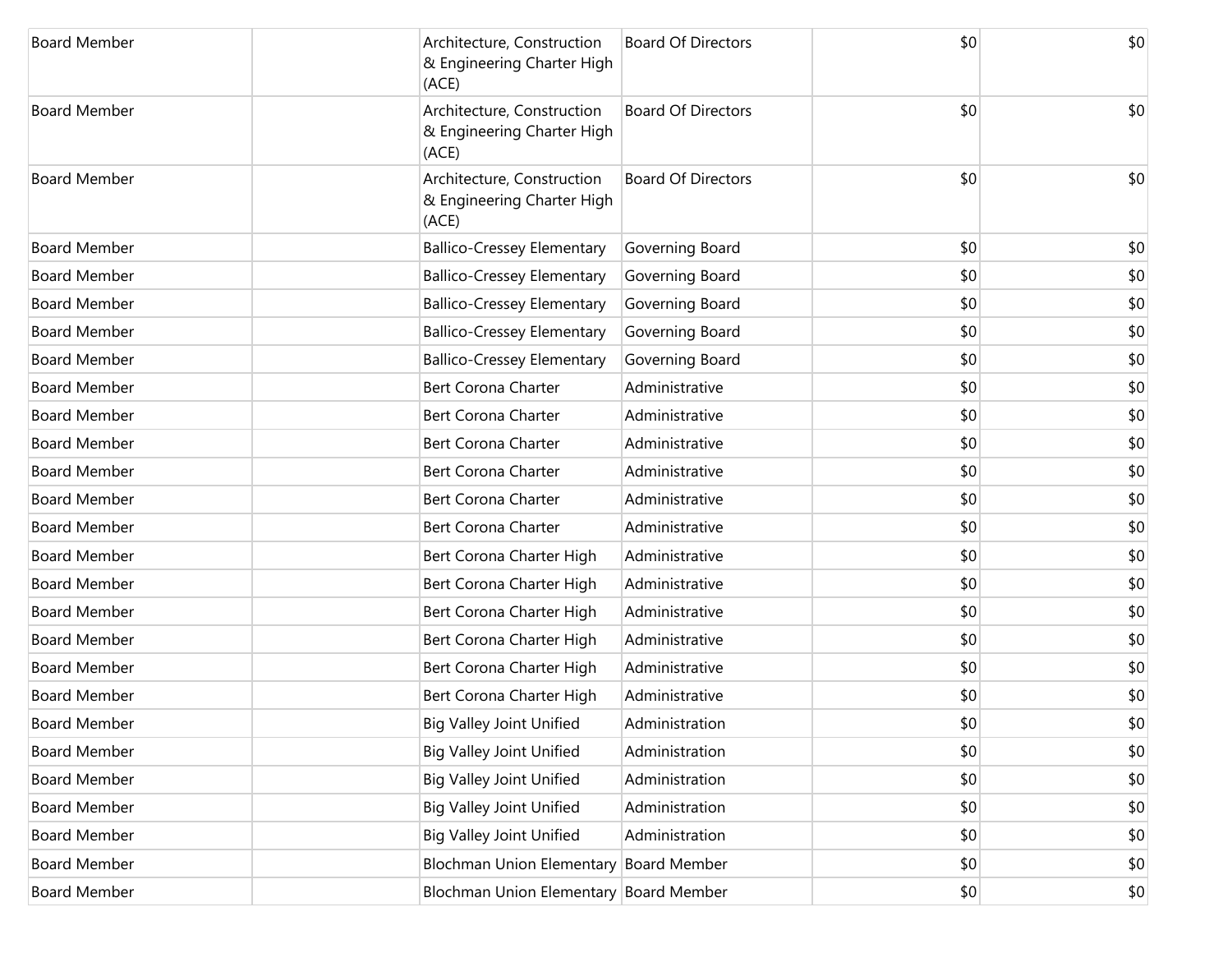| <b>Board Member</b> | Blochman Union Elementary Board Member       |                                                    | \$0 | \$0      |
|---------------------|----------------------------------------------|----------------------------------------------------|-----|----------|
| <b>Board Member</b> | Blochman Union Elementary Board Member       |                                                    | \$0 | \$0      |
| <b>Board Member</b> | Blochman Union Elementary Board Member       |                                                    | \$0 | \$0      |
| <b>Board Member</b> | <b>BRIDGES Charter</b>                       | <b>Board Of Directors</b>                          | \$0 | \$0      |
| <b>Board Member</b> | <b>BRIDGES Charter</b>                       | <b>Board Of Directors</b>                          | \$0 | \$0      |
| <b>Board Member</b> | <b>BRIDGES Charter</b>                       | <b>Board Of Directors</b>                          | \$0 | \$0      |
| <b>Board Member</b> | <b>BRIDGES Charter</b>                       | <b>Board Of Directors</b>                          | \$0 | \$0      |
| <b>Board Member</b> | <b>BRIDGES Charter</b>                       | <b>Board Of Directors</b>                          | \$0 | \$0      |
| <b>Board Member</b> | <b>BRIDGES Charter</b>                       | <b>Board Of Directors</b>                          | \$0 | \$0      |
| <b>Board Member</b> | <b>Briggs Elementary</b>                     | <b>Board Of Directors</b>                          | \$0 | \$0      |
| <b>Board Member</b> | <b>Briggs Elementary</b>                     | <b>Board Of Directors</b>                          | \$0 | \$0      |
| <b>Board Member</b> | <b>Briggs Elementary</b>                     | <b>Board Of Directors</b>                          | \$0 | \$0      |
| <b>Board Member</b> | <b>Briggs Elementary</b>                     | <b>Board Of Directors</b>                          | \$0 | \$0      |
| <b>Board Member</b> | <b>Briggs Elementary</b>                     | <b>Board Of Directors</b>                          | \$0 | \$0      |
| <b>Board Member</b> | Buena Vista Elementary                       | General                                            | \$0 | \$0      |
| <b>Board Member</b> | Buena Vista Elementary                       | General                                            | \$0 | \$0      |
| <b>Board Member</b> | Buena Vista Elementary                       | General                                            | \$0 | \$0      |
| <b>Board Member</b> | California Heritage<br>Youthbuild Academy II | School Board                                       | \$0 | \$0      |
| <b>Board Member</b> | California Heritage<br>Youthbuild Academy II | School Board                                       | \$0 | \$0      |
| <b>Board Member</b> | California Heritage<br>Youthbuild Academy II | School Board                                       | \$0 | \$0      |
| <b>Board Member</b> | Camptonville Elementary                      | Board                                              | \$0 | \$0      |
| <b>Board Member</b> | Camptonville Elementary                      | Board                                              | \$0 | \$0      |
| <b>Board Member</b> | Camptonville Elementary                      | Board                                              | \$0 | \$0      |
| <b>Board Member</b> | Canyon Elementary                            | Canyon Elementary                                  | \$0 | \$0      |
| <b>Board Member</b> | Canyon Elementary                            | Canyon Elementary                                  | \$0 | \$0      |
| <b>Board Member</b> | Cascade Union Elementary                     | Cascade Union Elementary<br><b>School District</b> | \$0 | \$10,508 |
| <b>Board Member</b> | Cascade Union Elementary                     | Cascade Union Elementary<br><b>School District</b> | \$0 | \$8,695  |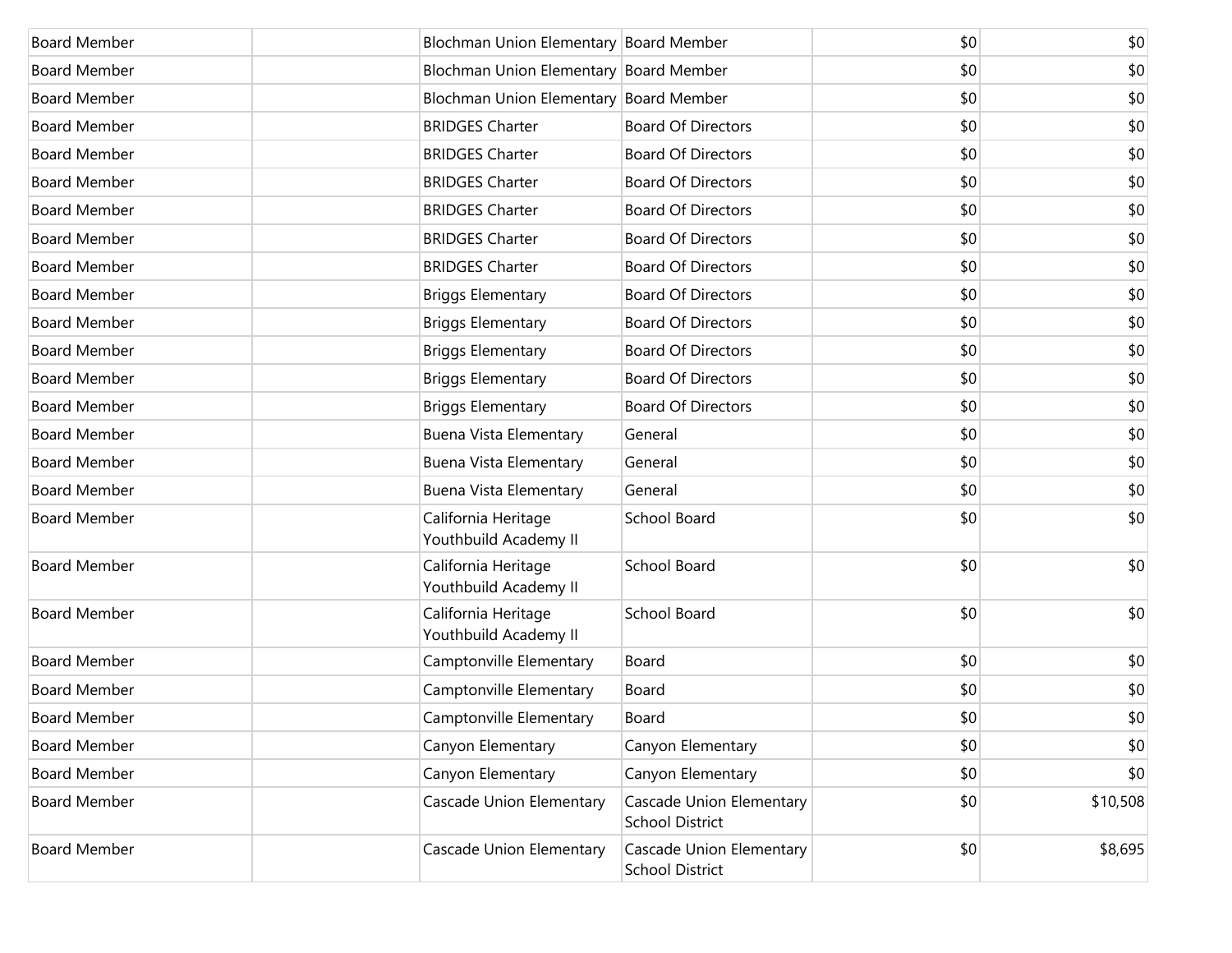| <b>Board Member</b> | Cascade Union Elementary                  | <b>Cascade Union Elementary</b><br><b>School District</b> | \$0 | \$0      |
|---------------------|-------------------------------------------|-----------------------------------------------------------|-----|----------|
| <b>Board Member</b> | Cascade Union Elementary                  | Cascade Union Elementary<br><b>School District</b>        | \$0 | \$0      |
| <b>Board Member</b> | Cascade Union Elementary                  | <b>Cascade Union Elementary</b><br><b>School District</b> | \$0 | \$0      |
| <b>Board Member</b> | Central Union Elementary                  | District                                                  | \$0 | \$21,087 |
| <b>Board Member</b> | Central Union Elementary                  | District                                                  | \$0 | \$21,087 |
| <b>Board Member</b> | Central Union Elementary                  | District                                                  | \$0 | \$21,087 |
| <b>Board Member</b> | Central Union Elementary                  | District                                                  | \$0 | \$21,087 |
| <b>Board Member</b> | Central Union Elementary                  | District                                                  | \$0 | \$21,087 |
| <b>Board Member</b> | Chicago Park Elementary                   | Governing Board                                           | \$0 | \$0      |
| <b>Board Member</b> | Chicago Park Elementary                   | Governing Board                                           | \$0 | \$0      |
| <b>Board Member</b> | Chicago Park Elementary                   | Governing Board                                           | \$0 | \$0      |
| <b>Board Member</b> | Chicago Park Elementary                   | Governing Board                                           | \$0 | \$0      |
| <b>Board Member</b> | Chicago Park Elementary                   | Governing Board                                           | \$0 | \$0      |
| <b>Board Member</b> | Citizens of the World<br>Charter School 5 | Admin                                                     | \$0 | \$0      |
| <b>Board Member</b> | Citizens of the World<br>Charter School 5 | Admin                                                     | \$0 | \$0      |
| <b>Board Member</b> | Citizens of the World<br>Charter School 5 | Admin                                                     | \$0 | \$0      |
| <b>Board Member</b> | Citizens of the World<br>Charter School 5 | Admin                                                     | \$0 | \$0      |
| <b>Board Member</b> | Citizens of the World<br>Charter School 5 | Admin                                                     | \$0 | \$0      |
| <b>Board Member</b> | Citizens of the World<br>Charter School 5 | Admin                                                     | \$0 | \$0      |
| <b>Board Member</b> | Citizens of the World<br>Charter School 5 | Admin                                                     | \$0 | \$0      |
| <b>Board Member</b> | Coffee Creek Elementary                   | School Board                                              | \$0 | \$0      |
| <b>Board Member</b> | Coffee Creek Elementary                   | School Board                                              | \$0 | \$0      |
| <b>Board Member</b> | Coffee Creek Elementary                   | School Board                                              | \$0 | \$0      |
| <b>Board Member</b> | Colfax Elementary                         | Governing Board                                           | \$0 | \$0      |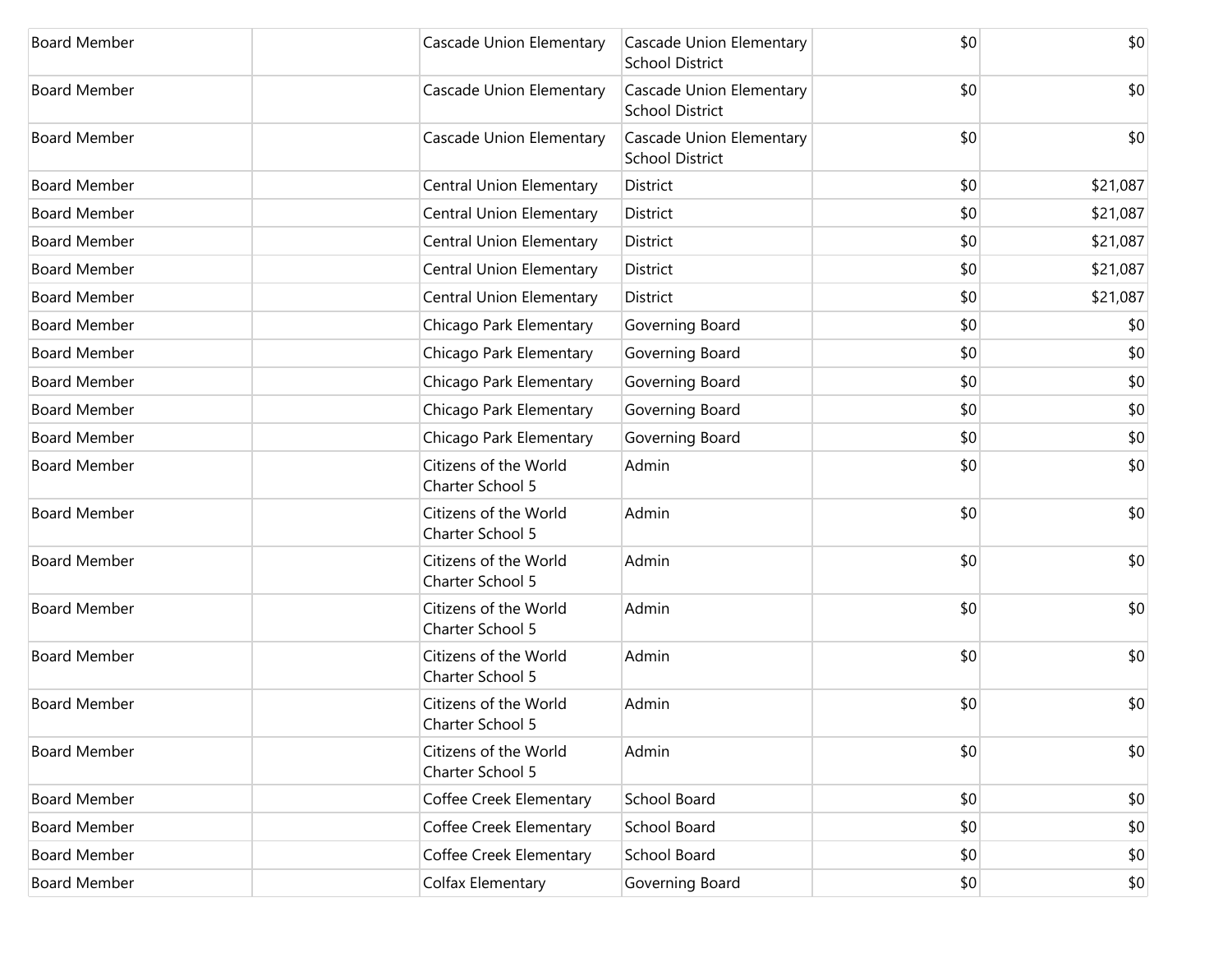| <b>Board Member</b> | Colfax Elementary                 | Governing Board     | \$0 | \$0      |
|---------------------|-----------------------------------|---------------------|-----|----------|
| <b>Board Member</b> | Colfax Elementary                 | Governing Board     | \$0 | \$0      |
| <b>Board Member</b> | Colfax Elementary                 | Governing Board     | \$0 | \$0      |
| <b>Board Member</b> | Colfax Elementary                 | Governing Board     | \$0 | \$0      |
| <b>Board Member</b> | Columbia Union                    | Governing Board     | \$0 | \$9,400  |
| <b>Board Member</b> | Columbia Union                    | Governing Board     | \$0 | \$9,400  |
| <b>Board Member</b> | Columbia Union                    | Governing Board     | \$0 | \$9,400  |
| <b>Board Member</b> | Columbia Union                    | Governing Board     | \$0 | \$9,400  |
| <b>Board Member</b> | Columbia Union                    | Governing Board     | \$0 | \$9,400  |
| <b>Board Member</b> | Corcoran Joint Unified            | District            | \$0 | \$14,545 |
| <b>Board Member</b> | Corcoran Joint Unified            | District            | \$0 | \$14,545 |
| <b>Board Member</b> | Corcoran Joint Unified            | District            | \$0 | \$14,545 |
| <b>Board Member</b> | <b>Corning Union Elementary</b>   | Trustee             | \$0 | \$11,750 |
| <b>Board Member</b> | <b>Corning Union Elementary</b>   | Trustee             | \$0 | \$11,750 |
| <b>Board Member</b> | Corning Union Elementary          | Trustee             | \$0 | \$5,875  |
| <b>Board Member</b> | <b>Corning Union Elementary</b>   | Trustee             | \$0 | \$1,606  |
| <b>Board Member</b> | Corning Union Elementary          | Trustee             | \$0 | \$808    |
| <b>Board Member</b> | Del Norte County Unified          | <b>Board Member</b> | \$0 | \$0      |
| <b>Board Member</b> | Douglas City Elementary           | <b>Board Member</b> | \$0 | \$0      |
| <b>Board Member</b> | Douglas City Elementary           | <b>Board Member</b> | \$0 | \$0      |
| <b>Board Member</b> | Douglas City Elementary           | <b>Board Member</b> | \$0 | \$0      |
| <b>Board Member</b> | Douglas City Elementary           | <b>Board Member</b> | \$0 | \$0      |
| <b>Board Member</b> | Douglas City Elementary           | <b>Board Member</b> | \$0 | \$0      |
| <b>Board Member</b> | Durham Unified                    | <b>Board Member</b> | \$0 | \$0      |
| <b>Board Member</b> | Durham Unified                    | <b>Board Member</b> | \$0 | \$0      |
| <b>Board Member</b> | Durham Unified                    | <b>Board Member</b> | \$0 | \$0      |
| <b>Board Member</b> | Durham Unified                    | <b>Board Member</b> | \$0 | \$0      |
| <b>Board Member</b> | Durham Unified                    | <b>Board Member</b> | \$0 | \$0      |
| <b>Board Member</b> | East Nicolaus Joint Union<br>High | <b>Board Member</b> | \$0 | \$0      |
| <b>Board Member</b> | East Nicolaus Joint Union<br>High | <b>Board Member</b> | \$0 | \$0      |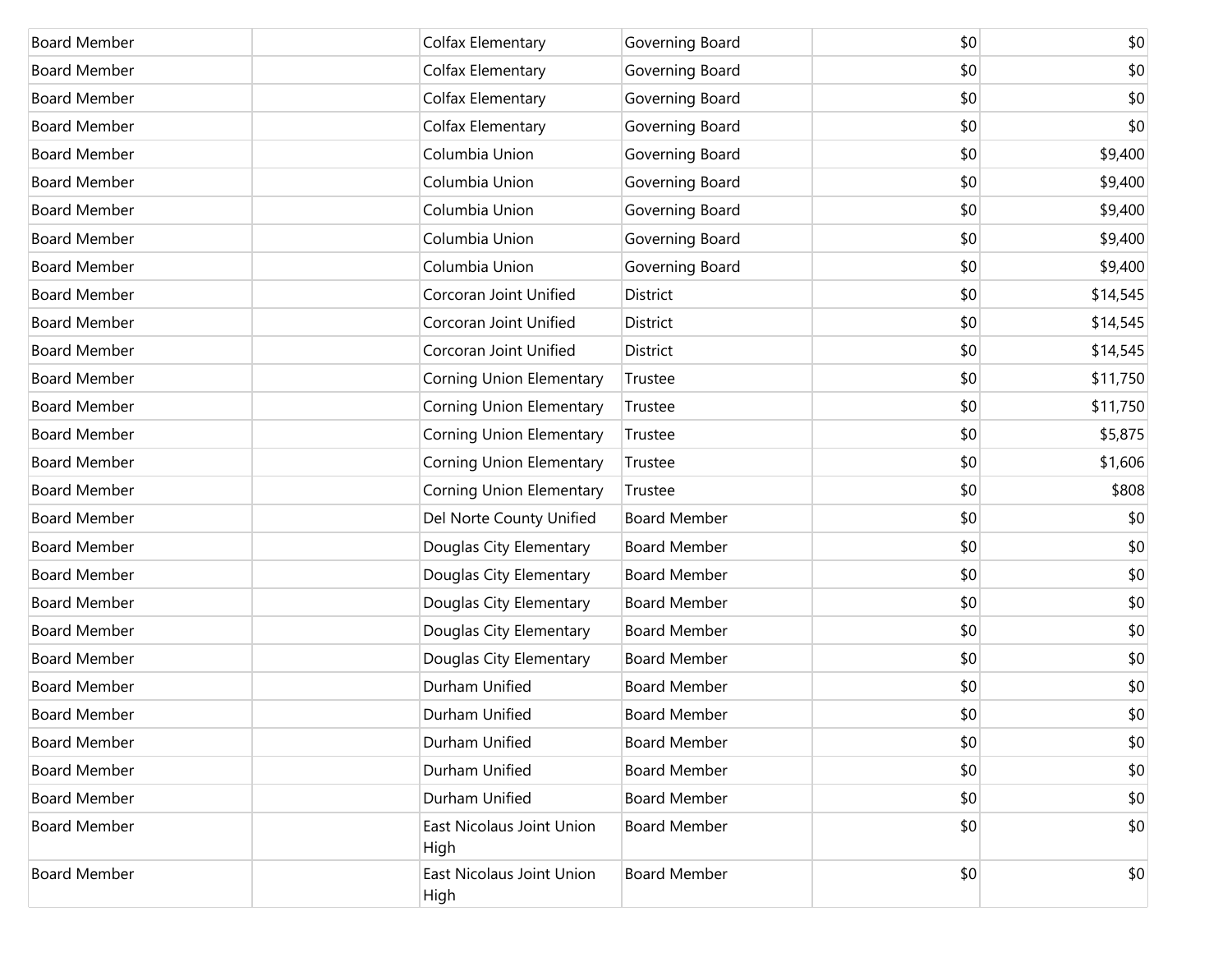| <b>Board Member</b> | East Nicolaus Joint Union<br>High | <b>Board Member</b>                       | \$0 | \$0      |
|---------------------|-----------------------------------|-------------------------------------------|-----|----------|
| <b>Board Member</b> | East Nicolaus Joint Union<br>High | <b>Board Member</b>                       | \$0 | \$0      |
| <b>Board Member</b> | East Nicolaus Joint Union<br>High | <b>Board Member</b>                       | \$0 | \$0      |
| <b>Board Member</b> | East Whittier City<br>Elementary  | Governing Board                           | \$0 | \$0      |
| <b>Board Member</b> | East Whittier City<br>Elementary  | Governing Board                           | \$0 | \$0      |
| <b>Board Member</b> | East Whittier City<br>Elementary  | Governing Board                           | \$0 | \$0      |
| <b>Board Member</b> | East Whittier City<br>Elementary  | Governing Board                           | \$0 | \$0      |
| <b>Board Member</b> | East Whittier City<br>Elementary  | Governing Board                           | \$0 | \$0      |
| <b>Board Member</b> | Eastern Sierra Unified            | Trustee                                   | \$0 | \$22,149 |
| <b>Board Member</b> | Eastern Sierra Unified            | Trustee                                   | \$0 | \$22,149 |
| <b>Board Member</b> | Eastern Sierra Unified            | Trustee                                   | \$0 | \$22,149 |
| <b>Board Member</b> | Eastern Sierra Unified            | Trustee                                   | \$0 | \$22,149 |
| <b>Board Member</b> | Eastern Sierra Unified            | Trustee                                   | \$0 | \$22,149 |
| <b>Board Member</b> | El Segundo Unified                | Board of Education                        | \$0 | \$11,750 |
| <b>Board Member</b> | El Segundo Unified                | Board of Education                        | \$0 | \$11,750 |
| <b>Board Member</b> | El Segundo Unified                | Board of Education                        | \$0 | \$11,750 |
| <b>Board Member</b> | El Segundo Unified                | Board of Education                        | \$0 | \$11,750 |
| <b>Board Member</b> | El Segundo Unified                | Board of Education                        | \$0 | \$11,750 |
| <b>Board Member</b> | <b>Escalon Unified</b>            | <b>Escalon Unified School</b><br>District | \$0 | \$17,916 |
| <b>Board Member</b> | <b>Escalon Unified</b>            | <b>Escalon Unified School</b><br>District | \$0 | \$12,308 |
| <b>Board Member</b> | <b>Escalon Unified</b>            | <b>Escalon Unified School</b><br>District | \$0 | \$11,636 |
| <b>Board Member</b> | <b>Escalon Unified</b>            | <b>Escalon Unified School</b><br>District | \$0 | \$9,316  |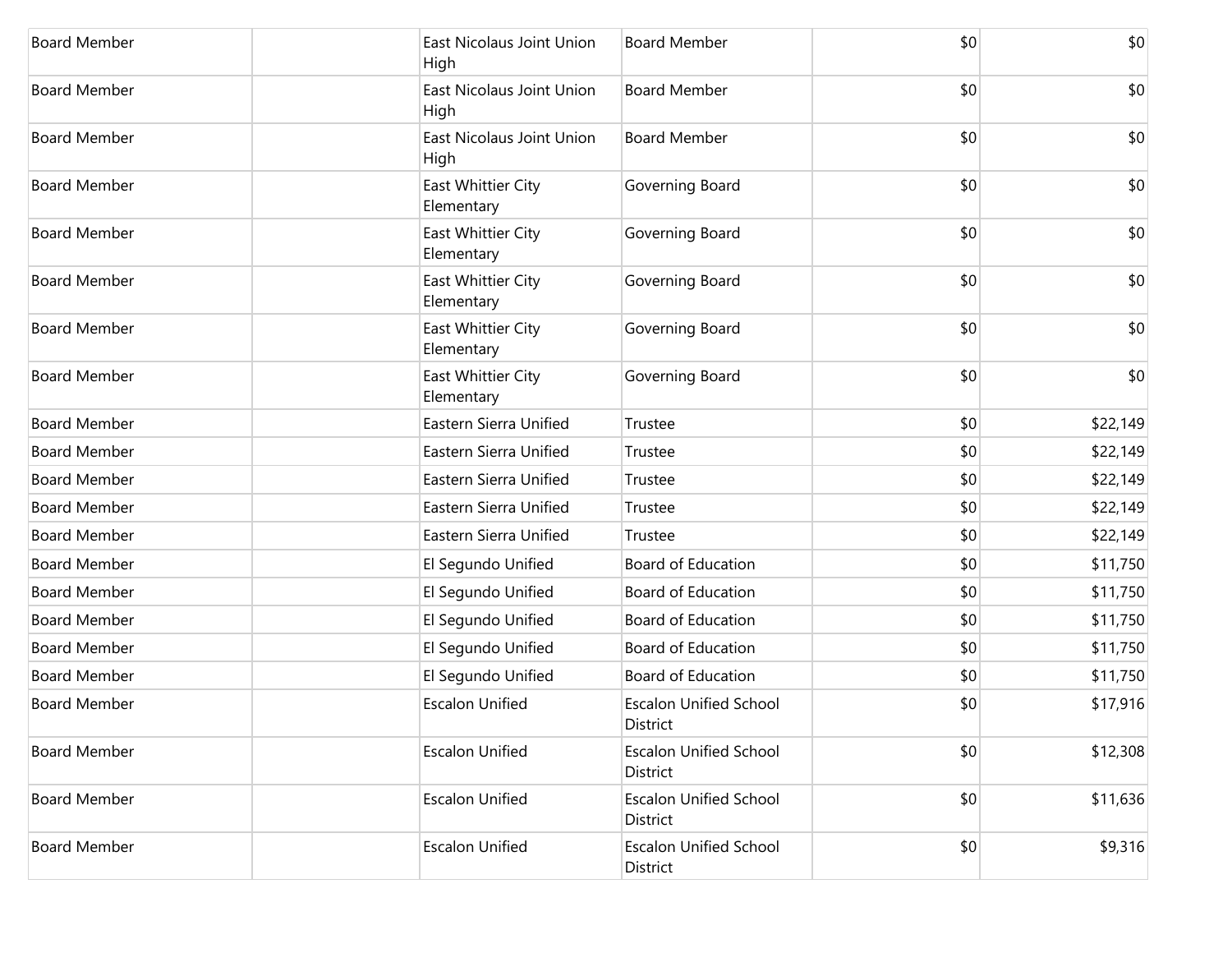| <b>Board Member</b> | <b>Escalon Unified</b>                    | <b>Escalon Unified School</b><br>District  | \$0 | \$9,316  |
|---------------------|-------------------------------------------|--------------------------------------------|-----|----------|
| <b>Board Member</b> | Fenton Primary Center                     | School Board                               | \$0 | \$0      |
| <b>Board Member</b> | Fenton Primary Center                     | School Board                               | \$0 | \$0      |
| <b>Board Member</b> | Fenton Primary Center                     | School Board                               | \$0 | \$0      |
| <b>Board Member</b> | Fenton Primary Center                     | School Board                               | \$0 | \$0      |
| <b>Board Member</b> | Fenton Primary Center                     | School Board                               | \$0 | \$0      |
| <b>Board Member</b> | <b>Fillmore Unified</b>                   | <b>Fillmore Unified School</b><br>District | \$0 | \$17,680 |
| <b>Board Member</b> | <b>Fillmore Unified</b>                   | <b>Fillmore Unified School</b><br>District | \$0 | \$11,426 |
| <b>Board Member</b> | <b>Fillmore Unified</b>                   | <b>Fillmore Unified School</b><br>District | \$0 | \$1,515  |
| <b>Board Member</b> | Fillmore Unified                          | <b>Fillmore Unified School</b><br>District | \$0 | \$1,515  |
| <b>Board Member</b> | <b>Fillmore Unified</b>                   | <b>Fillmore Unified School</b><br>District | \$0 | \$1,515  |
| <b>Board Member</b> | Flournoy Union Elementary                 | <b>Board Member</b>                        | \$0 | \$0      |
| <b>Board Member</b> | Flournoy Union Elementary                 | <b>Board Member</b>                        | \$0 | \$0      |
| <b>Board Member</b> | Flournoy Union Elementary                 | <b>Board Member</b>                        | \$0 | \$0      |
| <b>Board Member</b> | Flournoy Union Elementary                 | <b>Board Member</b>                        | \$0 | \$0      |
| <b>Board Member</b> | Flournoy Union Elementary                 | <b>Board Member</b>                        | \$0 | \$0      |
| <b>Board Member</b> | Forestville Union Elementary Board Member |                                            | \$0 | \$0      |
| <b>Board Member</b> | Forestville Union Elementary Board Member |                                            | \$0 | \$0      |
| <b>Board Member</b> | Forestville Union Elementary Board Member |                                            | \$0 | \$0      |
| <b>Board Member</b> | Forestville Union Elementary Board Member |                                            | \$0 | \$0      |
| Board Member        | Forestville Union Elementary Board Member |                                            | \$0 | \$0      |
| <b>Board Member</b> | Fortuna Elementary                        | <b>Board Member</b>                        | \$0 | \$0      |
| <b>Board Member</b> | Fortuna Elementary                        | <b>Board Member</b>                        | \$0 | \$0      |
| <b>Board Member</b> | Fortuna Elementary                        | <b>Board Member</b>                        | \$0 | \$0      |
| <b>Board Member</b> | Fortuna Elementary                        | <b>Board Member</b>                        | \$0 | \$0      |
| <b>Board Member</b> | Fortuna Elementary                        | <b>Board Member</b>                        | \$0 | \$0      |
| <b>Board Member</b> | Franklin Elementary                       | <b>Board Member</b>                        | \$0 | \$0      |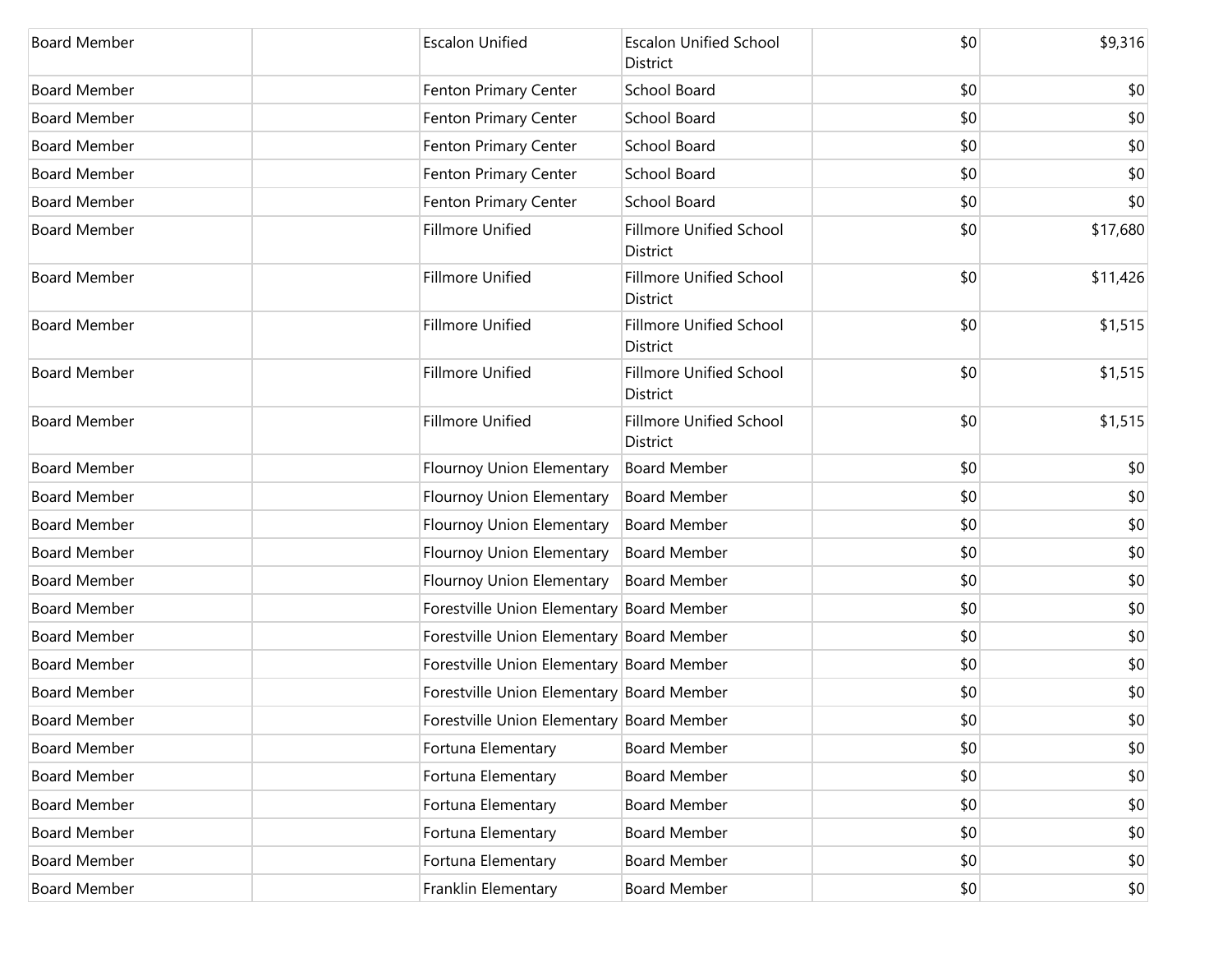| <b>Board Member</b> | Franklin Elementary                       | <b>Board Member</b> | \$0 | \$0 |
|---------------------|-------------------------------------------|---------------------|-----|-----|
| <b>Board Member</b> | Franklin Elementary                       | <b>Board Member</b> | \$0 | \$0 |
| <b>Board Member</b> | Franklin Elementary                       | <b>Board Member</b> | \$0 | \$0 |
| <b>Board Member</b> | Franklin Elementary                       | <b>Board Member</b> | \$0 | \$0 |
| <b>Board Member</b> | Fruitvale Elementary                      | Board               | \$0 | \$0 |
| <b>Board Member</b> | Fruitvale Elementary                      | Board               | \$0 | \$0 |
| <b>Board Member</b> | Fruitvale Elementary                      | Board               | \$0 | \$0 |
| <b>Board Member</b> | Fruitvale Elementary                      | Board               | \$0 | \$0 |
| <b>Board Member</b> | Geyserville Unified                       | <b>Board Member</b> | \$0 | \$0 |
| <b>Board Member</b> | Geyserville Unified                       | <b>Board Member</b> | \$0 | \$0 |
| <b>Board Member</b> | Geyserville Unified                       | <b>Board Member</b> | \$0 | \$0 |
| <b>Board Member</b> | Geyserville Unified                       | <b>Board Member</b> | \$0 | \$0 |
| <b>Board Member</b> | Geyserville Unified                       | <b>Board Member</b> | \$0 | \$0 |
| <b>Board Member</b> | Gold Oak Union Elementary                 | Board               | \$0 | \$0 |
| <b>Board Member</b> | <b>Gold Oak Union Elementary</b>          | Board               | \$0 | \$0 |
| <b>Board Member</b> | Gold Oak Union Elementary                 | Board               | \$0 | \$0 |
| <b>Board Member</b> | Gold Oak Union Elementary                 | Board               | \$0 | \$0 |
| <b>Board Member</b> | Gold Oak Union Elementary                 | Board               | \$0 | \$0 |
| <b>Board Member</b> | <b>Golden Feather Union</b><br>Elementary | <b>Board Member</b> | \$0 | \$0 |
| <b>Board Member</b> | <b>Golden Feather Union</b><br>Elementary | <b>Board Member</b> | \$0 | \$0 |
| <b>Board Member</b> | <b>Golden Feather Union</b><br>Elementary | <b>Board Member</b> | \$0 | \$0 |
| <b>Board Member</b> | <b>Golden Feather Union</b><br>Elementary | <b>Board Member</b> | \$0 | \$0 |
| <b>Board Member</b> | Golden Feather Union<br>Elementary        | <b>Board Member</b> | \$0 | \$0 |
| <b>Board Member</b> | <b>Gonzales Unified</b>                   | Governing Board     | \$0 | \$0 |
| <b>Board Member</b> | <b>Gonzales Unified</b>                   | Governing Board     | \$0 | \$0 |
| <b>Board Member</b> | <b>Gonzales Unified</b>                   | Governing Board     | \$0 | \$0 |
| <b>Board Member</b> | <b>Gonzales Unified</b>                   | Governing Board     | \$0 | \$0 |
| <b>Board Member</b> | <b>Gonzales Unified</b>                   | Governing Board     | \$0 | \$0 |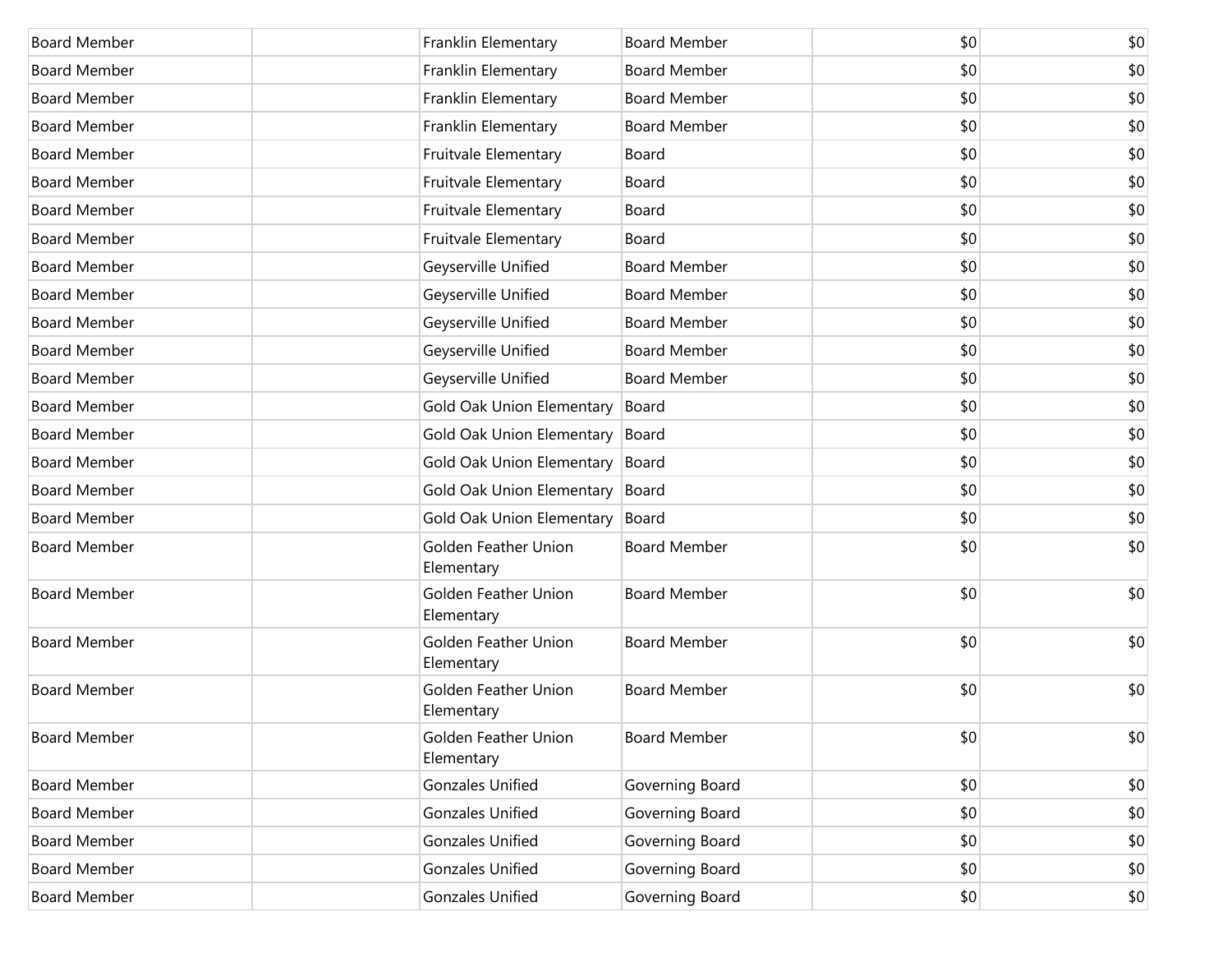| <b>Board Member</b> | Graves Elementary                | Administration         | \$0 | \$0     |
|---------------------|----------------------------------|------------------------|-----|---------|
| <b>Board Member</b> | Graves Elementary                | Administration         | \$0 | \$0     |
| <b>Board Member</b> | Graves Elementary                | Administration         | \$0 | \$0     |
| <b>Board Member</b> | Grenada Elementary               | Governing Body         | \$0 | \$0     |
| <b>Board Member</b> | Grenada Elementary               | Governing Body         | \$0 | \$0     |
| <b>Board Member</b> | Grenada Elementary               | Governing Body         | \$0 | \$0     |
| <b>Board Member</b> | Grenada Elementary               | Governing Body         | \$0 | \$0     |
| <b>Board Member</b> | Grenada Elementary               | Governing Body         | \$0 | \$0     |
| <b>Board Member</b> | Healdsburg Unified               | <b>Board Member</b>    | \$0 | \$0     |
| <b>Board Member</b> | Healdsburg Unified               | <b>Board Member</b>    | \$0 | \$0     |
| <b>Board Member</b> | Healdsburg Unified               | <b>Board Member</b>    | \$0 | \$0     |
| <b>Board Member</b> | Healdsburg Unified               | <b>Board Member</b>    | \$0 | \$0     |
| <b>Board Member</b> | Healdsburg Unified               | <b>Board Member</b>    | \$0 | \$0     |
| <b>Board Member</b> | Hermosa Beach City<br>Elementary | Governing Board        | \$0 | \$0     |
| <b>Board Member</b> | Hermosa Beach City<br>Elementary | Governing Board        | \$0 | \$0     |
| <b>Board Member</b> | Hermosa Beach City<br>Elementary | Governing Board        | \$0 | \$0     |
| <b>Board Member</b> | Hermosa Beach City<br>Elementary | Governing Board        | \$0 | \$0     |
| <b>Board Member</b> | Hermosa Beach City<br>Elementary | Governing Board        | \$0 | \$0     |
| <b>Board Member</b> | Holtville Unified                | Governing Board        | \$0 | \$0     |
| <b>Board Member</b> | Holtville Unified                | Governing Board        | \$0 | \$0     |
| <b>Board Member</b> | Holtville Unified                | Governing Board        | \$0 | \$0     |
| <b>Board Member</b> | Holtville Unified                | Governing Board        | \$0 | $$0$$   |
| <b>Board Member</b> | Holtville Unified                | Governing Board        | \$0 | \$0     |
| <b>Board Member</b> | Hughson Unified                  | <b>District Office</b> | \$0 | \$9,129 |
| <b>Board Member</b> | Hughson Unified                  | <b>District Office</b> | \$0 | \$9,129 |
| <b>Board Member</b> | Hughson Unified                  | <b>District Office</b> | \$0 | \$9,129 |
| <b>Board Member</b> | Indian Diggings Elementary       | Board                  | \$0 | \$0     |
| <b>Board Member</b> | Indian Diggings Elementary       | Board                  | \$0 | \$0     |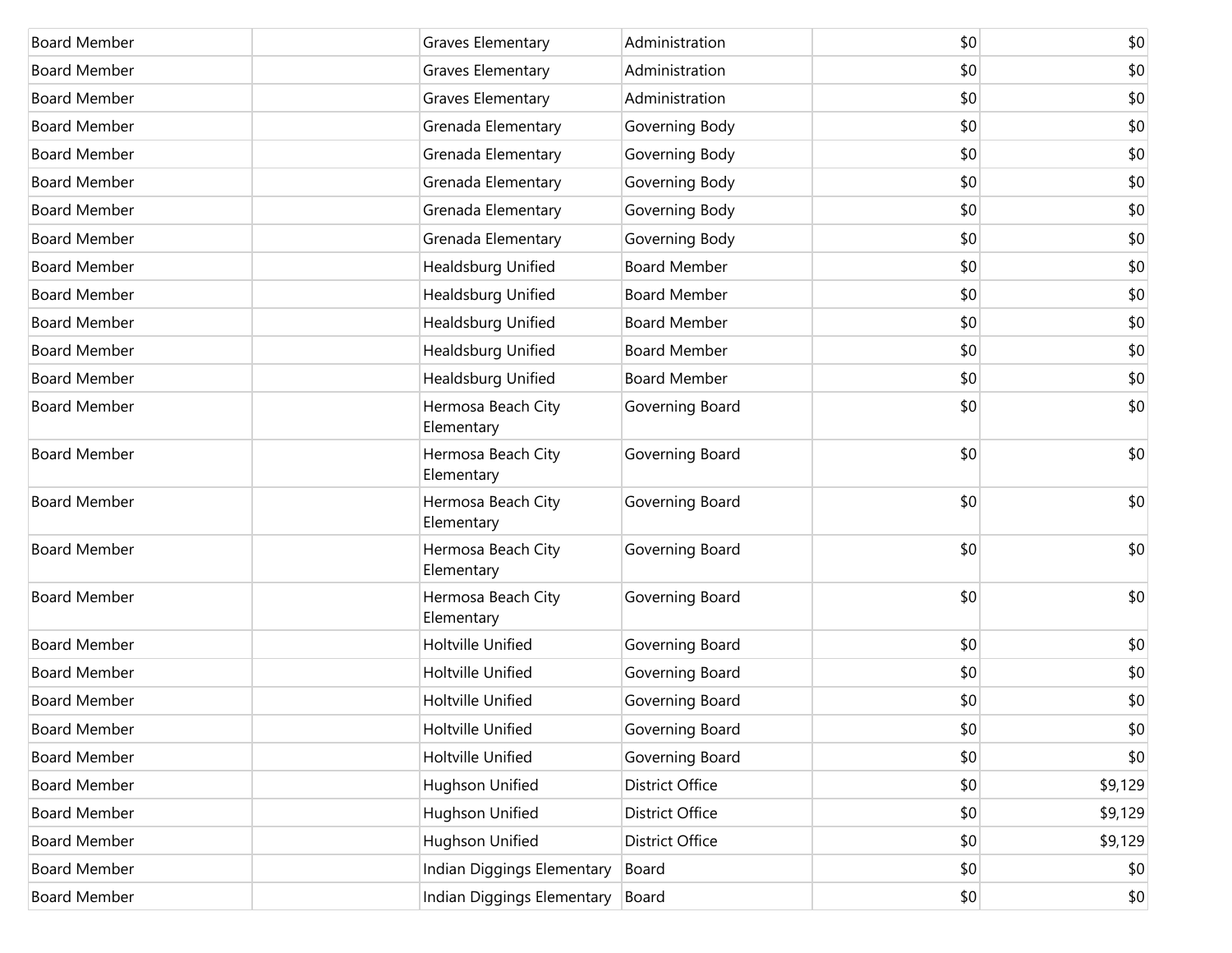| <b>Board Member</b> | Indian Diggings Elementary                | Board                     | \$0 | \$0      |
|---------------------|-------------------------------------------|---------------------------|-----|----------|
| <b>Board Member</b> | Inglewood Unified                         | <b>Board Member</b>       | \$0 | \$0      |
| <b>Board Member</b> | Inglewood Unified                         | <b>Board Member</b>       | \$0 | \$0      |
| <b>Board Member</b> | Inglewood Unified                         | <b>Board Member</b>       | \$0 | \$0      |
| <b>Board Member</b> | Inglewood Unified                         | <b>Board Member</b>       | \$0 | \$0      |
| <b>Board Member</b> | Inglewood Unified                         | <b>Board Member</b>       | \$0 | \$0      |
| <b>Board Member</b> | Inyo County Office of<br>Education        | Board                     | \$0 | \$0      |
| <b>Board Member</b> | Inyo County Office of<br>Education        | Board                     | \$0 | \$0      |
| <b>Board Member</b> | Inyo County Office of<br>Education        | Board                     | \$0 | \$0      |
| <b>Board Member</b> | Kenwood                                   | Kenwood School District   | \$0 | \$0      |
| <b>Board Member</b> | Kenwood                                   | Kenwood School District   | \$0 | \$0      |
| <b>Board Member</b> | Kenwood                                   | Kenwood School District   | \$0 | \$0      |
| <b>Board Member</b> | Kenwood                                   | Kenwood School District   | \$0 | \$0      |
| <b>Board Member</b> | Kenwood                                   | Kenwood School District   | \$0 | \$0      |
| <b>Board Member</b> | Kern High                                 | Kern High School District | \$0 | \$16,706 |
| <b>Board Member</b> | Kern High                                 | Kern High School District | \$0 | \$16,706 |
| <b>Board Member</b> | Kern High                                 | Kern High School District | \$0 | \$16,706 |
| <b>Board Member</b> | Kern High                                 | Kern High School District | \$0 | \$16,706 |
| <b>Board Member</b> | Kern High                                 | Kern High School District | \$0 | \$16,706 |
| <b>Board Member</b> | Kernville Union Elementary                | <b>District Office</b>    | \$0 | \$0      |
| <b>Board Member</b> | Kernville Union Elementary                | <b>District Office</b>    | \$0 | \$0      |
| <b>Board Member</b> | Kernville Union Elementary                | <b>District Office</b>    | \$0 | \$0      |
| <b>Board Member</b> | Kernville Union Elementary                | <b>District Office</b>    | \$0 | \$0      |
| <b>Board Member</b> | Kernville Union Elementary                | <b>District Office</b>    | \$0 | \$0      |
| <b>Board Member</b> | Kingsburg Joint Union High                | <b>Board Member</b>       | \$0 | \$0      |
| <b>Board Member</b> | Kingsburg Joint Union High                | <b>Board Member</b>       | \$0 | \$0      |
| <b>Board Member</b> | Kingsburg Joint Union High Board Member   |                           | \$0 | \$0      |
| <b>Board Member</b> | Kingsburg Joint Union High Board Member   |                           | \$0 | \$0      |
| <b>Board Member</b> | Kingsburg Joint Union High   Board Member |                           | \$0 | \$0      |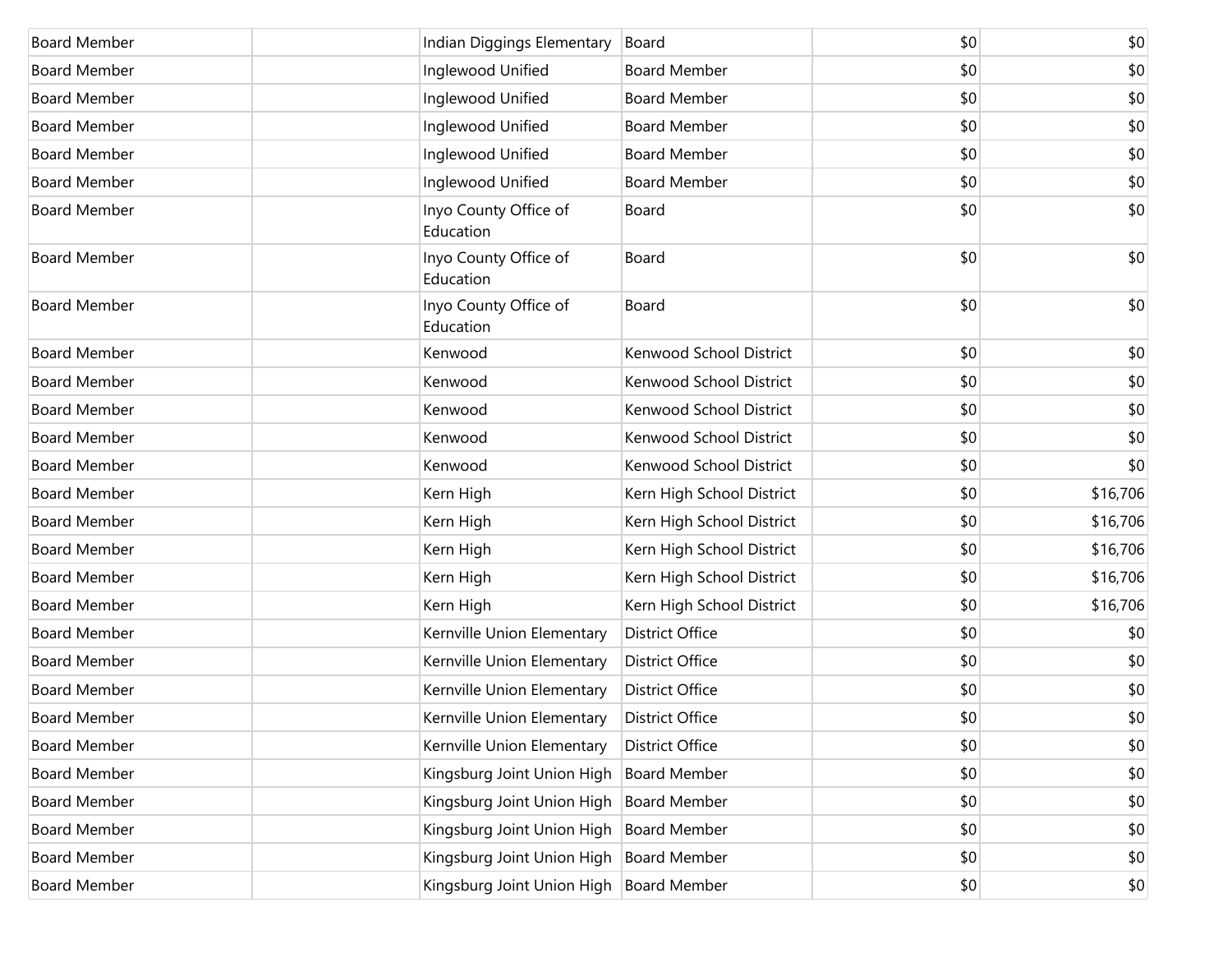| <b>Board Member</b> | Kit Carson Union<br>Elementary | <b>Board Member</b>            | \$0 | \$0      |
|---------------------|--------------------------------|--------------------------------|-----|----------|
| <b>Board Member</b> | Kit Carson Union<br>Elementary | <b>Board Member</b>            | \$0 | \$0      |
| <b>Board Member</b> | Kit Carson Union<br>Elementary | <b>Board Member</b>            | \$0 | \$0      |
| <b>Board Member</b> | Kit Carson Union<br>Elementary | <b>Board Member</b>            | \$0 | \$0      |
| <b>Board Member</b> | Knightsen Elementary           | Knightsen Elementary<br>School | \$0 | \$0      |
| <b>Board Member</b> | Knightsen Elementary           | Knightsen Elementary<br>School | \$0 | \$0      |
| <b>Board Member</b> | Knightsen Elementary           | Knightsen Elementary<br>School | \$0 | \$0      |
| <b>Board Member</b> | Lafayette Elementary           | Governing Board                | \$0 | \$0      |
| <b>Board Member</b> | Lafayette Elementary           | Governing Board                | \$0 | \$0      |
| <b>Board Member</b> | Lafayette Elementary           | Governing Board                | \$0 | \$0      |
| <b>Board Member</b> | Lafayette Elementary           | Governing Board                | \$0 | \$0      |
| <b>Board Member</b> | Lafayette Elementary           | Governing Board                | \$0 | \$0      |
| <b>Board Member</b> | Laguna Beach Unified           | <b>District Office</b>         | \$0 | \$25,685 |
| <b>Board Member</b> | Laguna Beach Unified           | <b>District Office</b>         | \$0 | \$22,604 |
| <b>Board Member</b> | Laguna Beach Unified           | <b>District Office</b>         | \$0 | \$8,616  |
| <b>Board Member</b> | Laguna Beach Unified           | <b>District Office</b>         | \$0 | \$2,151  |
| <b>Board Member</b> | Lagunita Elementary            | <b>District Administration</b> | \$0 | \$0      |
| <b>Board Member</b> | Lagunita Elementary            | <b>District Administration</b> | \$0 | \$0      |
| <b>Board Member</b> | Lagunita Elementary            | <b>District Administration</b> | \$0 | \$0      |
| <b>Board Member</b> | Larkspur-Corte Madera          | Governing Board                | \$0 | \$0      |
| <b>Board Member</b> | Larkspur-Corte Madera          | Governing Board                | \$0 | \$0      |
| <b>Board Member</b> | Larkspur-Corte Madera          | Governing Board                | \$0 | \$0      |
| <b>Board Member</b> | Larkspur-Corte Madera          | Governing Board                | \$0 | \$0      |
| <b>Board Member</b> | Larkspur-Corte Madera          | Governing Board                | \$0 | \$0      |
| <b>Board Member</b> | Liberty Elementary<br>(Sonoma) | Board                          | \$0 | \$0      |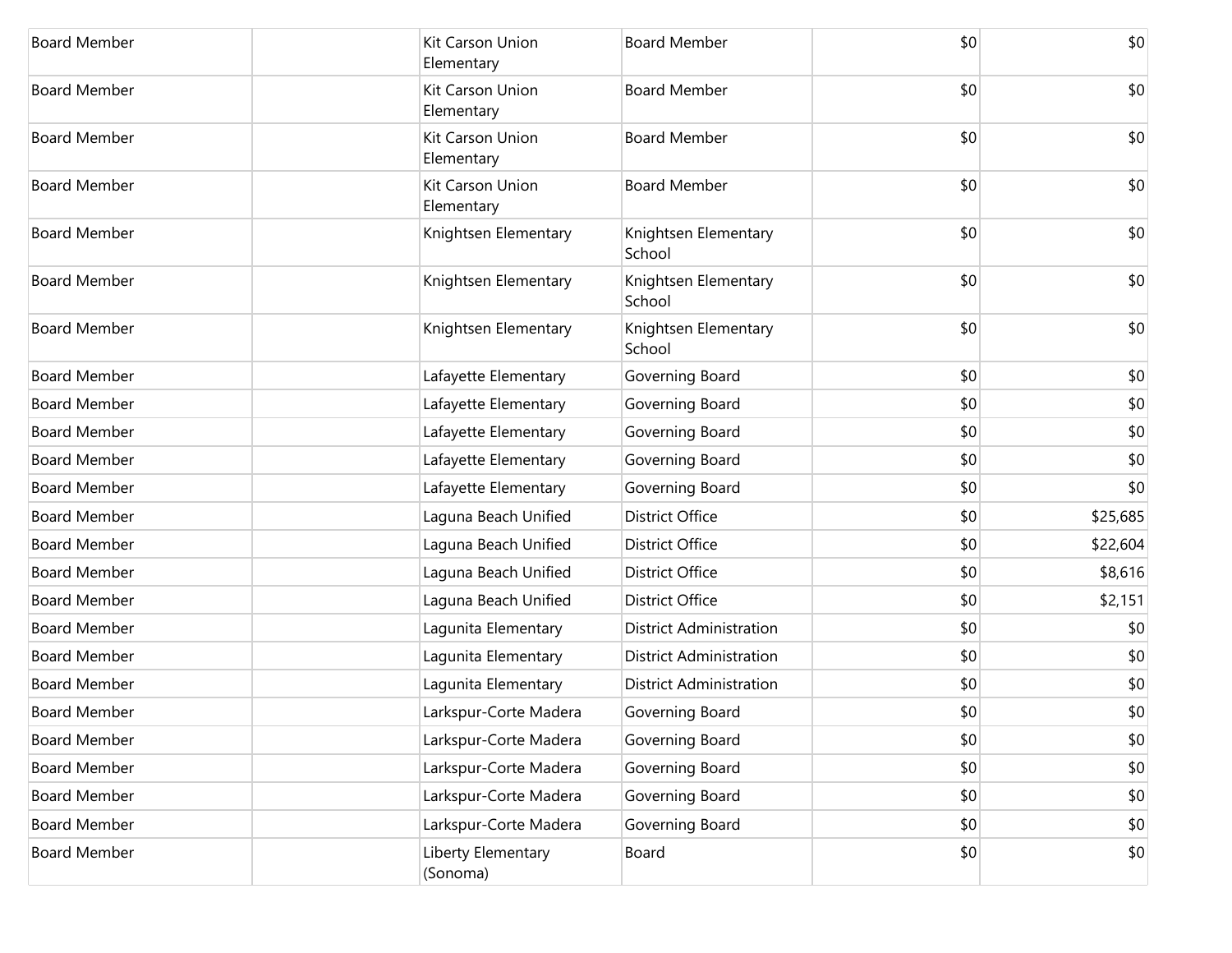| <b>Board Member</b> | Liberty Elementary<br>(Sonoma) | Board                      | \$0 | \$0      |
|---------------------|--------------------------------|----------------------------|-----|----------|
| <b>Board Member</b> | Liberty Elementary<br>(Sonoma) | Board                      | \$0 | \$0      |
| <b>Board Member</b> | Liberty Elementary<br>(Sonoma) | Board                      | \$0 | \$0      |
| <b>Board Member</b> | Liberty Elementary<br>(Sonoma) | Board                      | \$0 | \$0      |
| <b>Board Member</b> | Lindsay Unified                | <b>District Wide</b>       | \$0 | \$15,663 |
| <b>Board Member</b> | Lindsay Unified                | <b>District Wide</b>       | \$0 | \$15,663 |
| <b>Board Member</b> | Lindsay Unified                | <b>District Wide</b>       | \$0 | \$15,663 |
| <b>Board Member</b> | Lindsay Unified                | District Wide              | \$0 | \$15,663 |
| <b>Board Member</b> | Lindsay Unified                | <b>District Wide</b>       | \$0 | \$15,663 |
| <b>Board Member</b> | Live Oak Unified               | <b>Board Member</b>        | \$0 | \$0      |
| <b>Board Member</b> | Live Oak Unified               | <b>Board Member</b>        | \$0 | \$0      |
| <b>Board Member</b> | Live Oak Unified               | <b>Board Member</b>        | \$0 | \$0      |
| <b>Board Member</b> | Live Oak Unified               | <b>Board Member</b>        | \$0 | \$0      |
| <b>Board Member</b> | Live Oak Unified               | <b>Board Member</b>        | \$0 | \$0      |
| <b>Board Member</b> | Long Valley                    | <b>Board Member</b>        | \$0 | \$0      |
| <b>Board Member</b> | Los Banos Unified              | Governing Board            | \$0 | \$0      |
| <b>Board Member</b> | Los Banos Unified              | Governing Board            | \$0 | \$0      |
| <b>Board Member</b> | Los Banos Unified              | Governing Board            | \$0 | \$0      |
| <b>Board Member</b> | Los Banos Unified              | Governing Board            | \$0 | \$0      |
| <b>Board Member</b> | Los Banos Unified              | Governing Board            | \$0 | \$0      |
| <b>Board Member</b> | Los Banos Unified              | Governing Board            | \$0 | \$0      |
| <b>Board Member</b> | Los Banos Unified              | Governing Board            | \$0 | \$0      |
| <b>Board Member</b> | Los Olivos Elementary          | Los Olivos School District | \$0 | \$0      |
| <b>Board Member</b> | Los Olivos Elementary          | Los Olivos School District | \$0 | \$0      |
| <b>Board Member</b> | Los Olivos Elementary          | Los Olivos School District | \$0 | \$0      |
| <b>Board Member</b> | Los Olivos Elementary          | Los Olivos School District | \$0 | \$0      |
| <b>Board Member</b> | Los Olivos Elementary          | Los Olivos School District | \$0 | \$0      |
| <b>Board Member</b> | Mark Twain Union<br>Elementary | School Board               | \$0 | \$0      |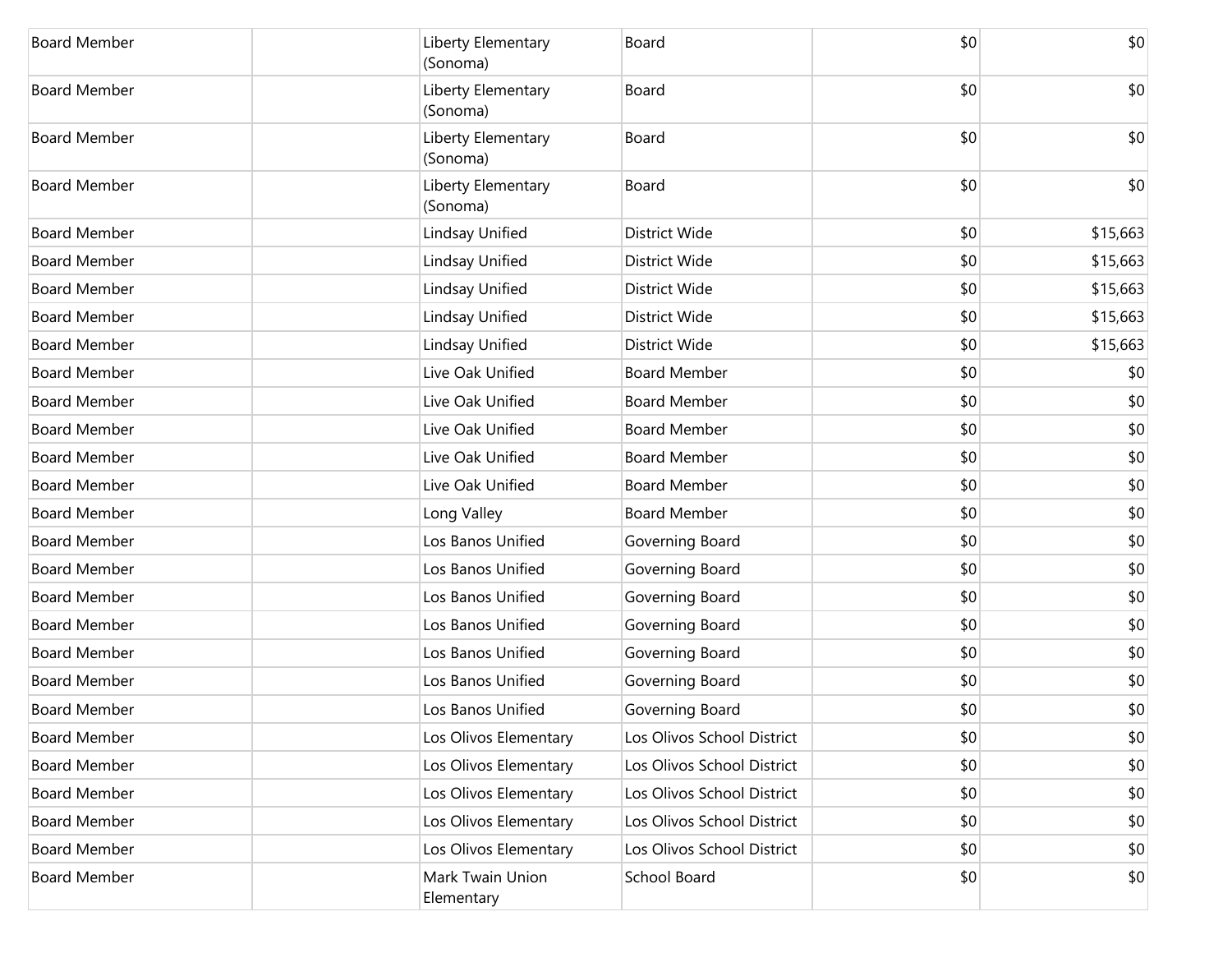| <b>Board Member</b> | Mark Twain Union<br>Elementary                   | School Board              | \$0 | \$0      |
|---------------------|--------------------------------------------------|---------------------------|-----|----------|
| <b>Board Member</b> | Mark Twain Union<br>Elementary                   | <b>School Board</b>       | \$0 | \$0      |
| <b>Board Member</b> | Mark Twain Union<br>Elementary                   | School Board              | \$0 | \$0      |
| <b>Board Member</b> | Mark Twain Union<br>Elementary                   | <b>School Board</b>       | \$0 | \$0      |
| <b>Board Member</b> | McFarland Unified                                | <b>District Office</b>    | \$0 | \$0      |
| <b>Board Member</b> | McFarland Unified                                | <b>District Office</b>    | \$0 | \$0      |
| <b>Board Member</b> | McFarland Unified                                | <b>District Office</b>    | \$0 | \$0      |
| <b>Board Member</b> | McFarland Unified                                | <b>District Office</b>    | \$0 | \$0      |
| <b>Board Member</b> | McFarland Unified                                | <b>District Office</b>    | \$0 | \$0      |
| <b>Board Member</b> | Meadows Arts and<br>Technology Elementary        | <b>Board Of Directors</b> | \$0 | \$0      |
| <b>Board Member</b> | Meadows Arts and<br>Technology Elementary        | <b>Board Of Directors</b> | \$0 | \$0      |
| <b>Board Member</b> | Meadows Arts and<br>Technology Elementary        | <b>Board Of Directors</b> | \$0 | \$0      |
| <b>Board Member</b> | Meadows Arts and<br><b>Technology Elementary</b> | <b>Board Of Directors</b> | \$0 | \$0      |
| <b>Board Member</b> | Meadows Arts and<br><b>Technology Elementary</b> | <b>Board Of Directors</b> | \$0 | \$0      |
| <b>Board Member</b> | Meadows Arts and<br><b>Technology Elementary</b> | <b>Board Of Directors</b> | \$0 | \$0      |
| <b>Board Member</b> | Meadows Arts and<br><b>Technology Elementary</b> | <b>Board Of Directors</b> | \$0 | \$0      |
| <b>Board Member</b> | Meadows Arts and<br>Technology Elementary        | <b>Board Of Directors</b> | \$0 | \$0      |
| <b>Board Member</b> | <b>Meadows Union Elementary</b>                  | Board                     | \$0 | \$20,331 |
| <b>Board Member</b> | Mesa Union Elementary                            | <b>Board Of Directors</b> | \$0 | \$0      |
| <b>Board Member</b> | Mesa Union Elementary                            | <b>Board Of Directors</b> | \$0 | \$0      |
| <b>Board Member</b> | Mesa Union Elementary                            | <b>Board Of Directors</b> | \$0 | \$0      |
| <b>Board Member</b> | Mesa Union Elementary                            | <b>Board Of Directors</b> | \$0 | \$0      |
| <b>Board Member</b> | Mesa Union Elementary                            | <b>Board Of Directors</b> | \$0 | \$0      |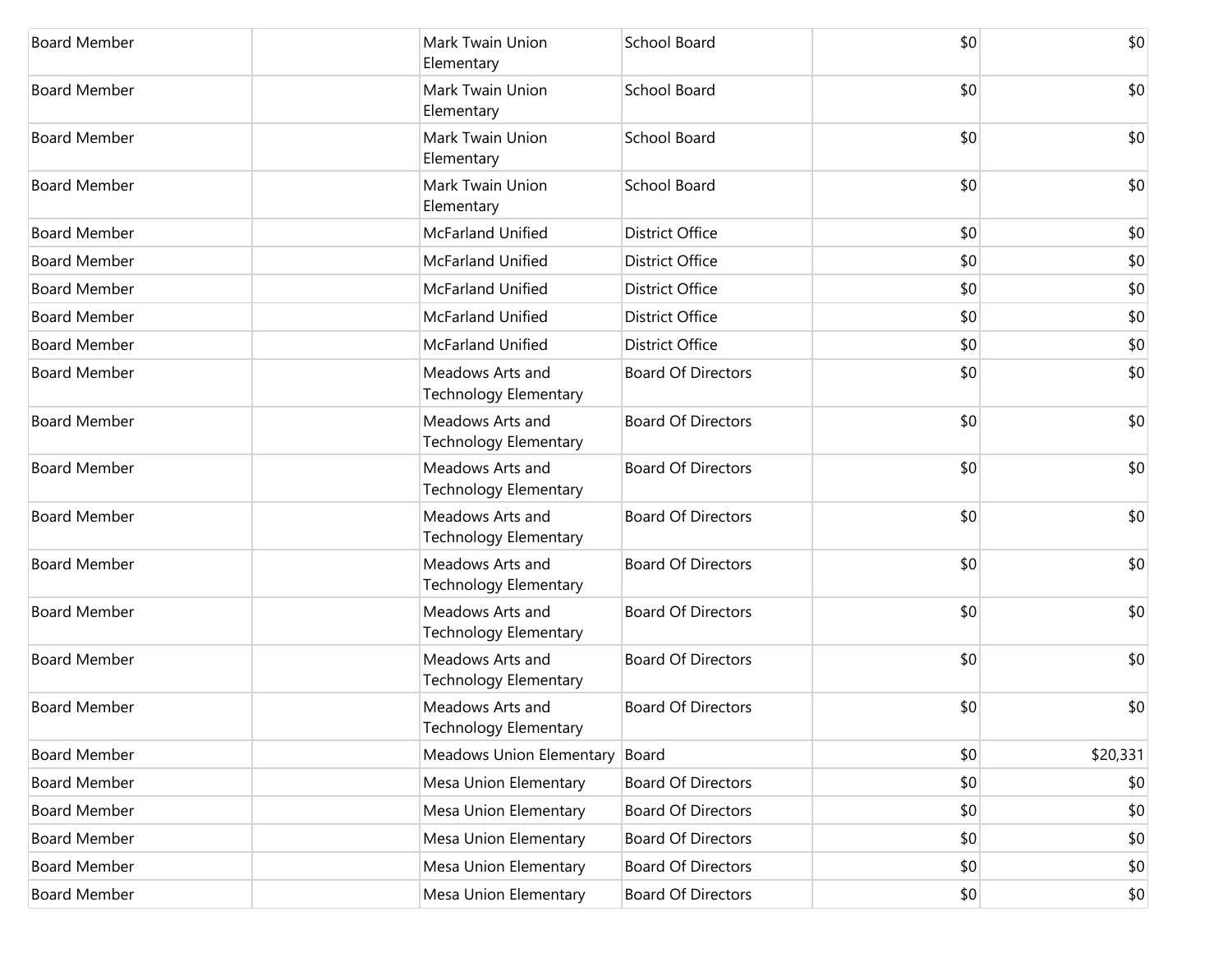| <b>Board Member</b> | Millville Elementary                           | Governing Board           | \$0          | \$0 |
|---------------------|------------------------------------------------|---------------------------|--------------|-----|
| <b>Board Member</b> | Millville Elementary                           | Governing Board           | \$0          | \$0 |
| <b>Board Member</b> | Millville Elementary                           | Governing Board           | \$0          | \$0 |
| <b>Board Member</b> | Millville Elementary                           | Governing Board           | \$0          | \$0 |
| <b>Board Member</b> | Millville Elementary                           | Governing Board           | \$0          | \$0 |
| <b>Board Member</b> | Monsenor Oscar Romero<br><b>Charter Middle</b> | Administrative            | \$0          | \$0 |
| <b>Board Member</b> | Monsenor Oscar Romero<br><b>Charter Middle</b> | Administrative            | \$0          | \$0 |
| <b>Board Member</b> | Monsenor Oscar Romero<br><b>Charter Middle</b> | Administrative            | \$0          | \$0 |
| <b>Board Member</b> | Monsenor Oscar Romero<br><b>Charter Middle</b> | Administrative            | \$0          | \$0 |
| <b>Board Member</b> | Monsenor Oscar Romero<br><b>Charter Middle</b> | Administrative            | \$0          | \$0 |
| <b>Board Member</b> | Monsenor Oscar Romero<br><b>Charter Middle</b> | Administrative            | \$0          | \$0 |
| <b>Board Member</b> | Moraga Elementary                              | Board                     | \$0          | \$0 |
| <b>Board Member</b> | Moraga Elementary                              | Board                     | \$0          | \$0 |
| <b>Board Member</b> | Moraga Elementary                              | Board                     | \$0          | \$0 |
| <b>Board Member</b> | Mountain Elementary                            | <b>Board Member</b>       | \$0          | \$0 |
| <b>Board Member</b> | Mountain Elementary                            | <b>Board Member</b>       | \$0          | \$0 |
| <b>Board Member</b> | Mountain Elementary                            | <b>Board Member</b>       | \$0          | \$0 |
| <b>Board Member</b> | Mountain Elementary                            | <b>Board Member</b>       | \$0          | \$0 |
| <b>Board Member</b> | Mountain Elementary                            | <b>Board Member</b>       | \$0          | \$0 |
| <b>Board Member</b> | Mupu Elementary                                | <b>Board Of Directors</b> | \$0          | \$0 |
| <b>Board Member</b> | Mupu Elementary                                | Board Of Directors        | \$0          | \$0 |
| <b>Board Member</b> | Mupu Elementary                                | <b>Board Of Directors</b> | \$0          | \$0 |
| <b>Board Member</b> | Needles Unified                                | <b>District Office</b>    | \$0          | \$0 |
| <b>Board Member</b> | Needles Unified                                | <b>District Office</b>    | \$0          | \$0 |
| <b>Board Member</b> | Needles Unified                                | <b>District Office</b>    | \$0          | \$0 |
| <b>Board Member</b> | Needles Unified                                | <b>District Office</b>    | \$0          | \$0 |
| <b>Board Member</b> | Needles Unified                                | <b>District Office</b>    | $ 10\rangle$ | \$0 |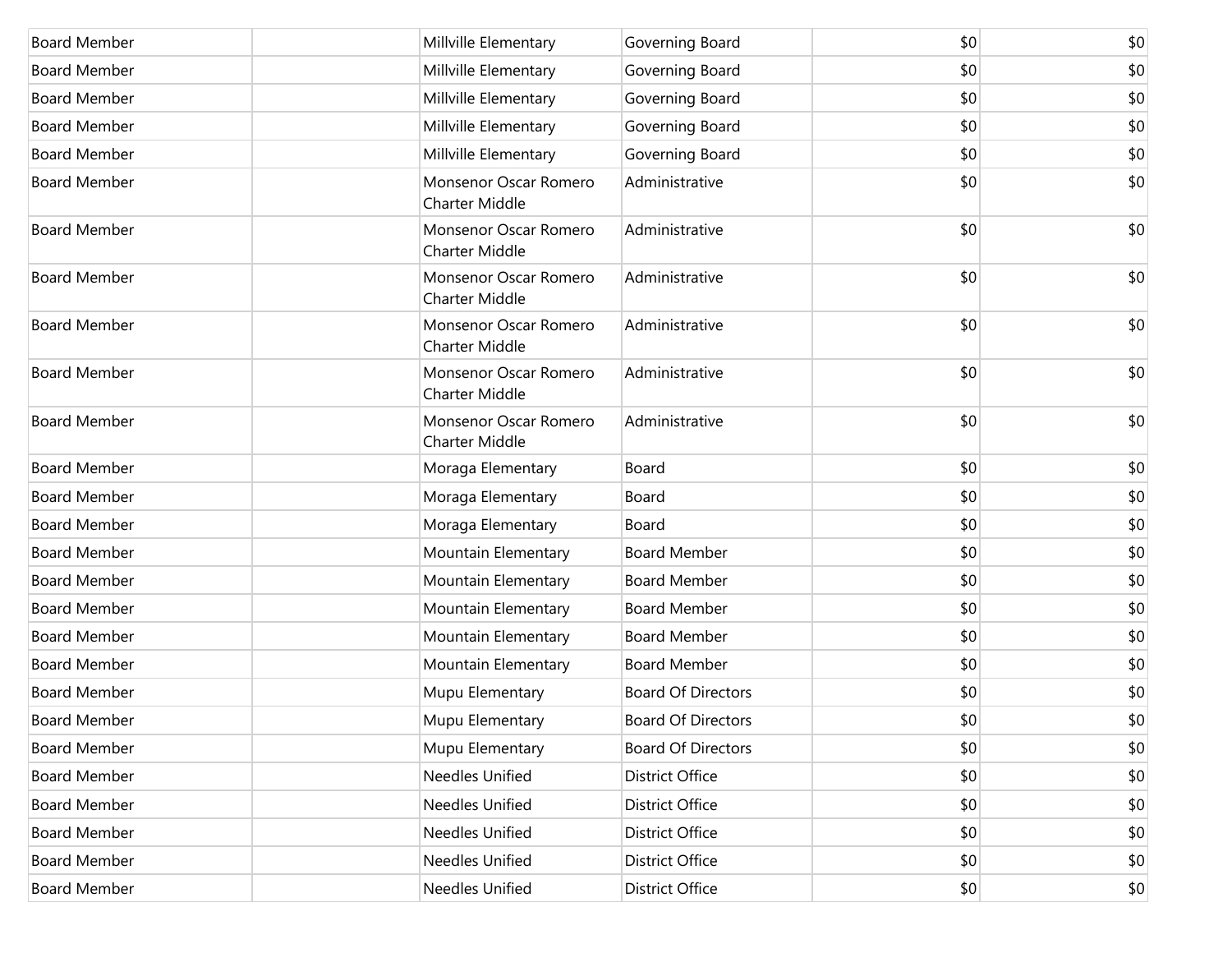| <b>Board Member</b> | <b>Needles Unified</b>                 | <b>District Office</b> | \$0 | \$0 |
|---------------------|----------------------------------------|------------------------|-----|-----|
| <b>Board Member</b> | Newark Unified                         | <b>Board Member</b>    | \$0 | \$0 |
| <b>Board Member</b> | Newark Unified                         | <b>Board Member</b>    | \$0 | \$0 |
| <b>Board Member</b> | Newark Unified                         | <b>Board Member</b>    | \$0 | \$0 |
| <b>Board Member</b> | Newark Unified                         | <b>Board Member</b>    | \$0 | \$0 |
| <b>Board Member</b> | Newark Unified                         | <b>Board Member</b>    | \$0 | \$0 |
| <b>Board Member</b> | Newcastle Elementary                   | Governing Board        | \$0 | \$0 |
| <b>Board Member</b> | Newcastle Elementary                   | Governing Board        | \$0 | \$0 |
| <b>Board Member</b> | Newcastle Elementary                   | Governing Board        | \$0 | \$0 |
| <b>Board Member</b> | Newcastle Elementary                   | Governing Board        | \$0 | \$0 |
| <b>Board Member</b> | Newcastle Elementary                   | Governing Board        | \$0 | \$0 |
| <b>Board Member</b> | North Cow Creek<br>Elementary          | <b>Board Member</b>    | \$0 | \$0 |
| <b>Board Member</b> | North Cow Creek<br>Elementary          | <b>Board Member</b>    | \$0 | \$0 |
| <b>Board Member</b> | North Cow Creek<br>Elementary          | <b>Board Member</b>    | \$0 | \$0 |
| <b>Board Member</b> | North Cow Creek<br>Elementary          | <b>Board Member</b>    | \$0 | \$0 |
| <b>Board Member</b> | North Cow Creek<br>Elementary          | <b>Board Member</b>    | \$0 | \$0 |
| <b>Board Member</b> | Norton Science and<br>Language Academy | Lcer-Board             | \$0 | \$0 |
| <b>Board Member</b> | Norton Science and<br>Language Academy | Lcer-Board             | \$0 | \$0 |
| <b>Board Member</b> | Norton Science and<br>Language Academy | Lcer-Board             | \$0 | \$0 |
| <b>Board Member</b> | Norton Science and<br>Language Academy | Lcer-Board             | \$0 | \$0 |
| <b>Board Member</b> | Nuestro Elementary                     | <b>Board Member</b>    | \$0 | \$0 |
| <b>Board Member</b> | Nuestro Elementary                     | <b>Board Member</b>    | \$0 | \$0 |
| <b>Board Member</b> | Nuestro Elementary                     | <b>Board Member</b>    | \$0 | \$0 |
| <b>Board Member</b> | Orinda Union Elementary                | <b>Board Member</b>    | \$0 | \$0 |
| <b>Board Member</b> | Orinda Union Elementary                | Board Member           | \$0 | \$0 |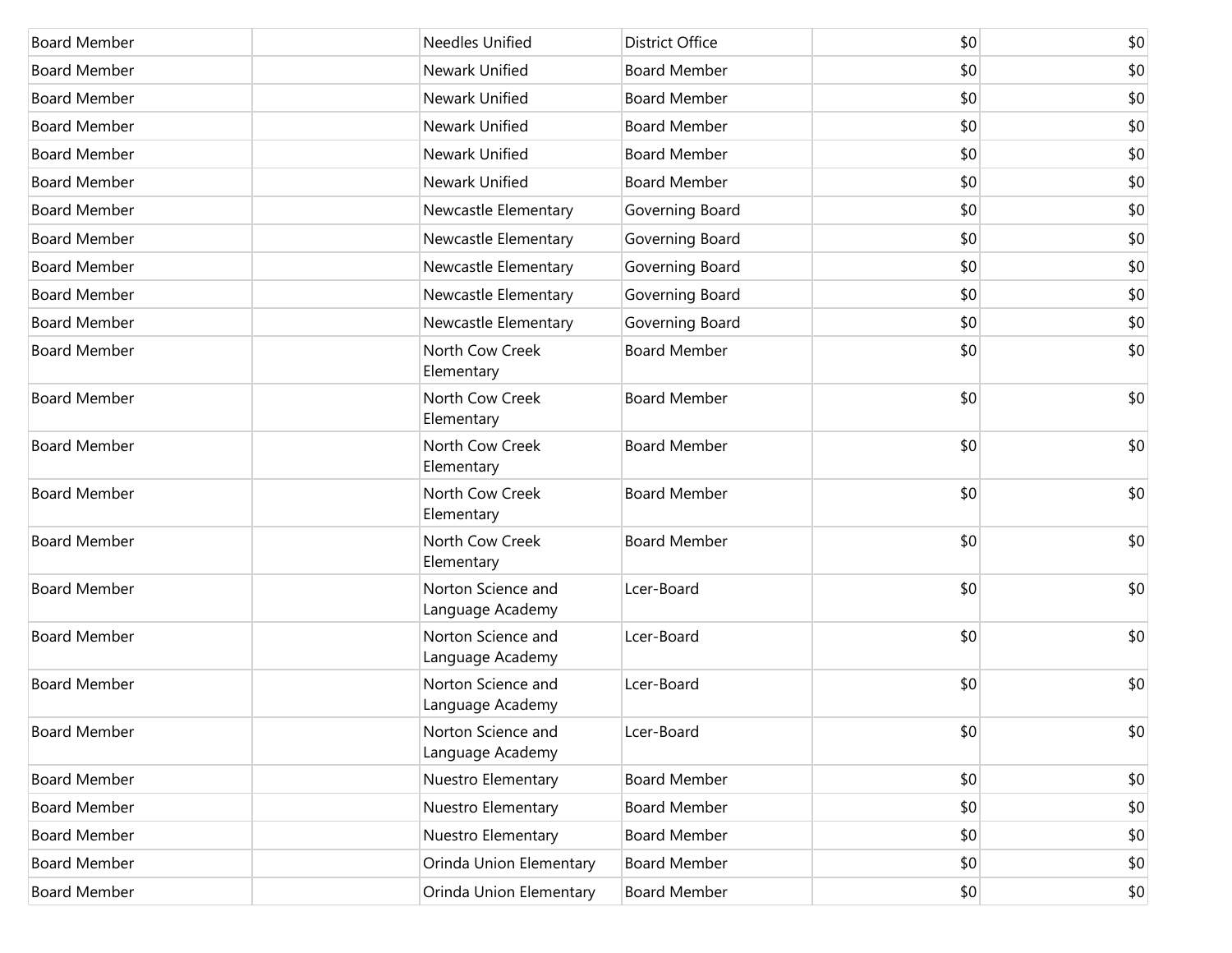| <b>Board Member</b> | Orinda Union Elementary                | <b>Board Member</b>       | \$0 | \$0      |
|---------------------|----------------------------------------|---------------------------|-----|----------|
| <b>Board Member</b> | Orinda Union Elementary                | <b>Board Member</b>       | \$0 | \$0      |
| <b>Board Member</b> | Orinda Union Elementary                | <b>Board Member</b>       | \$0 | \$0      |
| <b>Board Member</b> | Pacific Union Elementary<br>(Humboldt) | <b>Board Member</b>       | \$0 | \$0      |
| <b>Board Member</b> | Pacific Union Elementary<br>(Humboldt) | <b>Board Member</b>       | \$0 | \$0      |
| <b>Board Member</b> | Pacific Union Elementary<br>(Humboldt) | <b>Board Member</b>       | \$0 | \$0      |
| <b>Board Member</b> | Pacific Union Elementary<br>(Humboldt) | <b>Board Member</b>       | \$0 | \$0      |
| <b>Board Member</b> | Pacific Union Elementary<br>(Humboldt) | <b>Board Member</b>       | \$0 | \$0      |
| <b>Board Member</b> | Palos Verdes Peninsula<br>Unified      | Board                     | \$0 | \$9,674  |
| <b>Board Member</b> | Palos Verdes Peninsula<br>Unified      | Board                     | \$0 | \$9,674  |
| <b>Board Member</b> | Palos Verdes Peninsula<br>Unified      | Board                     | \$0 | \$6,497  |
| <b>Board Member</b> | Palos Verdes Peninsula<br>Unified      | Board                     | \$0 | \$3,999  |
| <b>Board Member</b> | Peak Prep Pleasant Valley              | <b>Board Of Directors</b> | \$0 | \$0      |
| <b>Board Member</b> | Peak Prep Pleasant Valley              | <b>Board Of Directors</b> | \$0 | \$0      |
| <b>Board Member</b> | Peak Prep Pleasant Valley              | <b>Board Of Directors</b> | \$0 | \$0      |
| <b>Board Member</b> | Peak Prep Pleasant Valley              | <b>Board Of Directors</b> | \$0 | \$0      |
| <b>Board Member</b> | Peninsula Union                        | <b>Board Of Trustees</b>  | \$0 | \$14,780 |
| <b>Board Member</b> | <b>Piedmont City Unified</b>           | <b>Elected Official</b>   | \$0 | \$0      |
| Board Member        | Piedmont City Unified                  | <b>Elected Official</b>   | \$0 | $$0$$    |
| <b>Board Member</b> | Piedmont City Unified                  | <b>Elected Official</b>   | \$0 | \$0      |
| <b>Board Member</b> | <b>Piedmont City Unified</b>           | <b>Elected Official</b>   | \$0 | \$0      |
| <b>Board Member</b> | <b>Piedmont City Unified</b>           | <b>Elected Official</b>   | \$0 | \$0      |
| <b>Board Member</b> | Pioneer Union Elementary<br>(Kings)    | Governing Board           | \$0 | \$0      |
| <b>Board Member</b> | Pioneer Union Elementary<br>(Kings)    | Governing Board           | \$0 | \$0      |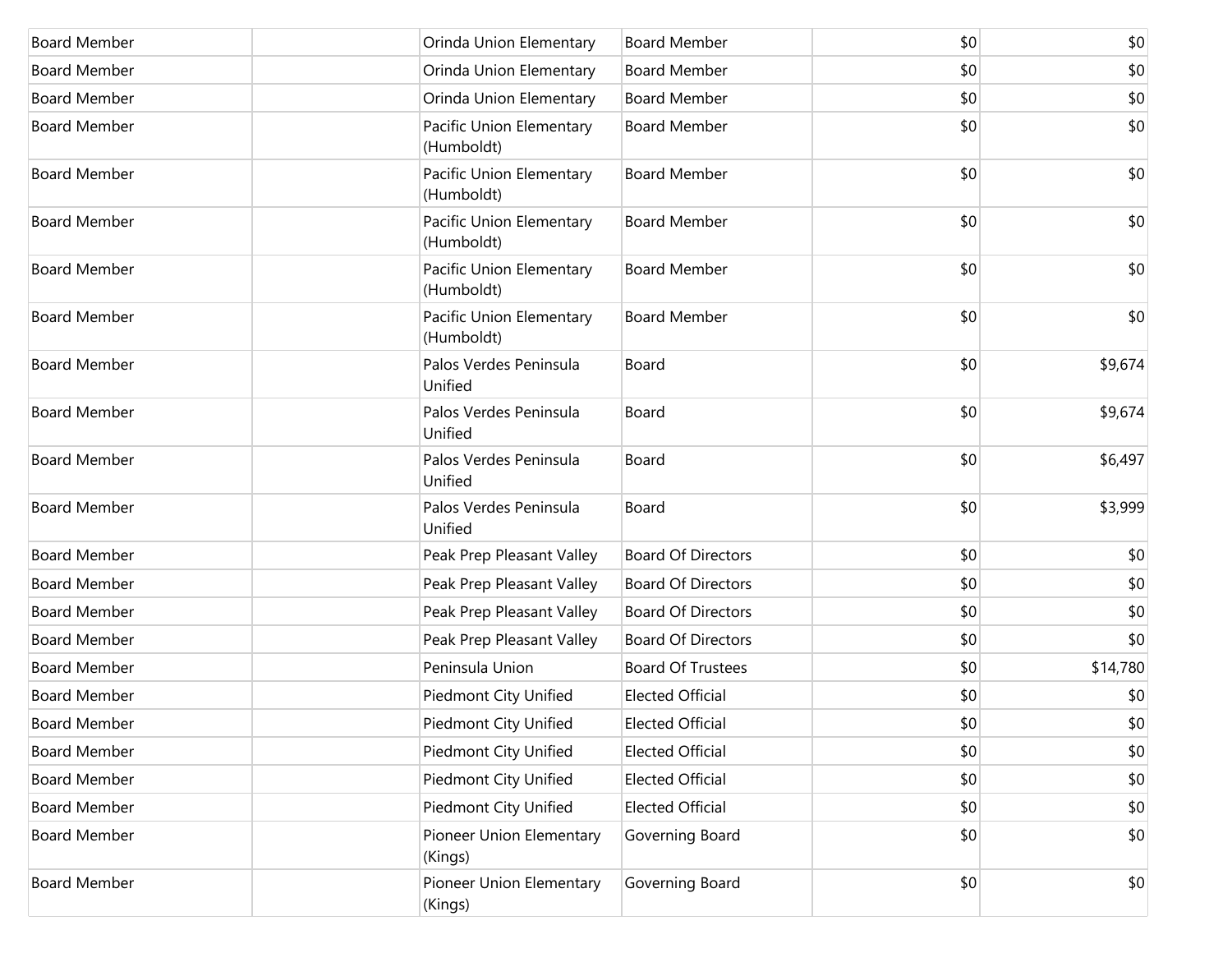| <b>Board Member</b> | Pioneer Union Elementary<br>(Kings)       | Governing Board                      | \$0 | \$0      |
|---------------------|-------------------------------------------|--------------------------------------|-----|----------|
| <b>Board Member</b> | Pioneer Union Elementary<br>(Kings)       | Governing Board                      | \$0 | \$0      |
| <b>Board Member</b> | Pioneer Union Elementary<br>(Kings)       | Governing Board                      | \$0 | \$0      |
| <b>Board Member</b> | Plainsburg Union<br>Elementary            | Governing Board                      | \$0 | \$0      |
| <b>Board Member</b> | Plainsburg Union<br>Elementary            | Governing Board                      | \$0 | \$0      |
| <b>Board Member</b> | Plainsburg Union<br>Elementary            | Governing Board                      | \$0 | \$0      |
| <b>Board Member</b> | Plainsburg Union<br>Elementary            | Governing Board                      | \$0 | \$0      |
| <b>Board Member</b> | Plainsburg Union<br>Elementary            | Governing Board                      | \$0 | \$0      |
| <b>Board Member</b> | Planada Elementary                        | Governing Board                      | \$0 | \$14,000 |
| <b>Board Member</b> | Planada Elementary                        | Governing Board                      | \$0 | \$14,000 |
| <b>Board Member</b> | Planada Elementary                        | Governing Board                      | \$0 | \$0      |
| <b>Board Member</b> | Pleasant Ridge Union<br>Elementary        | Pleasant Ridge Union<br>School Dist. | \$0 | \$0      |
| <b>Board Member</b> | Pleasant Ridge Union<br>Elementary        | Pleasant Ridge Union<br>School Dist. | \$0 | \$0      |
| <b>Board Member</b> | Pleasant Ridge Union<br>Elementary        | Pleasant Ridge Union<br>School Dist. | \$0 | \$0      |
| <b>Board Member</b> | Pleasant Ridge Union<br>Elementary        | Pleasant Ridge Union<br>School Dist. | \$0 | \$0      |
| <b>Board Member</b> | Pleasant Ridge Union<br>Elementary        | Pleasant Ridge Union<br>School Dist. | \$0 | \$0      |
| <b>Board Member</b> | Pleasant Valley Joint Union<br>Elementary | <b>Board Member</b>                  | \$0 | \$0      |
| <b>Board Member</b> | Pleasant Valley Joint Union<br>Elementary | <b>Board Member</b>                  | \$0 | \$0      |
| <b>Board Member</b> | Pleasant Valley Joint Union<br>Elementary | <b>Board Member</b>                  | \$0 | \$0      |
| <b>Board Member</b> | Pleasant Valley Joint Union<br>Elementary | <b>Board Member</b>                  | \$0 | \$0      |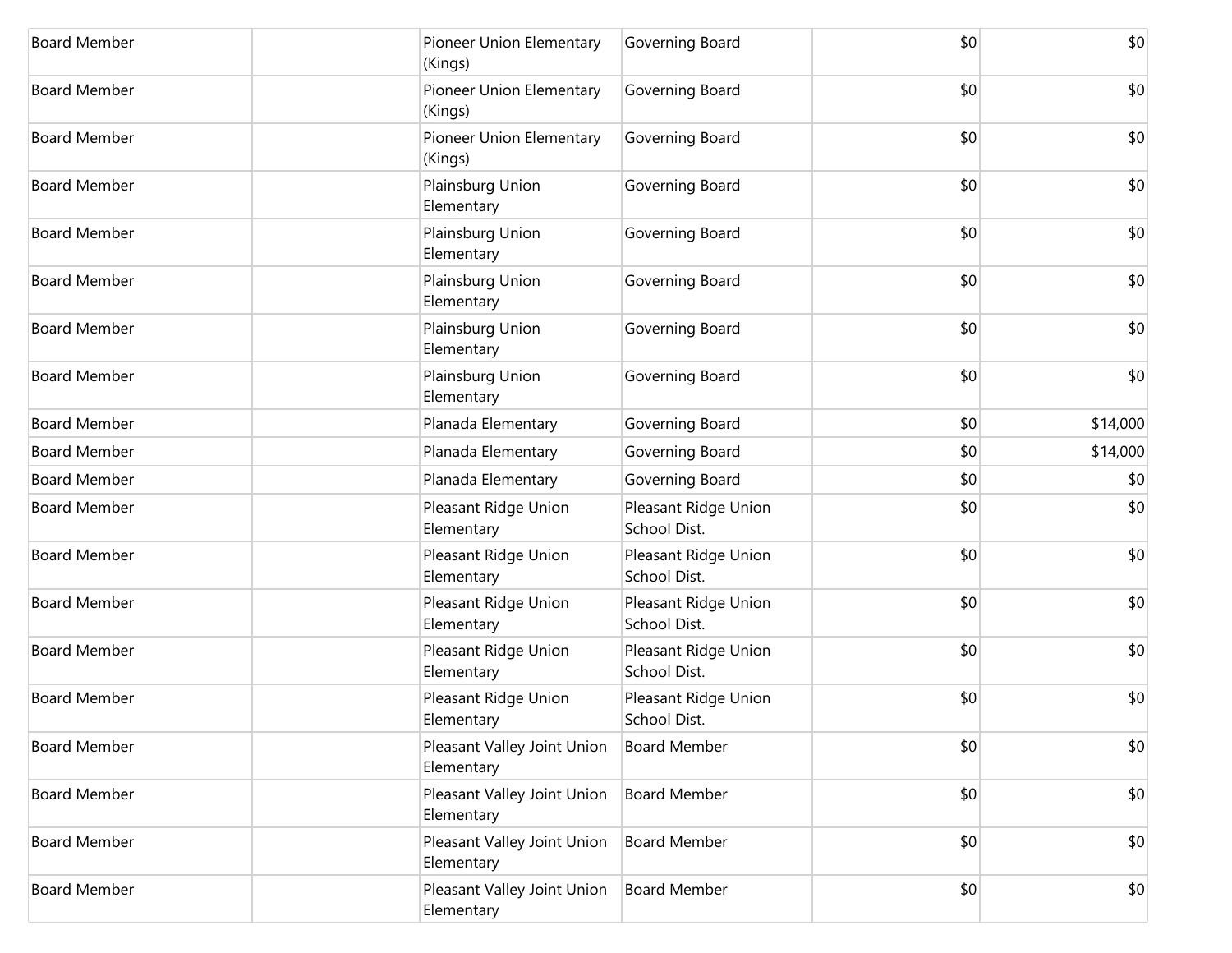| <b>Board Member</b> | Pleasant Valley Joint Union<br>Elementary | <b>Board Member</b> | \$0 | \$0 |
|---------------------|-------------------------------------------|---------------------|-----|-----|
| <b>Board Member</b> | Plumas Lake Elementary                    | Governing Body      | \$0 | \$0 |
| <b>Board Member</b> | Plumas Lake Elementary                    | Governing Body      | \$0 | \$0 |
| <b>Board Member</b> | Plumas Lake Elementary                    | Governing Body      | \$0 | \$0 |
| <b>Board Member</b> | Plumas Lake Elementary                    | Governing Body      | \$0 | \$0 |
| <b>Board Member</b> | Plumas Lake Elementary                    | Governing Body      | \$0 | \$0 |
| <b>Board Member</b> | Ramona City Unified                       | <b>Board Member</b> | \$0 | \$0 |
| <b>Board Member</b> | Ramona City Unified                       | <b>Board Member</b> | \$0 | \$0 |
| <b>Board Member</b> | Ramona City Unified                       | <b>Board Member</b> | \$0 | \$0 |
| <b>Board Member</b> | Ramona City Unified                       | <b>Board Member</b> | \$0 | \$0 |
| <b>Board Member</b> | Ramona City Unified                       | <b>Board Member</b> | \$0 | \$0 |
| <b>Board Member</b> | Raymond-Knowles Union<br>Elementary       | <b>Board Member</b> | \$0 | \$0 |
| <b>Board Member</b> | Raymond-Knowles Union<br>Elementary       | <b>Board Member</b> | \$0 | \$0 |
| <b>Board Member</b> | Raymond-Knowles Union<br>Elementary       | <b>Board Member</b> | \$0 | \$0 |
| <b>Board Member</b> | Raymond-Knowles Union<br>Elementary       | <b>Board Member</b> | \$0 | \$0 |
| <b>Board Member</b> | Raymond-Knowles Union<br>Elementary       | <b>Board Member</b> | \$0 | \$0 |
| <b>Board Member</b> | Red Bluff Joint Union High                | <b>Board Member</b> | \$0 | \$0 |
| <b>Board Member</b> | Red Bluff Joint Union High                | <b>Board Member</b> | \$0 | \$0 |
| <b>Board Member</b> | Red Bluff Joint Union High                | <b>Board Member</b> | \$0 | \$0 |
| <b>Board Member</b> | Red Bluff Joint Union High                | <b>Board Member</b> | \$0 | \$0 |
| Board Member        | Red Bluff Joint Union High                | <b>Board Member</b> | \$0 | \$0 |
| <b>Board Member</b> | Redwood Academy of Ukiah Charter Academy  |                     | \$0 | \$0 |
| <b>Board Member</b> | Redwood Academy of Ukiah Charter Academy  |                     | \$0 | \$0 |
| <b>Board Member</b> | Redwood Academy of Ukiah Charter Academy  |                     | \$0 | \$0 |
| <b>Board Member</b> | Redwood Academy of Ukiah Charter Academy  |                     | \$0 | \$0 |
| <b>Board Member</b> | Reed Union Elementary                     | Governing Board     | \$0 | \$0 |
| <b>Board Member</b> | Reed Union Elementary                     | Governing Board     | \$0 | \$0 |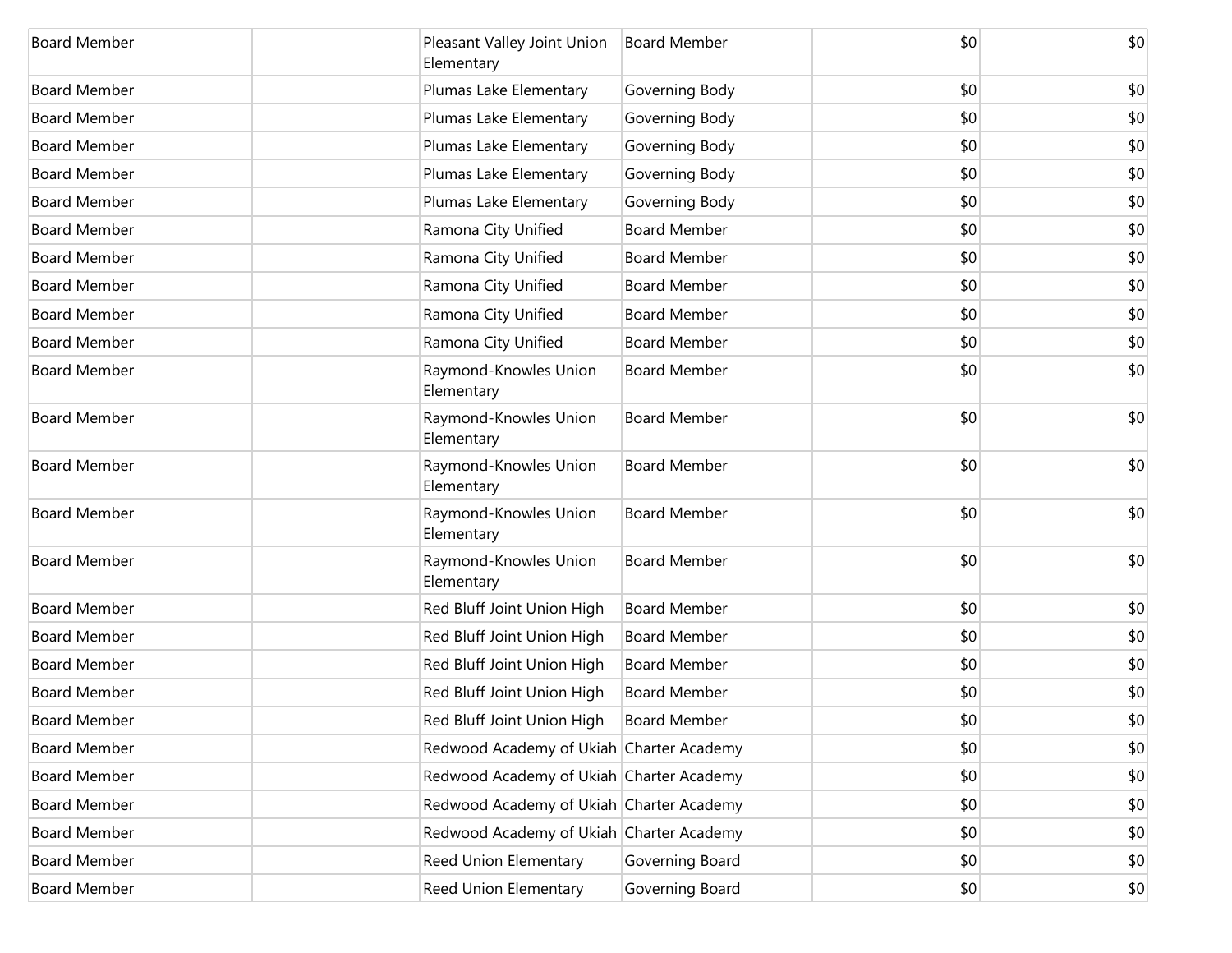| <b>Board Member</b> | <b>Reed Union Elementary</b>                       | Governing Board                 | \$0 | \$0      |
|---------------------|----------------------------------------------------|---------------------------------|-----|----------|
| <b>Board Member</b> | Reed Union Elementary                              | Governing Board                 | \$0 | \$0      |
| <b>Board Member</b> | Reed Union Elementary                              | Governing Board                 | \$0 | \$0      |
| <b>Board Member</b> | Reeds Creek Elementary                             | <b>Board Member</b>             | \$0 | \$0      |
| <b>Board Member</b> | Reeds Creek Elementary                             | <b>Board Member</b>             | \$0 | \$0      |
| <b>Board Member</b> | Reeds Creek Elementary                             | <b>Board Member</b>             | \$0 | \$0      |
| <b>Board Member</b> | Reeds Creek Elementary                             | <b>Board Member</b>             | \$0 | \$0      |
| <b>Board Member</b> | Reeds Creek Elementary                             | <b>Board Member</b>             | \$0 | \$0      |
| <b>Board Member</b> | <b>Richland Union Elementary</b>                   | <b>District Office</b>          | \$0 | \$0      |
| <b>Board Member</b> | <b>Richland Union Elementary</b>                   | <b>District Office</b>          | \$0 | \$0      |
| <b>Board Member</b> | <b>Richland Union Elementary</b>                   | <b>District Office</b>          | \$0 | \$0      |
| <b>Board Member</b> | <b>Richland Union Elementary</b>                   | <b>District Office</b>          | \$0 | \$0      |
| <b>Board Member</b> | <b>Richland Union Elementary</b>                   | <b>District Office</b>          | \$0 | \$0      |
| <b>Board Member</b> | <b>River Charter Schools</b><br>Lighthouse Charter | <b>Officer Unpaid</b>           | \$0 | \$0      |
| <b>Board Member</b> | <b>River Charter Schools</b><br>Lighthouse Charter | <b>Officer Unpaid</b>           | \$0 | \$0      |
| <b>Board Member</b> | <b>River Charter Schools</b><br>Lighthouse Charter | <b>Officer Unpaid</b>           | \$0 | \$0      |
| <b>Board Member</b> | <b>River Charter Schools</b><br>Lighthouse Charter | Officer Unpaid                  | \$0 | \$0      |
| <b>Board Member</b> | <b>River Charter Schools</b><br>Lighthouse Charter | Officer Unpaid                  | \$0 | \$0      |
| <b>Board Member</b> | <b>River Charter Schools</b><br>Lighthouse Charter | Officer Unpaid                  | \$0 | \$0      |
| <b>Board Member</b> | <b>River Charter Schools</b><br>Lighthouse Charter | Officer Unpaid                  | \$0 | \$0      |
| <b>Board Member</b> | River Oaks Academy                                 | <b>Board Of Directors</b>       | \$0 | \$0      |
| <b>Board Member</b> | River Oaks Academy                                 | <b>Board Of Directors</b>       | \$0 | \$0      |
| <b>Board Member</b> | River Oaks Academy                                 | <b>Board Of Directors</b>       | \$0 | \$0      |
| <b>Board Member</b> | River Oaks Academy                                 | <b>Board Of Directors</b>       | \$0 | \$0      |
| <b>Board Member</b> | River Oaks Academy                                 | <b>Board Of Directors</b>       | \$0 | \$0      |
| <b>Board Member</b> | Roseland                                           | <b>Roseland School District</b> | \$0 | \$17,331 |
| <b>Board Member</b> | Roseland                                           | Roseland School District        | \$0 | \$13,008 |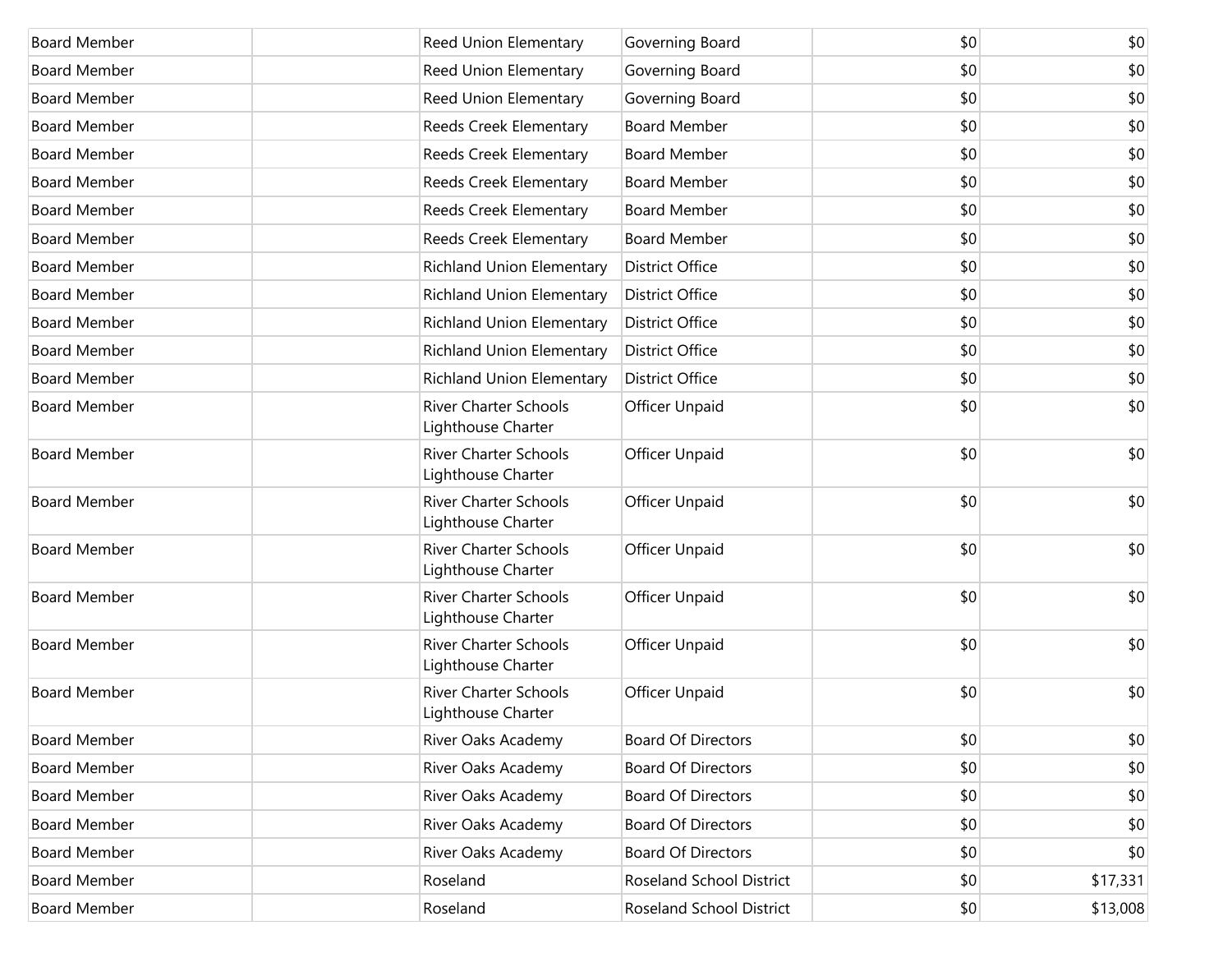| <b>Board Member</b> | Roseland                                   | <b>Roseland School District</b>                      | \$0 | \$8,379 |
|---------------------|--------------------------------------------|------------------------------------------------------|-----|---------|
| <b>Board Member</b> | Roseland                                   | <b>Roseland School District</b>                      | \$0 | \$8,136 |
| <b>Board Member</b> | Roseland                                   | <b>Roseland School District</b>                      | \$0 | \$88    |
| <b>Board Member</b> | Roseland                                   | <b>Roseland School District</b>                      | \$0 | \$81    |
| <b>Board Member</b> | Roseland                                   | <b>Roseland School District</b>                      | \$0 | \$74    |
| <b>Board Member</b> | Roseland                                   | <b>Roseland School District</b>                      | \$0 | (\$814) |
| <b>Board Member</b> | Round Valley Joint<br>Elementary           | Board                                                | \$0 | \$0     |
| <b>Board Member</b> | Round Valley Joint<br>Elementary           | Board                                                | \$0 | \$0     |
| <b>Board Member</b> | Round Valley Joint<br>Elementary           | Board                                                | \$0 | \$0     |
| <b>Board Member</b> | San Ardo Union Elementary                  | Governing Board                                      | \$0 | \$0     |
| <b>Board Member</b> | San Ardo Union Elementary Governing Board  |                                                      | \$0 | \$0     |
| <b>Board Member</b> | San Ardo Union Elementary Governing Board  |                                                      | \$0 | \$0     |
| <b>Board Member</b> | San Ardo Union Elementary Governing Board  |                                                      | \$0 | \$0     |
| <b>Board Member</b> | San Ardo Union Elementary Governing Board  |                                                      | \$0 | \$0     |
| <b>Board Member</b> | San Lucas Union Elementary Governing Board |                                                      | \$0 | \$0     |
| <b>Board Member</b> | San Lucas Union Elementary Governing Board |                                                      | \$0 | \$0     |
| <b>Board Member</b> | San Lucas Union Elementary Governing Board |                                                      | \$0 | \$0     |
| <b>Board Member</b> | San Lucas Union Elementary Governing Board |                                                      | \$0 | \$0     |
| <b>Board Member</b> | San Lucas Union Elementary Governing Board |                                                      | \$0 | \$0     |
| <b>Board Member</b> | San Pasqual Union<br>Elementary            | <b>Board Member</b>                                  | \$0 | \$0     |
| <b>Board Member</b> | San Pasqual Union<br>Elementary            | <b>Board Member</b>                                  | \$0 | \$0     |
| <b>Board Member</b> | San Pasqual Union<br>Elementary            | Board Member                                         | \$0 | \$0     |
| <b>Board Member</b> | San Pasqual Union<br>Elementary            | <b>Board Member</b>                                  | \$0 | \$0     |
| <b>Board Member</b> | San Pasqual Union<br>Elementary            | <b>Board Member</b>                                  | \$0 | \$0     |
| <b>Board Member</b> | San Pasqual Valley Unified                 | San Pasqual Valley Unified<br><b>School District</b> | \$0 | \$0     |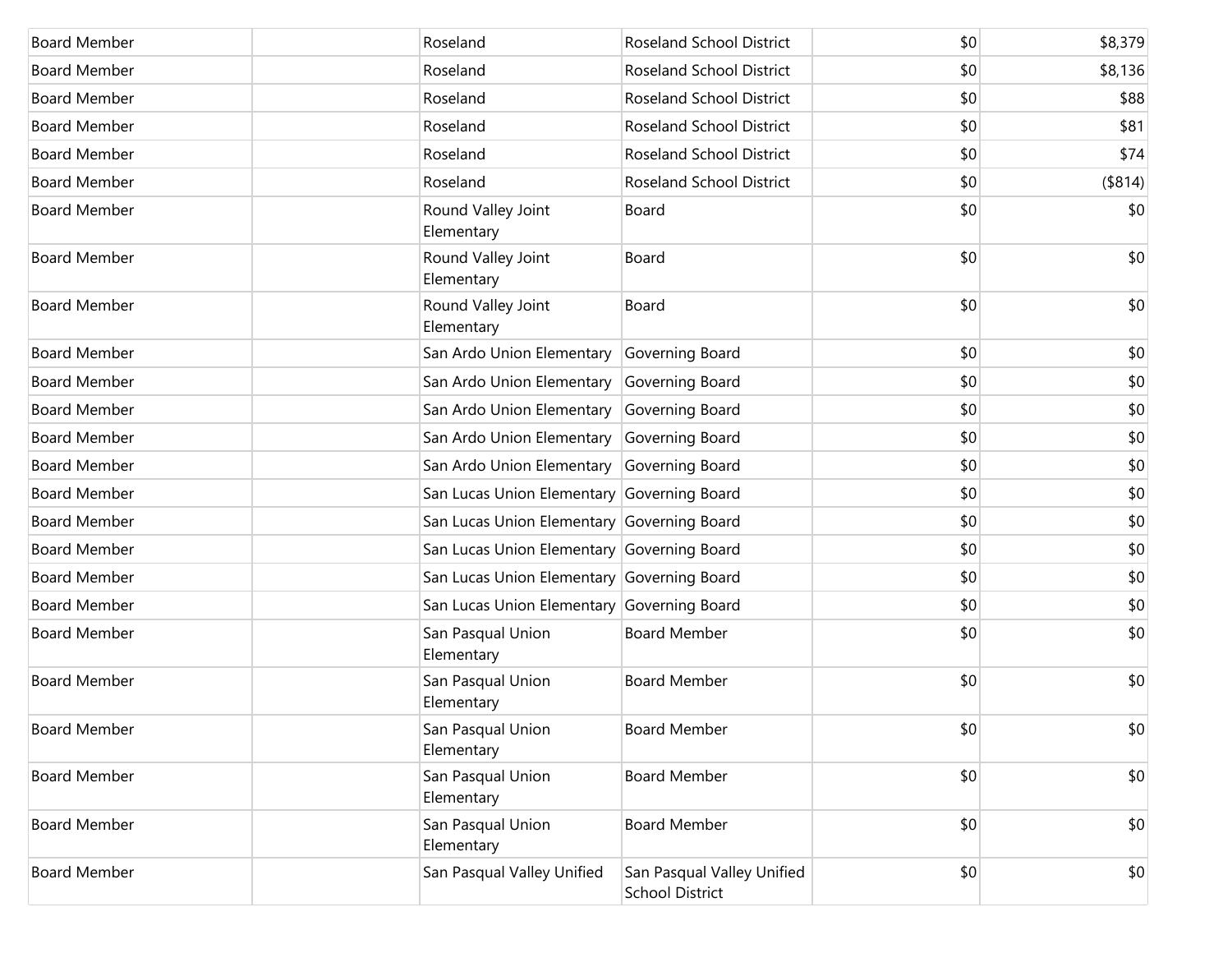| <b>Board Member</b> | San Pasqual Valley Unified      | San Pasqual Valley Unified<br><b>School District</b> | \$0 | \$0      |
|---------------------|---------------------------------|------------------------------------------------------|-----|----------|
| <b>Board Member</b> | San Pasqual Valley Unified      | San Pasqual Valley Unified<br><b>School District</b> | \$0 | \$0      |
| <b>Board Member</b> | San Pasqual Valley Unified      | San Pasqual Valley Unified<br><b>School District</b> | \$0 | \$0      |
| <b>Board Member</b> | San Pasqual Valley Unified      | San Pasqual Valley Unified<br><b>School District</b> | \$0 | \$0      |
| <b>Board Member</b> | Santa Clara Elementary          | <b>Board Of Directors</b>                            | \$0 | \$0      |
| <b>Board Member</b> | Santa Clara Elementary          | <b>Board Of Directors</b>                            | \$0 | \$0      |
| <b>Board Member</b> | Santa Clara Elementary          | <b>Board Of Directors</b>                            | \$0 | \$0      |
| <b>Board Member</b> | Santa Ynez Valley Union<br>High | <b>Board Member</b>                                  | \$0 | \$0      |
| <b>Board Member</b> | Santa Ynez Valley Union<br>High | <b>Board Member</b>                                  | \$0 | \$0      |
| <b>Board Member</b> | Santa Ynez Valley Union<br>High | <b>Board Member</b>                                  | \$0 | \$0      |
| <b>Board Member</b> | Santa Ynez Valley Union<br>High | <b>Board Member</b>                                  | \$0 | \$0      |
| <b>Board Member</b> | Santa Ynez Valley Union<br>High | <b>Board Member</b>                                  | \$0 | \$0      |
| <b>Board Member</b> | <b>Scotts Valley Unified</b>    | Governing Body                                       | \$0 | \$0      |
| <b>Board Member</b> | <b>Scotts Valley Unified</b>    | Governing Body                                       | \$0 | \$0      |
| <b>Board Member</b> | <b>Scotts Valley Unified</b>    | Governing Body                                       | \$0 | \$0      |
| <b>Board Member</b> | <b>Scotts Valley Unified</b>    | Governing Body                                       | \$0 | \$0      |
| <b>Board Member</b> | <b>Scotts Valley Unified</b>    | Governing Body                                       | \$0 | \$0      |
| <b>Board Member</b> | Semitropic Elementary           | School Board                                         | \$0 | \$0      |
| Board Member        | <b>Shaffer Union Elementary</b> | Administration                                       | \$0 | \$14,000 |
| <b>Board Member</b> | Shaffer Union Elementary        | Administration                                       | \$0 | \$14,000 |
| <b>Board Member</b> | <b>Shaffer Union Elementary</b> | Administration                                       | \$0 | \$14,000 |
| <b>Board Member</b> | <b>Shaffer Union Elementary</b> | Administration                                       | \$0 | \$0      |
| <b>Board Member</b> | <b>Shaffer Union Elementary</b> | Administration                                       | \$0 | \$0      |
| <b>Board Member</b> | Somis Union                     | <b>Board Of Directors</b>                            | \$0 | \$0      |
| <b>Board Member</b> | Somis Union                     | <b>Board Of Directors</b>                            | \$0 | \$0      |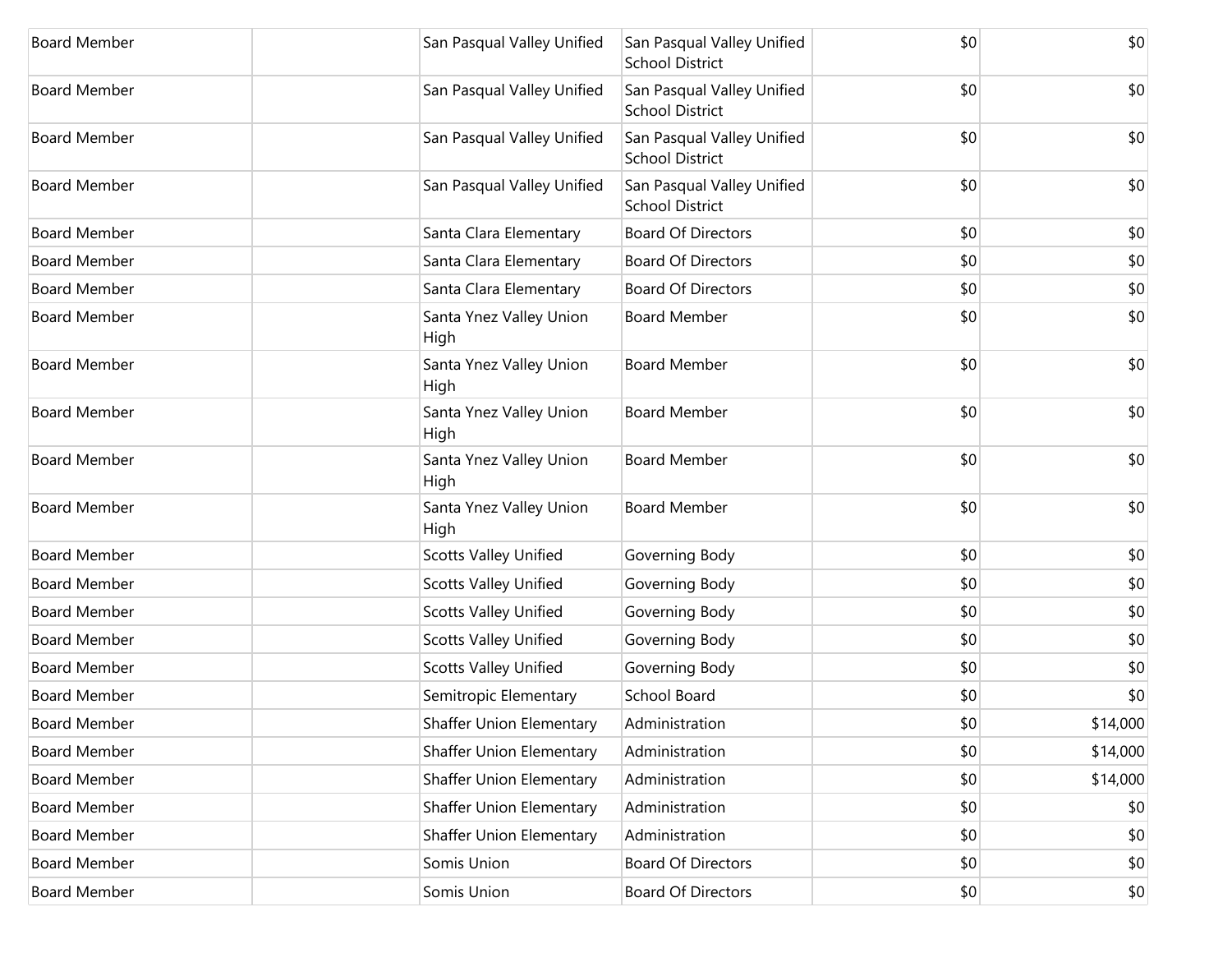| <b>Board Member</b> | Somis Union                           | <b>Board Of Directors</b> | \$0 | \$0          |
|---------------------|---------------------------------------|---------------------------|-----|--------------|
| <b>Board Member</b> | Somis Union                           | <b>Board Of Directors</b> | \$0 | \$0          |
| <b>Board Member</b> | Somis Union                           | <b>Board Of Directors</b> | \$0 | \$0          |
| <b>Board Member</b> | South Fork Union                      | Board                     | \$0 | \$8,095      |
| <b>Board Member</b> | South Fork Union                      | Board                     | \$0 | \$8,095      |
| <b>Board Member</b> | South Fork Union                      | Board                     | \$0 | \$8,095      |
| <b>Board Member</b> | South Fork Union                      | Board                     | \$0 | \$0          |
| <b>Board Member</b> | South Fork Union                      | Board                     | \$0 | \$0          |
| <b>Board Member</b> | <b>Strathmore Union</b><br>Elementary | <b>Board Member</b>       | \$0 | \$17,391     |
| <b>Board Member</b> | <b>Strathmore Union</b><br>Elementary | <b>Board Member</b>       | \$0 | \$17,391     |
| <b>Board Member</b> | <b>Strathmore Union</b><br>Elementary | <b>Board Member</b>       | \$0 | \$17,391     |
| <b>Board Member</b> | <b>Strathmore Union</b><br>Elementary | <b>Board Member</b>       | \$0 | \$17,391     |
| <b>Board Member</b> | <b>Strathmore Union</b><br>Elementary | <b>Board Member</b>       | \$0 | \$17,391     |
| <b>Board Member</b> | Sundale Union Elementary              | Sundale                   | \$0 | \$0          |
| <b>Board Member</b> | Sundale Union Elementary              | Sundale                   | \$0 | \$0          |
| <b>Board Member</b> | Sundale Union Elementary              | Sundale                   | \$0 | \$0          |
| <b>Board Member</b> | Sundale Union Elementary              | Sundale                   | \$0 | \$0          |
| <b>Board Member</b> | Sundale Union Elementary              | Sundale                   | \$0 | \$0          |
| <b>Board Member</b> | Sunol Glen Unified                    | Sunol Glen Unified        | \$0 | \$0          |
| <b>Board Member</b> | Sunol Glen Unified                    | Sunol Glen Unified        | \$0 | \$0          |
| <b>Board Member</b> | Sunol Glen Unified                    | Sunol Glen Unified        | \$0 | \$0          |
| <b>Board Member</b> | Sutter Union High                     | <b>Board Member</b>       | \$0 | \$0          |
| <b>Board Member</b> | Sutter Union High                     | <b>Board Member</b>       | \$0 | $ 10\rangle$ |
| <b>Board Member</b> | Sutter Union High                     | <b>Board Member</b>       | \$0 | \$0          |
| <b>Board Member</b> | Sutter Union High                     | <b>Board Member</b>       | \$0 | \$0          |
| <b>Board Member</b> | Sutter Union High                     | <b>Board Member</b>       | \$0 | \$0          |
| <b>Board Member</b> | Thompson Peak Charter                 | <b>Board Member</b>       | \$0 | \$0          |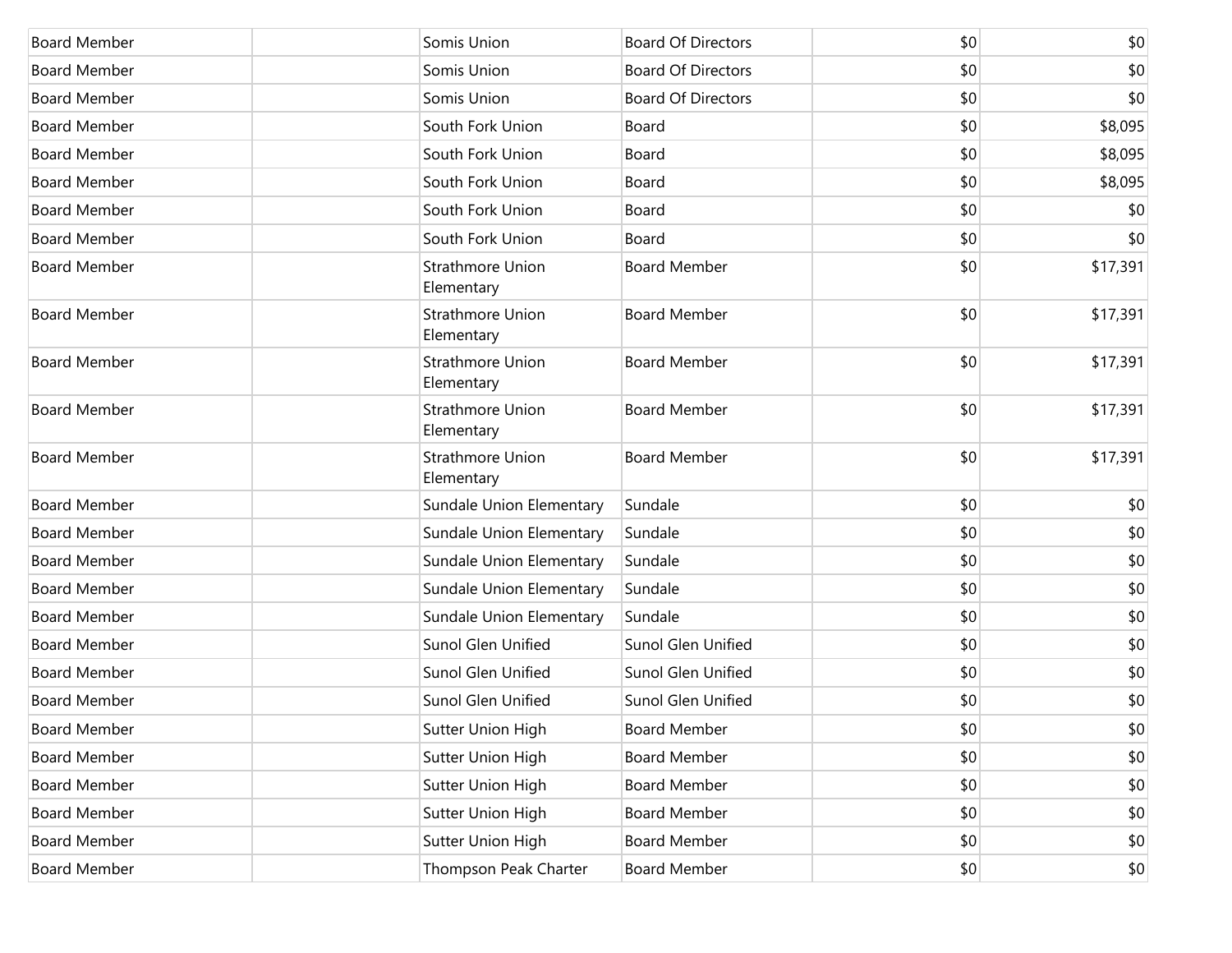| <b>Board Member</b> | <b>Three Rivers Union</b><br>Elementary                | Three Rivers Union School<br>Dist               | \$0 | \$0      |
|---------------------|--------------------------------------------------------|-------------------------------------------------|-----|----------|
| <b>Board Member</b> | Three Rivers Union<br>Elementary                       | Three Rivers Union School<br>Dist               | \$0 | \$0      |
| <b>Board Member</b> | <b>Three Rivers Union</b><br>Elementary                | Three Rivers Union School<br>Dist               | \$0 | \$0      |
| <b>Board Member</b> | Three Rivers Union<br>Elementary                       | <b>Three Rivers Union School</b><br><b>Dist</b> | \$0 | \$0      |
| <b>Board Member</b> | Three Rivers Union<br>Elementary                       | Three Rivers Union School<br>Dist               | \$0 | \$0      |
| <b>Board Member</b> | Tipton Elementary                                      | <b>Tipton Elementary</b>                        | \$0 | \$17,784 |
| <b>Board Member</b> | Tipton Elementary                                      | <b>Tipton Elementary</b>                        | \$0 | \$17,784 |
| <b>Board Member</b> | <b>Tipton Elementary</b>                               | <b>Tipton Elementary</b>                        | \$0 | \$17,784 |
| <b>Board Member</b> | Tipton Elementary                                      | <b>Tipton Elementary</b>                        | \$0 | \$17,784 |
| <b>Board Member</b> | Tipton Elementary                                      | <b>Tipton Elementary</b>                        | \$0 | \$17,784 |
| <b>Board Member</b> | Tulelake Basin Joint Unified                           | Tulelake Basin J.U.S.D.                         | \$0 | \$0      |
| <b>Board Member</b> | Tulelake Basin Joint Unified                           | Tulelake Basin J.U.S.D.                         | \$0 | \$0      |
| <b>Board Member</b> | Tulelake Basin Joint Unified                           | Tulelake Basin J.U.S.D.                         | \$0 | \$0      |
| <b>Board Member</b> | Tulelake Basin Joint Unified                           | Tulelake Basin J.U.S.D.                         | \$0 | \$0      |
| <b>Board Member</b> | Tulelake Basin Joint Unified                           | Tulelake Basin J.U.S.D.                         | \$0 | \$0      |
| <b>Board Member</b> | Twin Hills Union Elementary Twin Hills Union           |                                                 | \$0 | \$0      |
| <b>Board Member</b> | Twin Hills Union Elementary Twin Hills Union           |                                                 | \$0 | \$0      |
| <b>Board Member</b> | Twin Hills Union Elementary Twin Hills Union           |                                                 | \$0 | \$0      |
| <b>Board Member</b> | Twin Hills Union Elementary Twin Hills Union           |                                                 | \$0 | \$0      |
| <b>Board Member</b> | Twin Hills Union Elementary Twin Hills Union           |                                                 | \$0 | \$0      |
| <b>Board Member</b> | Two Rock Union                                         | Board                                           | \$0 | \$1,492  |
| Board Member        | Two Rock Union                                         | Board                                           | \$0 | \$1,492  |
| <b>Board Member</b> | Two Rock Union                                         | Board                                           | \$0 | \$1,492  |
| <b>Board Member</b> | Two Rock Union                                         | Board                                           | \$0 | \$1,080  |
| <b>Board Member</b> | Ventura Charter School of<br>Arts and Global Education | <b>Board Of Directors</b>                       | \$0 | \$0      |
| <b>Board Member</b> | Ventura Charter School of<br>Arts and Global Education | <b>Board Of Directors</b>                       | \$0 | \$0      |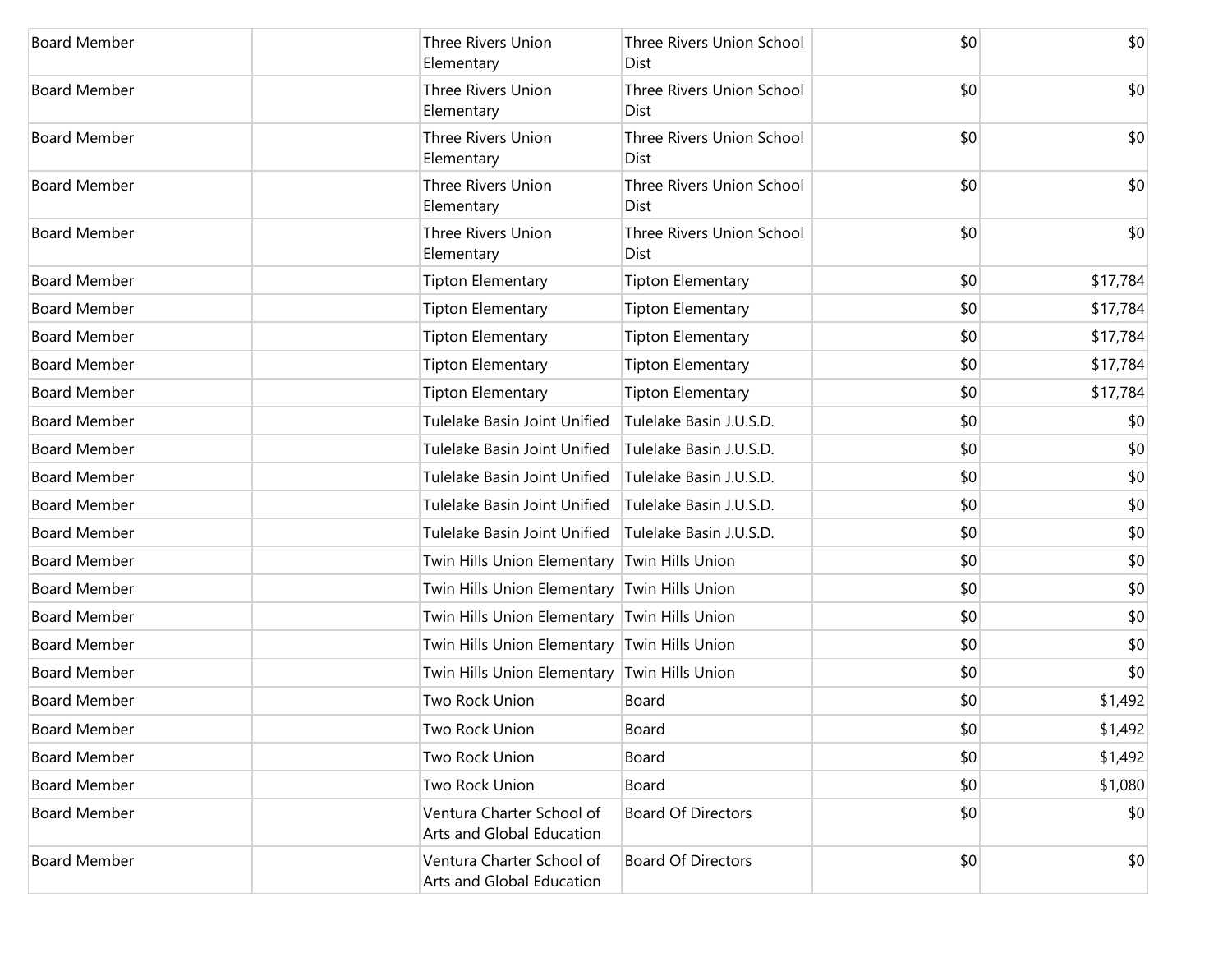| <b>Board Member</b> | Ventura Charter School of<br>Arts and Global Education | <b>Board Of Directors</b> | \$0 | \$0      |
|---------------------|--------------------------------------------------------|---------------------------|-----|----------|
| <b>Board Member</b> | Ventura Charter School of<br>Arts and Global Education | <b>Board Of Directors</b> | \$0 | \$0      |
| <b>Board Member</b> | Ventura Charter School of<br>Arts and Global Education | <b>Board Of Directors</b> | \$0 | \$0      |
| <b>Board Member</b> | Ventura Charter School of<br>Arts and Global Education | <b>Board Of Directors</b> | \$0 | \$0      |
| <b>Board Member</b> | Ventura Charter School of<br>Arts and Global Education | <b>Board Of Directors</b> | \$0 | \$0      |
| <b>Board Member</b> | Virtual Preparatory<br>Academy at Lucerne              | <b>School Board</b>       | \$0 | \$0      |
| <b>Board Member</b> | Virtual Preparatory<br>Academy at Lucerne              | <b>School Board</b>       | \$0 | \$0      |
| <b>Board Member</b> | Virtual Preparatory<br>Academy at Lucerne              | School Board              | \$0 | \$0      |
| <b>Board Member</b> | Washington Unified<br>(Fresno)                         | <b>Board Member</b>       | \$0 | \$46,452 |
| <b>Board Member</b> | Washington Unified<br>(Fresno)                         | <b>Board Member</b>       | \$0 | \$43,811 |
| <b>Board Member</b> | Washington Unified<br>(Fresno)                         | <b>Board Member</b>       | \$0 | \$43,811 |
| <b>Board Member</b> | Washington Unified<br>(Fresno)                         | <b>Board Member</b>       | \$0 | \$42,152 |
| <b>Board Member</b> | Washington Unified<br>(Fresno)                         | <b>Board Member</b>       | \$0 | \$42,152 |
| <b>Board Member</b> | Washington Unified<br>(Fresno)                         | <b>Board Member</b>       | \$0 | \$42,152 |
| <b>Board Member</b> | Washington Unified<br>(Fresno)                         | <b>Board Member</b>       | \$0 | \$41,237 |
| <b>Board Member</b> | <b>Westmorland Union</b><br>Elementary                 | Governing Officer         | \$0 | \$0      |
| <b>Board Member</b> | <b>Westmorland Union</b><br>Elementary                 | Governing Officer         | \$0 | \$0      |
| <b>Board Member</b> | <b>Westmorland Union</b><br>Elementary                 | Governing Officer         | \$0 | \$0      |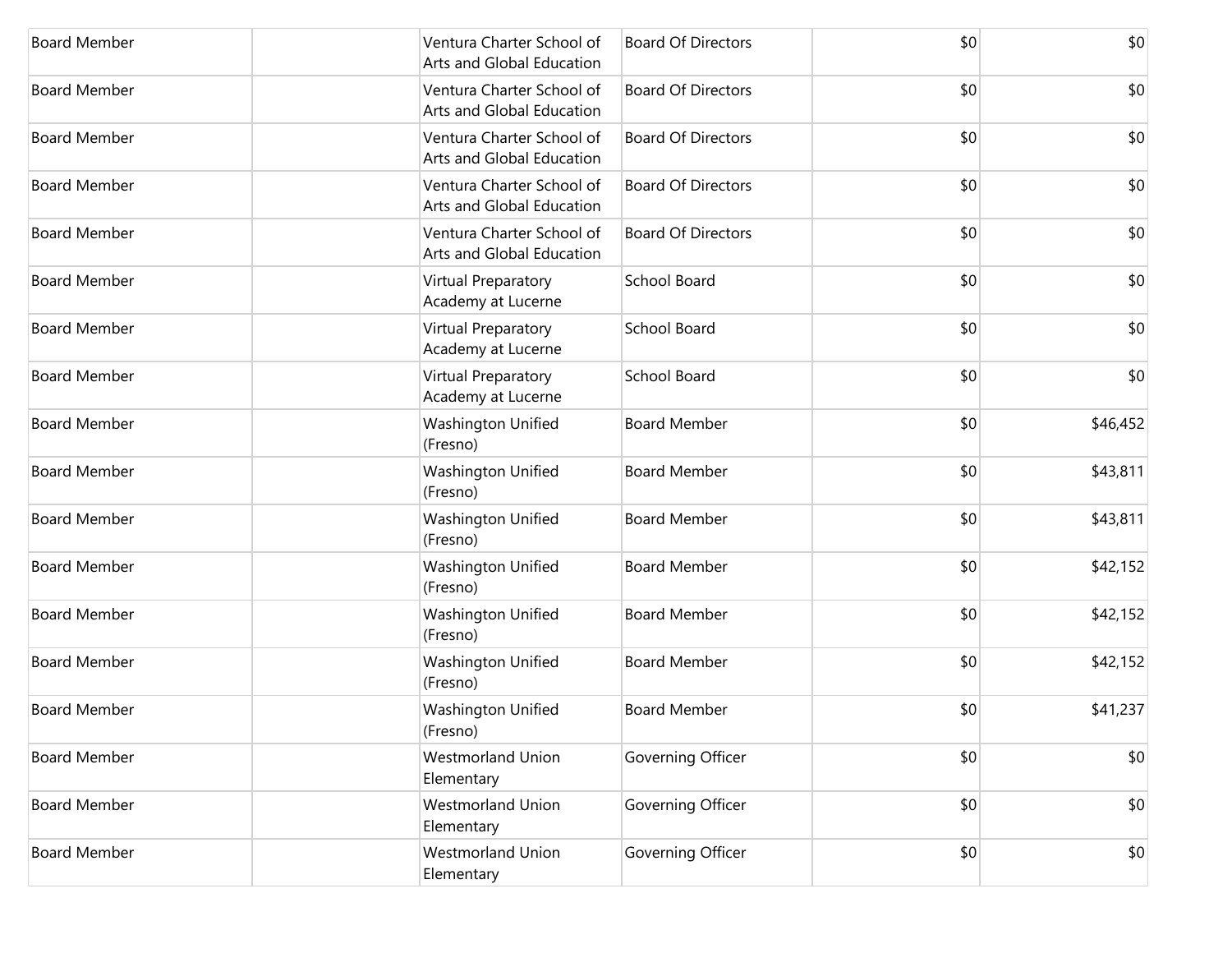| <b>Board Member</b> | <b>Westmorland Union</b><br>Elementary | Governing Officer                   | \$0 | \$0      |
|---------------------|----------------------------------------|-------------------------------------|-----|----------|
| <b>Board Member</b> | <b>Westmorland Union</b><br>Elementary | Governing Officer                   | \$0 | \$0      |
| <b>Board Member</b> | Westside Union Elementary              | <b>All Sites</b>                    | \$0 | \$4,620  |
| <b>Board Member</b> | Westside Union Elementary              | All Sites                           | \$0 | \$4,620  |
| <b>Board Member</b> | <b>Westside Union Elementary</b>       | <b>All Sites</b>                    | \$0 | \$4,620  |
| <b>Board Member</b> | Westside Union Elementary   All Sites  |                                     | \$0 | \$2,698  |
| <b>Board Member</b> | <b>Westside Union Elementary</b>       | <b>All Sites</b>                    | \$0 | \$2,698  |
| <b>Board Member</b> | Winton                                 | <b>Winton School District</b>       | \$0 | \$10,000 |
| <b>Board Member</b> | Winton                                 | Winton School District              | \$0 | \$10,000 |
| <b>Board Member</b> | Winton                                 | Winton School District              | \$0 | \$10,000 |
| <b>Board Member</b> | Winton                                 | Winton School District              | \$0 | \$10,000 |
| <b>Board Member</b> | Winton                                 | Winton School District              | \$0 | \$10,000 |
| <b>Board Member</b> | Wiseburn Unified                       | Superintendent's Office             | \$0 | \$10,672 |
| <b>Board Member</b> | Wiseburn Unified                       | Superintendent's Office             | \$0 | \$10,225 |
| <b>Board Member</b> | <b>Wiseburn Unified</b>                | Superintendent's Office             | \$0 | \$9,437  |
| <b>Board Member</b> | Wiseburn Unified                       | Superintendent's Office             | \$0 | \$9,437  |
| <b>Board Member</b> | Wiseburn Unified                       | Superintendent's Office             | \$0 | \$9,437  |
| <b>Board Member</b> | <b>Woodlake Unified</b>                | Woodlake Unified School<br>District | \$0 | \$26,339 |
| <b>Board Member</b> | <b>Woodlake Unified</b>                | Woodlake Unified School<br>District | \$0 | \$26,339 |
| <b>Board Member</b> | <b>Woodlake Unified</b>                | Woodlake Unified School<br>District | \$0 | \$0      |
| <b>Board Member</b> | <b>Woodlake Unified</b>                | Woodlake Unified School<br>District | \$0 | \$0      |
| <b>Board Member</b> | Woodlake Unified                       | Woodlake Unified School<br>District | \$0 | \$0      |
| <b>Board Member</b> | Woodlake Unified                       | Woodlake Unified School<br>District | \$0 | \$0      |
| <b>Board Member</b> | <b>Woodlake Unified</b>                | Woodlake Unified School<br>District | \$0 | \$0      |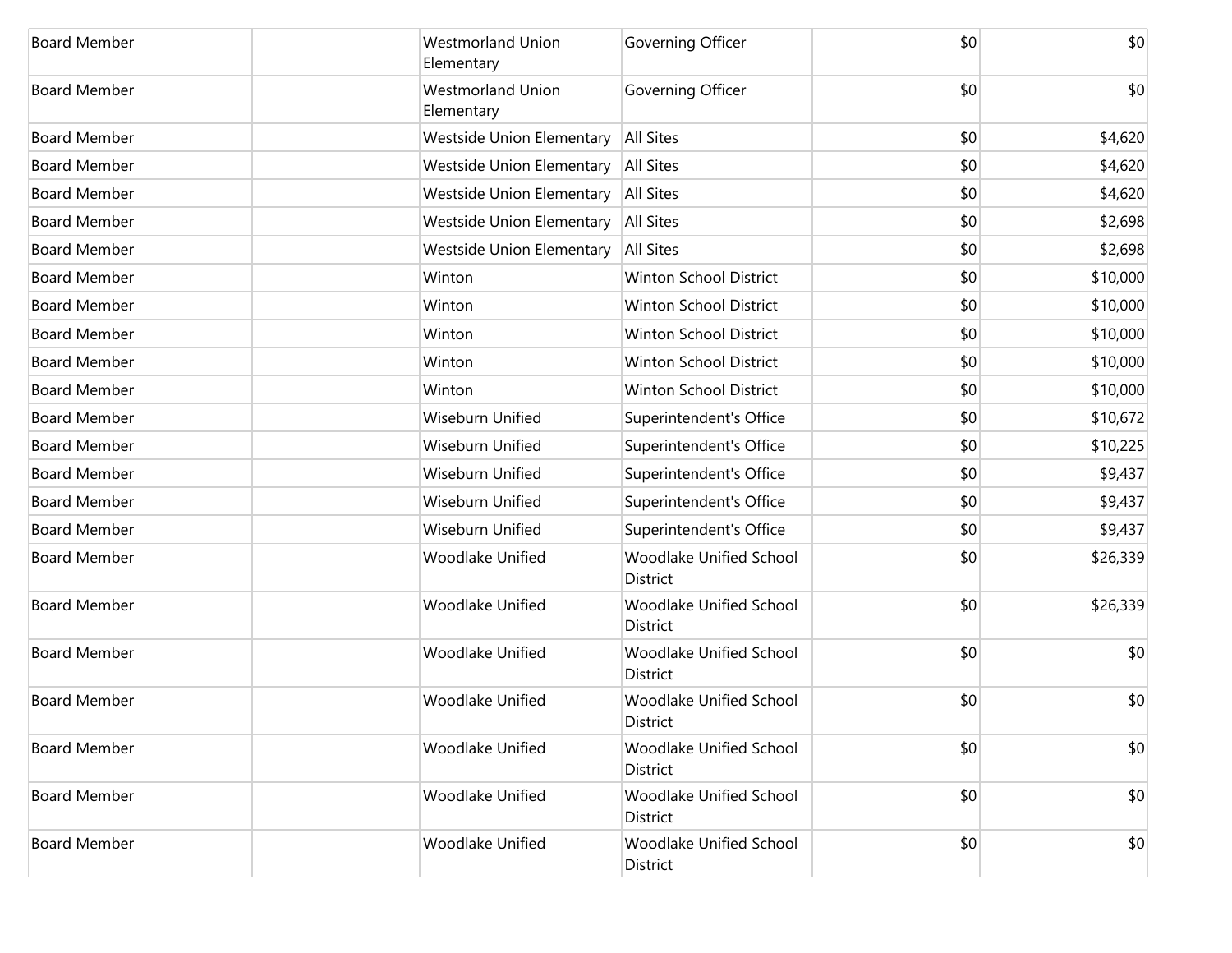| <b>Board Member</b>         | Yav Pem Suab Academy -<br>Preparing for the Future<br>Charter | Governance - Board             | \$0 | \$0      |
|-----------------------------|---------------------------------------------------------------|--------------------------------|-----|----------|
| <b>Board Member</b>         | Yav Pem Suab Academy -<br>Preparing for the Future<br>Charter | Governance - Board             | \$0 | \$0      |
| Board Member #1             | <b>Farmersville Unified</b>                                   | <b>Board Member</b>            | \$0 | \$0      |
| Board Member #2             | Farmersville Unified                                          | <b>Board Member</b>            | \$0 | \$0      |
| Board Member #3             | Farmersville Unified                                          | <b>Board Member</b>            | \$0 | \$0      |
| Board Member #4             | Farmersville Unified                                          | <b>Board Member</b>            | \$0 | \$0      |
| Board Member #5             | Farmersville Unified                                          | <b>Board Member</b>            | \$0 | \$0      |
| <b>Board of Trustee</b>     | Mission Union Elementary                                      | <b>District Administration</b> | \$0 | \$0      |
| <b>Board of Trustee</b>     | Mission Union Elementary                                      | <b>District Administration</b> | \$0 | \$0      |
| <b>Board of Trustee</b>     | Mission Union Elementary                                      | <b>District Administration</b> | \$0 | \$0      |
| <b>Board of Trustee</b>     | Mission Union Elementary                                      | <b>District Administration</b> | \$0 | \$0      |
| <b>Board of Trustee</b>     | Mission Union Elementary                                      | <b>District Administration</b> | \$0 | \$0      |
| <b>Board Of Trustees</b>    | Golden Valley Unified                                         | <b>Board Of Trustees</b>       | \$0 | \$0      |
| <b>Board Of Trustees</b>    | Golden Valley Unified                                         | <b>Board Of Trustees</b>       | \$0 | \$0      |
| <b>Board Of Trustees</b>    | Golden Valley Unified                                         | <b>Board Of Trustees</b>       | \$0 | \$0      |
| <b>Board President</b>      | <b>Acalanes Union High</b>                                    | <b>District Office</b>         | \$0 | \$0      |
| <b>Board President</b>      | Camptonville Elementary                                       | Board                          | \$0 | \$0      |
| <b>Board President</b>      | Canyon Elementary                                             | Canyon Elementary              | \$0 | \$0      |
| <b>Board President</b>      | Miller Creek Elementary                                       | <b>Board Member</b>            | \$0 | \$0      |
| <b>Board President</b>      | Peninsula Union                                               | <b>Board Of Trustees</b>       | \$0 | \$14,780 |
| <b>Board President</b>      | Semitropic Elementary                                         | <b>School Board</b>            | \$0 | \$0      |
| <b>Board Secretary</b>      | Yav Pem Suab Academy -<br>Preparing for the Future<br>Charter | Governance - Board             | \$0 | \$0      |
| <b>Board Treasurer</b>      | Yav Pem Suab Academy -<br>Preparing for the Future<br>Charter | Governance - Board             | \$0 | \$0      |
| <b>Board Trustee</b>        | Miller Creek Elementary                                       | <b>Board Member</b>            | \$0 | \$0      |
| <b>Board Trustee</b>        | Miller Creek Elementary                                       | <b>Board Member</b>            | \$0 | \$0      |
| <b>Board Vice President</b> | Miller Creek Elementary                                       | <b>Board Member</b>            | \$0 | \$0      |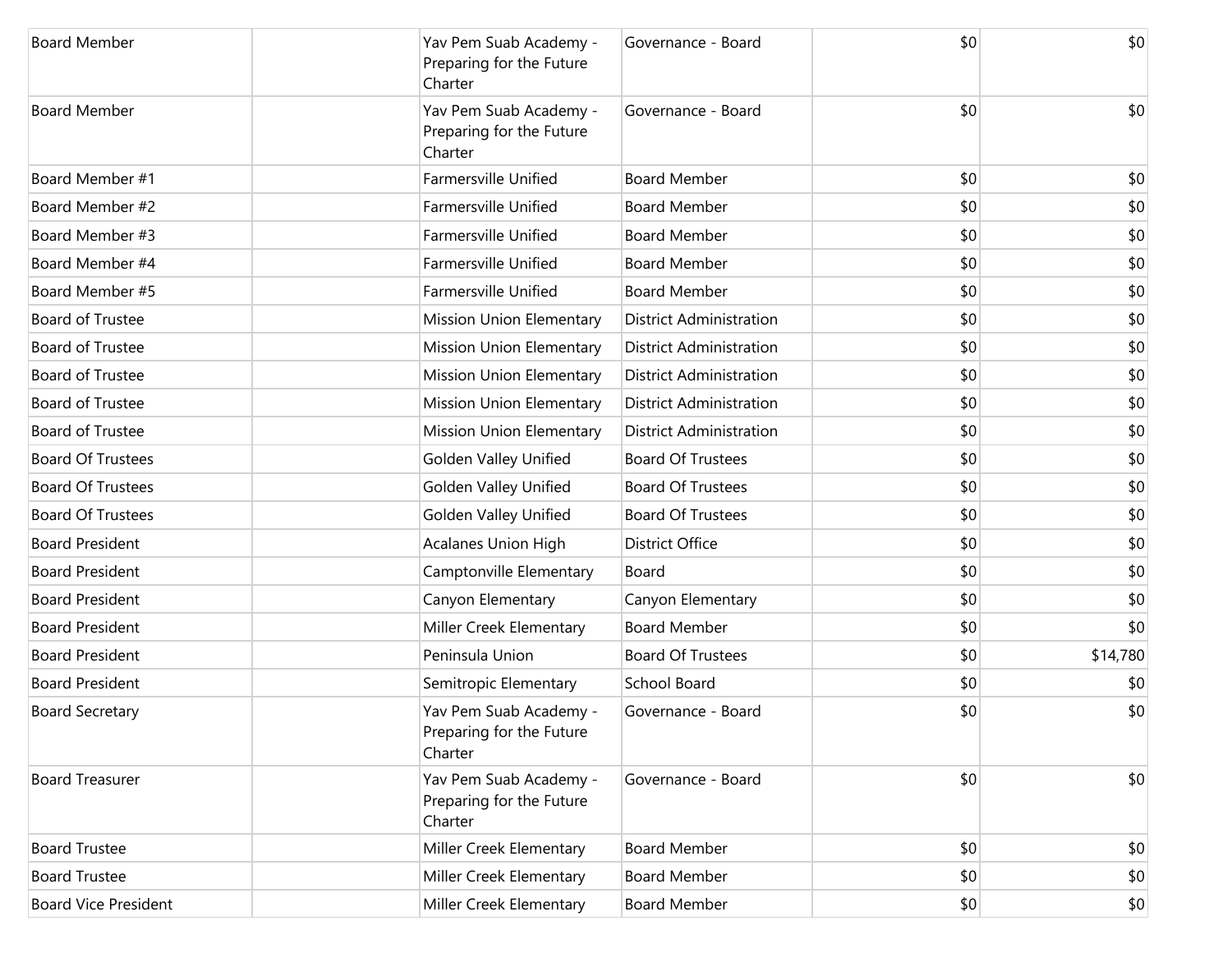| <b>Board Vice-President</b> | Canyon Elementary                    | Canyon Elementary                             | \$0 | \$0          |
|-----------------------------|--------------------------------------|-----------------------------------------------|-----|--------------|
| Chairperson Of The Board    | Fenton Primary Center                | School Board                                  | \$0 | \$0          |
| Chief Executive Officer     | Long Valley                          | <b>Board Member</b>                           | \$0 | \$0          |
| Chief Executive Officer     | Thompson Peak Charter                | <b>Board Member</b>                           | \$0 | \$0          |
| Clerk                       | El Nido Elementary                   | Governing Board                               | \$0 | \$0          |
| Clerk                       | Hope Elementary (Santa<br>Barbara)   | <b>Board Member</b>                           | \$0 | \$0          |
| Clerk                       | Long Valley                          | <b>Board Member</b>                           | \$0 | \$0          |
| Clerk                       | Thompson Peak Charter                | <b>Board Member</b>                           | \$0 | \$0          |
| Co. Board Member - Area 1   | Lassen County Office of<br>Education | <b>Bd Member</b>                              | \$0 | \$5,425      |
| Co. Board Member - Area 4   | Lassen County Office of<br>Education | <b>Bd Member</b>                              | \$0 | \$3,263      |
| Co. School Board - Area 2   | Lassen County Office of<br>Education | <b>Bd Member</b>                              | \$0 | \$1,063      |
| <b>Community Member</b>     | Helix High                           | Governing Board                               | \$0 | \$0          |
| <b>Community Member</b>     | Helix High                           | Governing Board                               | \$0 | \$0          |
| <b>Community Member</b>     | Helix High                           | Governing Board                               | \$0 | \$0          |
| Health & Welfare Classified | Kelseyville Unified                  | Kelseyville Unified School<br>District        | \$0 | \$20,831     |
| Health & Welfare Classified | Kelseyville Unified                  | Kelseyville Unified School<br>District        | \$0 | \$20,831     |
| Health & Welfare Classified | Kelseyville Unified                  | Kelseyville Unified School<br><b>District</b> | \$0 | \$19,076     |
| Health & Welfare Classified | Kelseyville Unified                  | Kelseyville Unified School<br><b>District</b> | \$0 | \$15,334     |
| Member                      | El Nido Elementary                   | Governing Board                               | \$0 | \$0          |
| Member                      | El Nido Elementary                   | Governing Board                               | \$0 | \$0          |
| Member                      | El Nido Elementary                   | Governing Board                               | \$0 | \$0          |
| Member                      | Hope Elementary (Santa<br>Barbara)   | <b>Board Member</b>                           | \$0 | \$0          |
| Member                      | Hope Elementary (Santa<br>Barbara)   | <b>Board Member</b>                           | \$0 | \$0          |
| Member                      | Hope Elementary (Santa<br>Barbara)   | <b>Board Member</b>                           | \$0 | $ 10\rangle$ |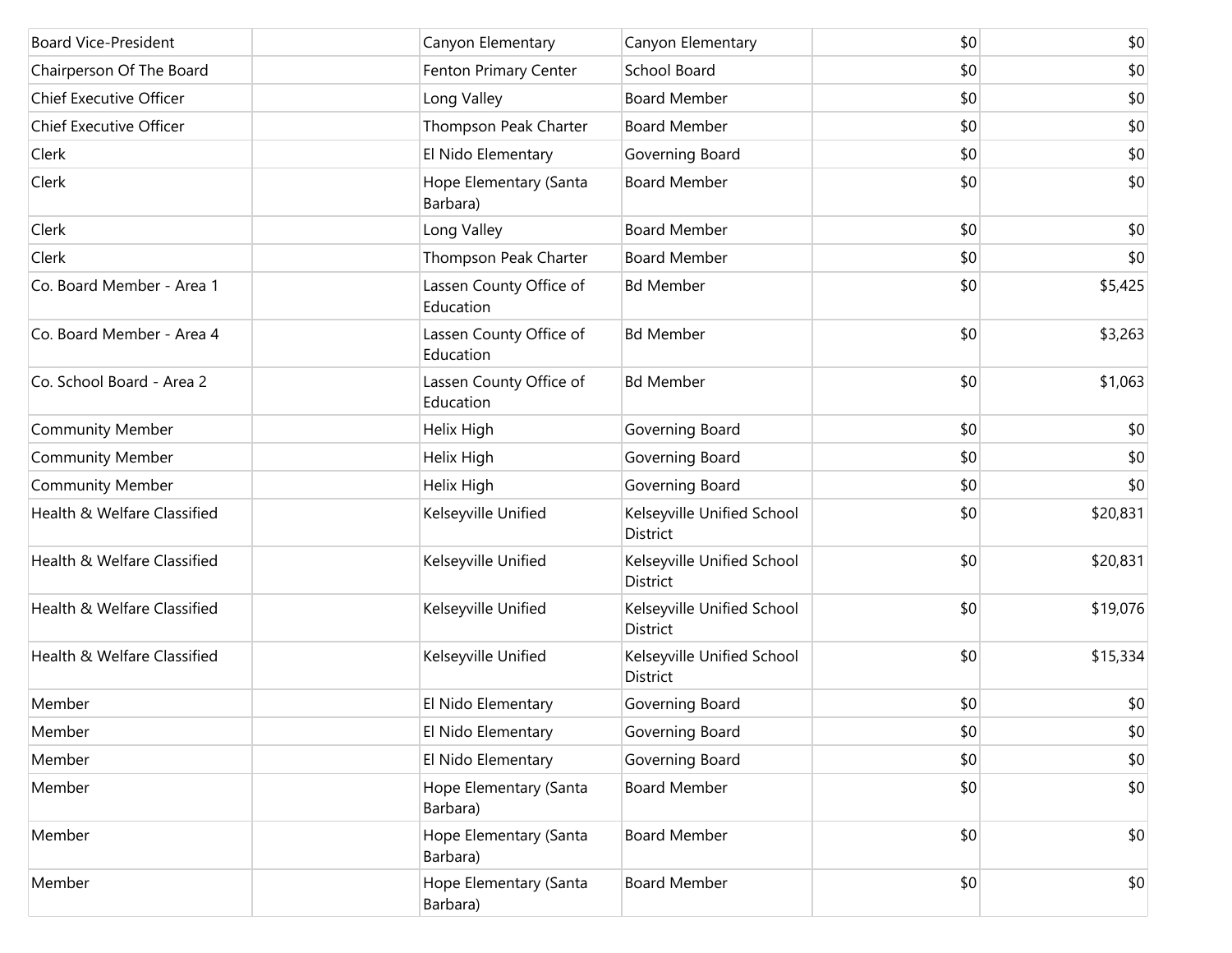| Member              | Julian Charter                                                | <b>Board Member</b>      | \$0 | \$0          |
|---------------------|---------------------------------------------------------------|--------------------------|-----|--------------|
| Member              | Julian Charter                                                | <b>Board Member</b>      | \$0 | \$0          |
| Member              | Julian Charter                                                | <b>Board Member</b>      | \$0 | \$0          |
| Member              | Julian Charter                                                | <b>Board Member</b>      | \$0 | \$0          |
| Member              | Sunnyside Union<br>Elementary                                 | Board                    | \$0 | \$16,713     |
| Member              | Sunnyside Union<br>Elementary                                 | Board                    | \$0 | \$16,713     |
| Member              | Sunnyside Union<br>Elementary                                 | Board                    | \$0 | \$16,713     |
| Member              | Sunnyside Union<br>Elementary                                 | Board                    | \$0 | \$16,713     |
| Member              | Sunnyside Union<br>Elementary                                 | Board                    | \$0 | \$16,713     |
| Officer Unpaid      | Delta Elementary Charter                                      | <b>Board Member</b>      | \$0 | \$0          |
| Officer Unpaid      | Delta Elementary Charter                                      | <b>Board Member</b>      | \$0 | \$0          |
| Officer Unpaid      | Delta Elementary Charter                                      | <b>Board Member</b>      | \$0 | \$0          |
| Officer Unpaid      | Delta Elementary Charter                                      | <b>Board Member</b>      | \$0 | \$0          |
| Officer Unpaid      | Delta Elementary Charter                                      | <b>Board Member</b>      | \$0 | \$0          |
| Officer Unpaid      | Delta Elementary Charter                                      | <b>Board Member</b>      | \$0 | \$0          |
| Officer Unpaid      | Delta Elementary Charter                                      | <b>Board Member</b>      | \$0 | \$0          |
| Parent Member       | Helix High                                                    | Governing Board          | \$0 | \$0          |
| Parent Member       | Helix High                                                    | Governing Board          | \$0 | \$0          |
| President           | El Nido Elementary                                            | Governing Board          | \$0 | \$0          |
| President           | Julian Charter                                                | <b>Board Member</b>      | \$0 | \$0          |
| President           | Long Valley                                                   | <b>Board Member</b>      | \$0 | \$0          |
| President           | Moraga Elementary                                             | Board                    | \$0 | \$0          |
| President           | Thompson Peak Charter                                         | <b>Board Member</b>      | \$0 | \$0          |
| President           | Yav Pem Suab Academy -<br>Preparing for the Future<br>Charter | Governance - Board       | \$0 | \$0          |
| Ptsa Representative | Helix High                                                    | Governing Board          | \$0 | \$0          |
| Rvcs Board Member   | River Valley Charter                                          | River Valley High School | \$0 | \$0          |
| Rvcs Board Member   | River Valley Charter                                          | River Valley High School | \$0 | $ 10\rangle$ |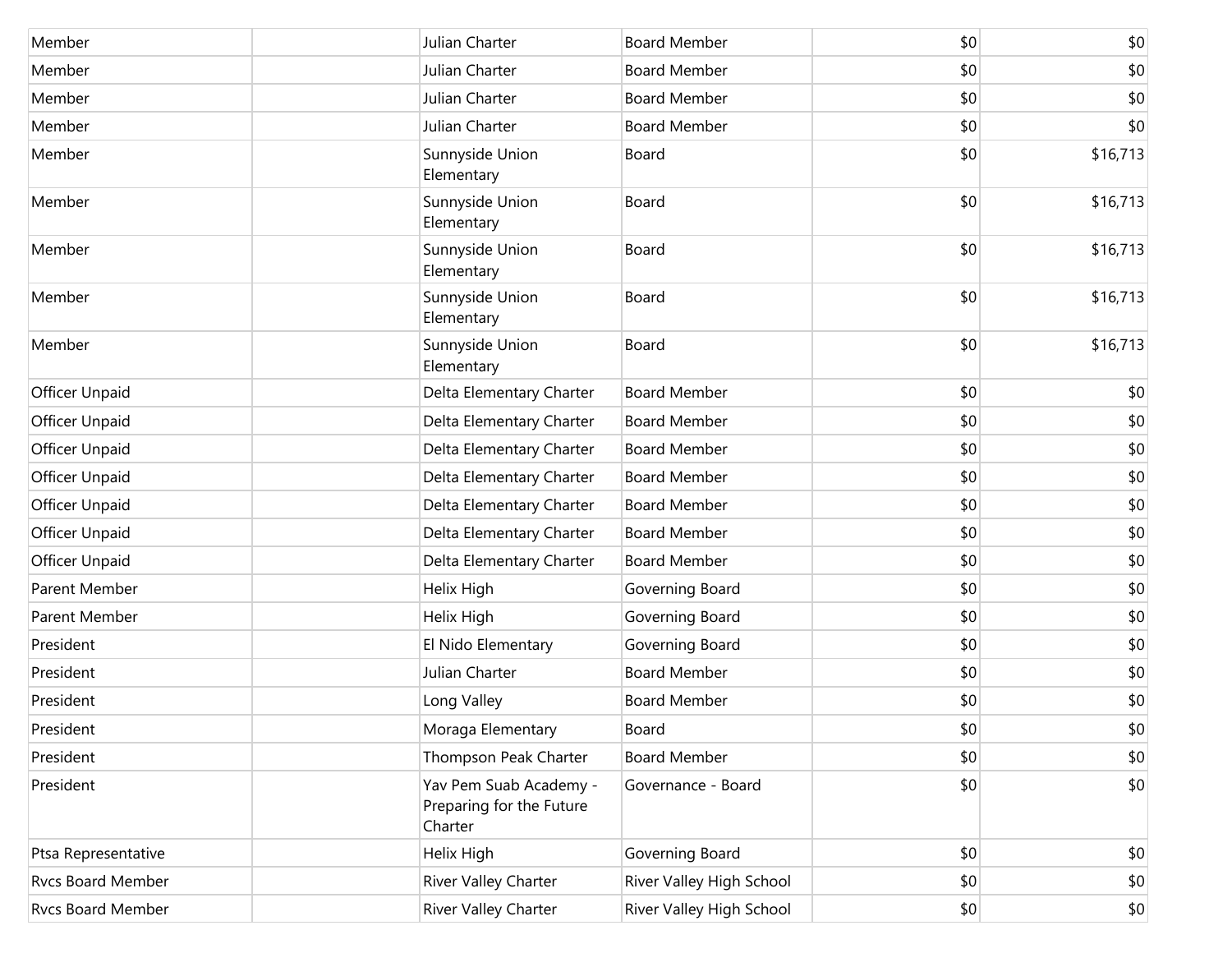| <b>Rycs Board Member</b>   | <b>River Valley Charter</b>                | River Valley High School | \$0   | \$0      |
|----------------------------|--------------------------------------------|--------------------------|-------|----------|
| <b>School Board Member</b> | <b>Bass Lake Joint Union</b><br>Elementary | Board                    | \$0   | \$12,512 |
| <b>School Board Member</b> | <b>Bass Lake Joint Union</b><br>Elementary | Board                    | \$0   | \$12,512 |
| <b>School Board Member</b> | Bass Lake Joint Union<br>Elementary        | Board                    | \$0   | \$12,512 |
| <b>School Board Member</b> | <b>Bass Lake Joint Union</b><br>Elementary | Board                    | \$0   | \$0      |
| <b>School Board Member</b> | Bass Lake Joint Union<br>Elementary        | Board                    | \$0   | \$0      |
| <b>School Board Member</b> | Loma Prieta Joint Union<br>Elementary      | Governing Body           | \$0   | \$0      |
| <b>School Board Member</b> | Loma Prieta Joint Union<br>Elementary      | Governing Body           | \$0   | \$0      |
| <b>School Board Member</b> | Loma Prieta Joint Union<br>Elementary      | Governing Body           | \$0   | \$0      |
| <b>School Board Member</b> | Loma Prieta Joint Union<br>Elementary      | Governing Body           | \$0   | \$0      |
| <b>School Board Member</b> | Loma Prieta Joint Union<br>Elementary      | Governing Body           | \$0   | \$0      |
| <b>School Board Member</b> | Loma Prieta Joint Union<br>Elementary      | Governing Body           | \$0   | \$0      |
| <b>School Board Member</b> | Santa Cruz City Schools                    | Santa Cruz City Schools  | \$0   | \$23,489 |
| <b>School Board Member</b> | Santa Cruz City Schools                    | Santa Cruz City Schools  | \$0   | \$21,214 |
| <b>School Board Member</b> | Santa Cruz City Schools                    | Santa Cruz City Schools  | \$0   | \$18,411 |
| <b>School Board Member</b> | Santa Cruz City Schools                    | Santa Cruz City Schools  | \$0   | \$6,252  |
| Secretary                  | Julian Charter                             | <b>Board Member</b>      | \$0   | \$0      |
| Secretary Of The Board     | Fenton Primary Center                      | School Board             | \$0   | \$0      |
| Treasurer                  | Julian Charter                             | <b>Board Member</b>      | \$0   | \$0      |
| Trustee                    | Corning Union High                         | Board Member             | \$0   | \$12,000 |
| Trustee                    | Corning Union High                         | <b>Board Member</b>      | \$0   | \$12,000 |
| Trustee                    | Corning Union High                         | Board Member             | \$0   | \$12,000 |
| Trustee                    | Corning Union High                         | <b>Board Member</b>      | \$0   | \$12,000 |
| Trustee                    | Corning Union High                         | <b>Board Member</b>      | \$0\$ | \$2,011  |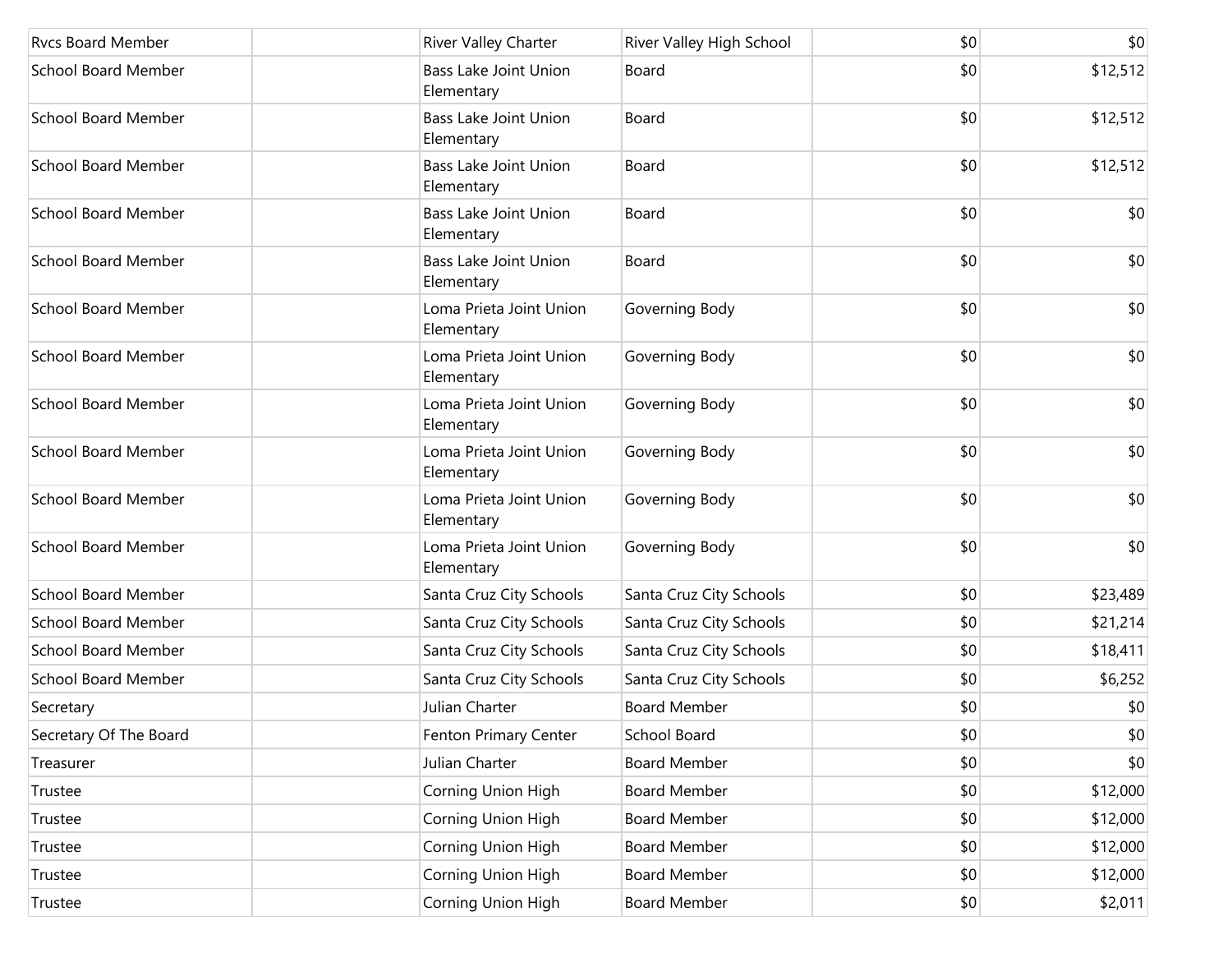| Trustee        |            | Covina-Valley Unified     | <b>Board Member</b>  | \$0 | \$25,453 |
|----------------|------------|---------------------------|----------------------|-----|----------|
| Trustee        |            | Covina-Valley Unified     | <b>Board Member</b>  | \$0 | \$25,453 |
| Trustee        |            | Covina-Valley Unified     | <b>Board Member</b>  | \$0 | \$21,387 |
| Trustee        |            | Covina-Valley Unified     | <b>Board Member</b>  | \$0 | \$5,657  |
| Trustee        |            | Covina-Valley Unified     | <b>Board Member</b>  | \$0 | \$1,726  |
| Trustee        |            | Dunsmuir Joint Union High | <b>Board Member</b>  | \$0 | \$0      |
| Trustee        |            | Dunsmuir Joint Union High | <b>Board Member</b>  | \$0 | \$0      |
| Trustee        |            | El Tejon Unified          | Board                | \$0 | \$0      |
| Trustee        |            | Horicon Elementary        | <b>Board Member</b>  | \$0 | \$0      |
| Trustee        |            | Horicon Elementary        | <b>Board Member</b>  | \$0 | \$0      |
| Trustee        |            | Horicon Elementary        | <b>Board Member</b>  | \$0 | \$0      |
| Trustee        |            | Horicon Elementary        | <b>Board Member</b>  | \$0 | \$0      |
| Trustee        |            | Horicon Elementary        | <b>Board Member</b>  | \$0 | \$0      |
| Trustee        | Elementary | Mark West Union           | <b>Board Member</b>  | \$0 | \$0      |
| Trustee        | Elementary | Mark West Union           | <b>Board Member</b>  | \$0 | \$0      |
| Trustee        | Elementary | Mark West Union           | <b>Board Member</b>  | \$0 | \$0      |
| Trustee        | Elementary | Mark West Union           | <b>Board Member</b>  | \$0 | \$0      |
| Trustee        | Elementary | Mark West Union           | <b>Board Member</b>  | \$0 | \$0      |
| Trustee        |            | Mulberry Elementary       | Governing Board      | \$0 | \$0      |
| Trustee        |            | Mulberry Elementary       | Governing Board      | \$0 | \$0      |
| Trustee        |            | Mulberry Elementary       | Governing Board      | \$0 | \$0      |
| Trustee        |            | Mulberry Elementary       | Governing Board      | \$0 | \$0      |
| Trustee        |            | Mulberry Elementary       | Governing Board      | \$0 | \$0      |
| Trustee Area 1 |            | Loomis Union Elementary   | <b>Board Trustee</b> | \$0 | \$0      |
| Trustee Area 2 |            | Loomis Union Elementary   | <b>Board Trustee</b> | \$0 | \$0      |
| Trustee Area 3 |            | Loomis Union Elementary   | <b>Board Trustee</b> | \$0 | \$0      |
| Trustee Area 4 |            | Loomis Union Elementary   | <b>Board Trustee</b> | \$0 | \$0      |
| Trustee Area 5 |            | Loomis Union Elementary   | <b>Board Trustee</b> | \$0 | \$0      |